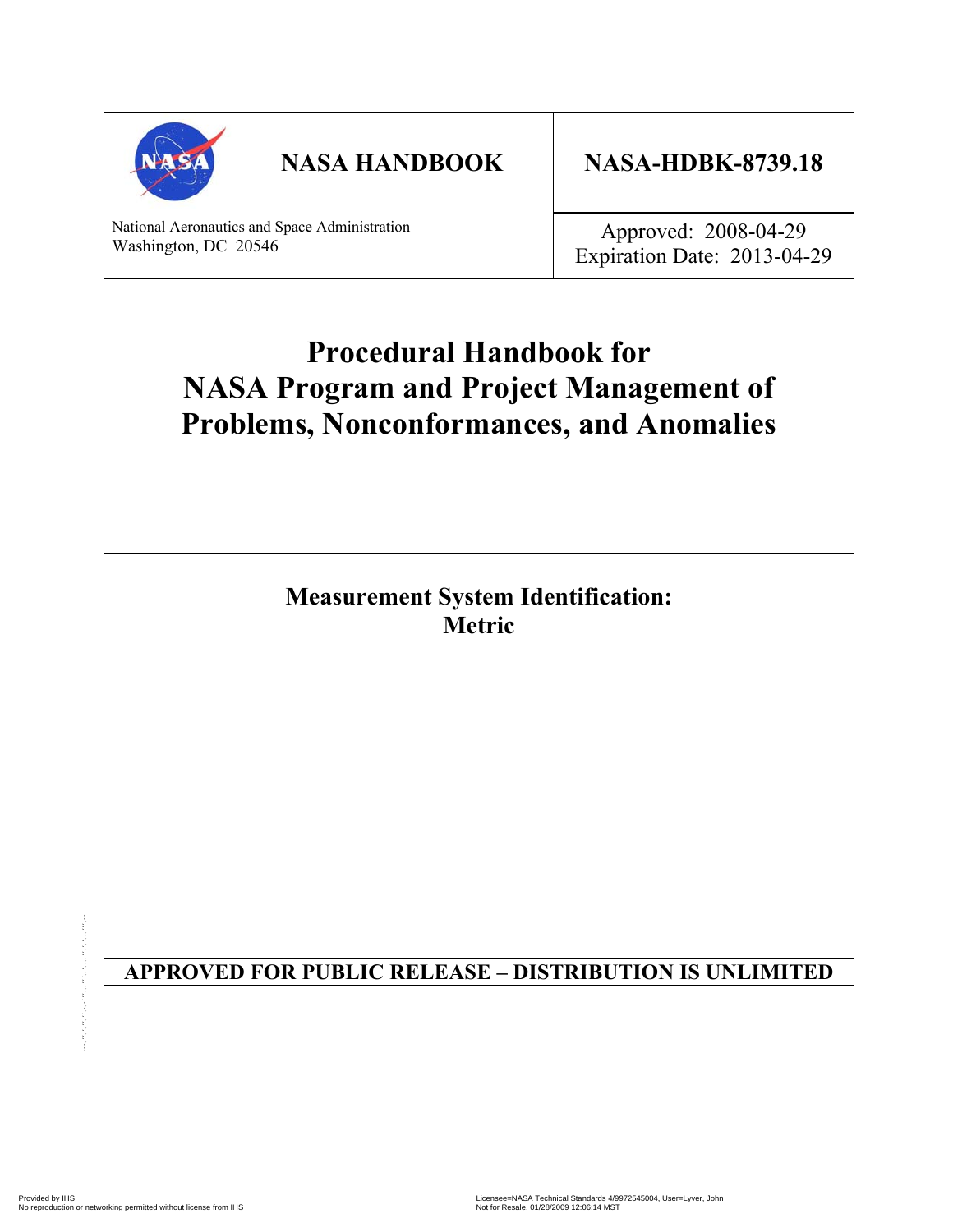**This page intentionally left blank.**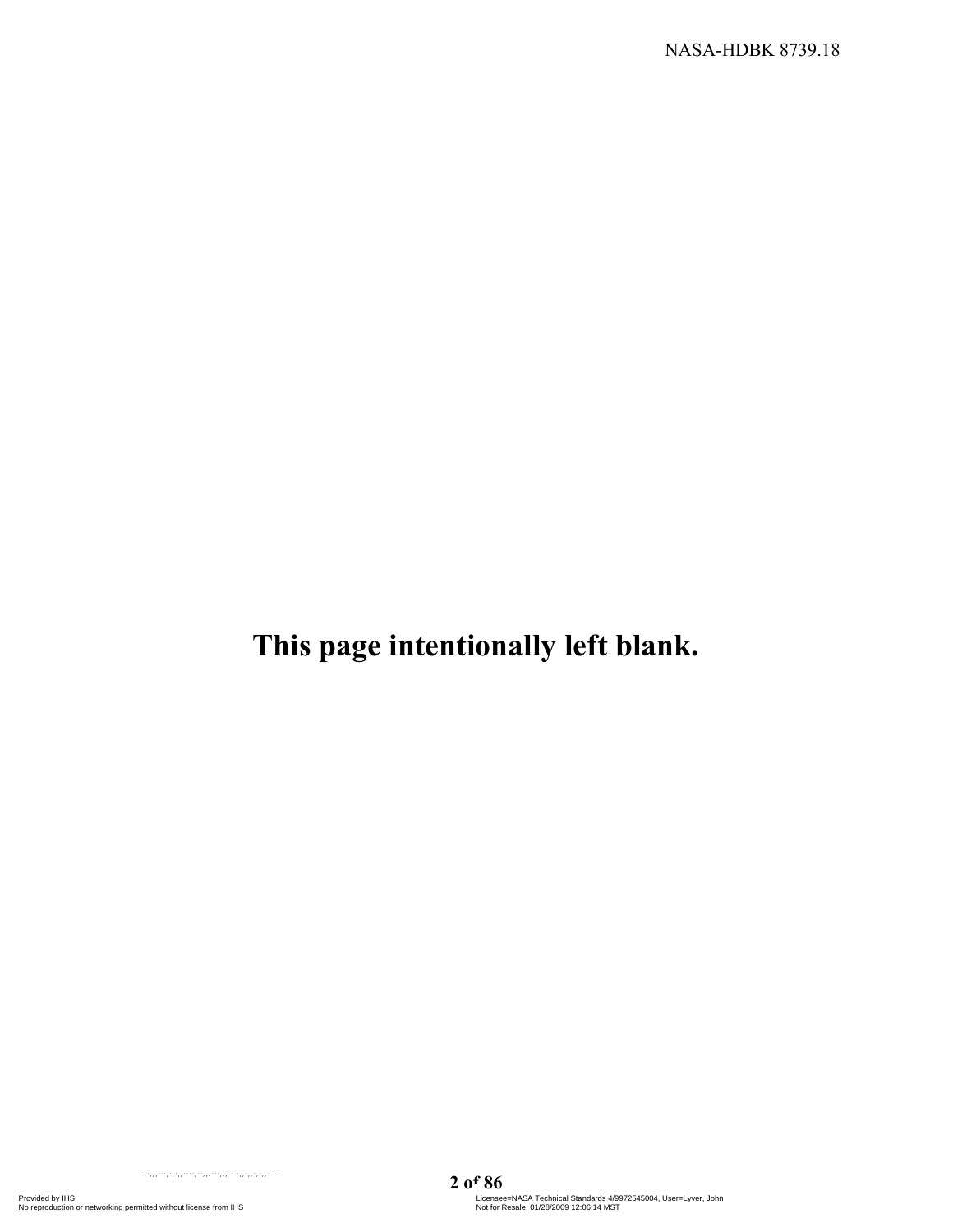# **DOCUMENT HISTORY LOG**

| <b>Status</b>            | <b>Document</b><br><b>Revision</b> | <b>Approval Date</b> | <b>Description</b>     |
|--------------------------|------------------------------------|----------------------|------------------------|
| $\overline{\phantom{a}}$ | <b>Baseline</b>                    | 2008-04-29           | <b>Initial Release</b> |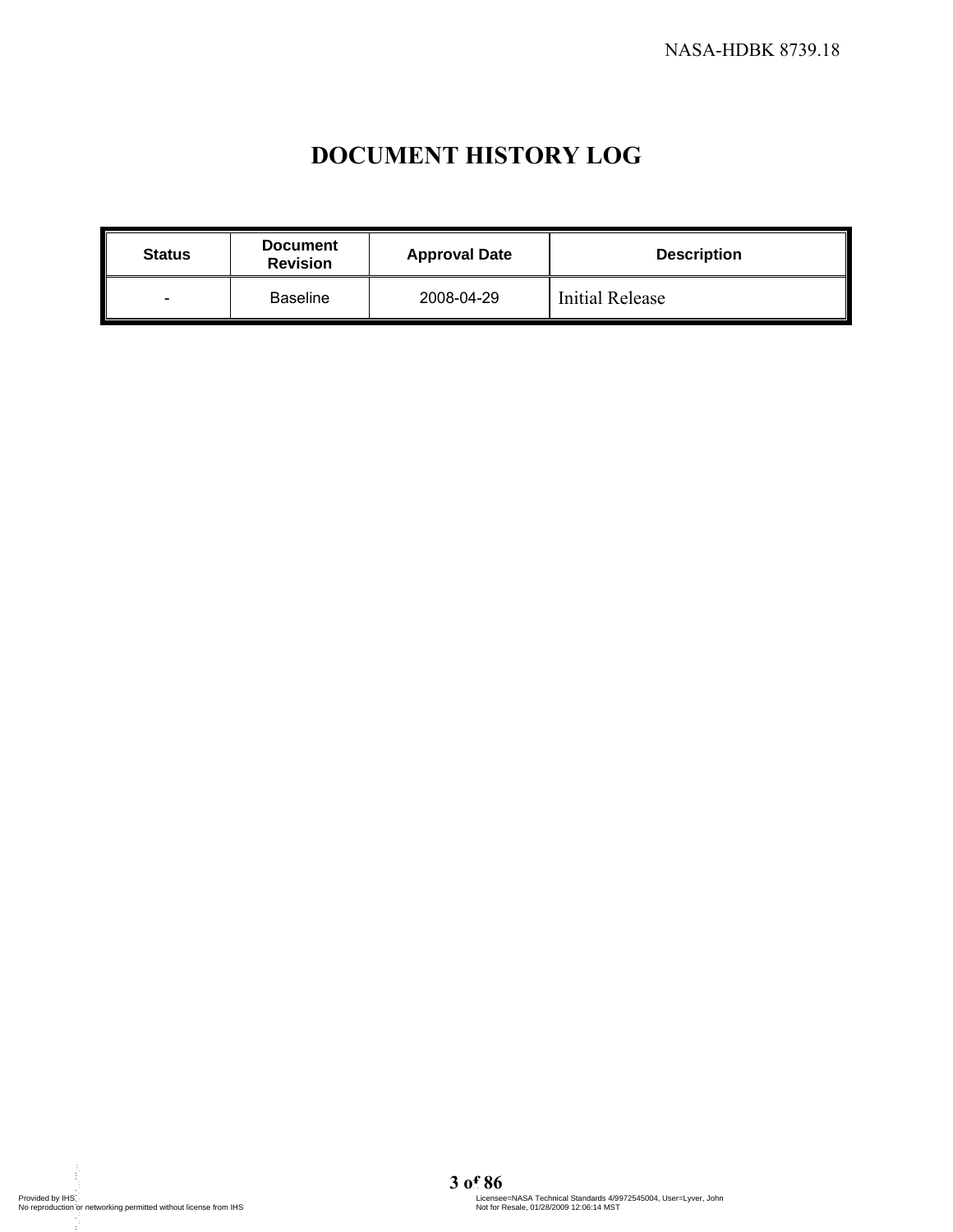**This page intentionally left blank.**  No reproduction or networking permitted without license from IHS Not for Resale, 01/28/2009 12:06:14 MST --`,,,```,`,`,,````,``,,,```,,,-`-`,,`,,`,`,,`---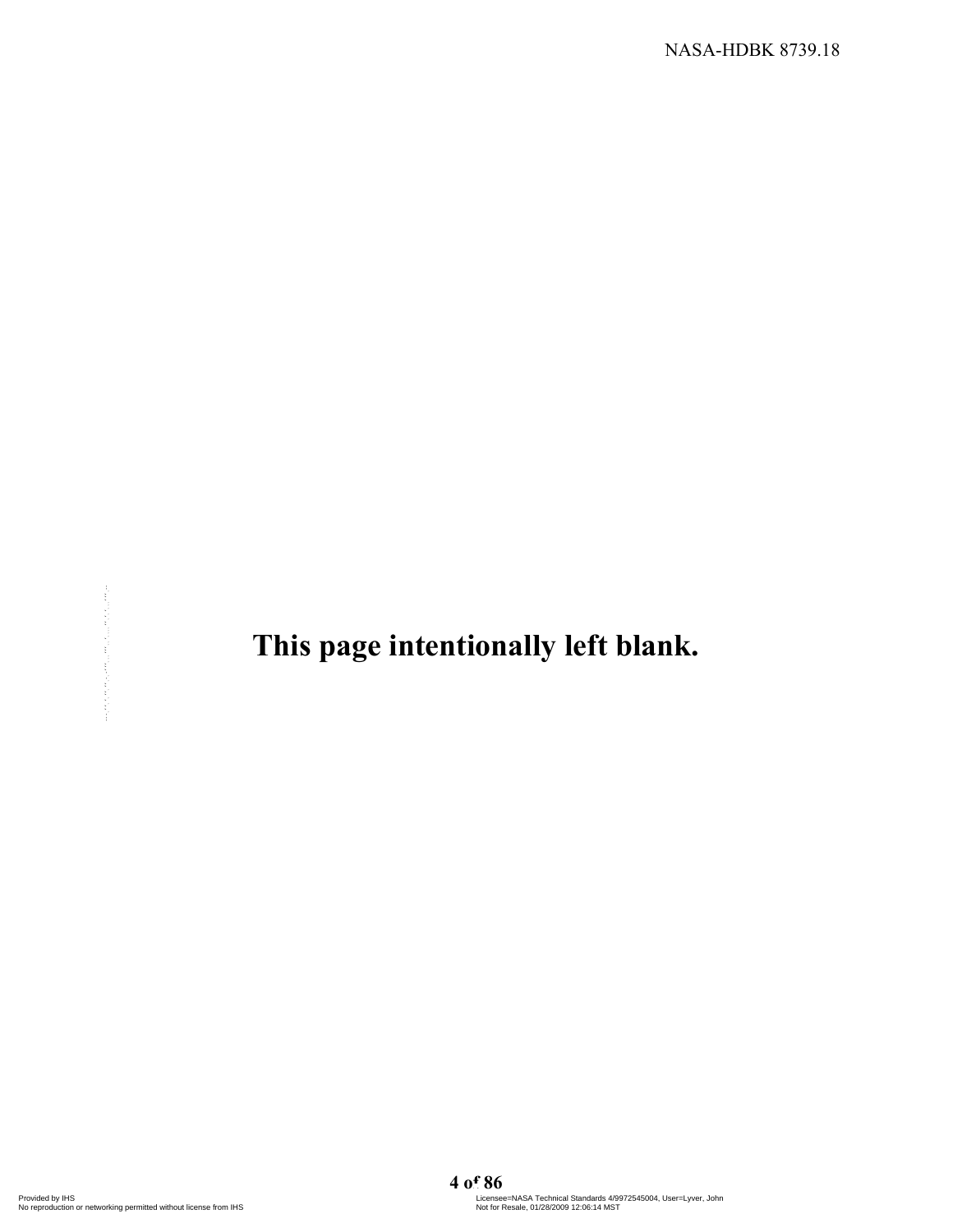# **FOREWORD**

This handbook provides basic guidance for the management and resolution of problems, nonconformances, and anomalies for a NASA program or project. Technical data management as described herein includes elements of three of the seventeen process requirements outlined in NPR 7123.1, NASA Systems Engineering Processes and Requirements: the technical data management process, the technical assessment process, and the decision analysis process. For a list of the documents containing requirements that the instructions herein are based upon, see NPR 7123.1; NPD 8700.1, NASA Policy for Safety and Mission Success; NPR 8715.3, NASA

Processes and Requirements: NPD 87305, NASA Quality Assumer Euricions<br>
8735.2, Management of Government Quality Assumer Euricions<br>
NPR 7120.6, Lessons Learned Process. Complete references can b<br>
This handbook applicates to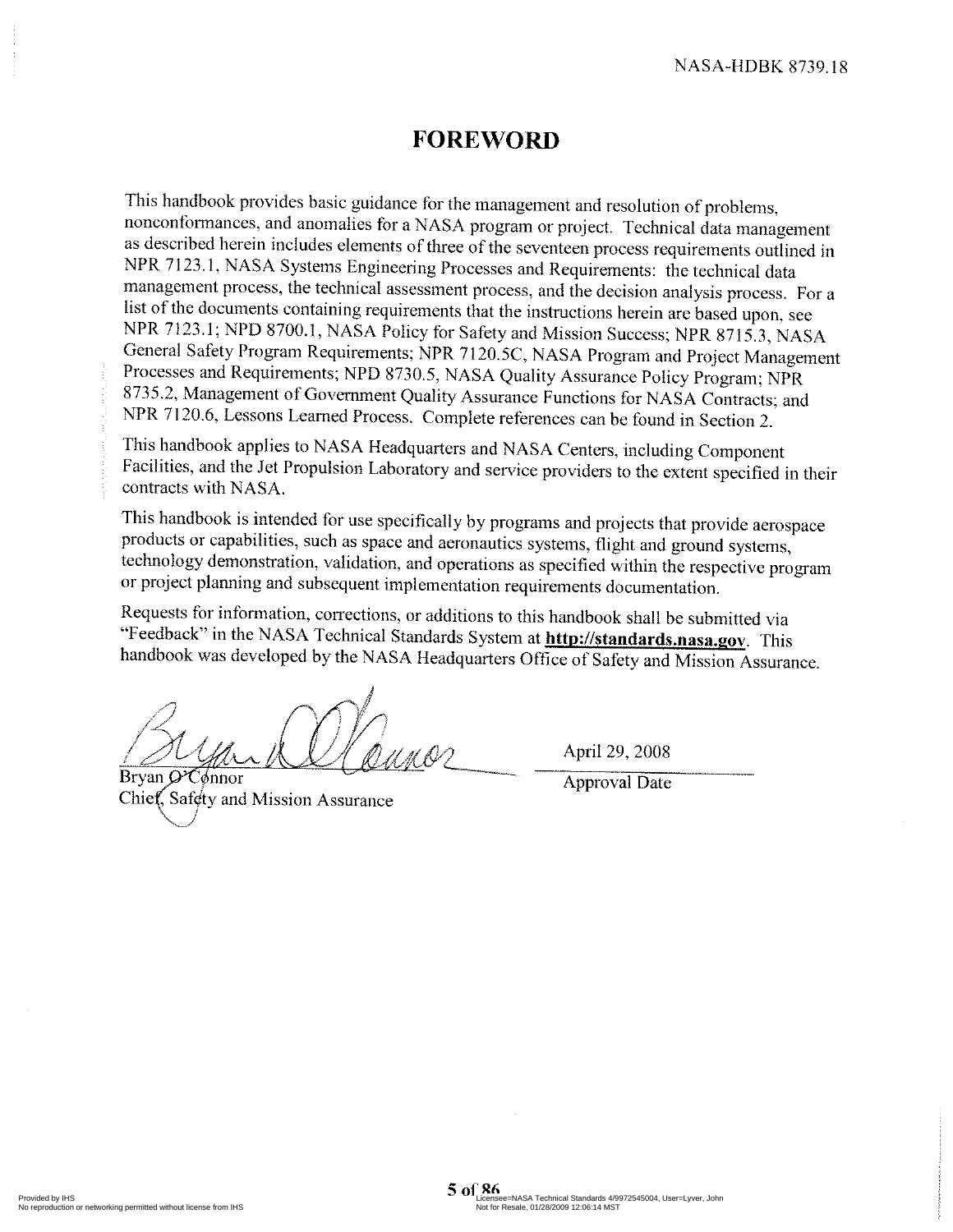**This page intentionally left blank.**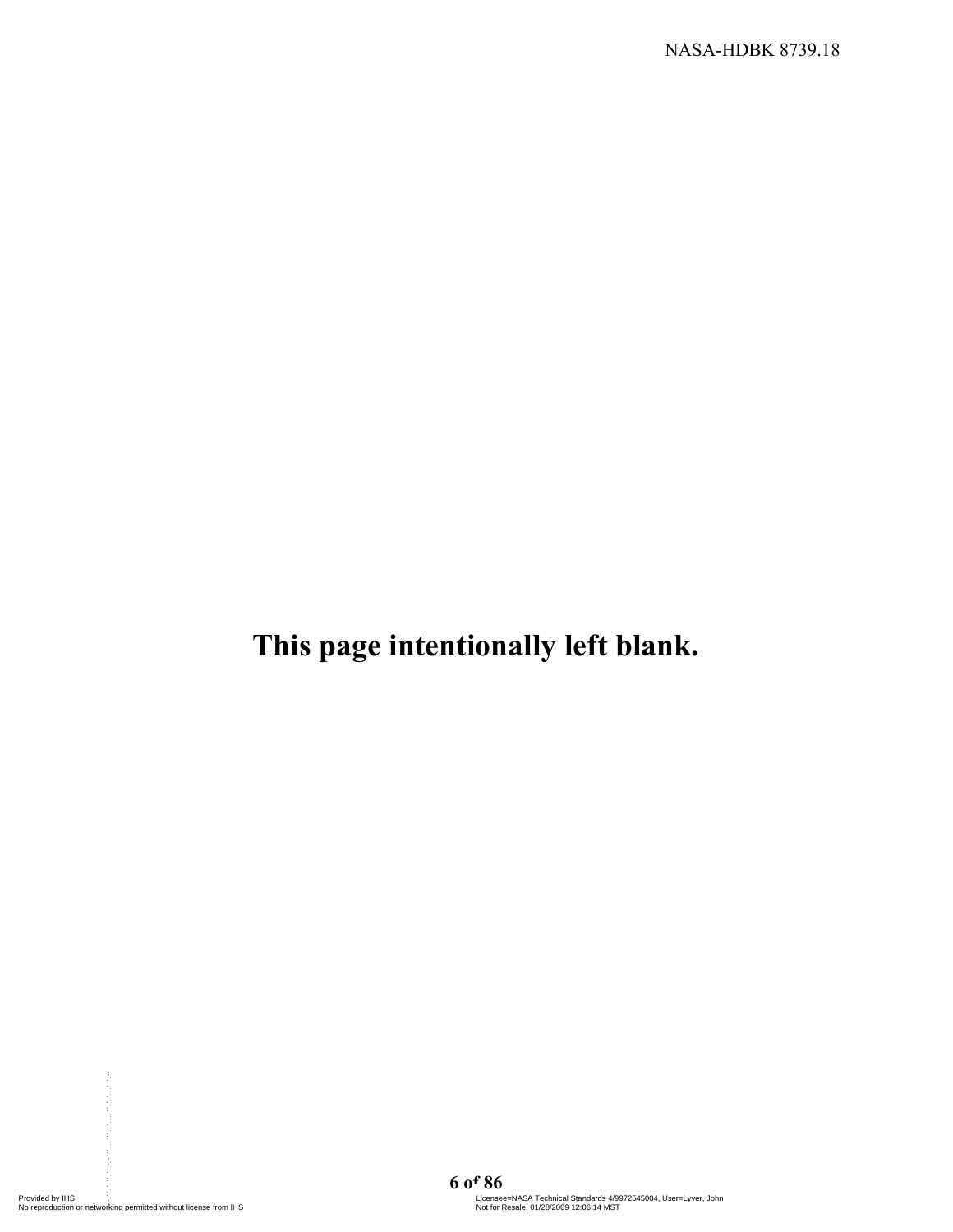# **TABLE OF CONTENTS**

| 1.               |                                                                                            |  |
|------------------|--------------------------------------------------------------------------------------------|--|
|                  | 1.1                                                                                        |  |
|                  | 1.2                                                                                        |  |
| 2.               |                                                                                            |  |
|                  | 2.1                                                                                        |  |
|                  | 2.1.1                                                                                      |  |
|                  | 2.1.2                                                                                      |  |
|                  | 2.1.3                                                                                      |  |
| 3.               |                                                                                            |  |
|                  | 3.1                                                                                        |  |
|                  | 3.2                                                                                        |  |
| $\overline{4}$ . | THE MANAGEMENT OF PROBLEMS, NONCONFORMANCES, AND                                           |  |
|                  | 4.1                                                                                        |  |
|                  | 4.1.1<br>4.1.2                                                                             |  |
|                  | 4.1.3                                                                                      |  |
|                  | 4.1.4                                                                                      |  |
|                  | 4.1.5                                                                                      |  |
|                  | 4.1.6                                                                                      |  |
|                  | 4.1.7                                                                                      |  |
|                  | 4.2                                                                                        |  |
|                  |                                                                                            |  |
|                  | 4.2.2                                                                                      |  |
|                  |                                                                                            |  |
|                  | A.1                                                                                        |  |
|                  | A.2                                                                                        |  |
|                  | <b>Technical Data Management Examples, Guidance and Criteria. 28</b><br><b>APPENDIX B.</b> |  |
|                  | B.1                                                                                        |  |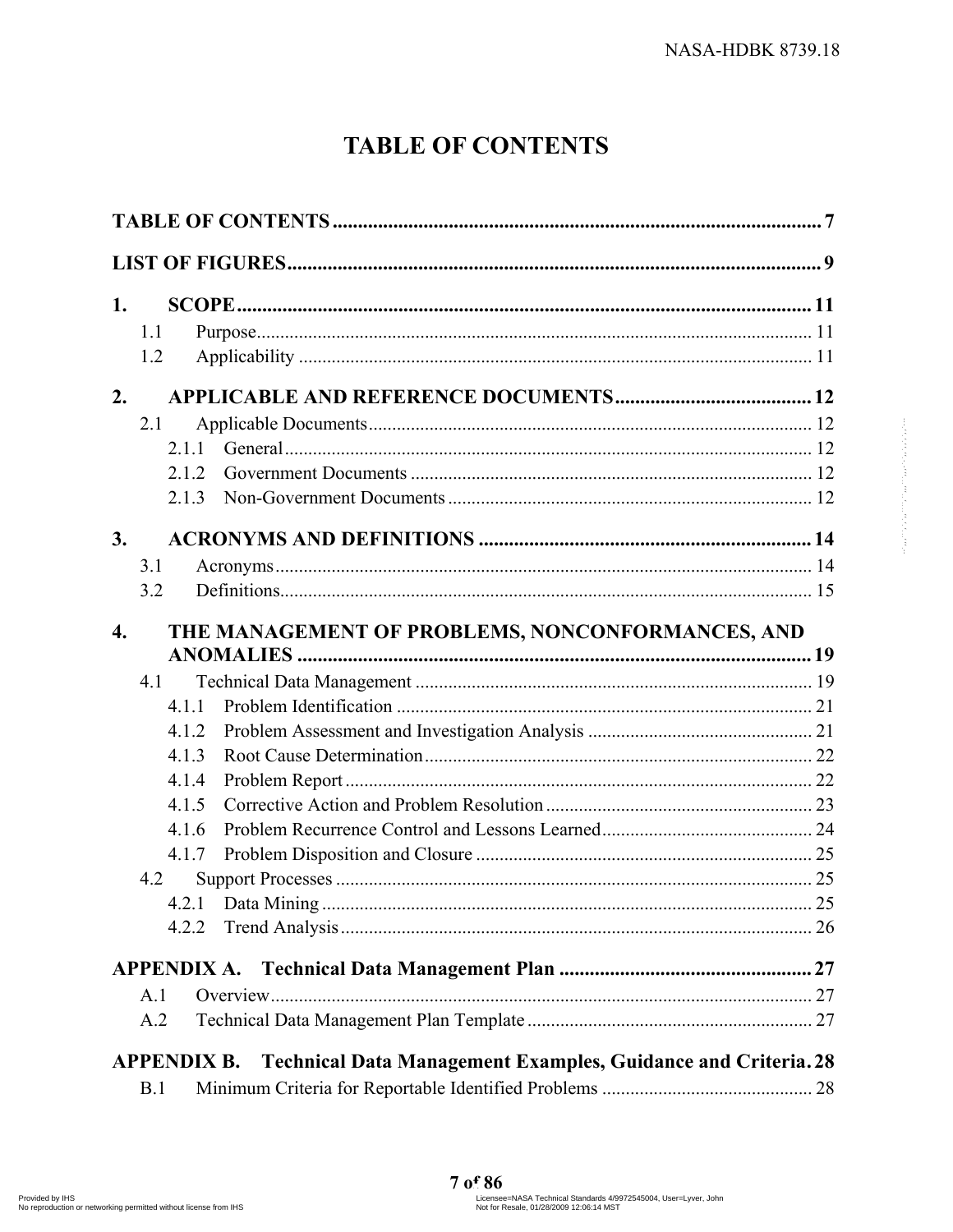| B.2        |  |
|------------|--|
| B.3        |  |
| B.4        |  |
| B.5        |  |
| <b>B.6</b> |  |
|            |  |
| C.1        |  |
| C.2        |  |
| C.3        |  |
|            |  |
| D.1        |  |
| D.2        |  |
| D.3        |  |
|            |  |
| D.4        |  |
|            |  |
|            |  |
| D.5        |  |
|            |  |
| D.6        |  |
| D.6.1      |  |
| D.6.2      |  |
| D.7        |  |
| D.7.1      |  |
|            |  |
| D.8        |  |
|            |  |
| E.1        |  |
| E.2        |  |
| E.3        |  |
| E 3 1      |  |
| E.3.2      |  |
| E.3.3      |  |
| E.4        |  |
| E.4.1      |  |
| E.4.2      |  |
| E.4.3      |  |
| E.4.4      |  |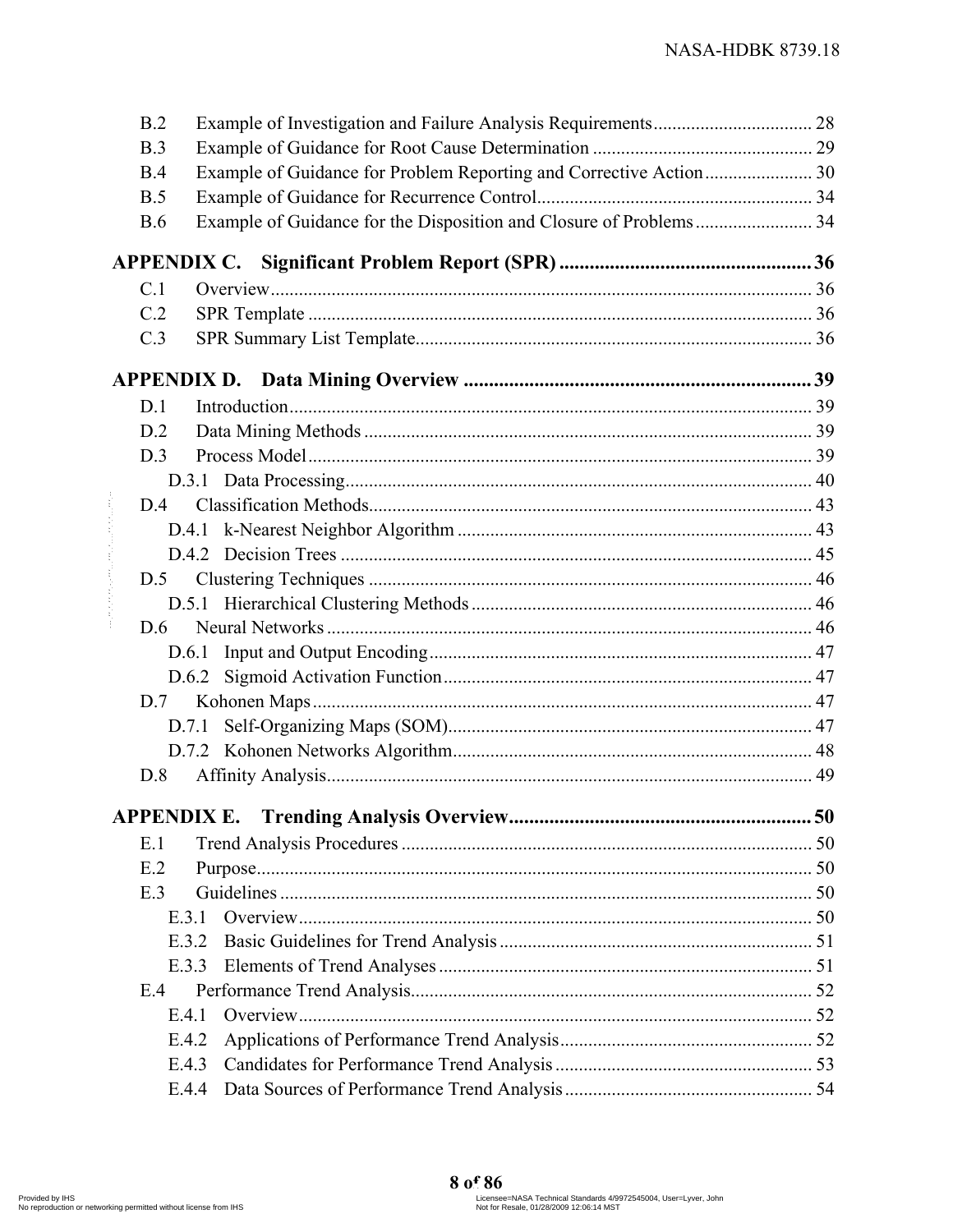|                                                                                     | E.4.5          |                                                                                                             |  |
|-------------------------------------------------------------------------------------|----------------|-------------------------------------------------------------------------------------------------------------|--|
|                                                                                     | E.4.6          |                                                                                                             |  |
|                                                                                     | E.5            |                                                                                                             |  |
|                                                                                     | E.5.1          |                                                                                                             |  |
|                                                                                     | E.5.2          |                                                                                                             |  |
|                                                                                     | E.5.3          |                                                                                                             |  |
|                                                                                     | E.5.4          |                                                                                                             |  |
|                                                                                     | E.5.5          |                                                                                                             |  |
|                                                                                     | E.5.6          |                                                                                                             |  |
|                                                                                     | E.5.7          |                                                                                                             |  |
|                                                                                     | E.6            |                                                                                                             |  |
|                                                                                     | E.6.1          |                                                                                                             |  |
|                                                                                     | E.6.2          |                                                                                                             |  |
|                                                                                     | E.6.3          |                                                                                                             |  |
|                                                                                     | E.6.4          |                                                                                                             |  |
|                                                                                     | E.6.5          |                                                                                                             |  |
|                                                                                     | E.6.6          |                                                                                                             |  |
|                                                                                     | E.6.7          |                                                                                                             |  |
|                                                                                     | E.7            |                                                                                                             |  |
|                                                                                     | E.7.1          |                                                                                                             |  |
|                                                                                     | E.7.2          |                                                                                                             |  |
|                                                                                     | E.7.3          |                                                                                                             |  |
|                                                                                     | E.7.4          |                                                                                                             |  |
|                                                                                     |                |                                                                                                             |  |
|                                                                                     | E.7.5<br>E.7.6 |                                                                                                             |  |
|                                                                                     |                |                                                                                                             |  |
|                                                                                     |                | <b>LIST OF FIGURES</b>                                                                                      |  |
|                                                                                     |                |                                                                                                             |  |
|                                                                                     |                |                                                                                                             |  |
|                                                                                     |                |                                                                                                             |  |
|                                                                                     |                |                                                                                                             |  |
|                                                                                     |                |                                                                                                             |  |
|                                                                                     |                |                                                                                                             |  |
|                                                                                     |                |                                                                                                             |  |
|                                                                                     |                |                                                                                                             |  |
|                                                                                     |                | Figure E.5-7: SSME High HPOTP Bearings-Phase II Configuration by Failure Mode  65                           |  |
|                                                                                     |                | Figure E.5-8: SSME HPOTP Bearings-Phase II Configuration Concern: Bearing Ball Wear  66                     |  |
|                                                                                     |                |                                                                                                             |  |
|                                                                                     |                | 90f86                                                                                                       |  |
| Provided by IHS<br>No reproduction or networking permitted without license from IHS |                | Licensee=NASA Technical Standards 4/9972545004, User=Lyver, John<br>Not for Resale, 01/28/2009 12:06:14 MST |  |

# **LIST OF FIGURES**

| Figure E.5-7: SSME High HPOTP Bearings-Phase II Configuration by Failure Mode  65       |  |
|-----------------------------------------------------------------------------------------|--|
| Figure E.5-8: SSME HPOTP Bearings-Phase II Configuration Concern: Bearing Ball Wear  66 |  |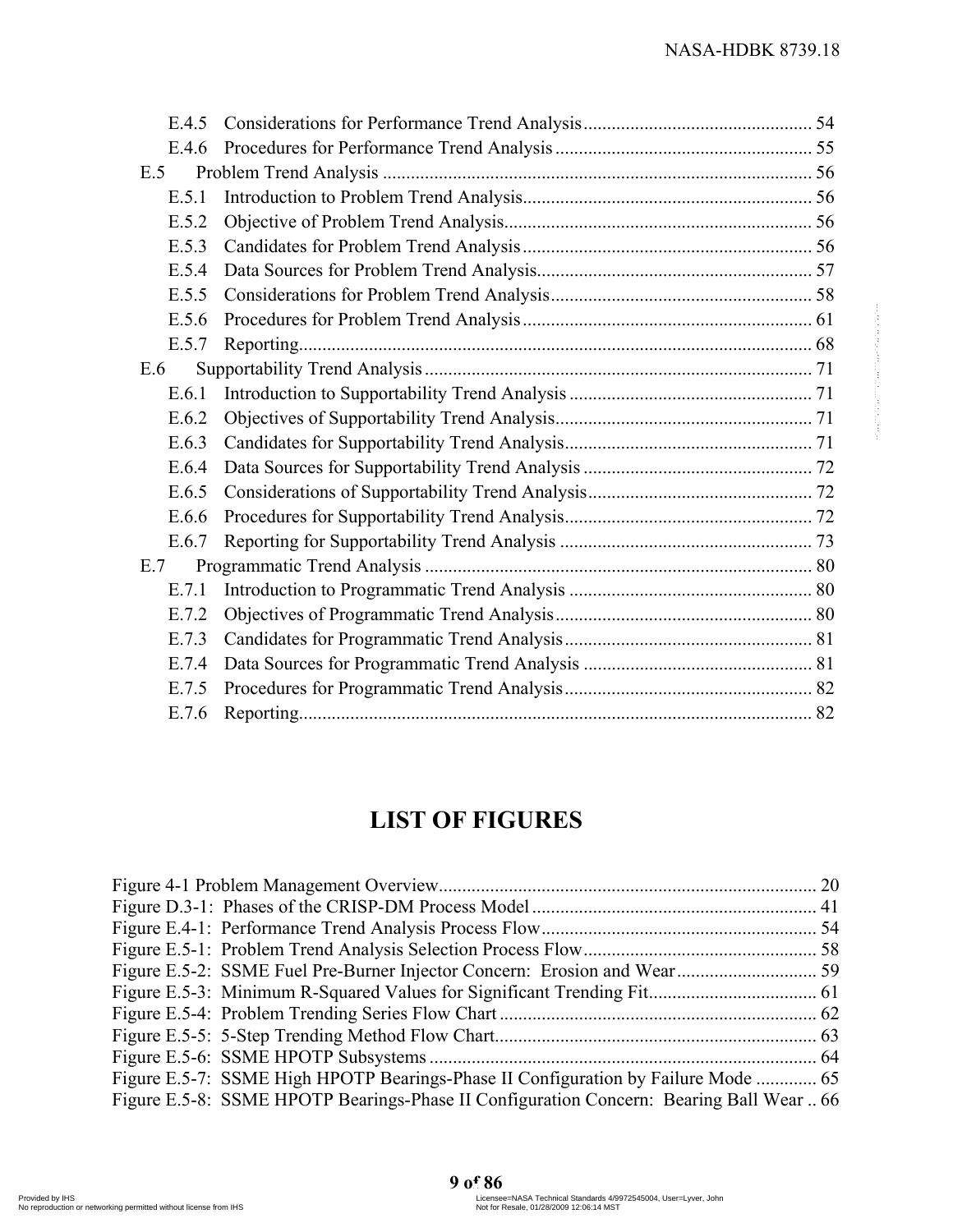| Figure E.5-9: Redesigned Solid Rocket Motor Concern: RSRM Insulation to Case Debonds 67 |  |
|-----------------------------------------------------------------------------------------|--|
| Figure E.5-10: Quantity of RSRM Insulation-to-Case Debonds $\geq 0.175$ " Depth at KSC  |  |
|                                                                                         |  |
|                                                                                         |  |
|                                                                                         |  |
|                                                                                         |  |
|                                                                                         |  |
|                                                                                         |  |
|                                                                                         |  |
|                                                                                         |  |
|                                                                                         |  |
|                                                                                         |  |
| Figure E.6-8: Operations and Maintenance Requirements and Specifications Document       |  |
|                                                                                         |  |
|                                                                                         |  |
|                                                                                         |  |
|                                                                                         |  |
|                                                                                         |  |
|                                                                                         |  |
|                                                                                         |  |
|                                                                                         |  |
|                                                                                         |  |
|                                                                                         |  |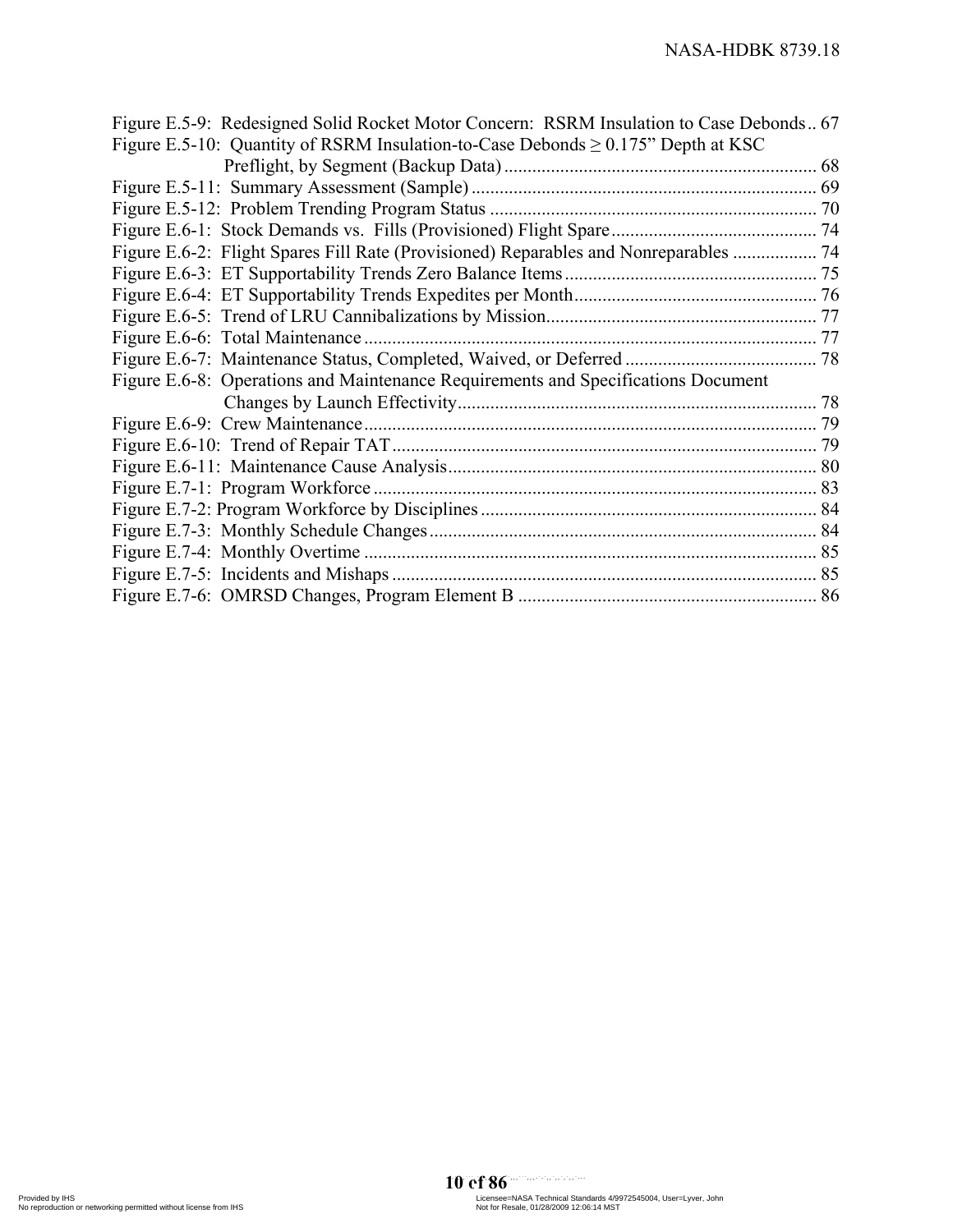# **Process for Management of Problems, Nonconformances, and Anomalies**

### **1. SCOPE**

#### **1.1 Purpose**

1.1.1 This document provides guidance for managing the complete life cycles of problems, nonconformances, and anomalies. Program and project managers are the primary audience.

1.1.2 This handbook is primarily designed to provide a description of technical data management and support processes. The document also provides an overview of the problem management process and a means to track problems within a program or project. Finally, this handbook provides guidance on methods and techniques for assessing and analyzing problems and provides suggestions for reporting and documenting problems for recurrence control.

1.1.3 This document should be used by the program or project manager as the primary reference for establishing and implementing systems or processes for the management of problems, nonconformances, and anomalies.

#### **1.2 Applicability**

a. This handbook may be used by all NASA Centers, Programs, Projects, …, as a reference for establishing and implementing systems or processes for the management of any problems, nonconformances, and anomalies which NASA has lead involvement and control or has partial involvement with control over design or operations via U.S. internal or international partnership agreements. This document has no automatic exclusions for any program or project due to limited funding, responsibility, or involvement of NASA in the program or project. NASA involvement includes design, manufacture, or funding of instruments, systems, hardware, software, operations, and processing.

b. This handbook has been designed to be cited in contract, program, and other Agency documents as a reference for guidance.

c. Within this handbook, the word "shall" which normally indicates a mandatory requirement is NOT used within the text. However, in the Examples, the word "shall" indicates places where mandatory requirements should be used in contractual documents. The word "should" indicates a suggested implementation, the word "may" indicates an optional implementation.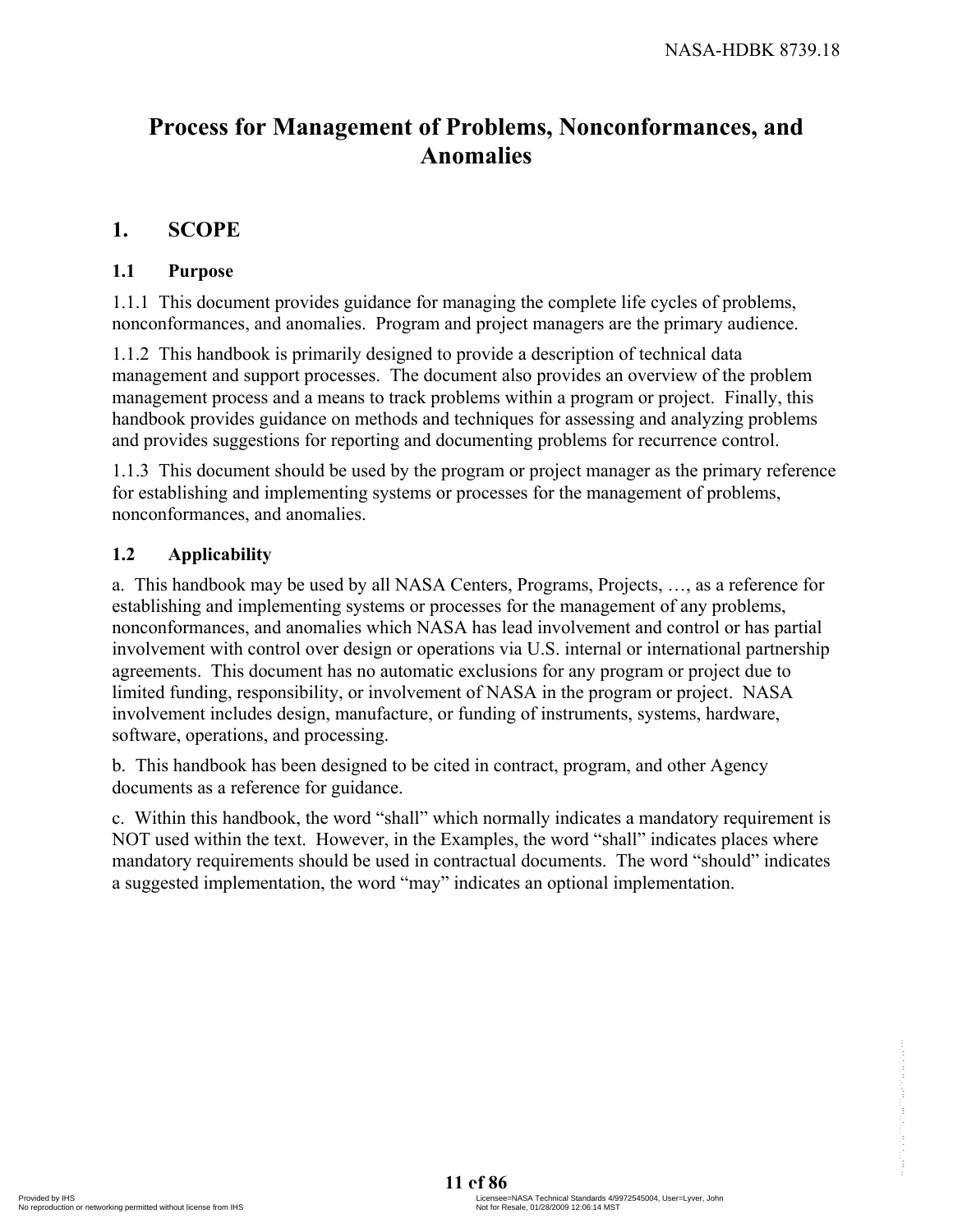# **2. APPLICABLE AND REFERENCE DOCUMENTS**

#### **2.1 Applicable Documents**

#### **2.1.1 General**

The documents listed in this section contain requirements that the instructions herein are based upon as cited in the text of Section 4. The latest issuance of cited documents is to be used unless otherwise approved by the assigned Technical Authority. The applicable documents are accessible via the NASA Online Directives Information System at http://nodis3.gsfc.nasa.gov/, or directly from the Standards Developing Organizations or other document distributors.

#### **2.1.2 Government Documents**

| NPR 7123.1         | NASA Systems Engineering Processes and Requirements.                        |
|--------------------|-----------------------------------------------------------------------------|
| <b>NPD 8700.1</b>  | NASA Policy for Safety and Mission Success.                                 |
| NPR 8715.3         | NASA General Safety Program Requirements.                                   |
| <b>NPR 7120.5C</b> | NASA Program and Project Management Processes and Requirements.             |
| <b>NPD 8730.5</b>  | NASA Quality Assurance Program Policy.                                      |
| NPR 8735.2         | Management of Government Quality Assurance Functions for NASA<br>Contracts. |
| <b>NPR 7120.6</b>  | Lessons Learned Process.                                                    |

#### **2.1.3 Non-Government Documents**

Fayyad, Usama, Gregory Piatetsky-Shapiro, and Padhraic Smyth. Knowledge Discovery and Data Mining: Towards a Unifying Framework: Proceedings of the Second International Conference on Knowledge, Discovery and Data Mining. KDD, 1996.

Piatetsky-Shapiro, Gregory, Knowledge Discovery in Real Databases: A Report on the IJCAI-89 Workshop, AI Magazine, Winter 1991, pp. 68-70.

Larose, Daniel T., Discovering Knowledge in Data. New Jersey: Wiley, 1995.

"Cross Industry Standard Process for Data Mining," August 2000 (accessed 29 March 2006). http://www.crisp-dm.org/Process/index.htm Conference on Knowledge, Discovery and Data Mining. KDD, 1996.<br>
Pairstaky-Shapiro, Gregory, Knowledge Discovery in Real Databases: A Report on the IJCAI-89 Workshop, AI Magazine, Winter 1991, pp. 68-70.<br>
Larose, Daniel T.,

Bao, Ho Tu. Knowledge Discovery and Data Mining Techniques and Practice (accessed 29 March 2006). http://www.netnam.vn/unescocourse/knowlegde/2-3.htm

"Data Mining Techniques." Electronic Textbook, StatSoft. StatSoft Inc. 1984-2003. http://statsoft.com/textbook/stdatmin.html#eda

Heckert, Alan and James J. Filliben. Engineering Statistics Handbook. NIST SEMATECH (accessed 29 March 2006). http://www.itl.nist.gov/div898/handbook/eda/section1/eda11.htm

XL Miner V.3. Cytel Statistical Software (accessed 29 March 2006). http://www.resample.com/xlminer/help/PCA/pca\_intro.htm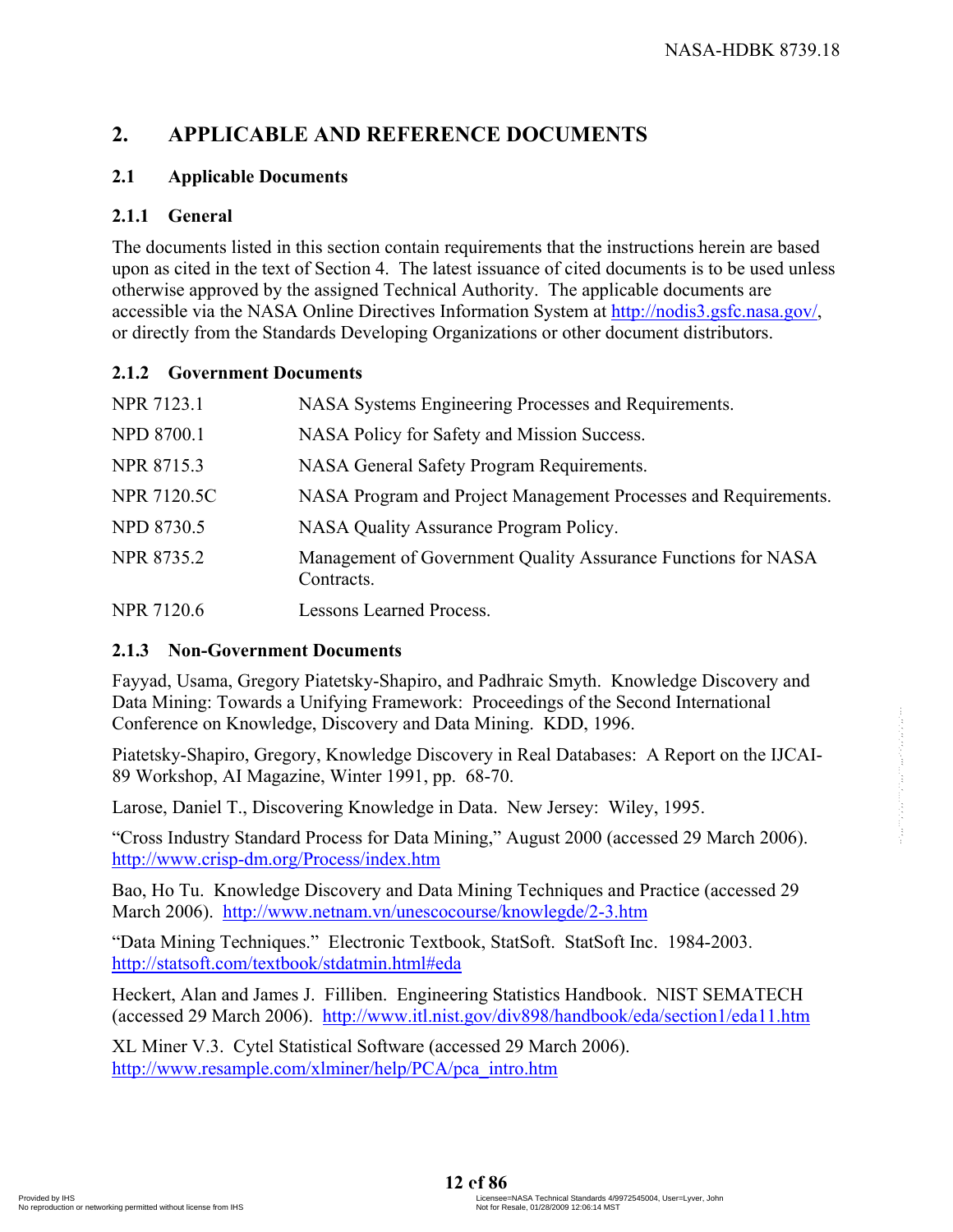"Self-Organizing Map." Wikipedia, The Free Encyclopedia. 2006 (accessed 29 March 2006). http://en.wikipedia.org/wiki/Self-organizing\_map

"Coefficient of Determination." Wikipedia, The Free Encyclopedia. 2006 (accessed 29 March 2006). http://en.wikipedia.org/wiki/R-squared

"Curve Fitting Toolbox." The Math Works. 1994-2006 (accessed 29 March 2006). http://www.mathworks.com/access/helpdesk/help/toolbox/curvefit/ch\_fitt9.html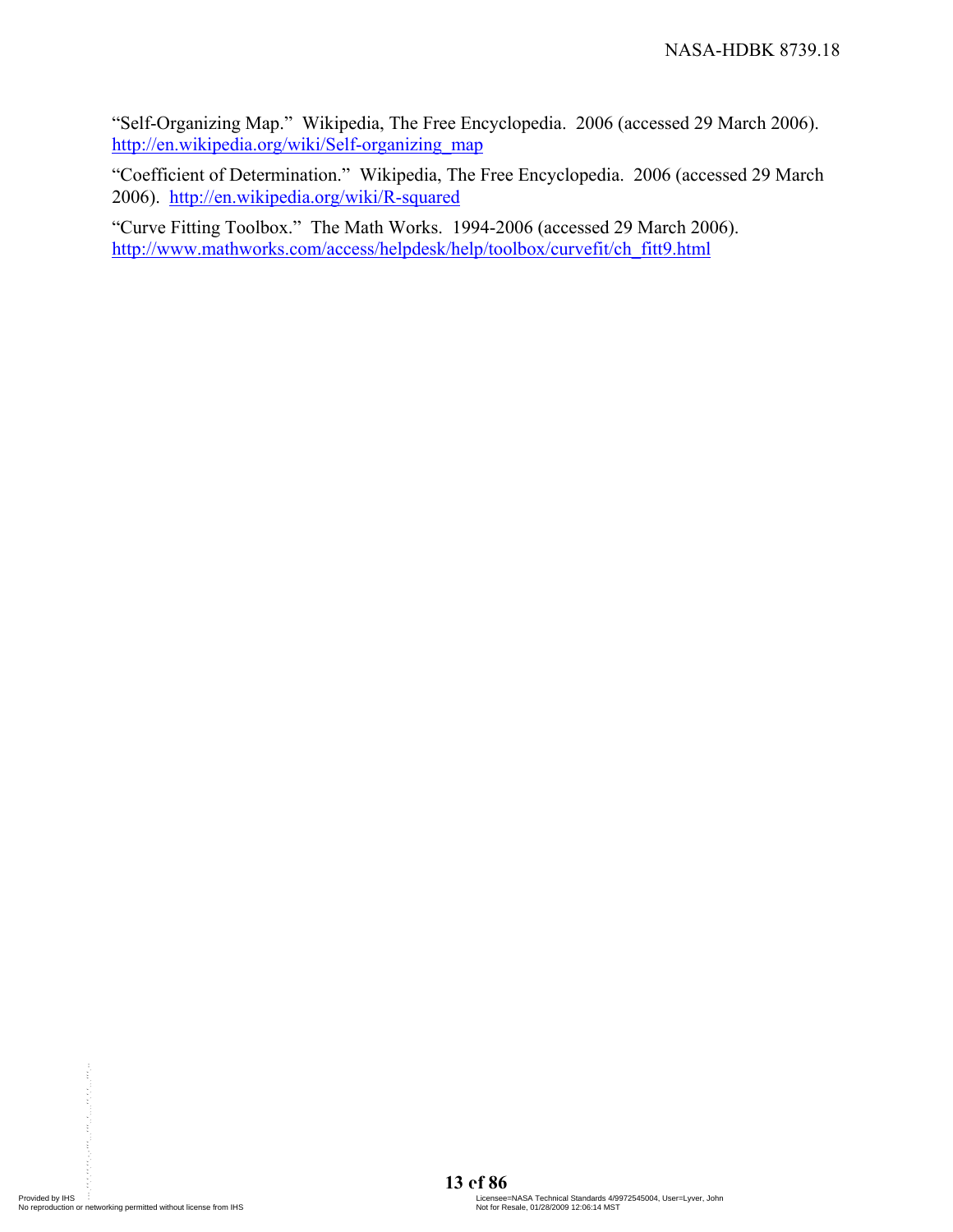# **3. ACRONYMS AND DEFINITIONS**

| 3.1<br><b>Acronyms</b> |                                                 |
|------------------------|-------------------------------------------------|
| ATP                    | <b>Acceptance Test Procedure</b>                |
| <b>CART</b>            | <b>Classification And Regression Trees</b>      |
| <b>CIL</b>             | <b>Critical Items List</b>                      |
| <b>COTS</b>            | Commercial Off-The-Shelf                        |
| <b>CRISP-DM</b>        | Cross-Industry Standard Process for Data Mining |
| <b>DAR</b>             | <b>Deviations Approval Request</b>              |
| <b>DRD</b>             | Data Requirements Description                   |
| <b>EDA</b>             | <b>Exploratory Data Analysis</b>                |
| ECP                    | <b>Engineering Change Proposal</b>              |
| ET                     | <b>External Tank</b>                            |
| <b>FMEA</b>            | Failure Mode Effects Analysis                   |
| FQT                    | <b>Format Quality Testing</b>                   |
| <b>FSE</b>             | <b>Flight Support Equipment</b>                 |
| <b>GIGO</b>            | Garbage In Garbage Out                          |
| <b>GSE</b>             | Ground Support Equipment                        |
| <b>HA</b>              | <b>Hazard Analysis</b>                          |
| <b>HDBK</b>            | Handbook                                        |
| <b>HPOTP</b>           | High Pressure Oxidizer Turbo Pump               |
| <b>LCC</b>             | Launch Commit Criteria                          |
| <b>LLI</b>             | Limited Life Item                               |
| <b>LLIS</b>            | <b>Lessons Learned Information System</b>       |
| LRU                    | Line Replacement Unit                           |
| <b>MIS</b>             | Management Information System                   |
| <b>MPI</b>             | Management Performance Indicator                |
| <b>MTBF</b>            | Mean Time Between Failures                      |
| <b>MTBR</b>            | Mean Time Between Repairs                       |
| <b>MTTR</b>            | Mean Time To Repairs                            |
| <b>NASA</b>            | National Aeronautics and Space Administration   |
| <b>NESC</b>            | <b>NASA Engineering and Safety Center</b>       |
| <b>NPD</b>             | <b>NASA Policy Directive</b>                    |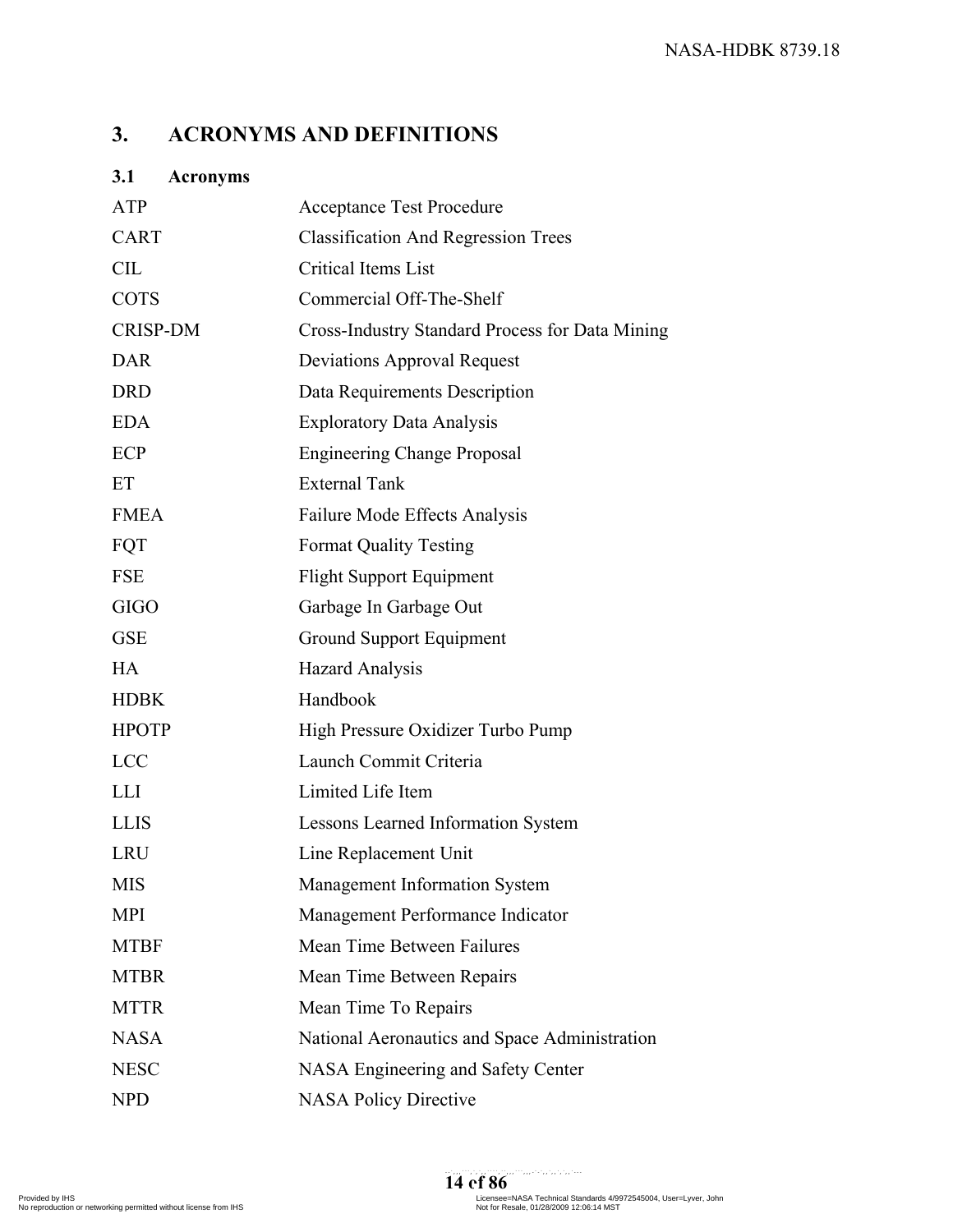| <b>NPR</b>   | <b>NASA Procedural Requirements</b>                                    |
|--------------|------------------------------------------------------------------------|
| <b>NSRS</b>  | <b>NASA Safety Reporting System</b>                                    |
| <b>OERU</b>  | Off-Earth Replacement Units                                            |
| <b>OMRSD</b> | Operations and Maintenance Requirements and Specifications<br>Document |
| ORU          | Orbital Replacement Unit                                               |
| <b>OSE</b>   | <b>Orbital Support Equipment</b>                                       |
| <b>PCA</b>   | Principal Components Analysis                                          |
| <b>POS</b>   | Probability of Sufficiency                                             |
| <b>PRACA</b> | Problem Reporting and Corrective Action                                |
| <b>RCAR</b>  | <b>Recurrence Control Action Request</b>                               |
| <b>RSRM</b>  | Reusable Solid Rocket Motor                                            |
| <b>RTAT</b>  | Repair Turn Around Time                                                |
| <b>SDO</b>   | <b>Standards Developing Organizations</b>                              |
| <b>SMA</b>   | Safety and Mission Assurance                                           |
| <b>SOM</b>   | <b>Self-Organizing Maps</b>                                            |
| <b>SPR</b>   | <b>Significant Problem Report</b>                                      |
| <b>SPRL</b>  | Significant Problem Report List                                        |
| <b>SRP</b>   | <b>Standard Repair Procedure</b>                                       |
| <b>SRU</b>   | Shop Replacement Unit                                                  |
| <b>SSME</b>  | Space Shuttle Main Engine                                              |
| <b>TAT</b>   | Turn Around Time                                                       |
| <b>TSE</b>   | <b>Test Support Equipment</b>                                          |
| <b>UA</b>    | <b>Unexplained Anomaly</b>                                             |
| <b>UCR</b>   | <b>Unsatisfactory Condition Report</b>                                 |

#### **3.2 Definitions**

*Anomaly*: An unexpected event, hardware or software damage, a departure from established procedures or performance, or a deviation of system, subsystem, or hardware or software performance outside certified or approved design and performance specification limits.

*Assessment*: Review or audit process, using predetermined methods to determine whether specified criteria are being met. Evaluates hardware, human action, software, procedures, technical and programmatic documents, and the adequacy of their implementation. Used interchangeably with "evaluation."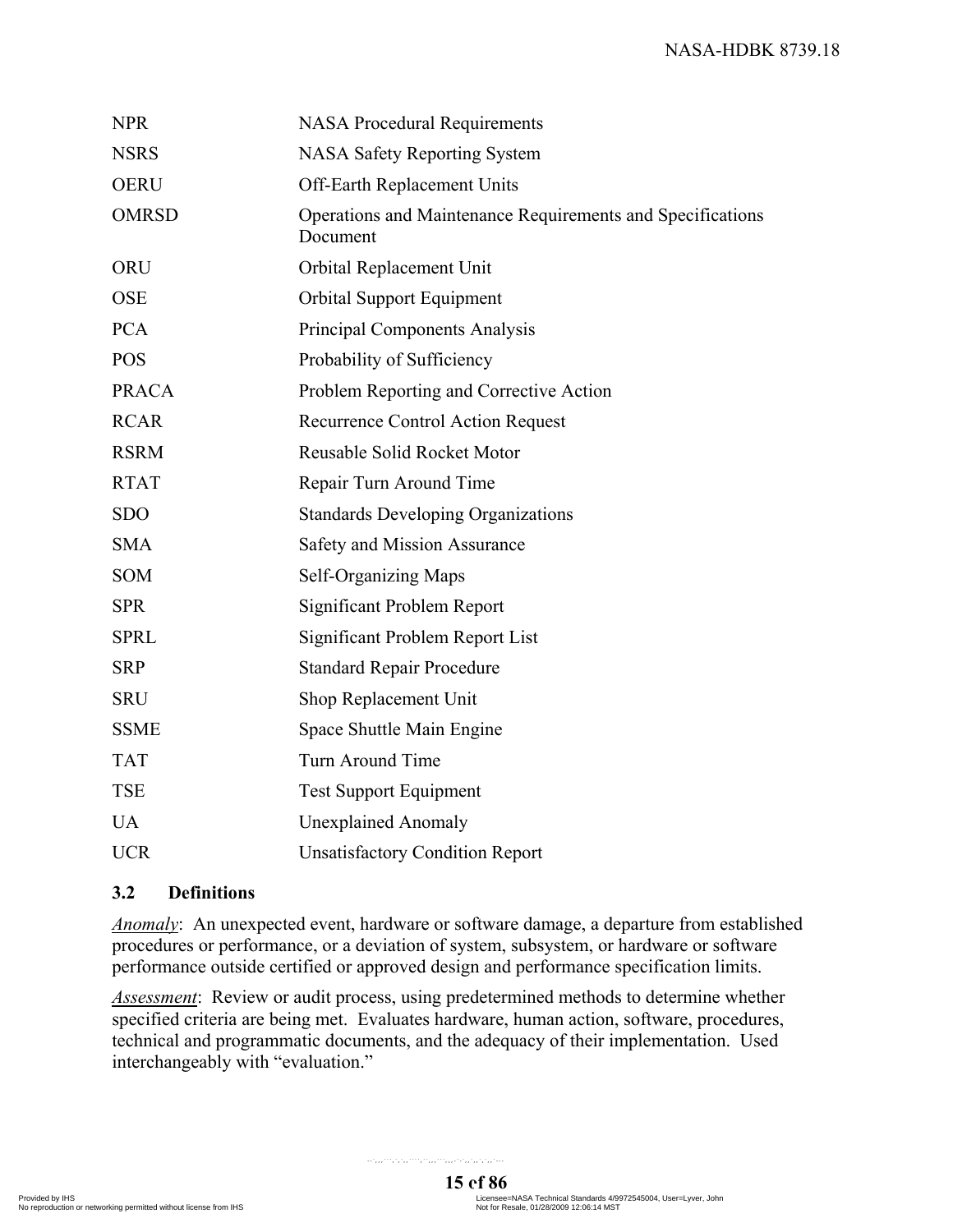*Confidence Interval*: The interval computed around an estimated parameter, which expresses the probability of including the true population within its bounds.

*Corrective Action*: Action to bring nonconforming items into a state of conformance and to eliminate the cause of the detected nonconformity or changes to design processes, work instructions, workmanship practices, training, inspections, tests, procedures, specifications, drawings, tools, equipment, facilities, resources, or material that result in preventing, minimizing, or limiting the potential for recurrence of a mishap.

*Corrective Action Plan*: A document that addresses root causes for findings and the actions to correct specific individual problems as well as actions taken to correct any potential systemic or process problems in order to prevent recurrence. This plan includes designation of a schedule for completing the actions as well as designating the responsible party (or parties) assigned to perform the actions.

*Correlation*: A measure of the strength of the relationships among data.

*Critical Item*: A system or subsystem with a failure mode effects analysis (FMEA) criticality of 1, 1S, 2 (with a single point failure), or 1R (if it fails redundancy screens). (See definitions below of "criticality categories.")

*Criticality (of a failure)*: A measure of the severity of a failure in relation to mission performance, hazards to material or personnel, and maintenance cost.

*Criticality Categories*: A criticality category classification is assigned to every identified failure mode for each item analyzed for all mission phases. Criticality categories are assigned to provide a qualitative measure of the worst-case potential consequences resulting from item failure. The criticality categories are defined below:

#### **Category Potential Effect**

- 1 Single failure that results in loss of human life, serious injury to flight or ground personnel, or loss of a major space mission resource (for example, Space Shuttle, International Space Station, or Hubble Space Telescope).
- 1R Failure modes of like or unlike redundant items, if all failed, could lead to criticality category 1 consequences.
- 1S Single failure in a safety or hazard monitoring system that causes the system to fail to detect or operate when needed during a hazardous condition and leads to criticality category 1 consequences.
- 1SR Failure modes of like or unlike redundant items in a safety or hazard monitoring system, if all failed, could lead to criticality category 1S consequences.
- 2 Single failure that results in loss of one or more essential mission objectives as defined by the program office without resulting in criticality category 1 consequences.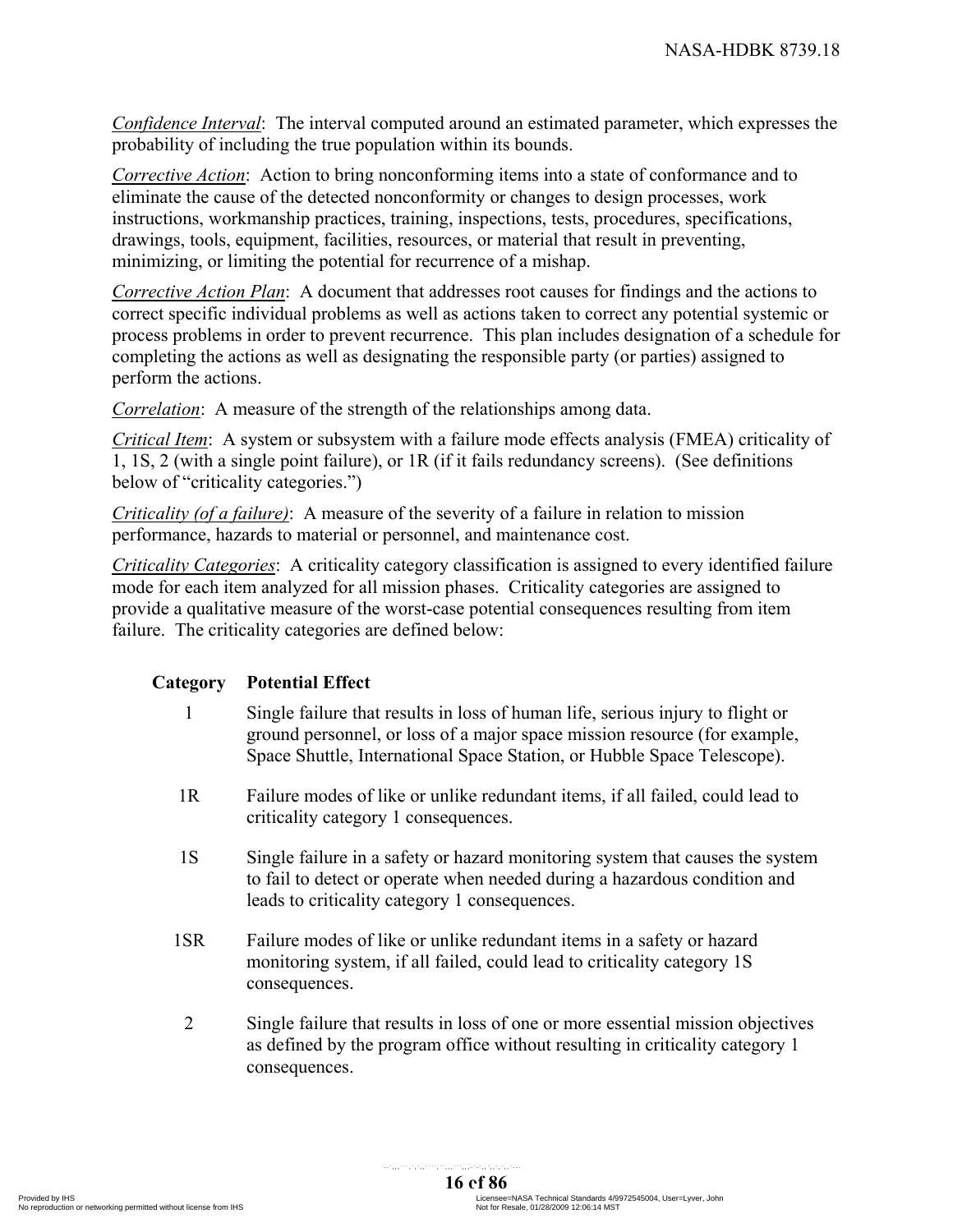- 2R Failure modes of like or unlike redundant items, if all failed, could lead to criticality category 2 consequences.
- 3 All other failure modes.

*Data Mining*: Data mining is the nontrivial extraction of implicit, previously unknown, and potentially useful information from data.

*Failure*: The inability of a system, component, process, or crew to perform its required functions within specified performance requirements.

*Nonconformance*: A condition of any article, material, process, or service in which one or more characteristics do not conform to requirements specified in the contract, drawings, specifications, or other approved documents. Includes failures, defects, anomalies, and malfunctions. Used interchangeably with "discrepancy" and "noncompliance."

- (Critical Nonconformance) A nonconformance that is likely to result in hazardous or unsafe conditions for individuals using, maintaining, or depending upon the supplies or services, or is likely to prevent performance of a vital Agency mission
- (Major Nonconformance) A nonconformance, other than critical, that is likely to result in failure or to materially reduce the usability of the supplies or services for their intended purpose
- (Minor Nonconformance) A nonconformance that is not likely to materially reduce the usability of the supplies or services for their intended purpose, or is a departure from established standards having little bearing on the effective use or operation of the supplies or services

*Problem*: Any circumstance that fits or is suspected of fitting one of the following categories:

- Failure, including conditions that would result in waivers
- Unsatisfactory condition
- Unexplained anomaly (hardware or software)
- Overstress or potential overstress of hardware
- In-flight anomaly
- Any nonconformance (hardware, software, or process) that has been shown by a trend analysis to need recurrence control

*Process Control*: Adhering to established processes and procedures without deviation:

- (Process Control, In-Control) A process in which statistical measures indicate that only common causes of variation are present. Typically, process performance is consistently within 3 standard deviations of the process mean
- (Process Control, Out-of-Control) A process in which statistical measures indicate that special causes (non-random) of variation are present. Typically, process performance varies beyond 3 standard deviations of the process mean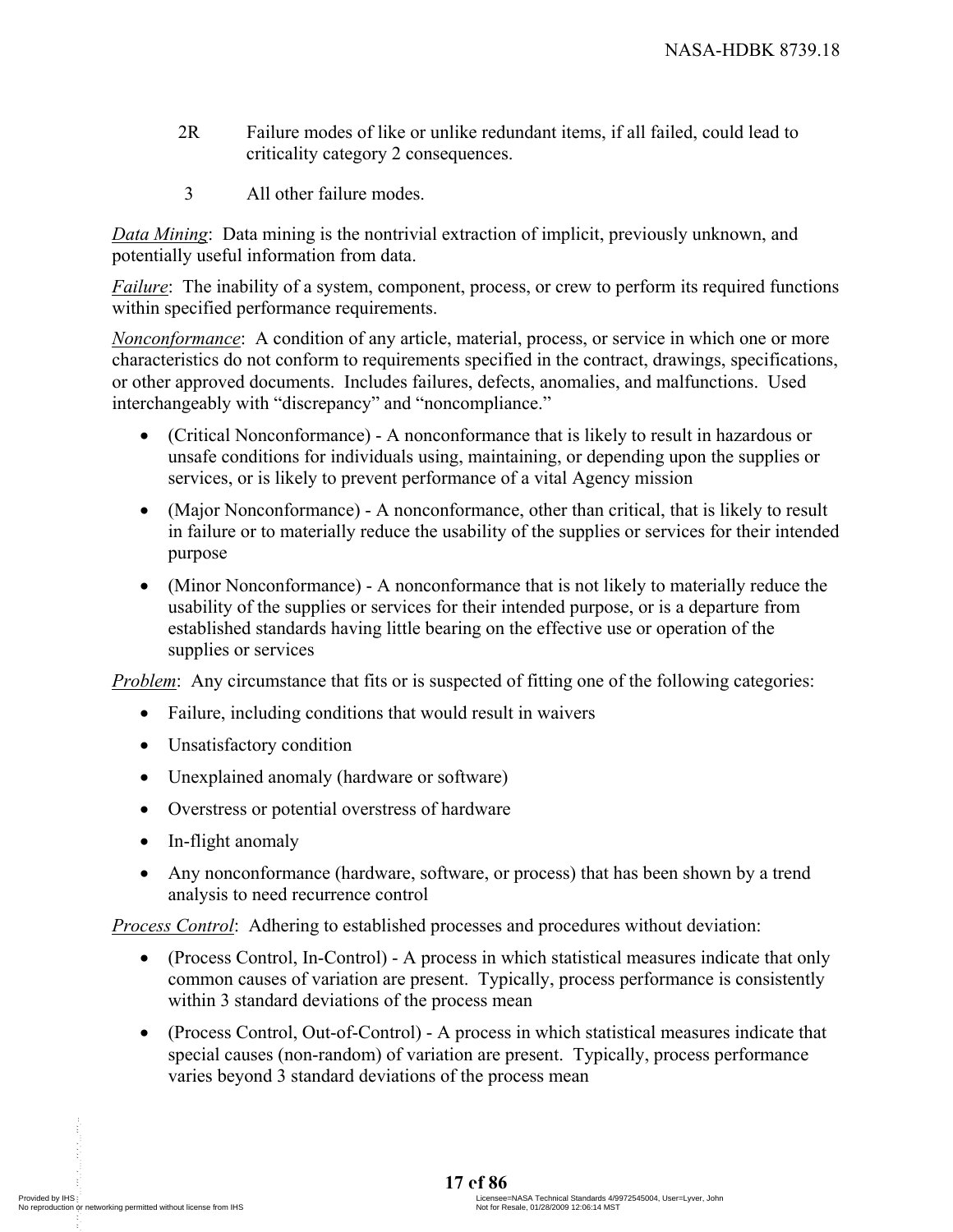*Repair Turnaround Time (RTAT*): The period between the time an item is removed from the system for off-line repair and the time that it is returned in ready-for-installation condition. RTAT includes the time an item is waiting for available shop time, diagnosis, parts, hands-on work, test, and final inspection.

*Risk*: The combination of 1) the probability (qualitative or quantitative) and associated uncertainty that a program or project will experience an undesired event such as cost overrun, schedule slippage, safety mishap, or failure to achieve a needed technological breakthrough, 2) the consequences, impact, and severity, and 3) uncertainties in both the probability and consequence.

*R-squared*: A quantitative measure of the correlation or goodness-of-fit of a trend model to actual data.

*Significance Level*: The maximum probability of accidentally rejecting a *true* null hypothesis (a decision known as a Type I Error). Sometimes called alpha error. Computed as 1-(confidence interval).

*Significant Problem*: Any problem that is considered to pose a serious risk to safety or mission success.

*Trend Analysis*: The analysis of trends in data. A trend can be any identified direction, tendency, or pattern. Trend analysis generally utilizes statistical analysis to extract the trends and patterns from recorded data. Clustering approaches, discrimination approaches, and patternmatching approaches can also be used. Examples of trend analysis are time trend analysis, correlation analysis, categorization analysis, regression analysis, and kernel analysis.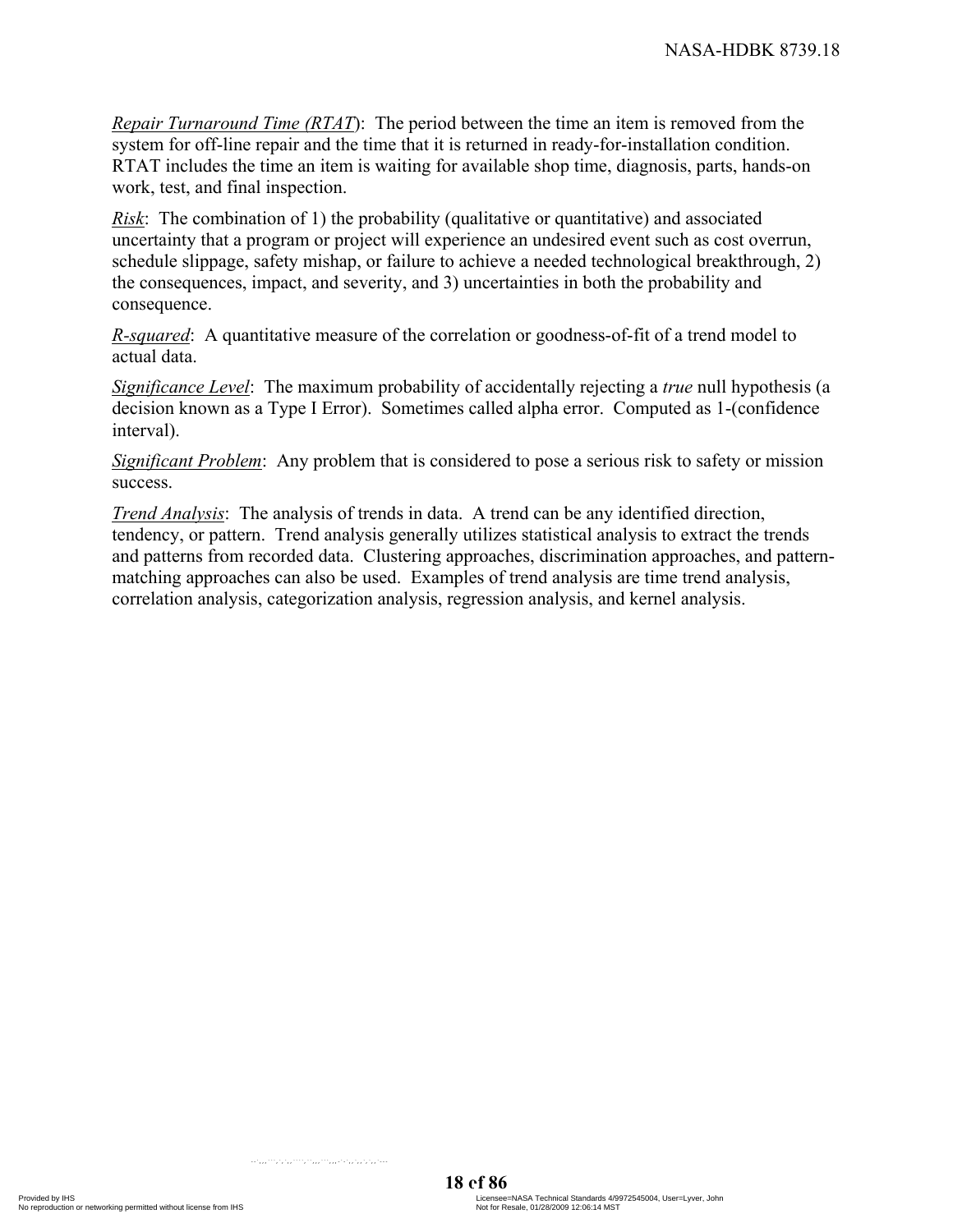# **4. THE MANAGEMENT OF PROBLEMS, NONCONFORMANCES, AND ANOMALIES**

The intent of this document is to outline a process by which all problems, nonconformances, and anomalies (as defined in Section 3.2, hereafter referred to as "problems") affecting safety and mission success are identified, fully understood, and appropriately resolved. The problem management process includes the elements of technical data management for problems (hereafter referred to as "technical data management") as shown in Figure 4.-1, along with the support processes data mining and trend analysis that focus primarily on technical performance while addressing program or project management characteristics.

Problem management begins early in program or project formulation and should continue in a disciplined manner throughout all program and project life cycle phases. A long-range view of the program or project's mission success criteria and open communication among all members of the team, including stakeholders, are essential to successful problem management.

Program or project problem reporting and corrective action (including risk management processing) are governed and documented with the specific responsibilities through NASA and Center Safety and Mission Assurance (SMA) organizations, as specified in NPD 8730.5, and subsequently through contracts by NPR 8735.2. Coordination of the processes with this document and the quality assurance functional requirements will be a necessary part of problem reporting, nonconformance, and anomaly processing.

Problem management can be broken into two components: technical data management and support processes. Problem management is illustrated in Figure 4.-1. Technical data management (Section 4.1) consists of procedures and actions to be followed when a problem arises. Those actions include: problem identification, problem assessment and investigation analysis, root cause determination, problem report, corrective action and problem resolution, problem recurrence control and lessons learned, and problem disposition and closure. The supporting processes (Section 4.2), including data mining and trend analysis, are discussed in greater detail in Appendices D and E. measures are colonimies, the effective or networking permitted with the state of the colonimal perform (see the product of the state minimig and from Interaction (see the minimig and from Interaction or networking the min

#### **4.1 Technical Data Management**

The technical data management process focuses on managing technical data that is generated and used in technical applications. The technical assessment process acts as a check on progress and satisfaction requirements. The decision analysis process incorporates data collection to aid in decision making. Each of these processes plays an important role in problem management.

There are seven basic steps in technical data management that support the technical assessment and decision analysis process. They are:

- Problem identification  $(4.1.1)$
- Problem assessment and investigation analysis  $(4.1.2)$
- Root cause determination  $(4.1.3)$
- Problem report  $(4.1.4)$
- Corrective action and problem resolution  $(4.1.5)$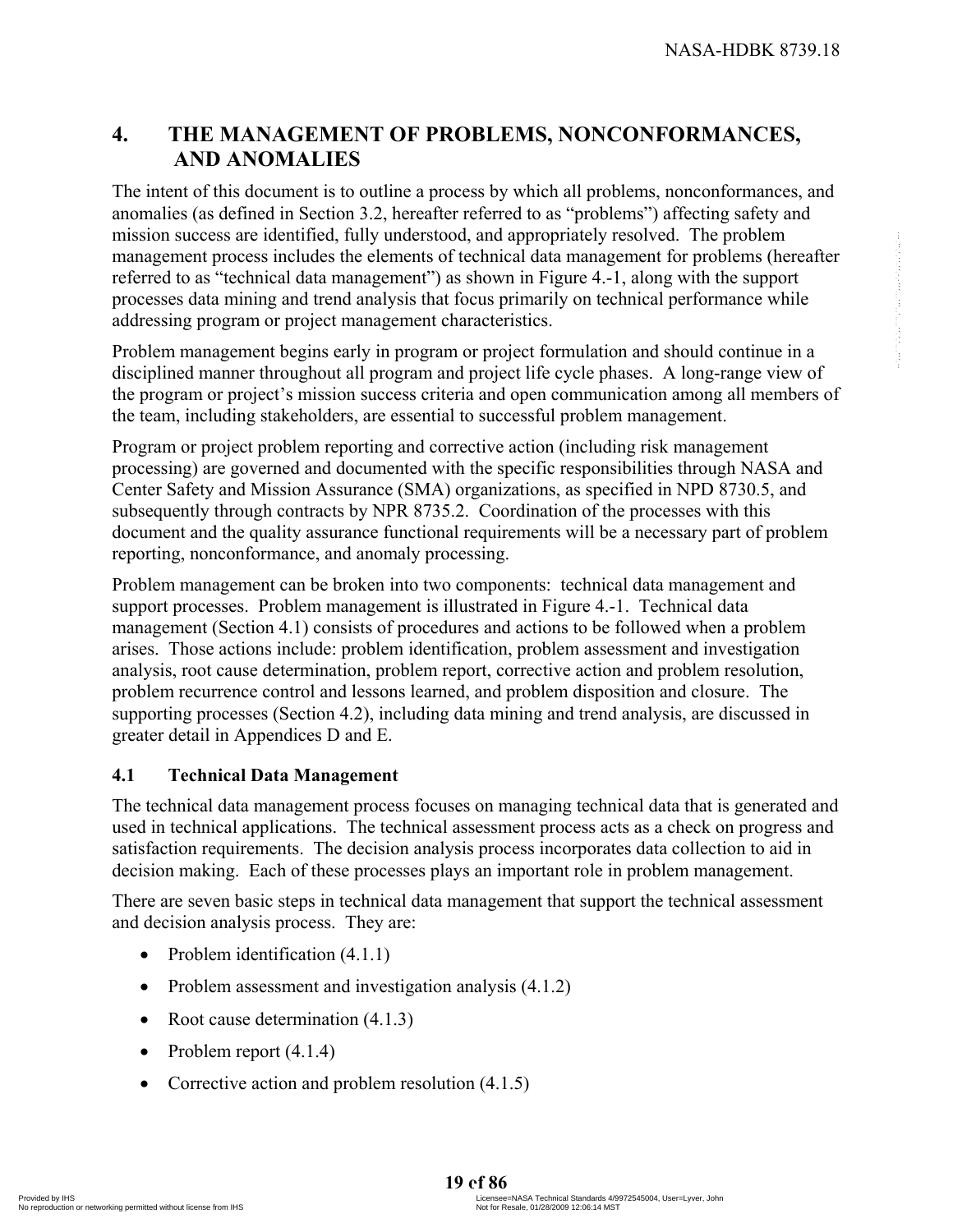

#### **Figure 4-1 Problem Management Overview**

- Problem recurrence control and lessons learned  $(4.1.6)$
- Problem disposition and closure (4.1.7)

A sample technical data management plan can be found in Appendix A.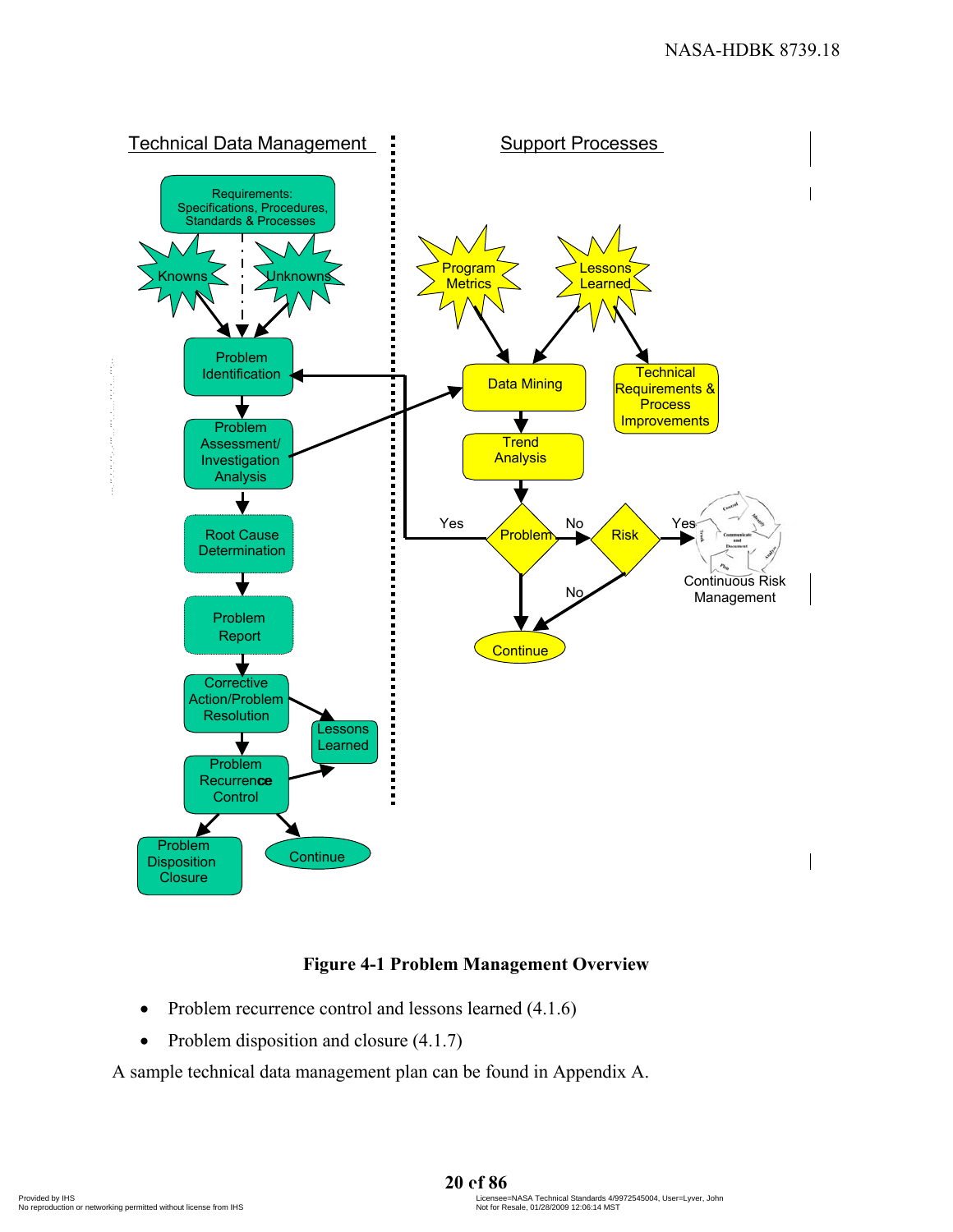#### **4.1.1 Problem Identification**

Problem identification involves gathering information from the project so that problems can be described and measured. Identifying problems involves two activities:

- Capturing a statement of the problem
- Capturing the context of the problem

Finding and identifying problems within a program or project is a critical element of a program or project's mission success. Early identification of problems can lead to improved safety and quality and substantial savings of resources such as cost, schedule, and performance.

Once problems are identified and collected, they should be categorized. In the initial categorization, problems may be classified as "significant problems" or "less significant problems." This aids in determining where to allocate resources most effectively. The term, significant problem, is defined in Section 3.2.

Significant problems should receive the most imminent attention; however, less significant problems should also be captured and resolved in a timely fashion. Both levels of problems may be further categorized to allow for the prioritization as well as for detection of clustering of problems. Patterns among problems can indicate areas that are not designed or managed well (should problems require local SMA or NASA Engineering and Safety Center (NESC) support, they should be ranked and sorted to provide a Significant Problem Report List (SPRL) so that the NESC or SMA can provide timely assistance). Significant problems should be reported to the appropriate management level not only as information, but also for the purpose of requesting allocation of resources for significant problem resolution. All problems should be documented, managed, and resolved as discussed in the following sections.

Many identified problems are reportable; the minimum criteria for defining what is reportable can be found in Appendix B, Section 1. Programs and projects should use Appendix B, Section 1 to determine whether a problem is reportable.

#### **4.1.2 Problem Assessment and Investigation Analysis**

Problem assessment and analysis is a process by which problems are examined in further detail to determine their extent. This process is a subset of the overall project systems engineering technical assessment process (NPR 7123.1). Examples of investigation analysis and failure analysis can be found in Appendix B, Section 2. Problem assessment is as described below.

Assessment of problems incorporates three basic activities:

- Evaluating the attributes of problems
- Classifying problems
- Prioritizing problems

Additionally, problem assessment may reveal how problems relate to each other and how to assess which ones are significant. A significant problem is any problem that is of the highest category by virtue of the problem's impact on personnel safety or mission success. In analyzing problems, program and project managers should at least ask the following questions: Additionally, problem assessment may reveal how problems relate to each other and how to<br>assess which ones are significant. A significant problem is any problem that is of the highest<br>category by virtue of the problem's i

• How soon do we need to act on this?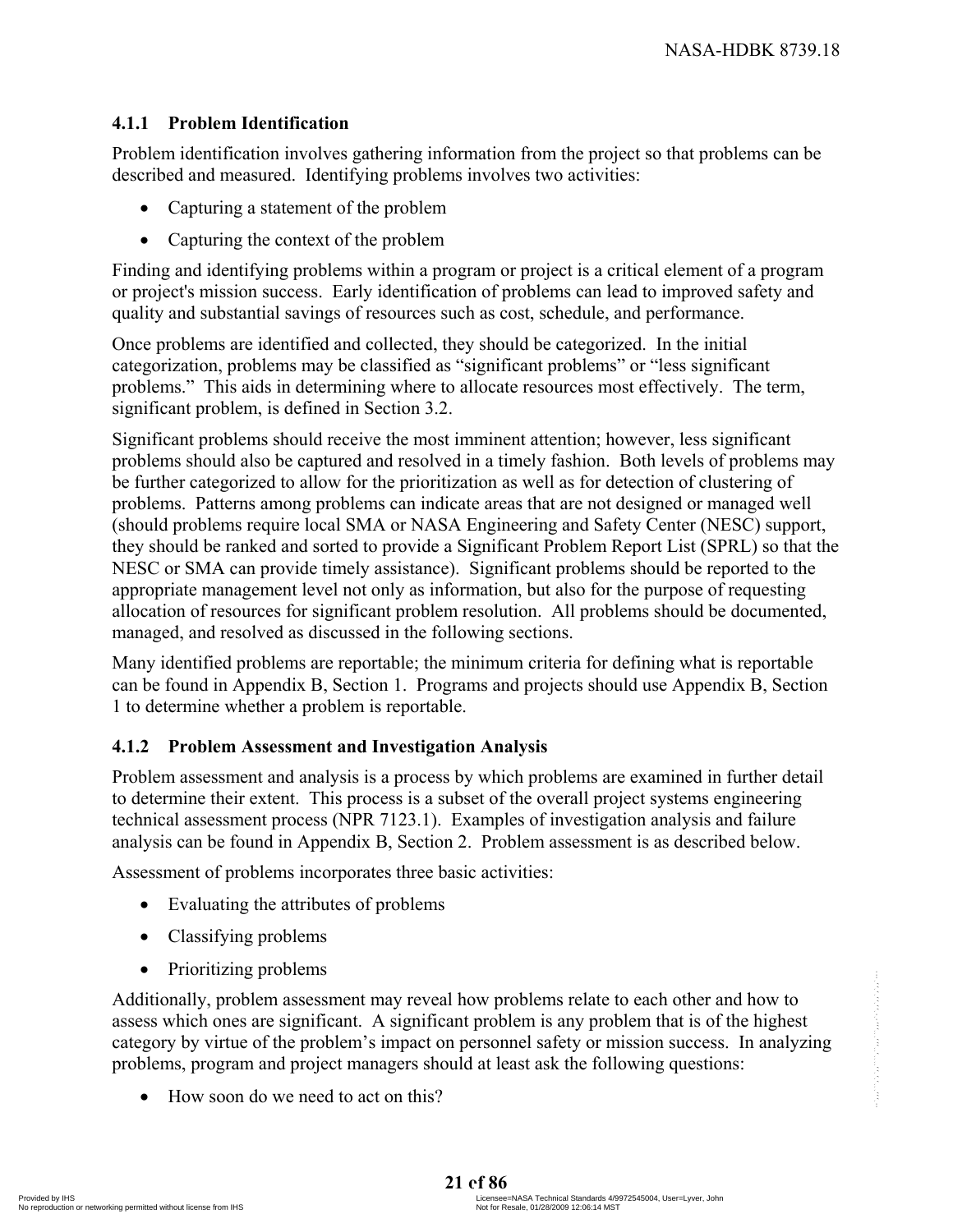- What will happen if we do not act on this?
- How does this problem compare with other problems?

Early discussion of potential problems and their resolutions facilitates the optimal resolution identification later.

Before prioritizing, the problems need to be classified or grouped with similar problems. There are several purposes for classification, which include the following:

- To understand the nature of the problems and to group related problems in order to build more cost-effective mitigation plans
- To identify problems that are equivalent and combine them as appropriate
- To produce evidence of the "clustering" of problems around a specific area. This in turn may be evidence of systemic problems within that area
- To track and monitor problems by various elements of the program
	- o For example, a functional area such as financial or safety may want to concentrate on the subset of problems within their functional area to assure that all these problems are adequately resolved

Prioritization provides a mechanism for sorting through a large number of items and determining which are the most important and, therefore, should be dealt with first. Several methods of prioritization exist and are either quantitative or qualitative.

#### **4.1.3 Root Cause Determination**

Root causes of problems need to be defined completely so that adequate corrective action can be implemented or an approved standard repair put in place. An example of guidance for root cause determination can be found in Appendix B, Section 3.

#### **4.1.4 Problem Report**

Problem reporting can take any of several forms including, but not limited to, formal reports, presentations, or memos. Selection criteria may vary across NASA programs and within programs by management level.

The NASA Safety Reporting System (NSRS) is one example of a problem reporting system used within the Agency. More information on how to report safety problems can be found in NPR 8715.3. An example of guidance for a problem report Data Requirements Description (DRD) can be found in Appendix B, Section 4.

#### 4.1.4.1. Problems Reported by Program or Technical Discipline

Program managers, project managers, and engineers have an additional communication channel: the Technical Fellow. Problems that are considered to be significant enough to demand immediate attention by higher levels of management authority may be reported to any Technical Fellow. These problems will be evaluated for significance and, if found significant, the report forwarded will be identified as a Significant Problem Report (SPR). To identify problems that are equivalent and combine them as appropriate<br>
16 products evidence of the "clustering" of problems within a arrear<br>
16 method are complete products of the "clustering" of products<br>
17 the resul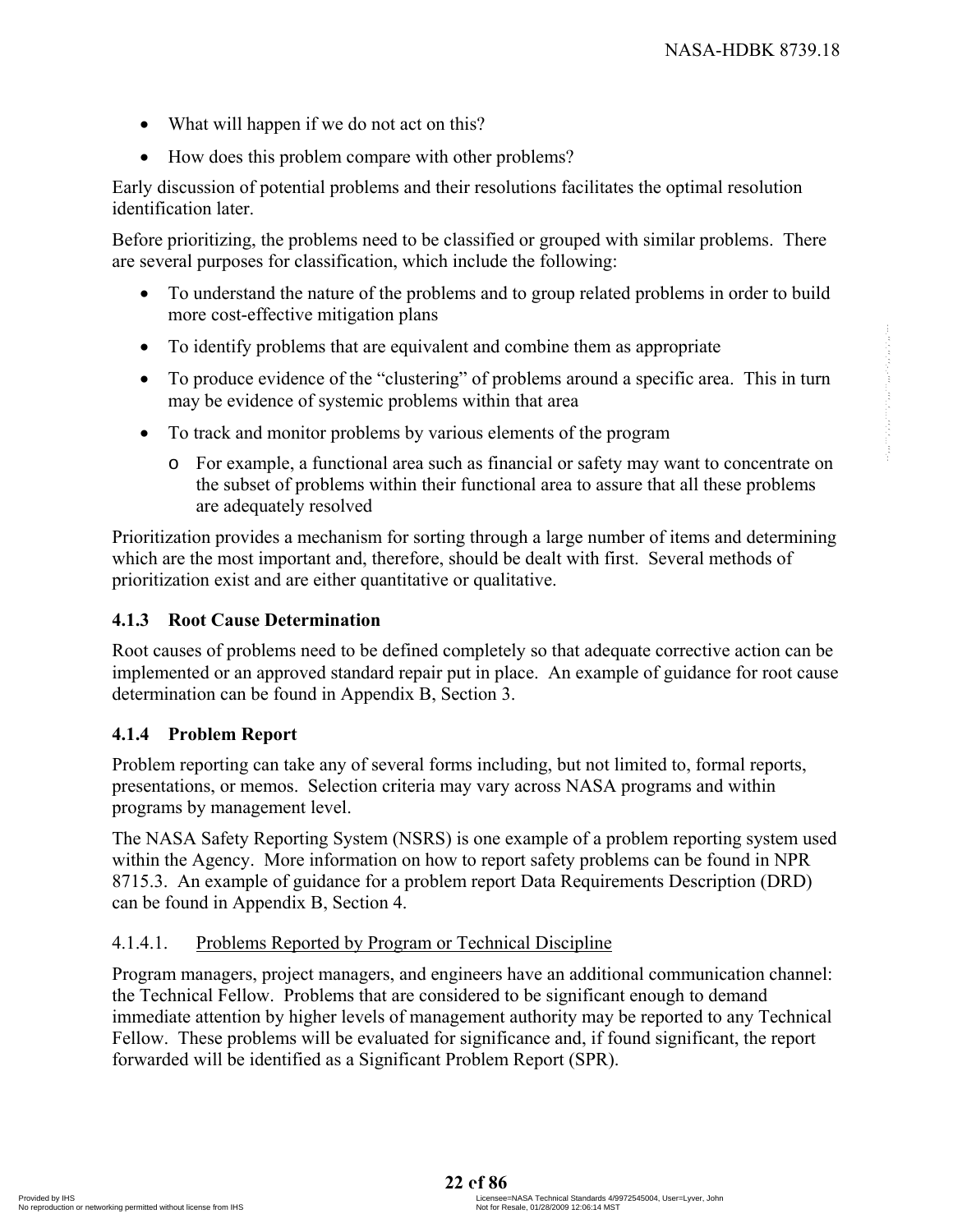#### 4.1.4.2. Hazardous Problems, Anomalies, and Nonconformance Conditions

SPRs will focus on hazardous problems, anomalous conditions and nonconformances relating to flight hardware, flight software, launch system, facility systems, ground support equipment (GSE), and test operations, and focus on indicators reflecting institutional factors that may affect the program performance (safety and quality), schedules, or milestones.

#### 4.1.4.3. Outputs - SPR

For each significant problem identified, the originating office will propose actions to eliminate the problem or mitigate a recurrence of the problem. Completion effective dates for the corrective action will be included in the SPR Summary.

#### 4.1.4.4. SPR Format

An example of a SPR Template can be found in Appendix C.

#### 4.1.4.5. SPR Summary

The SPR summary will track the progress of actions for addressing the significant problem and will serve as the official record for reducing the significance level and to track resolution. The originating office will close items from the SPR when deemed appropriate, provided no objection is voiced from an appropriate Technical Fellow, SMA, or the NESC.

#### **4.1.5 Corrective Action and Problem Resolution**

Corrective action and problem resolution requires the following steps:

- Develop a plan of action
- Assign the problem to a person capable of resolving the problem
- Determine the approach to resolve the problem and implement the plan

Problem resolution efforts will involve investments or tradeoffs and, as a result, require careful consideration. Once the plan of action is developed, and each problem is identified and assigned to a person capable of resolving the problem, it is that person's responsibility to determine the approach for problem resolution. Problem resolution efforts will involve an investment or tradeoff and will require careful consideration. A 1.44 SPR Exernal<br>
An computer als ENF. Termplate can be found in Appendix C.<br>
The SPR summary<br>
The SPR summary will track the progress of actions for coldersing the significant problem and<br>
unit croceas Act, consider fr

- If the problem was originally an accepted, identified risk, the problem resolution action will activate the contingency plan originally described in the risk planning element of the program or project's risk management plan
- If the problem did not arise from an accepted or identified risk, a corrective action plan will need to be developed

In either case, it is important to record the action plan within the problem management documentation. A description of all identified problems should be included in the program documentation that feeds into the data mining support process. Problem resolution is a subset of the overall project systems engineering decision analysis process (NPR 7123.1).

An example of corrective action within the example problem report can be found in Appendix B, Section 4. Problem Resolution is as described above (no example provided in Appendix B).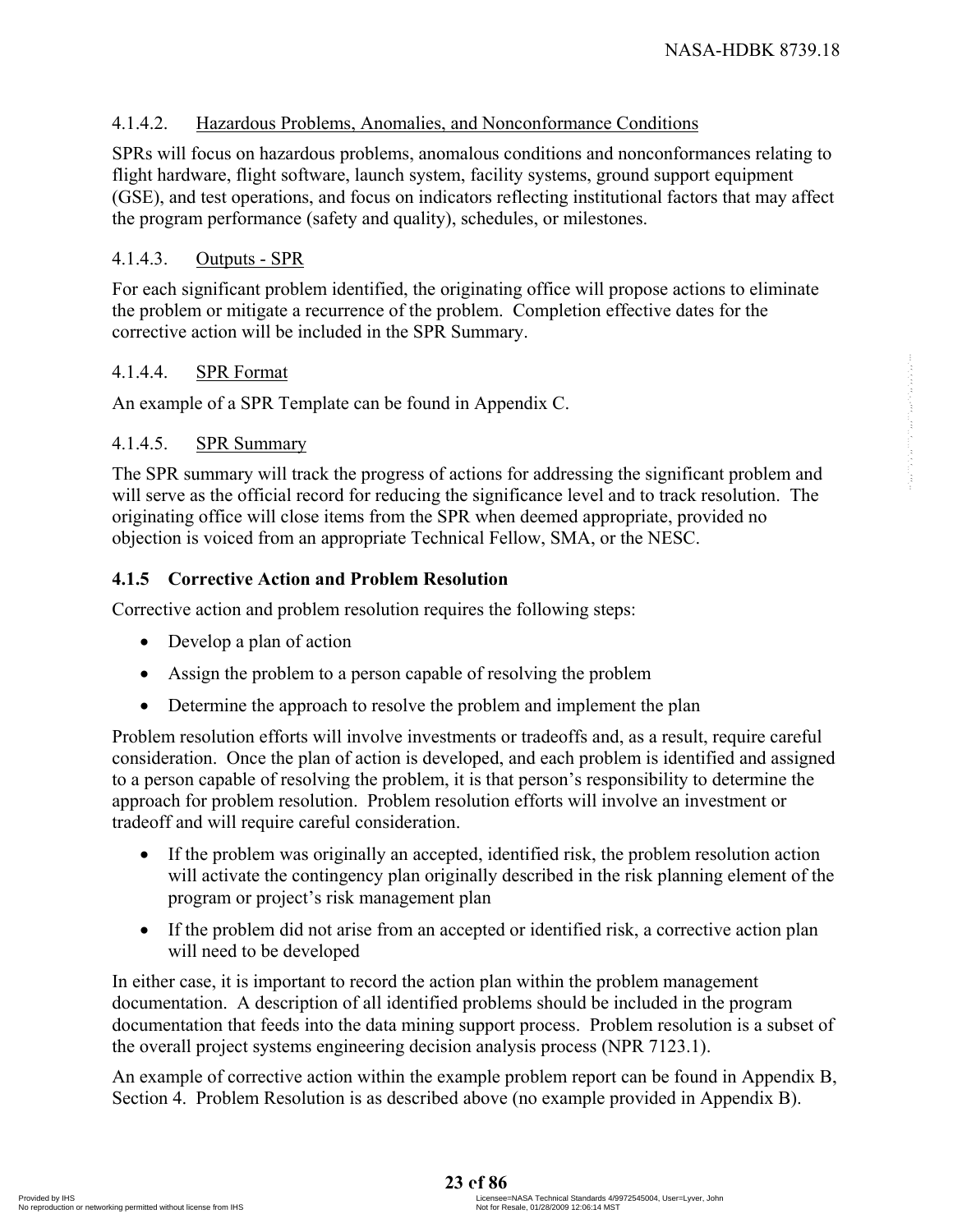#### **4.1.6 Problem Recurrence Control and Lessons Learned**

Problem recurrence control involves capturing lessons learned during the process of problem resolution, ensuring the communication of these lessons across the entire Agency, and implementing corrective actions to ensure recurrence control. Lessons learned are captured in the Agency's Lessons Learned Information System (LLIS), located at http://www.nasa.gov/offices/oce/llis/home/. It is vital to enable the documentation of problem information so that there is a historical record of problems that have occurred. This serves several purposes:

- Allows for easier reporting of problems, significant and other
- Supplies lessons learned
- Documents progress in problem resolution
- Enhances the visibility of problems

An example of guidance for problem recurrence control can be found in Appendix B, Section 5. Lessons learned examples can be found on the LLIS website. NPR 8715.3 contains requirements for developing safety lessons learned. NPR 7120.6 contains requirements for capturing lessons learned. • Allows for easier reporting of problems, significant and other<br>
• Surprises leasons learning permitted without model without a Fourier or networking a permitted with a superator of the Sure of Allo Sure Sure Sure Sure S

#### 4.1.6.1. Recurrence Control Concept

Recurrence control is preventative action, beyond remedial action, taken to preclude or minimize the recurrence of a problem in existing and future hardware or software. Examples of problem recurrence control may include:

- Changing designs, procedures, or processes in hardware and software
- Revising procedures and standards
- Processing engineering change orders of drawings
- Updating policy
- Training
- Tooling
- Scheduling maintenance

#### 4.1.6.2. Recurrence Control Inputs

There are many useful sources of information that provide input for problem recurrence control including:

- Trend analysis results and output
- Data mining results and output
- Significant problem reporting output
- Risk mitigation trends (successes and failures)
- Problem resolution process inputs

#### **24 of 86**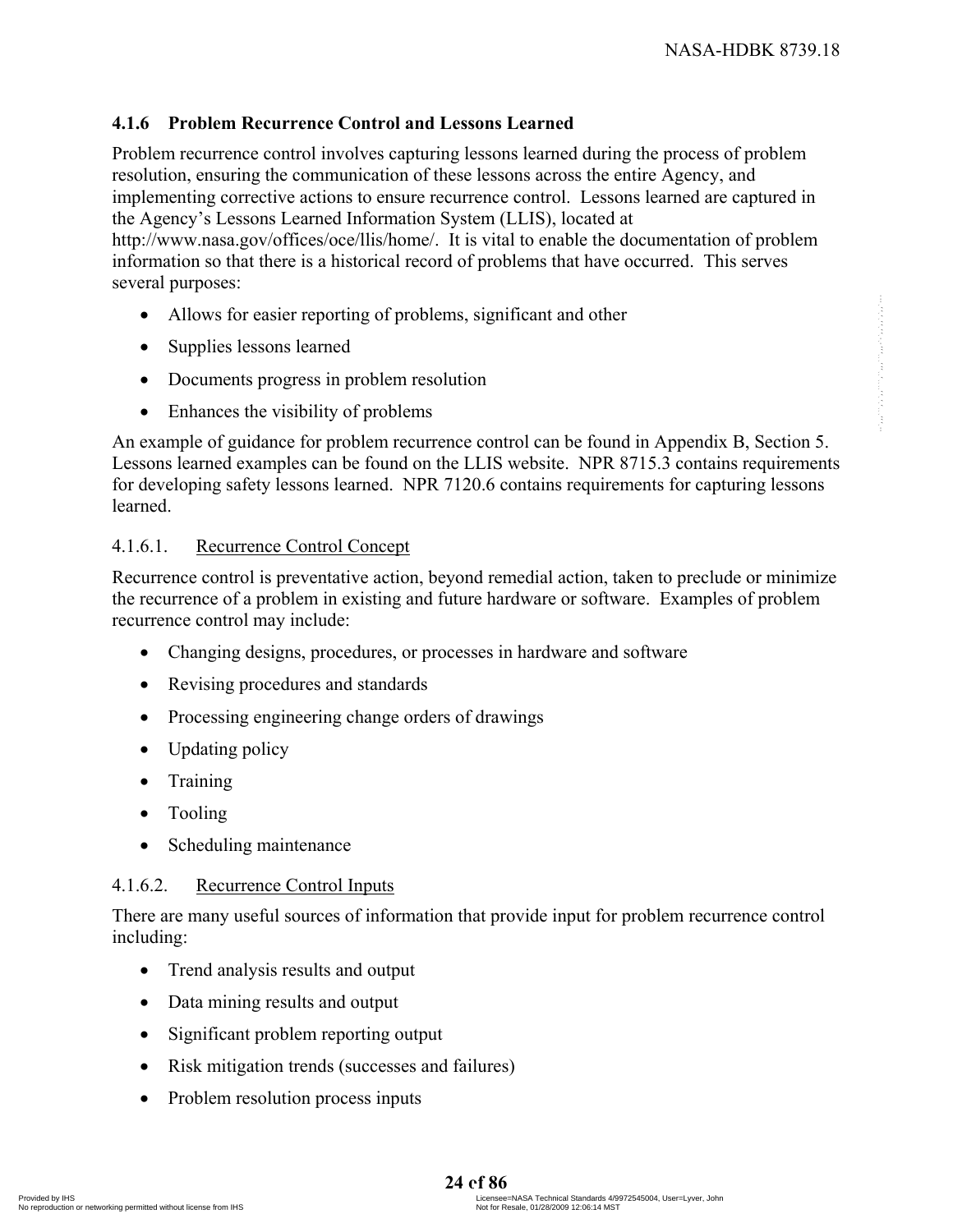• Problem resolution outputs

#### 4.1.6.3. Recurrence Control Outputs

The output of a recurrence control process is a Recurrence Control Action Request (RCAR). This is a request initiated by SMA to responsible organizations to investigate a problem and identify the root cause and actions necessary to prevent recurrence. A RCAR is used to record the results of the investigation, to justify the rationale for not implementing a corrective action if appropriate, or to document actions taken to implement the corrective action.

#### **4.1.7 Problem Disposition and Closure**

After the appropriate steps have been taken to resolve the problem, it is important to properly disposition the problem. This step aids in tracking the problem through its life cycle to completion. An example of guidance for the disposition and closure of problems can be found in Appendix D, Section 6.

#### **4.2 Support Processes**

Implementing analysis tools and techniques for problem management provides a structured methodology to determine the best way to attain a desired result. Such analyses for problem resolution refer to the broad quantitative field arising from operations research and statistics that deals with modeling, optimizing, and analyzing decisions made by individuals, groups, and organizations. These analyses assist decision makers in making better and more informed decisions in complex situations under a high degree of uncertainty. The quality of the decisions is measured by their expected consequences, the uncertainty of the consequences, and the stated preferences of the decision makers. The two tools presented herein are data mining and trend analysis.

#### **4.2.1 Data Mining**

NASA has tasked all programs and projects to perform trending as one method to uncover adverse data patterns. The NESC has been tasked with performing independent trending across NASA programs and projects. The NASA culture provides a large degree of autonomy and independence for each individual program or project. As a result, a common database of pertinent information that should be reviewed in order to identify trends does not exist. NASA is not alone in this predicament; it has been estimated that 80% of all corporate data is unstructured. Therefore, some electronic mechanism to extract information from diverse data sources is required. Data mining fulfills this requirement.

Data mining can be described as the nontrivial extraction of implicit, previously unknown, and potentially useful information from data. This differs significantly from querying data where a querying language is used to ask multiple questions of the data. The distinction is that queries are useful when specific information is sought, whereas data mining is necessary when discovery of unknown, pertinent information is the goal.

Data mining is not the only component of an optimal solution to identify precursors to future problems. Data mining is merely the first step. Once the data mining effort discovers something, the subject matter experts are required to determine if the "something" actually constitutes a potential problem. The discovery of similar events in multiple sets of data may not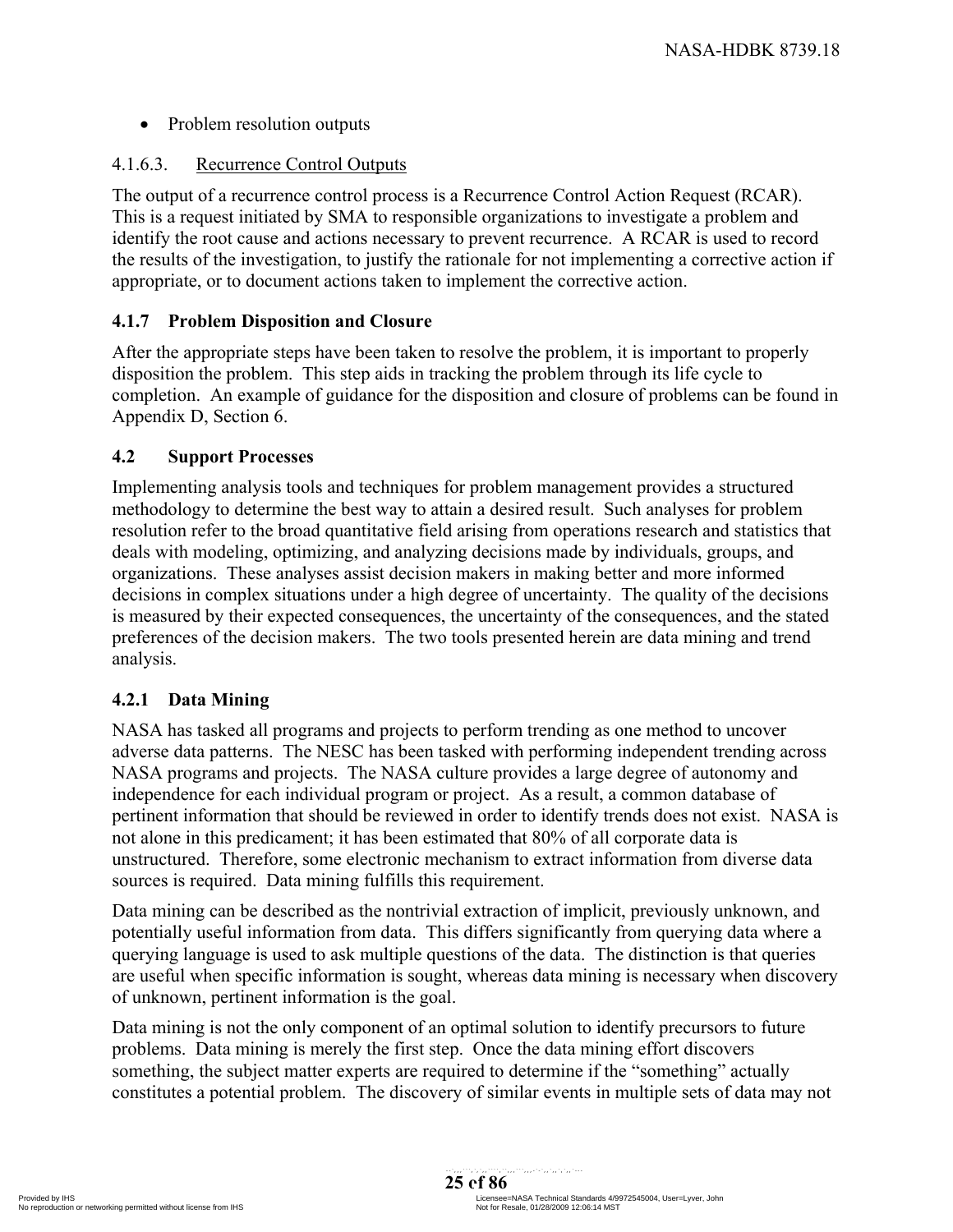be an indicator of a future problem. In fact, the "blind application of data mining methods (rightly criticized as 'data dredging' in the statistical literature) can be a dangerous activity easily leading to discovery of meaningless patterns" (Fayyad, et al.). Only the subject matter experts can determine which discoveries require further attention. However, the use of domain knowledge experts initially can severely limit discovery (Piatetsk-Shapiro, et al.); therefore, data mining should be the first step in the overall trending process.

Data mining can be automated with available commercial off-the-shelf (COTS) software as well as tools developed within NASA. Data mining includes various algorithms and methodologies for detecting "data behavior" patterns useful in formulating strategies. These techniques can include, but are not limited to, cluster detection, memory-based reasoning, statistical analysis, market basket analysis, genetic algorithms, link analysis, decision trees, and neural nets. Details on data mining theory can be found in Appendix D. Requirements that discuss capturing data can be found in NPR 7120.5C.

#### **4.2.2 Trend Analysis**

Trend analysis is an element of engineering investigation that provides continuous review of program factors. Trend analysis has two prime characteristics: investigation of actual events and comparative assessment of multiple events. Trend analysis is applied to program characteristics that vary in relation to time, sequence, or element performance. Trend analysis results are used to evaluate the operations of a program and its component systems by assessing past performance to establish baselines for current and future performance. When a valid trend exists, the accuracy of the analysis will increase as more time or event data are collected.

Trend analysis is also used to discover and confirm correlations between diverse factors. The degree to which trend analysis approaches can be applied to the elements of NASA's programs will vary and be based on many factors. However, it is important to avoid the situation where the data was available but not analyzed and, therefore, not presented for decision in a comprehensive manner.

Trend analysis is defined as the search for patterns and subtle relationships in data in order to infer relative data behavior. In a comparative study of the parts of a product or system and the tendency of a product or system to develop in a particular direction over time, it is a generic reference to any longitudinal (time series) analysis of data and can be applied to any industry. It widens the temporal scope of knowledge-based systems. NASA trend analysis comprises four interrelated elements:

- Performance
- Problem
- Supportability
- Programmatic

Analyses of these types can be found throughout the engineering community; however, organizing trend analysis into these specific groupings is a NASA-unique approach. Examples of trend analysis can be found in Appendix E. Requirements for performing trend analysis can be found in NPR 7120.5C.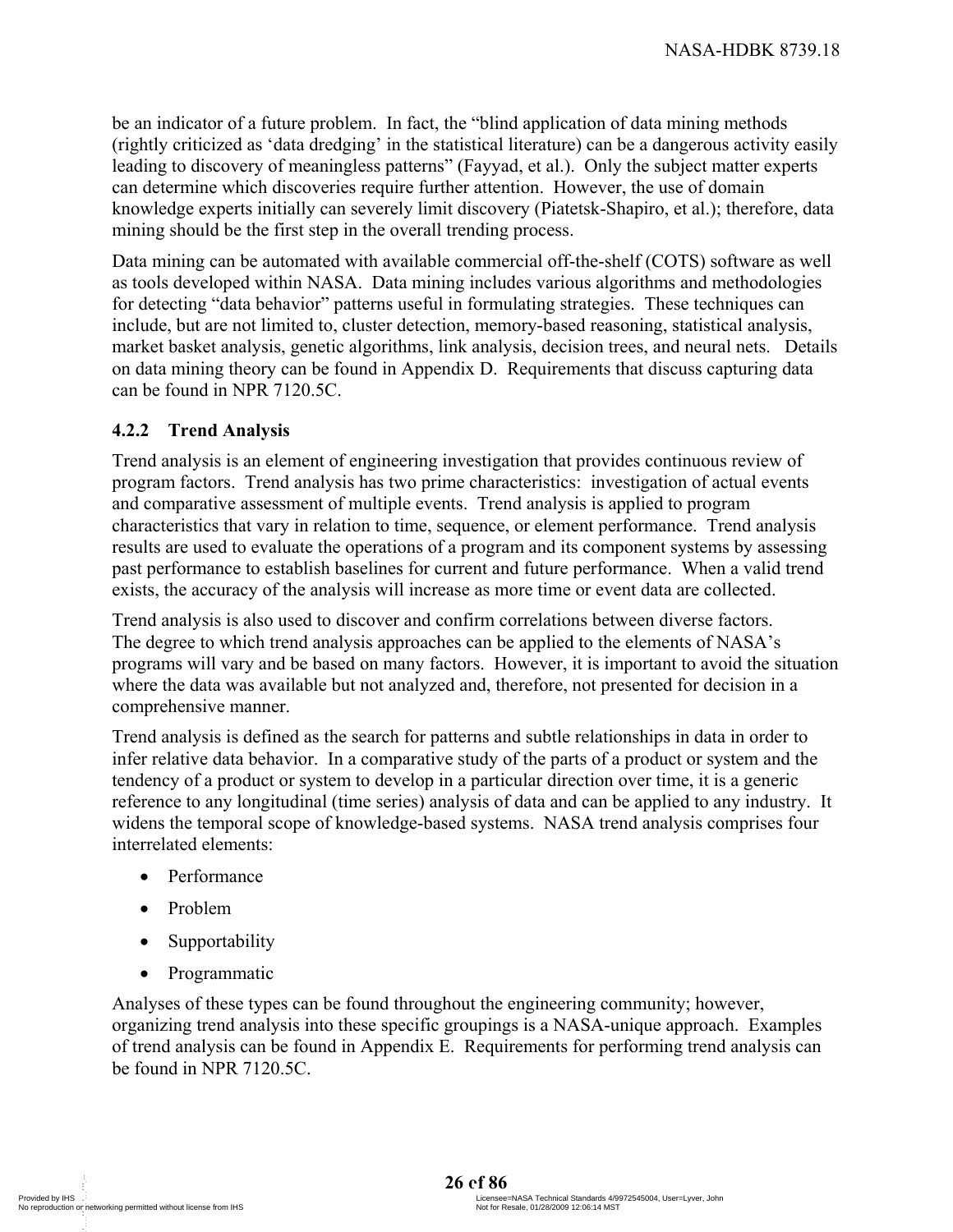# **APPENDIX A. Technical Data Management Plan**

#### **A.1 Overview**

A technical data management plan is needed for documenting the approach, methodology, and responsibilities to implement a problem management program.

#### **A.2 Technical Data Management Plan Template**

The following outlines the key elements of a Technical Data Management Plan. These elements are suggested and include elements often found in a program or project plan (specifically section 2). Those items may be referenced to the program or project plan. A.2 require the tart of the formulation of the contents of a Technical Data Management Plan. These converses the production of the formula in a program or project plan.<br>
2). Those its mass the referenced other found in a

- 1.1 Objective
- 1.2 Purpose
- 1.3 Document Organization
- 1.4 Summary of Technical Data Management Plan Information
- 2 Program or Mission Summary
	- 2.1 Mission Description
		- 2.1.1 Mission Statement
		- 2.1.2 Mission Need
	- 2.2 System Description
	- 2.3 Requirements
		- 2.3.1 Summary Requirements
	- 2.4 Integrated Schedule
	- 2.5 Management Organization
	- 2.6 Roles and Responsibilities
- 3 Technical Data Management Approach
	- 3.1 Introduction
	- 3.2 Process Overview
	- 3.3 Processes and Tasks
		- 3.3.1. Problem Identification
		- 3.3.2 Problem Assessment and Investigation Analysis
		- 3.3.3 Root Cause Determination
		- 3.3.4 Problem Report
		- 3.3.5 Corrective Action and Problem Resolution
		- 3.3.6 Problem Recurrence Control and Lessons Learned
		- 3.3.7 Problem Disposition and Closure
- 4. Detailed Technical Data Management Procedures
	- 4.1 Technical Data Management Documentation
		- 4.1.1 Forms
		- 4.1.2 Documentation Process
	- 4.2 Technical Data Management Implementation
		- 4.2.1 Roles and Responsibilities
		- 4.2.2 Reporting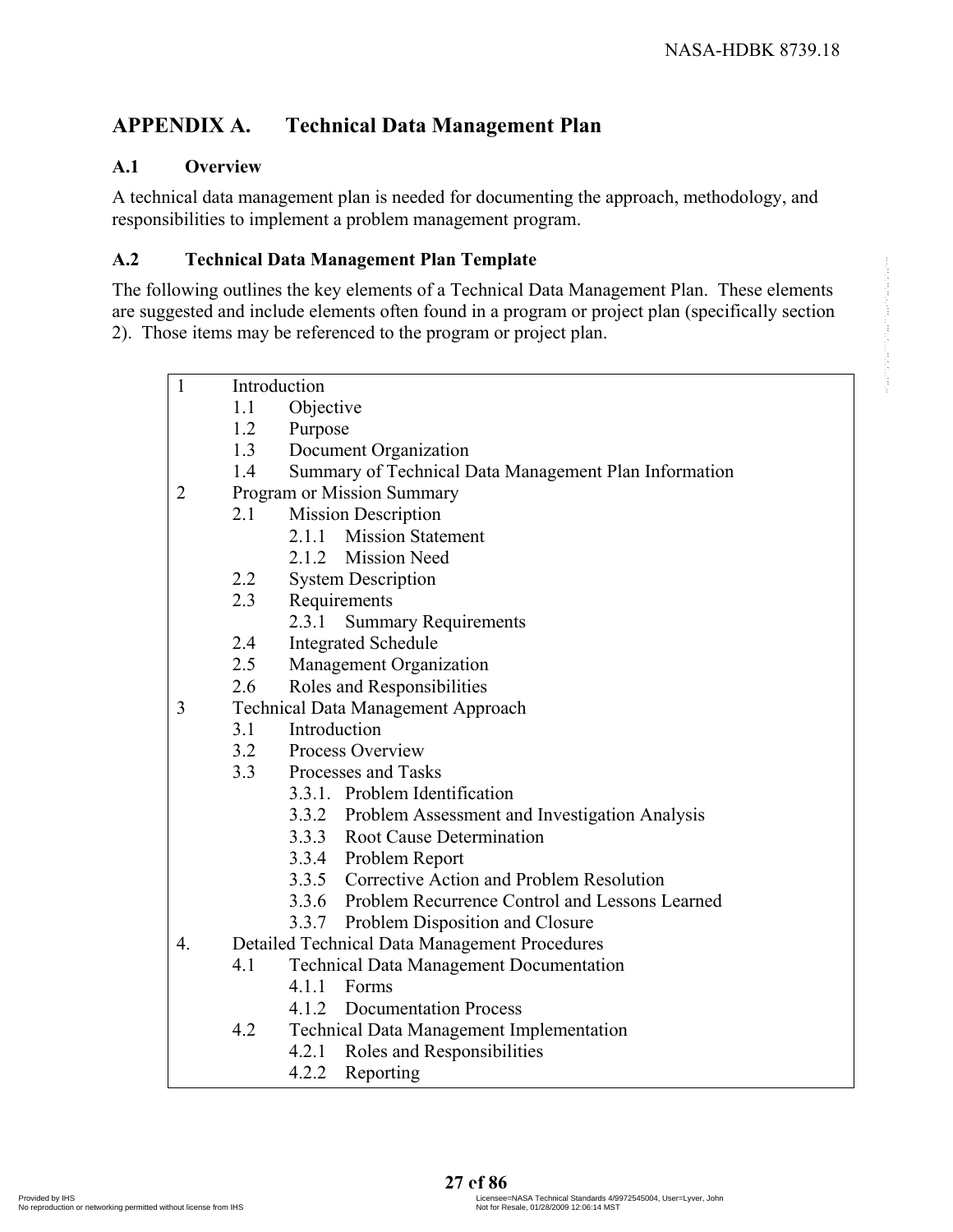# **APPENDIX B. Technical Data Management Examples, Guidance and Criteria**

#### **B.1 Minimum Criteria for Reportable Identified Problems**

For a NASA nonconformance (hardware, software, or process) on the ground to be considered Problem Reporting and Corrective Action (PRACA) reportable, one of the following applicability criteria should be satisfied by the hardware, software, or process exhibiting the nonconformance:

- Flight (including qualification and proto-flight hardware, software, or processes)
- Flight spare
- Flight Support Equipment
- Orbital Support Equipment
- Acceptance or Qualification Test Article
- Ground Support Equipment
- Fleet Leader
- Flight Software
- Any process related to the above

Once the applicable item (hardware or software) has reached one of the following manufacturing or development levels, its design is considered sufficiently mature for the item to be considered for PRACA reportability:

- First and subsequent instance of acceptance or qualification testing has started for the Orbital Replacement Unit, Line Replacement Unit, Shop Replacement Unit, or designated configuration item
- First and subsequent instance of primary or secondary structure qualification testing has started
- For GSE, after it has been accepted by the program
- For software, after it has been accepted by the program or project
- Any process accepted by the program or project is reportable at any time

#### **B.2 Example of Investigation and Failure Analysis Requirements**

- Perform and provide technical direction for an investigation to research all applicable data, records, and telemetry to fully characterize the problem • Any process accepted by the program or project is reportable<br>
B.2 Example of Investigation and Failure Analysis Require<br>
• Perform and provide technical direction for an investigation<br>
• Investigate the history of the ha
	- Investigate the history of the hardware, software, or process to determine the following:
		- o Previous occurrences of the anomaly
		- o Similar or related problems on other hardware or software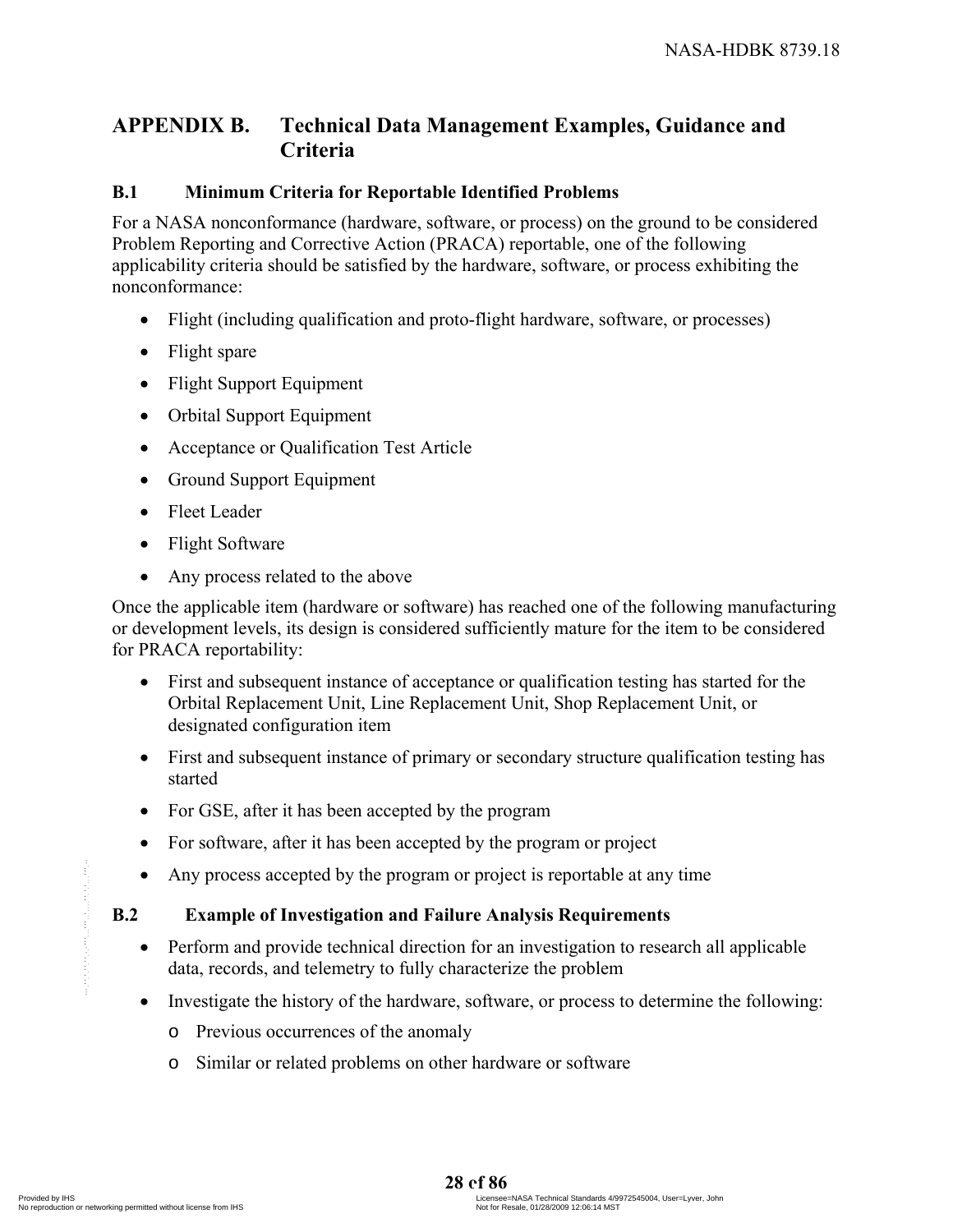- o Other problems that may have contributed to the specific nonconformance being investigated
- Assess the impacts of the problem upon other planned applications of the hardware or software or for similar hardware, software, or for the process
- Assess the adequacy of any interim corrective actions implemented to ensure that no other actions are required until permanent corrective action and recurrence control can be implemented or determined unnecessary
- Assess the problem history and any previous corrective actions implemented to ensure that generic design, fabrication, or other issues do not exist across the rest of the hardware fleet, with the software, or with the process
- Develop appropriate failure analysis, fault trees, and troubleshooting plans as required and document them in the problem report
- Determine if investigation activities may be terminated and if a failure analysis, fault tree, or troubleshooting plan are not necessary based on satisfying one of the following criteria:
	- o The failure trend has been established, documented, and is understood without the need for further analysis
	- o Performing additional investigation is not considered cost effective when weighed against the failure insight or risk reduction gained by further investigation
	- o The governing program board has directed cessation of failure analysis
- Ensure that any system-level, vehicle-level, or other integration impacts have been adequately identified, analyzed, and resolved

#### **B.3 Example of Guidance for Root Cause Determination**

- Root cause should be investigated such that adequate corrective action can be implemented or an approved standard repair is in place
- The root cause investigation may be terminated once the problem has been isolated to the lowest appropriate level to support identification and implementation of effective corrective actions and recurrence controls based on analysis or engineering judgment. If it is determined that identifying the root cause is not necessary or feasible, rationale for terminating the root cause analysis should be documented in the problem report and should be consistent with one of the following criteria: The governing program board has directed cessation of **F**<br> **Example of Guidance for Root Cause Determination**<br> **Example of Guidance for Root Cause Determination**<br> **Example of Guidance for Root Cause Determination**<br> **Examp** 
	- o A limited life item designated as a wear-out item became degraded or failed after it has surpassed its assigned limited life parameter
	- o Performing additional root cause analysis is not considered cost-effective when weighed against the failure insight or risk reduction gained by knowing the root cause
	- o The governing program board has directed cessation of the root cause determination
	- If the root cause cannot be identified with high confidence, the problem report should clearly document that the problem is an "Unexplained Anomaly" (UA), with the problem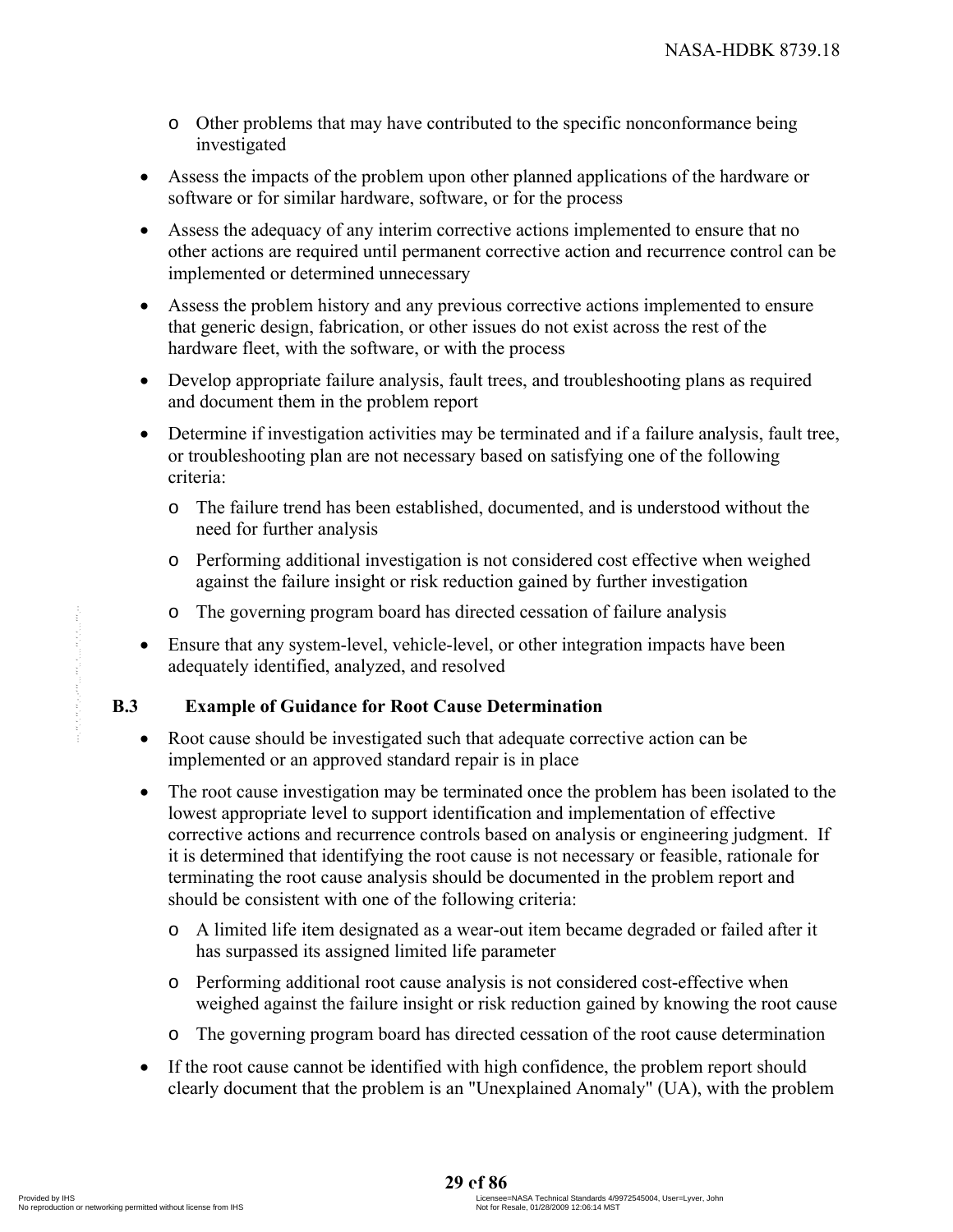report also documenting which of the possible causes, if any, are considered the most likely cause of the problem

- Where there is high confidence that the root cause of the problem has been identified but that its determination cannot be proved conclusively, the problem report should document why NASA is confident in the root cause identification and that there is no need to consider the problem a UA
- The problem report should include adequate documentation (for example, fault trees, troubleshooting procedures, and analysis results) for each possible root cause investigation.

#### **B.4 Example of Guidance for Problem Reporting and Corrective Action**

#### **DATA REQUIREMENTS DESCRIPTION (DRD)**

- 1. **PROGRAM**: CEV 2. **DRD NO.:** CEV-S-013
- 3. **DATA TYPE**: 1/3\* 4. **DATE REVISED**: 04/25/2008
- 5. **PAGE**: 1
- 6. **TITLE**: PRACA Data

**7. DESCRIPTION/USE**: The Contractor shall report, evaluate, track, trend, process, and disposition CEV-related problems (such as hardware, software, firmware, test, operational process, and other as defined in Section 13.0) using the centralized, closed-loop NASA Constellation PRACA data system. A problem is defined as any circumstance that fits, or is suspected of fitting one of the following categories:

- Failure, including conditions that would result in waivers
- Unsatisfactory condition
- Unexplained anomaly (hardware or software)
- Overstress or potential overstress of hardware
- In-flight anomaly
- Any nonconformance (hardware, software, or process) that has been shown by a trend analysis to need recurrence control
- 8. **DISTRIBUTION**: As determined by the Contracting Officer

\* Except for required problem disposition approvals, all data entered into the NASA Constellation PRACA data system are Type 3. All problem dispositions, with approval authorities as defined in CxP 70068, "Constellation Program Problem Reporting, Analysis, and Corrective Action (PRACA) Implementation Methodology," are Type 1 and require concurrence within the Constellation PRACA data system before they are considered official.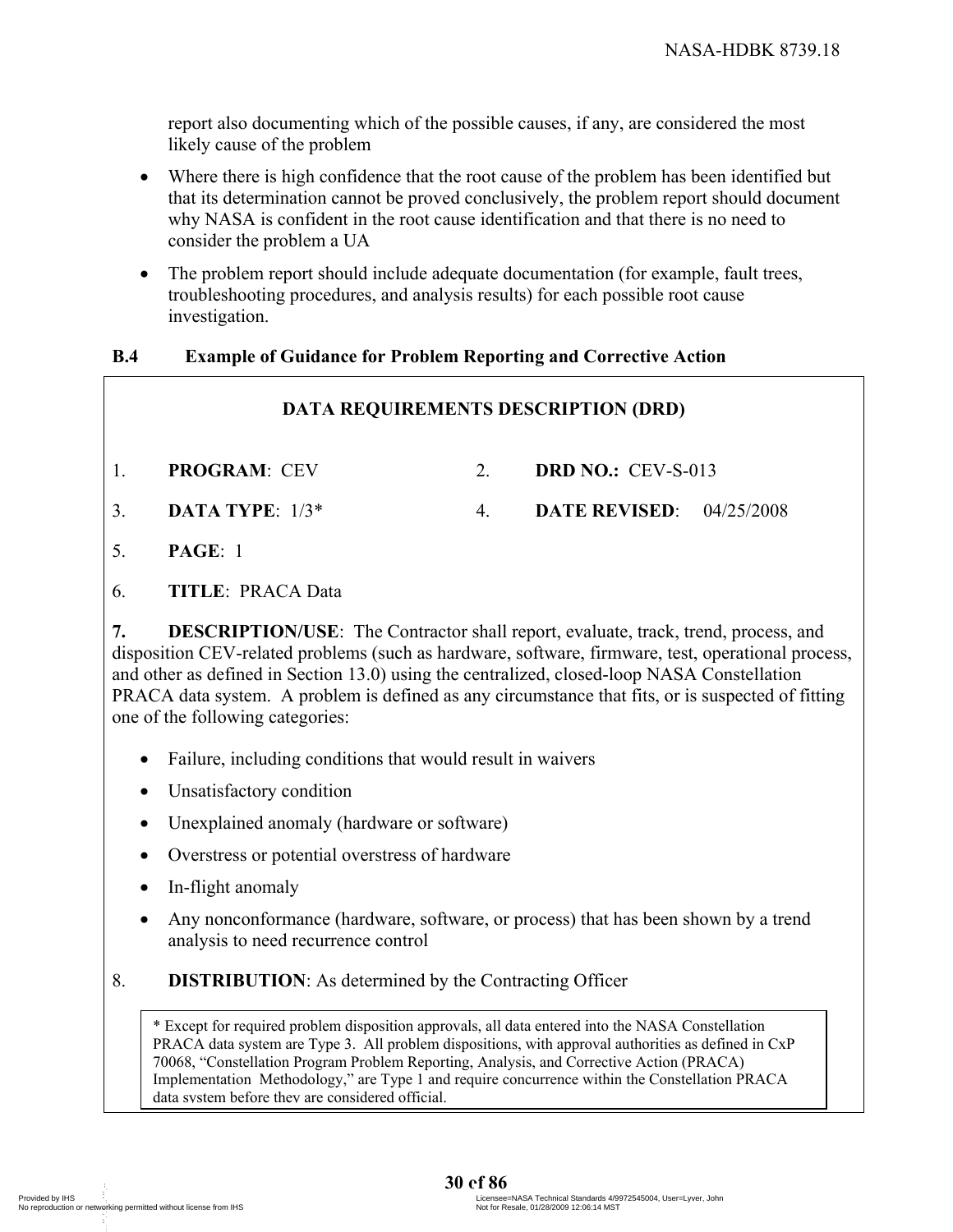### 9. **INITIAL SUBMISSION**: Per Data Requirements Matrix

10. **SUBMISSION FREQUENCY**: Initial entry of problems (as identified in Section 13.1 below) into the closed-loop NASA Constellation PRACA data system is required within one working day of discovery. The goal should be that all problems would be reported on the same day and preferably the same shift that the problems are discovered. Updates are required as additional data becomes available to document progress in working assigned actions associated with problem analysis, resolution, and disposition.

- 11. **REMARKS**: No remarks with this example.
- 12. **INTERRELATIONSHIP**: No interrelationship with this example.

13. **DATA PREPARATION INFORMATION**: No data preparation information with this example.

### 13.1 **SCOP**E

### A. **APPLICABLE TIMEFRAME**:

The Contractor shall commence use of the centralized, closed-loop NASA Constellation PRACA data system to report, evaluate, track, trend, process, and disposition CEV-related problems once any one of the following criteria are satisifed for an "applicable item:"

- a. The baseline of the item exhibiting the problem has been accepted by NASA
- b. The Government has formally accepted (Form DD-250) the item exhibiting the problem
- c. Acceptance or qualification testing of the item has started. This includes first and subsequent instance of primary and secondary structure qualification
- d. For GSE or Test Support Equipment (TSE), the item has been accepted or approved for use by the program
	- Note: Problems that occur during acceptance or qualification testing of GSE and TSE are exempt from the NASA Constellation PRACA process as long as the item has not been approved for use by the program
- e. For software, formal quality testing or equivalent has commenced
- f. Integrated system and element testing has commenced, even when subsystem items and integration simulation hardware or software may not have been formally accepted by the Government

#### B. **PROBLEM SCOPE:**

The types of problems that the Contractor shall report into and process using the centralized NASA Constellation PRACA data system include, but are not necessarily limited to, any nonconformance, noncompliance, and variation to any requirement and specification (such as design, safety, configuration, operation, or test) for any of the elements listed in Section 13.1C, "Applicable Items." Notification of the solution or networking permitted with the other and the beample.<br>
A REPARELATIONSHIP: No interrelationship with this example.<br>
11. **EEXARES:** No remarks with this example.<br>
12. **INTERRELATIONSHIP:** No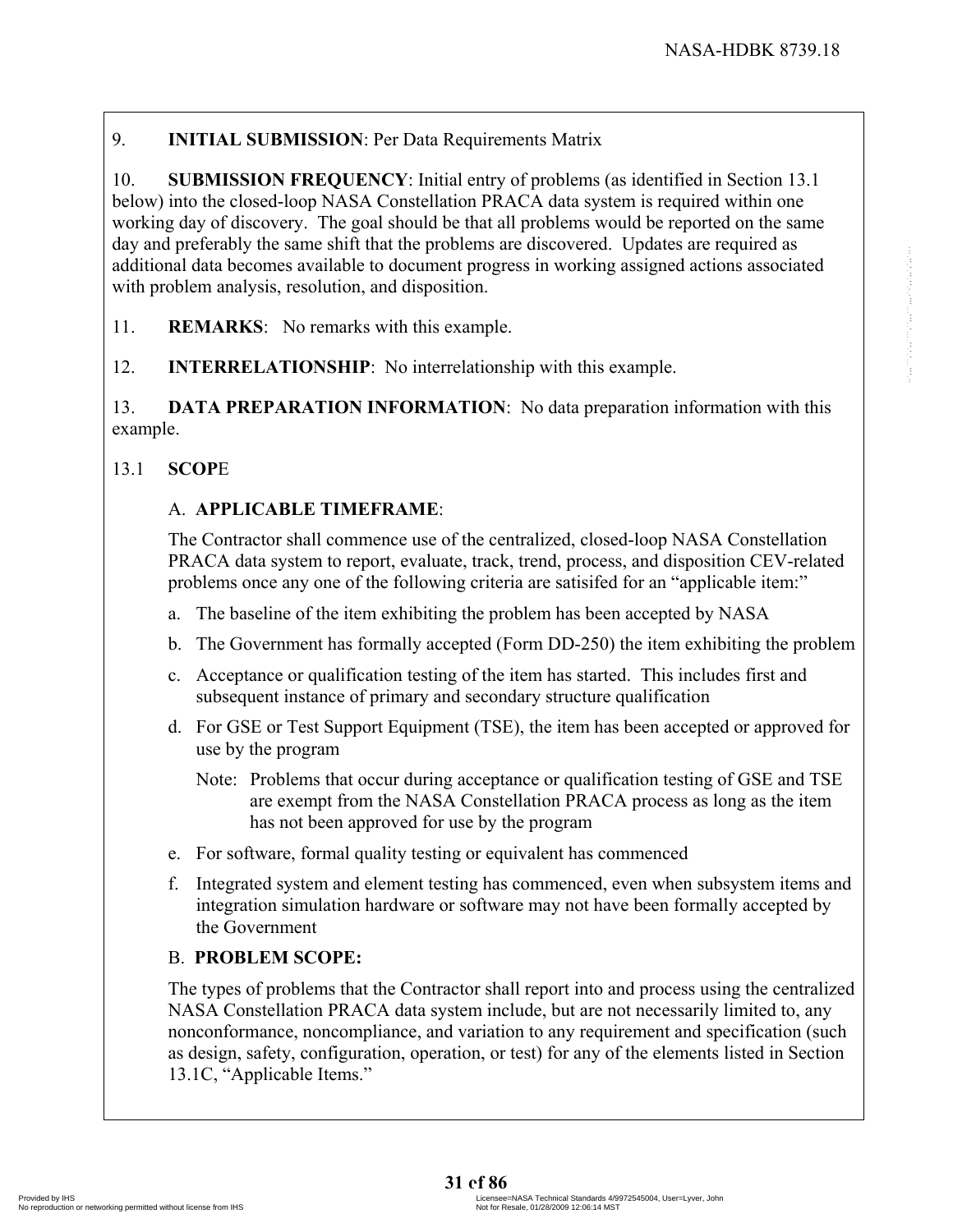#### C. **APPLICABLE ITEMS**:

The types of hardware, software, firmware, and other items which require the use of the NASA Constellation PRACA Data System to report and process problems include, but are not necessarily limited to:

- a. Flight hardware and spares. Includes, but is not limited to, Off-Earth Replacement Units, LRUs, and shop replaceable units
- b. Flight-like hardware
- c. Firmware
- d. Flight software
- e. Test and simulation hardware and software
	- Note: Limited to simulation hardware and software used to 1) accept or qualify flight hardware or software; 2) develop and verify test, acceptance, qualification, or flight operational procedures; and 3) train and certify flight controllers, astronaut crews, or mission support engineers
- f. Flight Support Equipment
- g. Operational Support Equipment
- h. GSE
- i. TSE
- j. Shop Aids and Tools
	- Note: Limited to those problems that occur while the shop aid or tool is being used to perform activities involving flight or flight-like hardware, software, and firmware
- k. Qualification hardware
- l. Flight-leader hardware, software, and integrated systems
- m. Protoflight hardware
- n. Prototype hardware
	- Note: Limited to prototype hardware that has the same part number as flight or flightlike hardware
- o. Facility and flight, flight-like, flight-leader, qualification hardware interfaces (such as platforms) Note: Limited to prototype hardware that has the same provided by the same production or networking and from IHS Note:<br>
0. Facility and flight, flight-like, flight-leader, qualification platforms)<br>
p. Extra-planetary equip
	- p. Extra-planetary equipment and facilities
	- q. Payloads
	- r. Operational and programmatic requirements
	- s. Ground software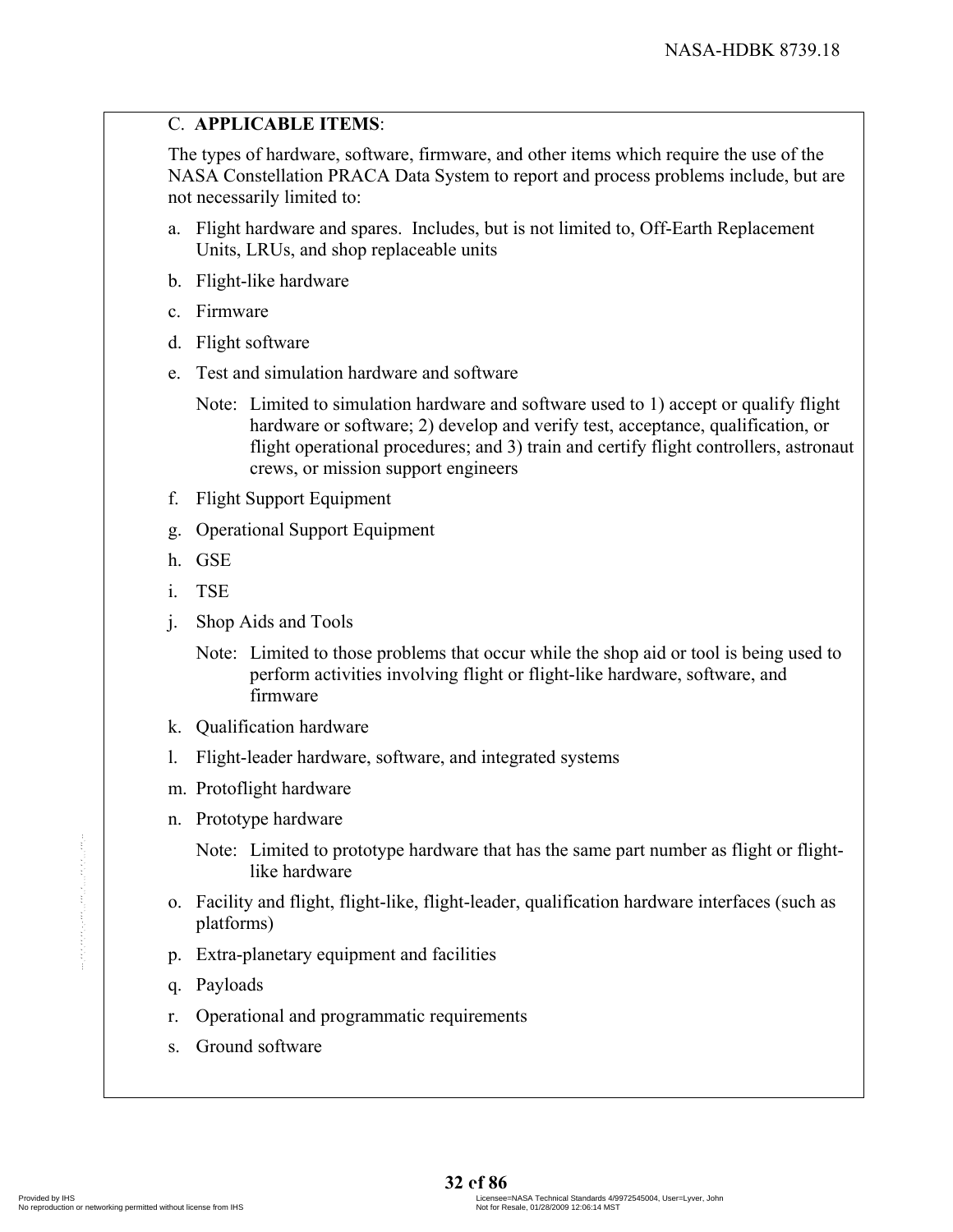### 13.2 **APPLICABLE DOCUMENTS**:

CxP 70068, Constellation Program PRACA Implementation Methodology NESC Taxonomy Working Group Report, dated 1/20/2006

#### **13.3 CONTENTS:**

The NASA Constellation Program Office will develop, provide, and maintain a centralized Constellation PRACA Data System that will provide an electronic method for the Contractor to enter, report, track, trend, fully document, and manage workflow associated with the investigation and resolution of problems (refer to Section 13.1) associated with all Constellation-related programs, projects, operations, and other activities. The system will be available to all authorized users in real-time to support problem-related activities including, but not limited to, initial problem report generation, data updates, data query, report generation, trend analysis, action assignment, action follow-up, trending, and data mining.

The NASA Constellation PRACA Data System will facilitate, where practical, entry of data and use of the system by personnel in the field, such as personnel discovering a problem at a point of manufacturing, test, inspection, maintenance, or operation. In addition, the NASA Constellation PRACA Data System will incorporate, where feasible, the ability to automatically input part or serial number data using radio frequency identification or bar-code markings.

The NASA Constellation PRACA Data System will collect and the Contractor shall input into the NASA Constellation PRACA Data System various data fields consistent with Appendix A of the NESC Taxonomy Working Group Report (1/20/2006) to support the following:

- Documentation of initial problem and contributing environment conditions
- Documentation of the problem investigation (such as review, analysis, testing)
- Documentation of the root cause(s) of the problem (or rationale for why the root cause(s) cannot or will not be identified)
- Documentation of the remedial action(s) taken in direct response to the problem to allow continued activities or to safe the problematic item or activity
- Documentation of the corrective action(s) taken to resolve and prevent recurrence of the problem, or rationale for why corrective action(s) is not or will not be taken
- Actions assigned and responses from actionees to accomplish any of the activities associated with the problem investigation and resolution
- Information related to the problematic hardware or activity to allow for trending and querying of the data, such as, but not limited to, part numbers, serial numbers, part criticality, associated system or subsystem, type of hardware or software (such as flight, simulation), type of problem (such as operational, design, test) The NASA Constellation PRACA Data System will collect and the<br>NASA Constellation PRACA Data System various data fields consi<br>NESC Taxonomy Working Group Report (1/20/2006) to support the<br>Documentation of finitial problem a
	- Identification of individuals involved in the reporting, investigation, and disposition of the problem, including individuals approving implementation of remedial actions, corrective actions, and disposition and closure of the problem
	- Other information required by the PRACA Data System to allow use of the data to support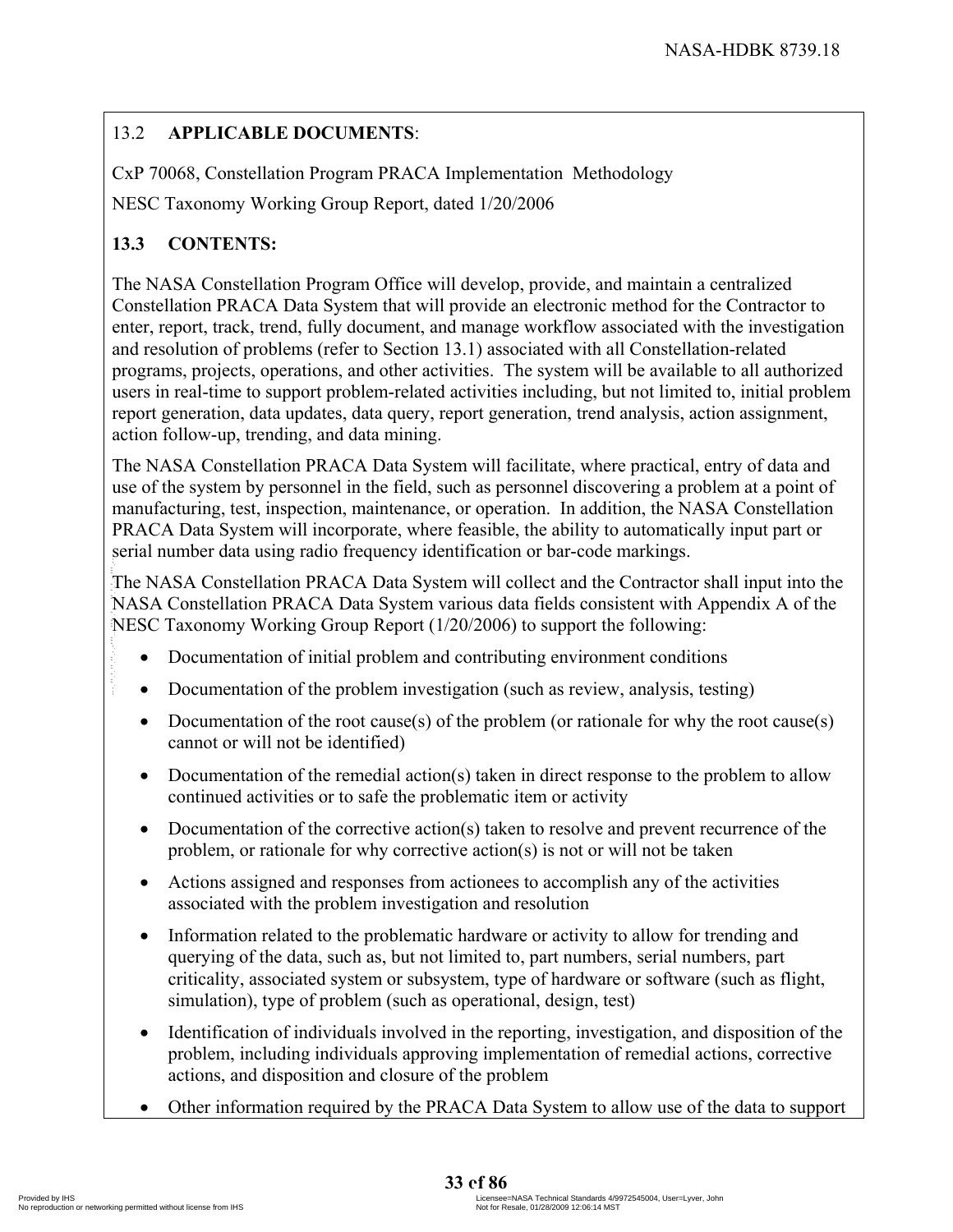future real-time problem investigation and resolution, as well as future trending and analysis

13.4 **FORMAT**: The Contractor shall submit problem and supporting data directly into the NASA Constellation PRACA Data System as required by that system.

13.5 **MAINTENANCE**: Contractor-proposed changes to this DRD shall be submitted to NASA for approval. Complete re-issue of the document is required.

#### **B.5 Example of Guidance for Recurrence Control**

- Implement and provide technical direction for associated recurrence controls for problems, with the recurrence controls considered, implemented, and documented within the problem report
- Ensure through trend analysis that the recurrence controls implemented were effective in preventing or minimizing the recurrence of the problem
- Coordinate problem resolution activities to ensure that appropriate flight products (flight rules, operating procedures, malfunction procedures) and process-related documents (test procedures, maintenance documents) are updated when necessary to provide recurrence control associated with a problem report
- For recurrence controls not fully developed or implemented (training or process issues), open work with respect to recurrence control implementation should be tracked in a closed-loop corrective action system and referenced by a unique identifier number in the problem report

#### **B.6 Example of Guidance for the Disposition and Closure of Problems**

Essentially, a problem is typically resolved in one of three ways (note that this description is focused on hardware; however, these procedures apply to software and process as well):

- Return-to-Print. This is a generic term meaning that the problem has been fully resolved, and the hardware has been restored to full compliance with established design, certification, safety, and operating requirements. Returning a hardware item "to print" can involve, but is not limited to, scrapping or downgrading the anomalous hardware and replacing it with fully conforming hardware, or performing maintenance on the hardware to restore compliance. Returning to print can also include a UA that resulted in a nonconforming condition for a temporary period of time but was self-corrected and cannot be repeated or explained. In most cases, especially when no fault has been identified with the design, this is usually the most desirable disposition category from a technical perspective because it restores the approved baseline. However, restoring nonconforming hardware to full compliance is not always feasible due to technical, schedule, or cost limitations
- Change-the-Requirement. Given that much hardware is unique and has not been operated over the long-term in environments specific to NASA programs and projects, it is often discovered that a nonconforming condition is not only acceptable but should also be rolled into a design and specification change. Once such a change is made, the No reproduction or networking permitted without license from IHS<br>
No reproduction or networking permitted without license from IHS<br>
Note for Resale, 01/28/2009 12:06:14 MST<br>
Note (or Resale, 01/28/2009 12:06:14 MST<br>
Note R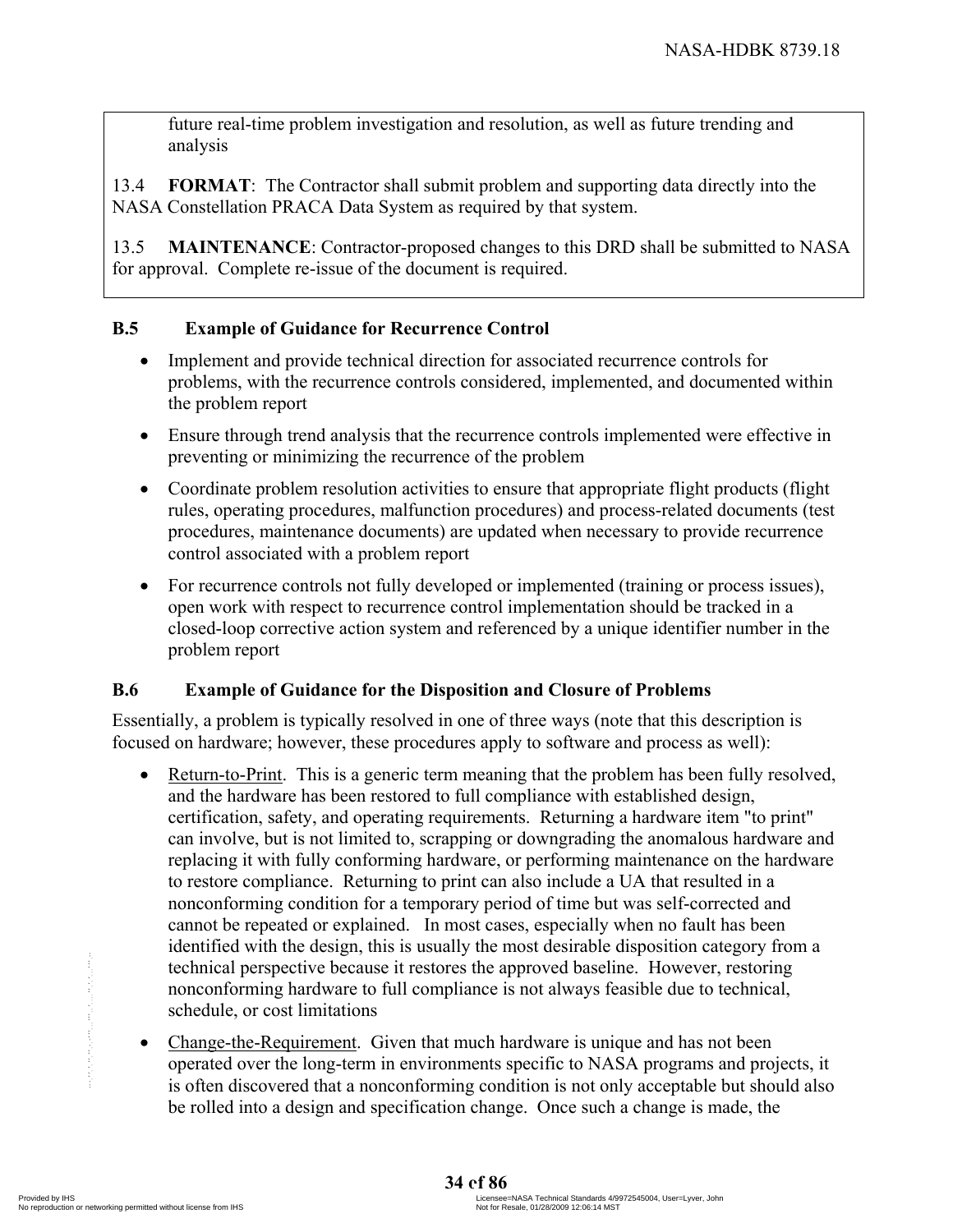anomalous condition is no longer considered anomalous and becomes fully compliant with the new requirements

• Waive-the-Requirement. When the risk of accepting continued use of the hardware is acceptable and returning the nonconforming hardware to a fully compliant condition is not feasible, the hardware may continue to be used "as is" in its nonconforming condition by formally waiving the need to comply with the governing design, safety, or operating requirements. This is typically the least desirable solution not only because the underlying nonconforming condition is not resolved, but also because issuing waivers makes tracking the design and configuration baseline and understanding the overall risk posture of the hardware more difficult

Within the PRACA process, the three resolution options described above are further broken down into six distinct categories, which include:

- Rework. This is the implementation of corrective actions that completely eliminate the nonconformance; change to design, specification, or other baseline and configurationcontrolled requirements such that the hardware is now in a fully conforming condition with the requirements
- Repair. This is the implementation of corrective actions that restore acceptable functionality but some aspect of the hardware remains noncompliant with requirements; repairs not implemented per an approved standard repair procedure (SRP) or repaired by engineering Material Review Board action require a documented waiver to accept the nonconforming condition
- Scrap. This authorizes the nonconforming hardware to be discarded; typically, scrapped hardware is replaced with fully conforming hardware. Scrapping nonconformance hardware most often requires approval via a change request
- Use-As-Is. This authorizes the continued use of nonconforming hardware in its current physical and functional condition. Use-as-is dispositions require a documented waiver to accept continued use of the hardware
- Downgrade. Downgrading nonconforming hardware is typically done when it is not feasible to restore the hardware to flight-worthy condition but the hardware remains suitable for other ground-related activities (such as training). Downgrading nonconforming flight hardware should be authorized via a change request
- Explained or Unexplained Condition. Disposition where no corrective action is required to restore the hardware to a conforming condition and implementation of recurrence controls is not required. This usually reflects the case where a nonconforming condition was temporary and did not result in overstress of the hardware. This includes UAs that cannot be repeated, did not result in overstress of the hardware, and for which no corrective action or recurrence control is required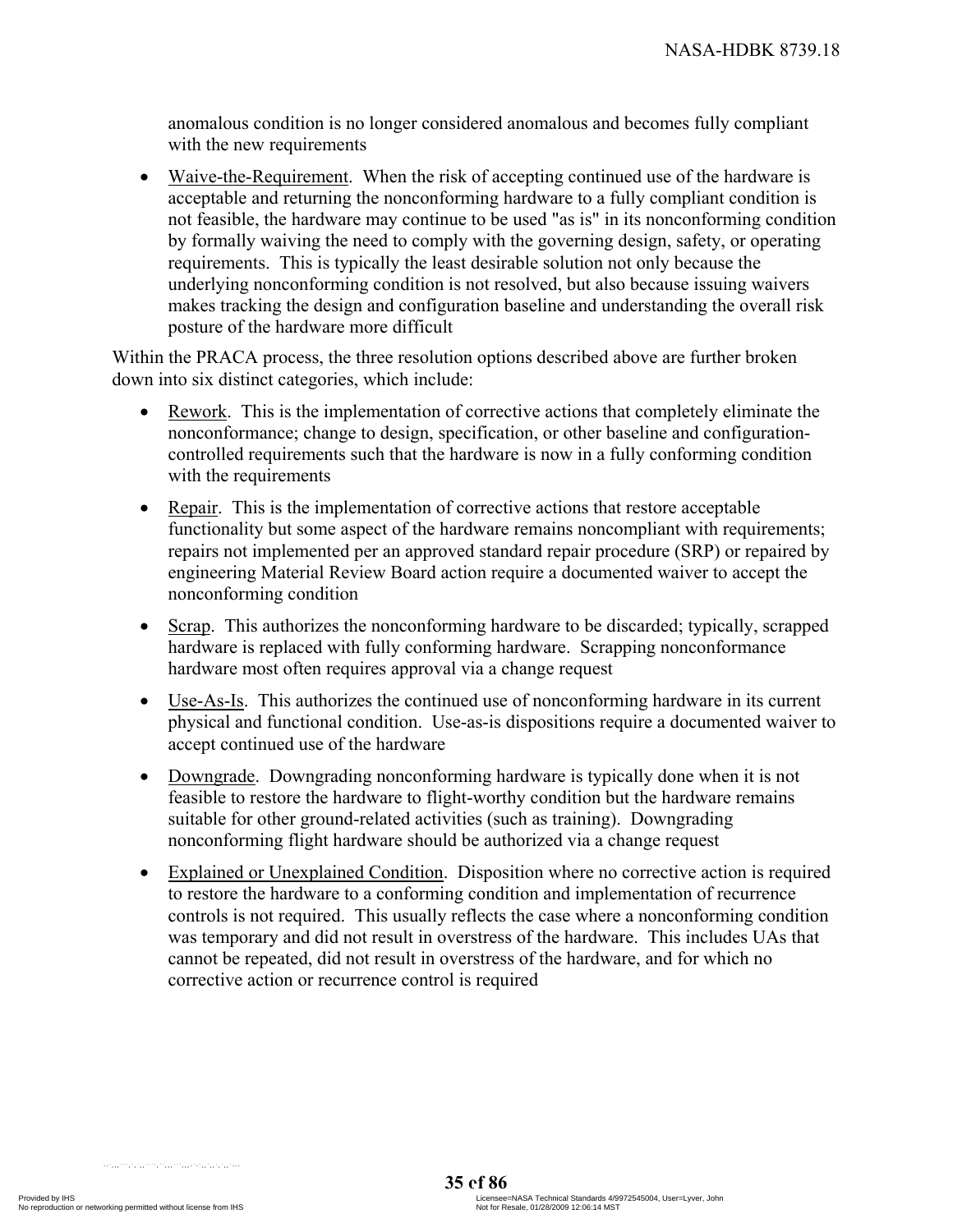# **APPENDIX C. Significant Problem Report (SPR)**

#### **C.1 Overview**

An SPR should be as complete as possible so as to foster understanding of the problem, the potential solution, and the nature of the decision being requested from those in a position to allocate resources to resolve the problem. The following pages contain reporting templates.

#### **C.2 SPR Template**

Attached to this appendix is a template that outlines the key elements of a SPR.

#### **C.3 SPR Summary List Template**

Attached to this appendix is a template that outlines the key elements of a SPR Summary List.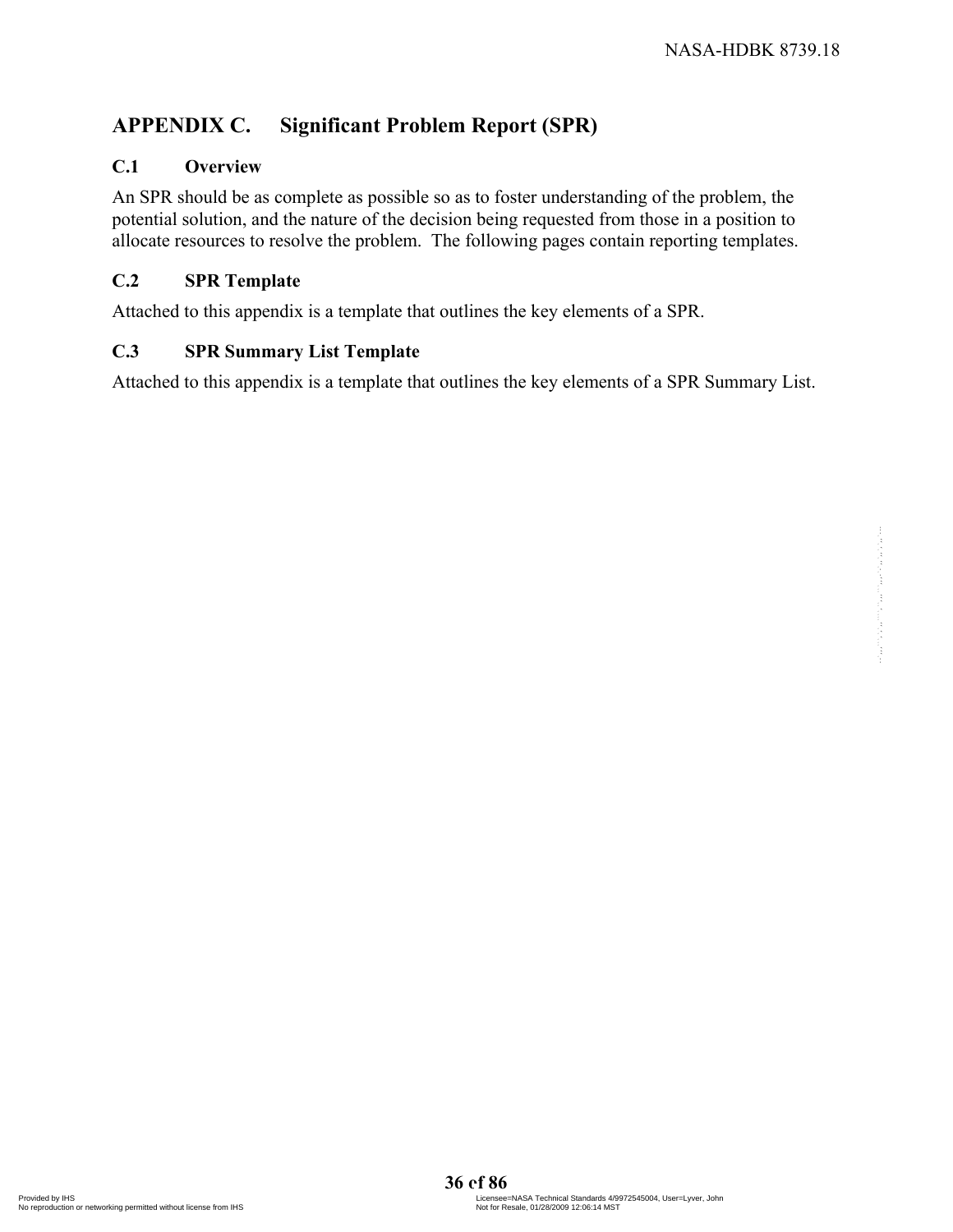| Significant Problem Report |               |                            |                                       |       |                        |                    |
|----------------------------|---------------|----------------------------|---------------------------------------|-------|------------------------|--------------------|
| Title                      |               |                            |                                       |       | <b>SPID</b><br>Number  |                    |
| Description                |               |                            |                                       |       |                        |                    |
| Source                     |               |                            |                                       |       |                        |                    |
| Affected Program           | <b>Status</b> | <b>Identification Date</b> |                                       |       | <b>Assignment Date</b> |                    |
| Identified by              | Organization  | Phone                      |                                       | Email |                        |                    |
| Assigned to                |               |                            |                                       | Email |                        |                    |
| Problem Category           |               |                            |                                       |       | <b>TIMEFRAME</b>       |                    |
| Problem Level              | sample he     |                            | <b>CONSEQUEN</b> A<br><b>CE CLASS</b> |       | B                      | $\overline{\rm C}$ |
|                            |               |                            |                                       |       |                        |                    |
| Problem Consequence        |               |                            | $\overline{\mathbf{H}}$               |       |                        |                    |
|                            |               |                            | $\mathbf{III}$                        |       | $\overline{3}$         |                    |
| Problem Analysis           |               |                            | IV                                    |       |                        |                    |
| <b>Resolution Plan</b>     |               |                            | $\overline{\mathsf{V}}$               |       | $\overline{4}$         |                    |
| <b>Success Metric</b>      |               |                            | High Level                            |       |                        |                    |
|                            |               |                            | Medium Level                          |       |                        |                    |
| Management Request         |               |                            | Low Level                             |       |                        |                    |
| Management<br>Approval     |               |                            | <b>Approval Date</b>                  |       |                        |                    |
| Printed: 6/01/06           |               |                            |                                       |       | Page m of n            |                    |

--`,,,```,`,`,,````,``,,,```,,,-`-`,,`,,`,`,,`---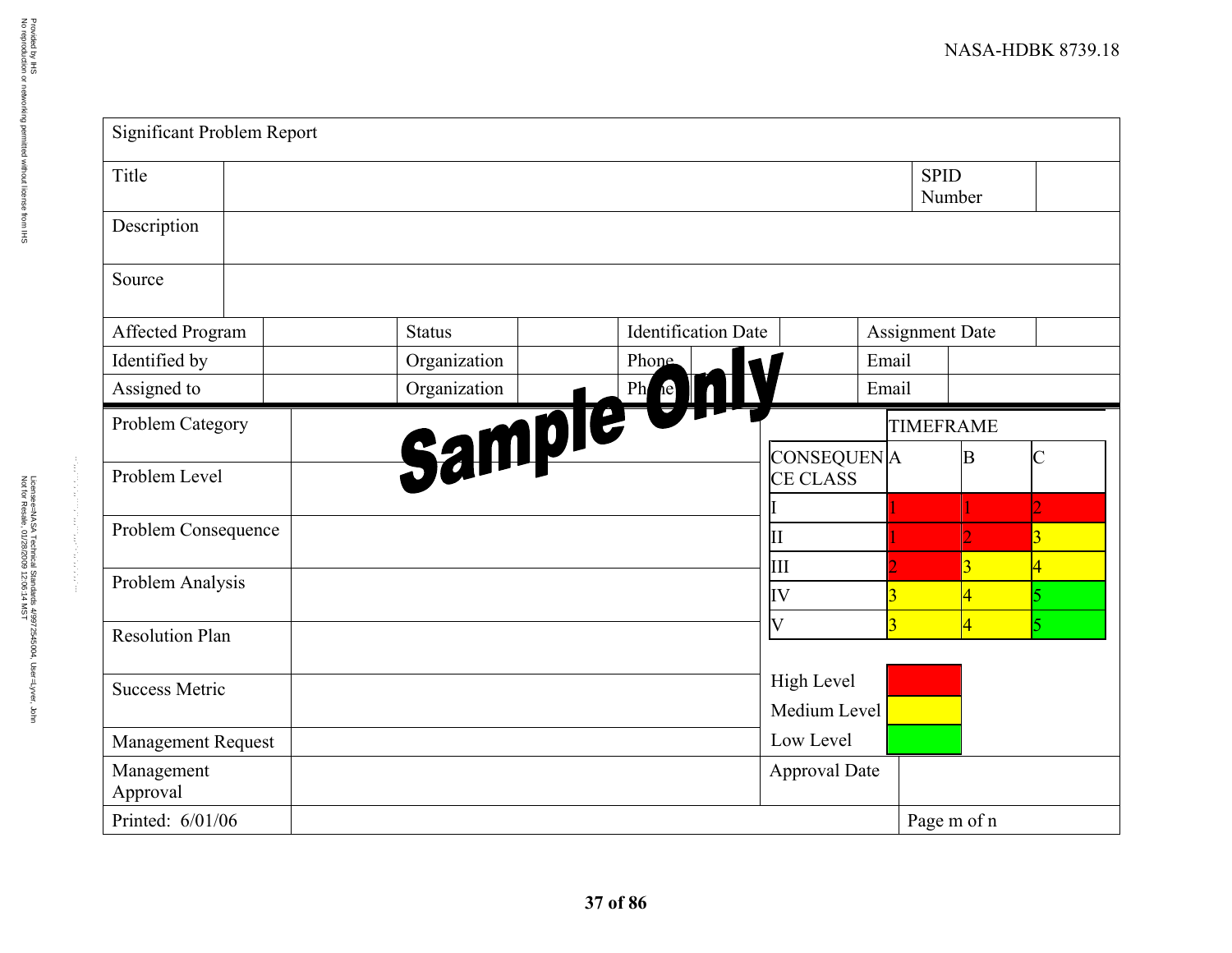| <b>Significant Problem Report Summary List</b> |         |             |               |       |             |  |
|------------------------------------------------|---------|-------------|---------------|-------|-------------|--|
| <b>SPID</b><br>Number                          | Title   | Description | <b>Status</b> | Level | Comments    |  |
|                                                |         |             |               |       |             |  |
|                                                |         |             |               |       |             |  |
|                                                |         |             |               |       |             |  |
|                                                |         |             |               |       |             |  |
|                                                |         |             |               |       |             |  |
|                                                |         |             |               |       |             |  |
|                                                |         | sample only |               |       |             |  |
|                                                |         |             |               |       |             |  |
|                                                |         |             |               |       |             |  |
|                                                |         |             |               |       |             |  |
|                                                |         |             |               |       |             |  |
| Printed:                                       | 6/01/06 |             |               |       | Page m of n |  |

--`,,,```,`,`,,````,``,,,```,,,-`-`,,`,,`,`,,`---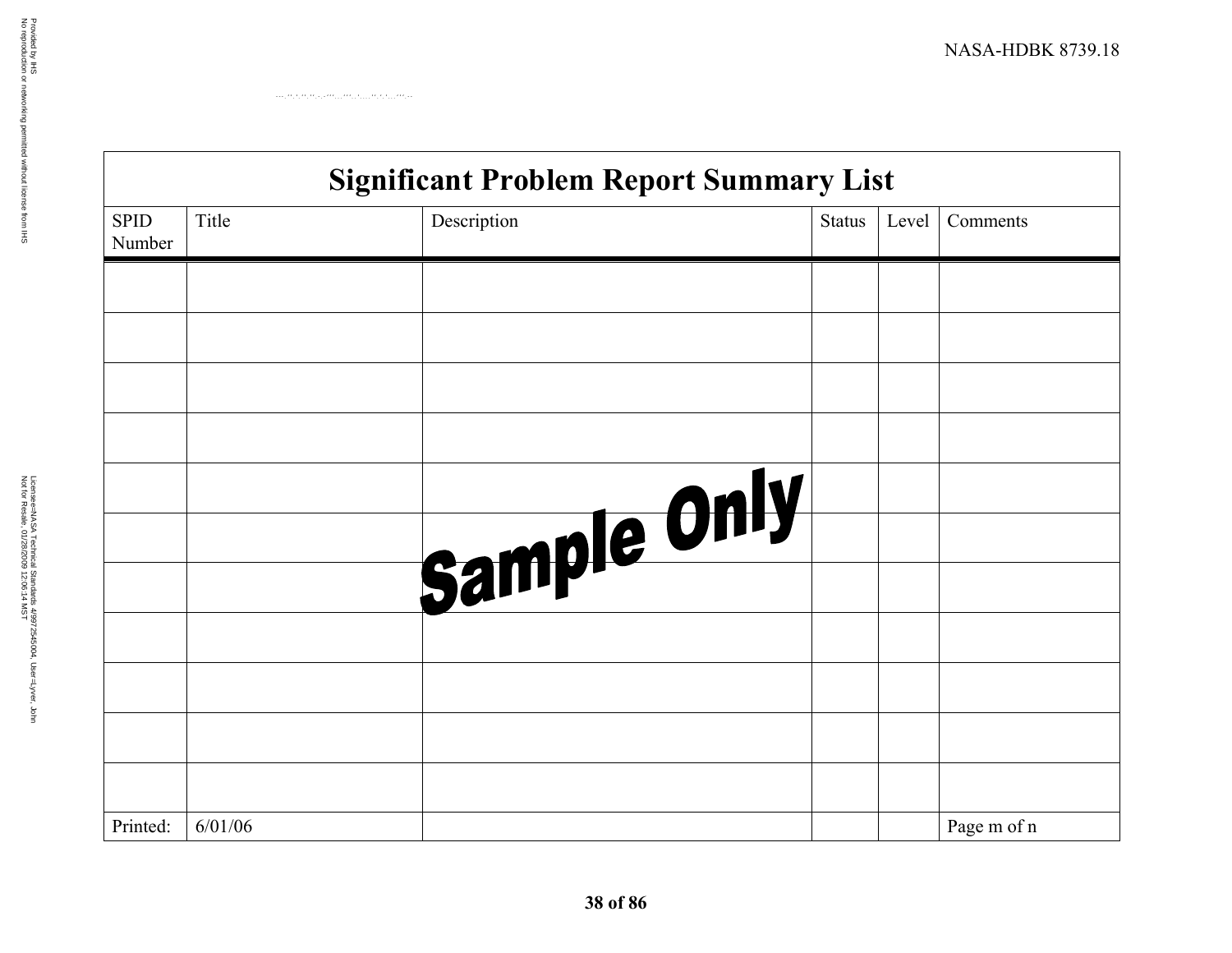# **APPENDIX D. Data Mining Overview**

### **D.1 Introduction**

Data mining will allow NASA to uncover patterns and trends from its existing databases in order to employ problem management. Numerous consultants provide data mining services. Equally numerous software vendors claim to provide tools that are "one-size-fits-all" and can be used on any kind of dataset. In order to truly be successful in performing data mining, or in selecting appropriate tools for a data mining study, the most critical requirement is that the analyst fully understands the business, the objective of the study, and the data available to perform the study. Daniel Larose, one of the leading experts in data mining, states in his book: No employ problem management. Notmogen or neutrosic or networking the matrix permitted with a state in the other with the state in the state in the state in the state in the state in the state in the state in the state in

"Data mining is easy to do badly. A little knowledge is especially dangerous when it comes to applying powerful models based on large data sets. For example, analyses carried out on un-preprocessed data can lead to erroneous conclusions, or inappropriate analysis may be applied to data sets that call for a completely different approach, or models may be derived that are built upon wholly specious assumptions. If deployed, these errors in analysis can lead to very expensive failures" (Larose).

Data mining is appropriate for knowledge discovery; however, technical experts are required to interpret whether the results are meaningful. Larose is quoted heavily in this appendix. All wording in quotations are directly from Larose's book, unless otherwise denoted with a citation referencing another source.

### **D.2 Data Mining Methods**

There are a number of well-accepted methods for performing data mining in various industries. The following list highlights a small sample of those available:

- Process model (D.3)
- Classification methods (D.4)
- Clustering techniques (D.5)
- Neural networks  $(D.6)$
- Kohonen maps (D.7)
- Affinity analysis (D.8)

Other areas of interest when mining data include what to do when missing values, misclassifications, or outliers occur. Exploratory Data Analysis (EDA) is an approach to data analysis that uses mainly graphical techniques to explore the data. It allows the data to uncover its underlying structure.

Larose's book is a text which may be helpful in applying data mining techniques. The following sections provide an overview of various topics, several of which can be found in Larose's text.

### **D.3 Process Model**

Several process models for data mining exist. The following diagram shows one model based on the Cross-Industry Standard Process for Data Mining (CRISP-DM). The model "provides an overview of the life cycle of a data mining project. It contains the corresponding phases of a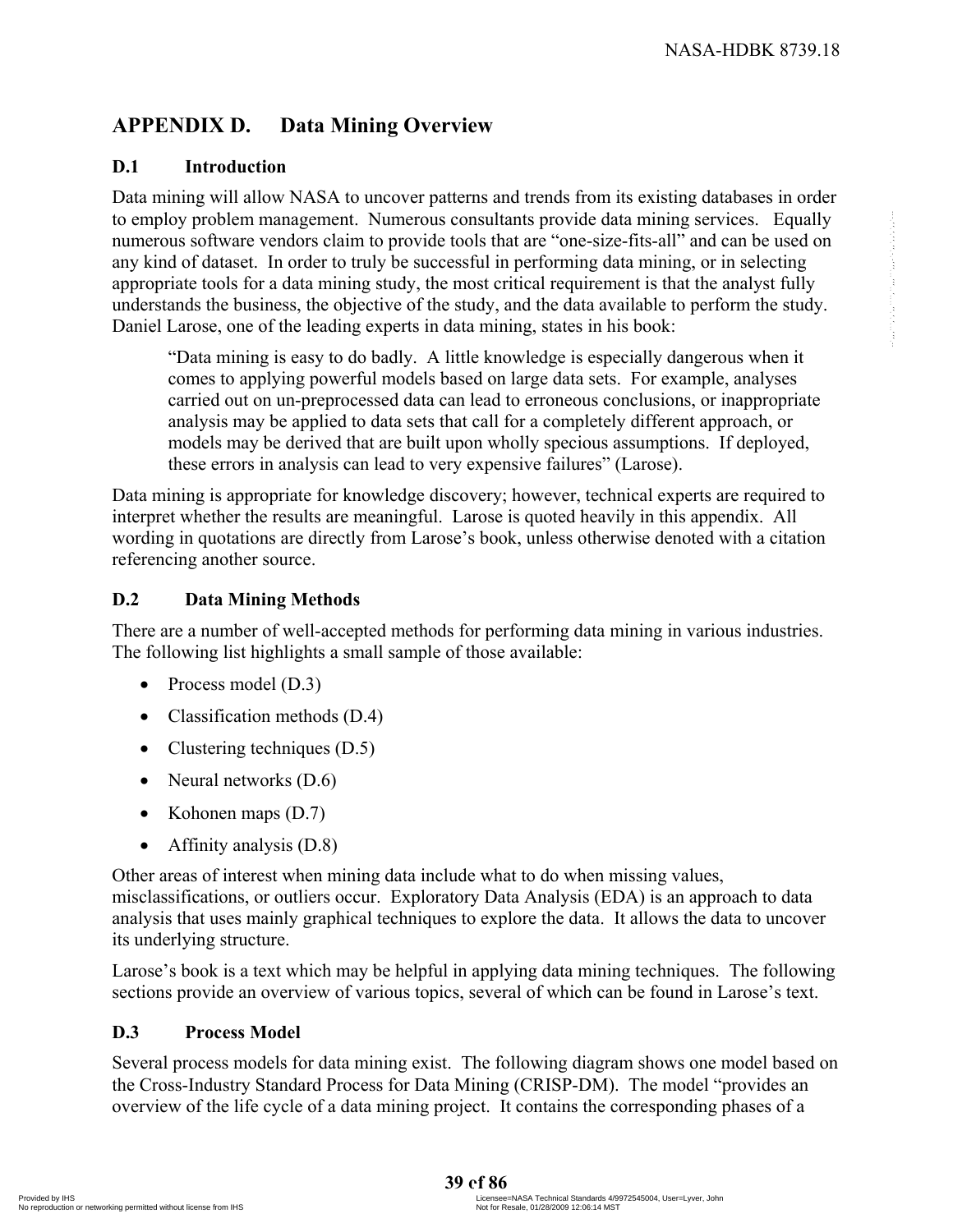project, their respective tasks, and relationships between these tasks" (http://www.crispdm.org/Process/index.htm). The phases, which can be seen in Figure D.3-1, are described as follows:

- a. Business Understanding. In this phase, the project requirements and objectives are defined with respect to the business. The data mining problem is then defined from these goals. A plan to achieve the goals should be created
- b. Data Understanding. Data is collected and analyzed. In this phase it is necessary to detect quality issues within the data or subsets. It is also the time to form initial hypotheses about the data
- c. Data Preparation. All actions to achieve the final dataset occur in this phase. The cases and variables should be selected for analysis. The data should be cleaned in preparation for the modeling tools
- d. Modeling. Modeling techniques are selected and applied after having been calibrated to optimize results. Multiple techniques can exist and may be applied to one type of data mining problem. It is often times necessary to move back and forth between the data preparation phase and the modeling phase in order to assure that the data is in the correct form
- e. Evaluation. The model should be evaluated with respect to quality. The model should also be evaluated to confirm that it meets the objectives originally set forth. It is also important to determine whether some factor of the business has not been adequately considered. Finally, a decision on the use of the data mining results should be made
- f. Deployment. The steps to make use of the model should first be understood by the user and then use of the model may occur. The user may be the data analyst or the customer

A specific sequence from phase to phase does not exist; looping back to a previous phase may be necessary. "The arrows indicate the most important and frequent dependencies between phases. The outer circle in the figure symbolizes the cyclic nature of data mining itself. The lessons learned during the process can trigger new, often more focused business questions. Subsequent data mining processes will benefit from the experiences of previous ones" (http://www.crispdm.org/Process/index.htm).

### **D.3.1 Data Processing**

Data processing or data preparation as it is described in Step c. (D.3) of the model occurs after the data has been collected. "To be useful for data mining purposes, databases may need to undergo preprocessing, in the form of *data cleaning* and *data transformation*. Data mining often deals with data that hasn't been looked at for years, so that much of the data contains field values that have expired, are no longer relevant, or are simply missing. The overriding objective is to *minimize* 'garbage in, garbage out' *(GIGO)*: to minimize the 'garbage' that gets into our model so that we can minimize the amount of garbage that our models give out."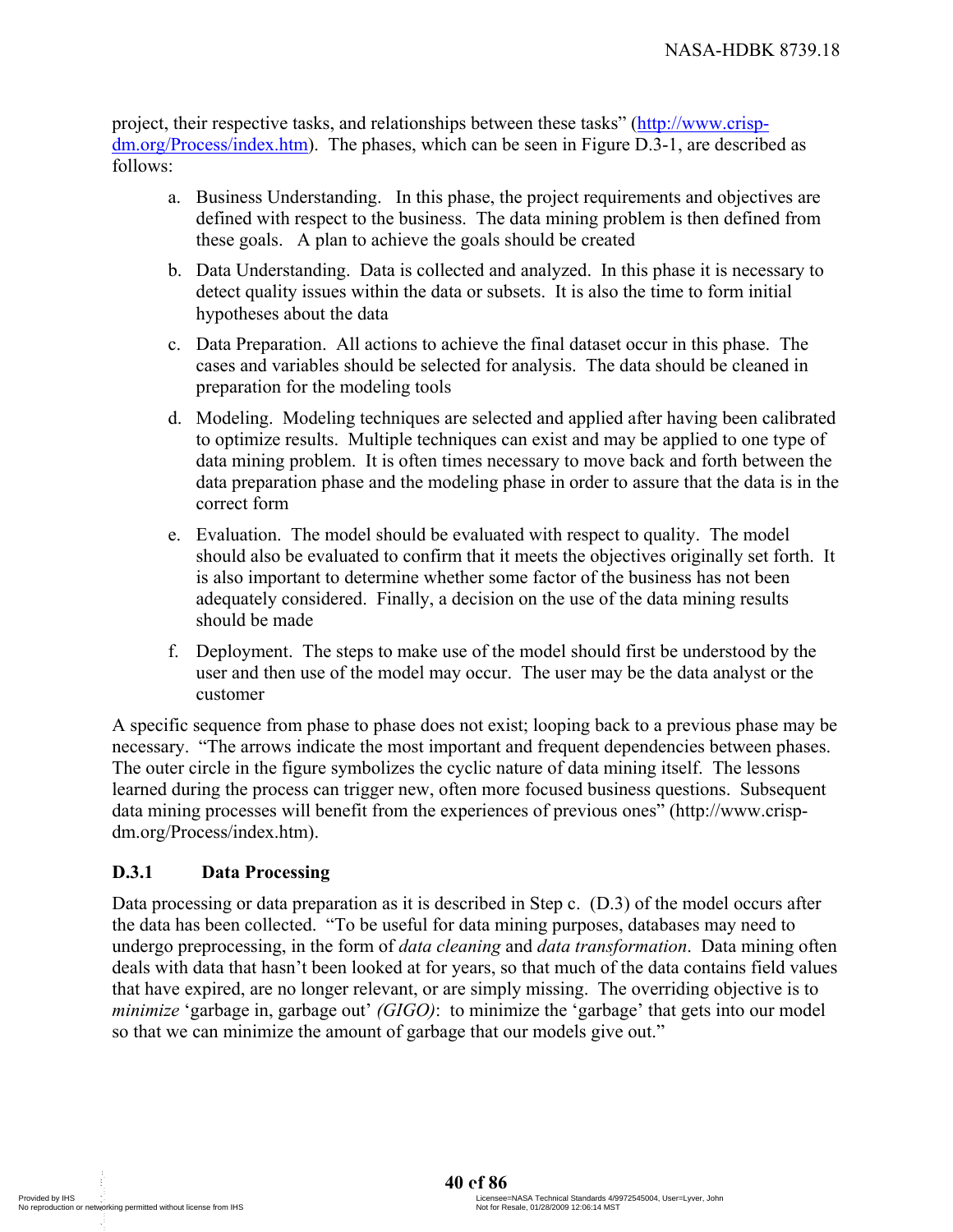

**Figure D.3-1: Phases of the CRISP-DM Process Model** 

# **D.3.1.1. Data Cleaning**

Data cleaning attempts to correct missing values, misclassifications, and outliers.

# **D.3.1.1.1. Missing Values**

Data can be missing for a variety of reasons: not recorded, not measured, lost, or unknown. Most data mining methods do not work well when values are missing from a data set. It is common practice to simply omit a row or column that contains a missing value. However, ignoring the field completely can lead to biased data. A different approach focuses on replacing a missing value with some number, whether it is a constant, or the mean of the dataset. This solution also creates biased data. Their main flaw is that the substituted value is not the correct value. One option is to use logic methods, in which a substitute feature is found that approximately mimics the performance of the missing feature (ref: Bao). Another good approach is to find multiple solutions. If it is possible to isolate the missing values to a few fields, data mining software may be able to find multiple solutions. Various software packages are available for missing value analysis.

# **D.3.1.1.2. Misclassifications**

It is necessary to confirm that classifications are valid and consistent. For example, "one of the functions of Insightful Miner's *missing values* node is to display a frequency distribution of the categorical variables available." Other software can factor in various weights for misclassifications in various categories. This function attempts to deal with situations in which one type of misclassification is more serious than another. Each approach can be a significant help in assuring proper classifications. Categorical variables available." Other software can factor in various weights for<br>misclassifications in various categories. This function attempts to deal with situations in which<br>one type of misclassification is more ser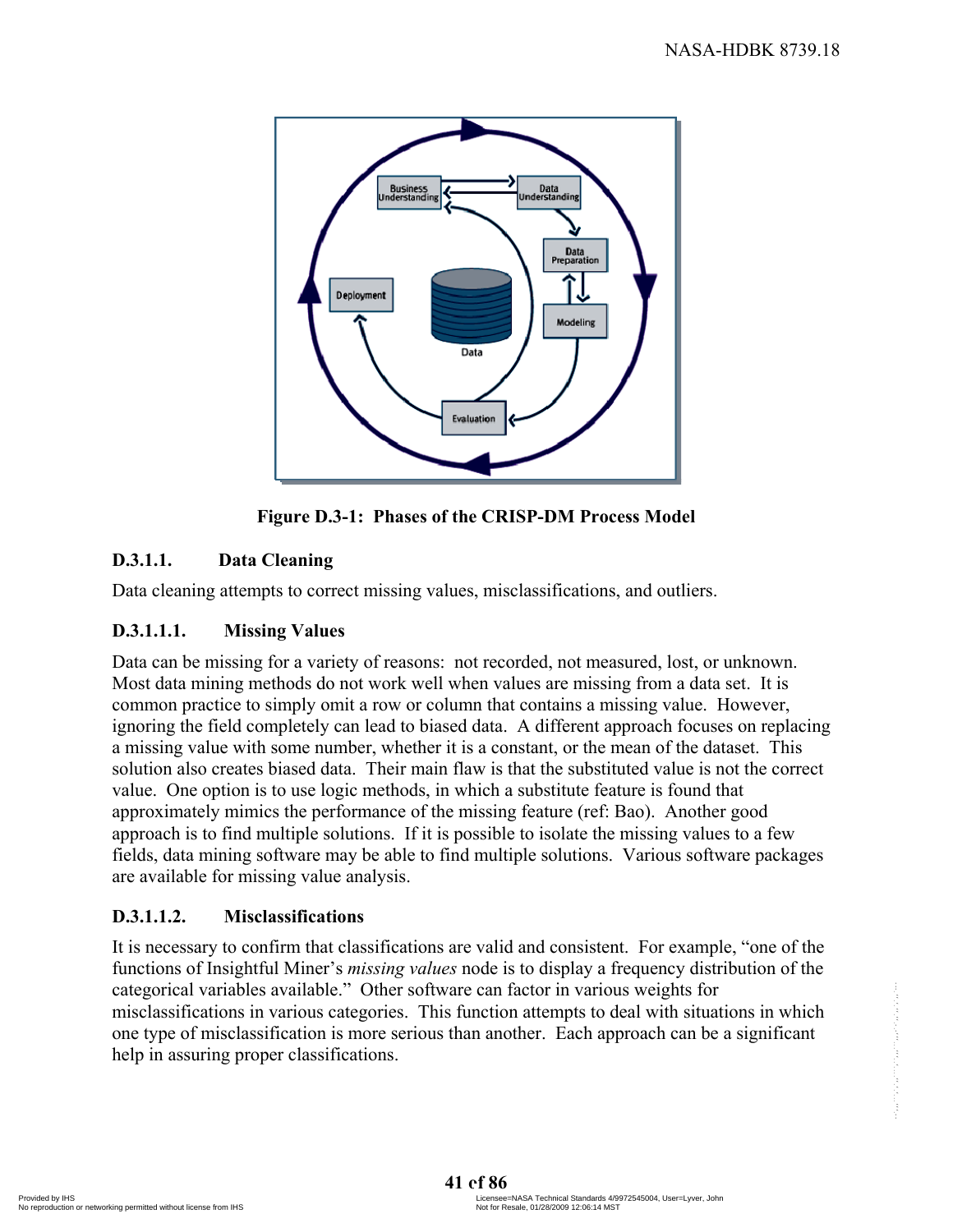# **D.3.1.1.3. Outliers**

"Outliers are extreme values that lie near the limits of the data range or go against the trend of the remaining data." Outliers are typically the result of faulty data collection, recording, or entry. It is important to identify outliers because they can drastically sway statistical analysis. Outliers usually inflate error rates, giving distorted results. "Problems in data mining can arise from outliers, especially with clustering based on distance calculations" (http://statsoft.com/textbook/stdadmin.html#edu).

"One graphical method for identifying outliers is a histogram of the variable. Sometimes twodimensional scatter plots can help to reveal outliers in more than one variable."

### **D.3.1.2. Exploratory Data Analysis**

EDA is an approach to data analysis that uses mainly graphical techniques to explore the data. It allows the data to uncover its underlying structure. EDA is useful when the analyst does not have *a priori* a hypothesis of the expected relationships among the variables. EDA takes many variables into account in order to examine any systematic patterns or interrelationships. The graphical techniques employed by EDA usually consist of "plotting the raw data, plotting simple statistics, and positioning such plots so as to maximize natural pattern-recognition abilities, such as using multiple plots per page" (Heckert, et al.).

# **D.3.1.2.1. Correlated Variables**

Situations are often encountered in data mining in which there are a large number of variables. "In such situations, it is very likely that subsets of variables are highly correlated with each other. The accuracy and reliability of a classification or prediction model will suffer if highly correlated variables or variables that are unrelated to the outcome of interest are included" (http://www.resample/com/xlminer/help/PCA/pca\_intro.htm). Principal components analysis (PCA) is used to decrease the dimensionality of a problem, by transforming interdependent, correlated variables into a smaller set of independent, uncorrelated variables. The dimensionality is reduced without a real loss of the data. It is important "to avoid feeding correlated variables into statistical models. At best, using correlated variables will overemphasize one data component; at worst, using correlated variables will cause the model to become unstable and deliver unreliable results."

Many statistical software programs make use of a matrix plot, which is a matrix of scatter plots for a set of numeric variables, to determine the relationship between variables. A regression tool provides an estimated regression equation, as well as a correlation value. R-squared is the quantitative measure of the correlation or goodness-of-fit of a trend model to actual data. When the R-squared statistic is precisely 1, which shows a perfect linear relationship, one of the two variables correlated may be eliminated. The selection of which variable to eliminate is arbitrary. Following this or a similar procedure will eliminate redundant variables. "A further benefit of doing so is that the dimensionality of the solution space is reduced."

# **D.3.1.2.2. Categorical Variables**

"One of the primary reasons for performing exploratory data analysis is to investigate the variables, look at histograms of the numeric variables, examine the distributions of the categorical variables, and explore the relationships among sets of variables." Generally, doing so is that the dimensionality of the solution space is reduced."<br> **D.3.1.2.2.** Categorical Variables<br>
"One of the primary reasons for performing exploratory data analysis is to investigate the<br>
variables, look at his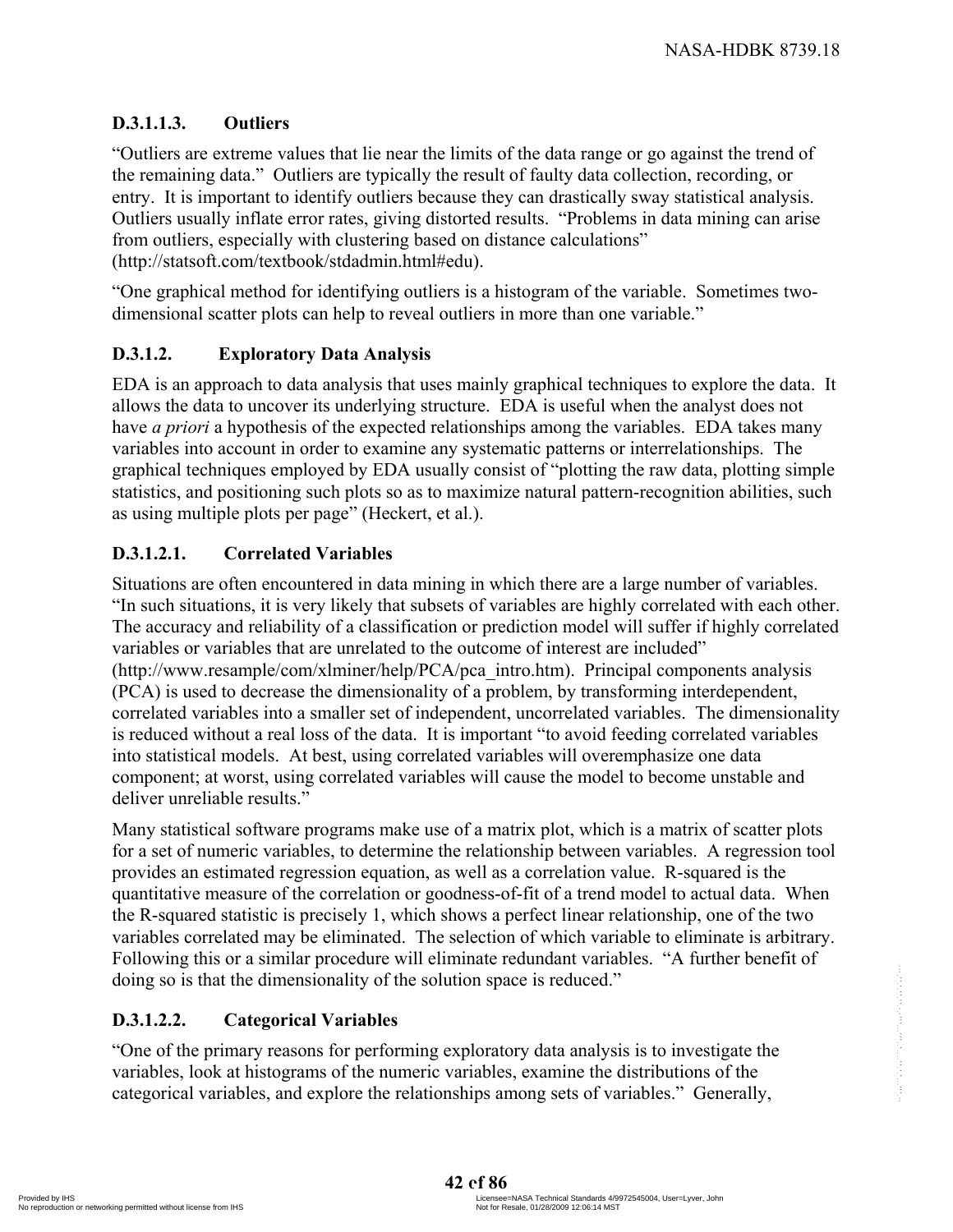categorical data can be noisy and very problematic. Using "one-of-N" or "thermometer" encoding presents additional bias. Because the encodings increase the total number of variables, the effectiveness of many clustering techniques is decreased. Various software packages are available to explore categorical variables.

### **D.3.1.2.3. Anomalous Fields**

"Exploratory data analysis will sometimes uncover strange or anomalous records or fields which the earlier data cleaning phase may have missed. It is possible that the fields just contain bad data. Further communication with someone familiar with the data history should occur before inclusion of these variables in models or further data mining steps."

### **D.3.1.2.4. Numerical Variables**

"Numerical summary measures include minimum and maximum; measures of center, such as mean, median, and mode; and measures of variability, such as standard deviation." Using software packages will aid in exploring the relationships and correlations between numerical predictive variables.

#### **D.3.1.3. Data Transformation**

Data transformation attempts to normalize the numerical dataset, so that each variable might be compared on a standardized scale. Various forms of normalization exist. Two examples are as follows:

- Min-max normalization. This approach "works by seeing how much greater the field value is than the minimum value and scaling this difference by the range"
- Z-Score standardization. This approach "works by taking the difference between the field value and the field mean value and scaling this difference by the standard deviation of the field value"

#### **D.4 Classification Methods**

The following sections provide examples of methods for classification. These examples are only a small selection of the methods available.

#### **D.4.1 k-Nearest Neighbor Algorithm**

"The *k*-nearest neighbor algorithm is most often used for classification, although it can be used for estimation and prediction. The *k*-nearest neighbor algorithm is an example of *instance-based learning*, in which the training data set is stored, so that a classification for a new unclassified record may be found simply by comparing it to the most similar records in the training set."

The *k*-nearest neighbor method offers advantages that other methods do not. It is robust to noisy data and effective even if the dataset is large because the higher values of *k* help to smooth out the data. However, the *k*-nearest neighbor method also has several drawbacks. It is not always easy to determine the number of nearest neighbors, *k*. The computation cost is also very high.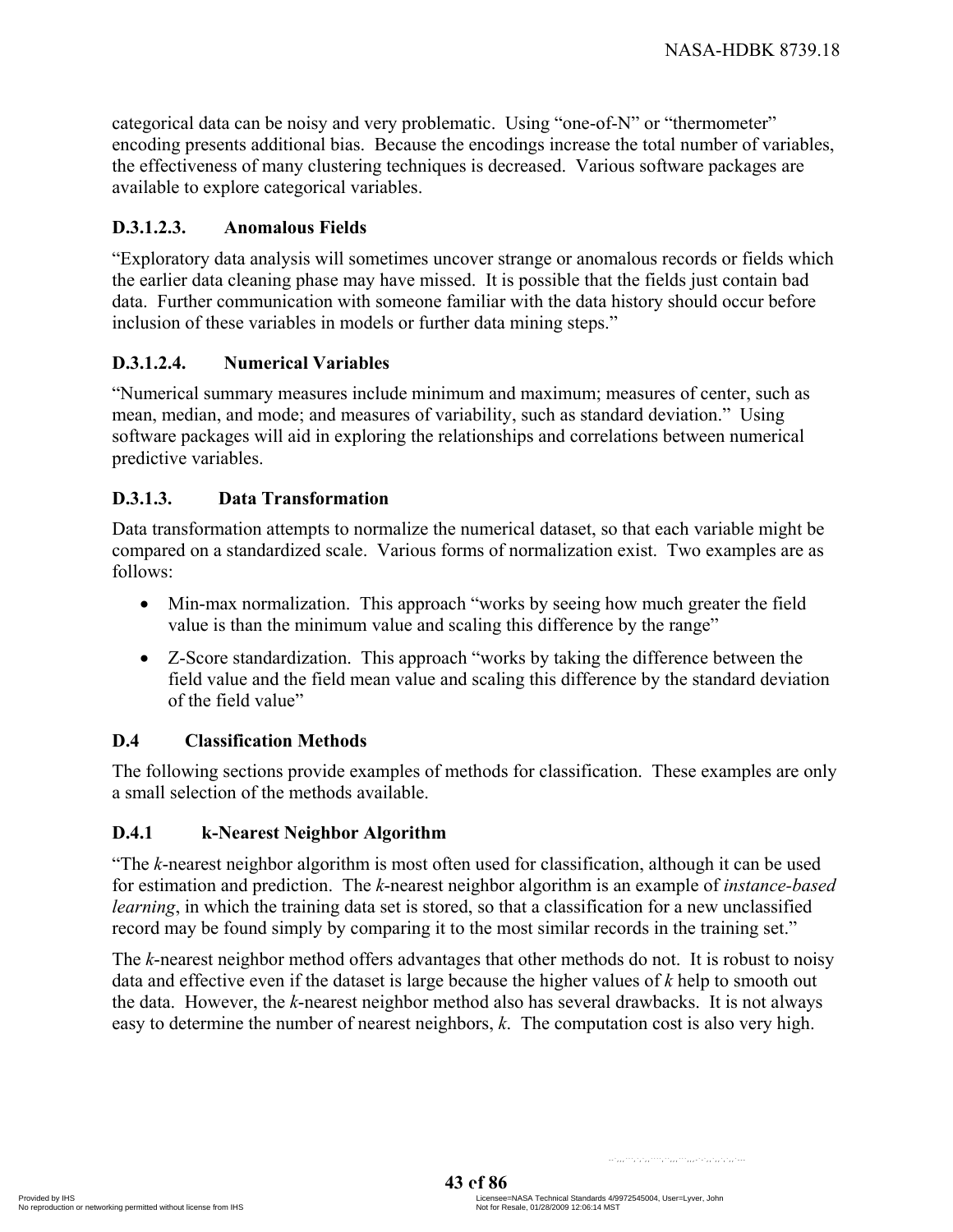### **D.4.1.1. Distance Function**

The distance function is an important metric when applying the *k*-nearest neighbor method. "Data analysts define distance metrics to measure similarity. A *distance metric* or *distance function* is a real-valued function *d*, such that for any coordinates *x*, *y*, and *z*:

• *d*  $(x,y) \ge 0$ , and *d*  $(x,y) = 0$  if and only if  $x = y$ 

• 
$$
d(x,y) = d(y,x)
$$

• *d*  $(x,z) \le d(y,x) + d(y,z)$ 

The most common distance function is *Euclidean distance*:

$$
d_{Euclidean}(x,y) = \sqrt{\sum (x_i - y_i)^2}
$$

where  $x = x_1, x_2, \ldots, x_m$ , and  $y = y_1, y_2, \ldots, y_m$  represent the *m* attribute values of two records."

 "When measuring distance, however, certain attributes that have large values, such as" program cost, "can overwhelm the influence of other attributes which are measured on a smaller scale, such as" years of Space Shuttle service. "To avoid this, the data analyst should make sure to *normalize* the attribute values."

"For continuous variables, the *min-max normalization* or *Z-score standardization* may be used. For categorical variables, the Euclidean distance metric is not appropriate. Instead we may define a function, 'different from,' used to compare the *i*th attribute values of a pair of records, as follows:

different  $(x_i, y_i) = \{0 \text{ if } x_i = y_i\}$ {1 otherwise}

where  $x_i$  and  $y_i$  are categorical values. We may then substitute different  $(x_i, y_i)$  for the *i*th term in the Euclidean distance metric above."

### **D.4.1.2. Combination Function**

Once it has been determined "which records are most similar to the new, unclassified record, we need to establish how these similar records will combine to provide a classification decision for the new record. That is, we need a *combination function*. The most basic combination function is simple unweighted voting." One problem is that sometimes simple voting may result in a tie. Weighted voting is one alternative that makes a tie less likely to occur. In weighted voting, the "closer neighbors have a larger voice in the classification decision than do more distant neighbors." orst, "em overwhelm the influence of other attributes which are measured on a smaller seals.<br>
such as "years of Space Shuttle service, "To avoid this, the data analyst should make sure to<br> *networking* the attribute value

#### **D.4.1.3. k-Nearest Neighbor Algorithm for Estimation and Prediction**

"Locally weighted averaging is one way to use the *k*-nearest neighbor algorithm for estimation and prediction. First, the value of *k* would be arbitrarily chosen. Then the estimated target value *ŷ* is calculated as

 $\hat{y}_{\text{new}} = \sum w_i y_i / \sum w_i$ 

where  $w_i = 1 / d$  (new,  $x_i$ )<sup>2</sup> for existing records,  $x_1, x_2, \ldots, x_k$ ."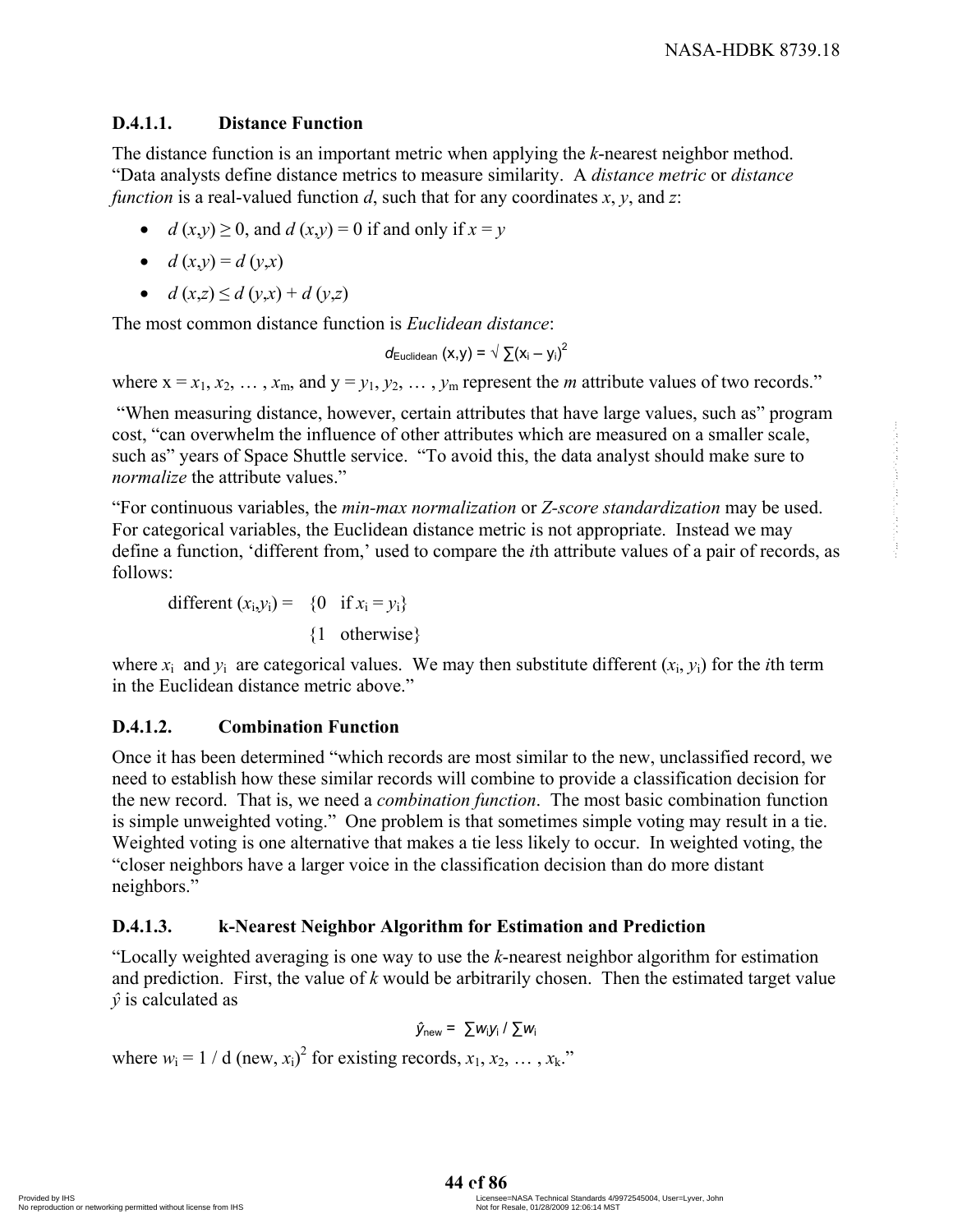# **D.4.1.4. Choosing a Value of <sup>k</sup>**

"In choosing a small value of  $k$ , it is possible that the classification or estimation may be unduly affected by outliers or unusual observations ('noise'). With small  $k$  (such as  $k = 1$ ), the algorithm will simply return the target value of the closest nearest observation, a process that may lead the algorithm toward overfitting, tending to memorize the training data set at the expense of the ability to generalize."

"On the other hand, choosing a value of  $k$  that is not too small will tend to smooth out any idiosyncratic behavior learned from the training set. However, if we take this too far and choose a value of *k* that is too large, locally interesting behavior will be overlooked. The data analyst needs to balance these considerations when choosing the value of *k*."

### **D.4.2 Decision Trees**

A decision tree is an arrangement of tests that prescribes an appropriate test at every step in an analysis. Decision tree learning typically suits problems with the following characteristics:

- The data set provides a fixed set of attributes and their values
- The target function has discrete output values

In a decision tree, squares represent the decision to be made, circles represent chance events, and the branches extending from the squares represent the different choices available to the decision maker. The consequence of each decision is annotated at the end of the branches.

"One of the most attractive aspects of decision trees lies in their interpretability, especially with respect to the construction of *decision rules*. Decision rules can be constructed from a decision tree simply by traversing any given path from the root node to any leaf. The complete set of decision rules generated by a decision tree is equivalent (for classification purposes) to the decision tree itself."

# **D.4.2.1. Classification and Regression Trees**

Regression trees are useful when the target variable is continuous. If the target variable is categorical, then a classification tree is more useful. "Classification and regression trees (CART) recursively partition the records in the training data set into subsets of records with similar values for the target attribute. The CART algorithm grows the tree by conducting for each decision node, an exhaustive search of all available variables and all possible splitting values, selecting the optimal split." The simple permitted by a decision tree is equivalent (for classification purposes) to the decision rules generated by a decision tree is equivalent (for classification purposes) to the decision rules itself."<br> **D.4.2.1.** 

### **D.4.3 "C4.5" Algorithm**

"The C4.5 algorithm is Quinlan's extension of his own ID3 (Iterative Dichotomiser 3) algorithm for generating decision trees. Just as with CART, the C4.5 algorithm recursively visits each decision node, selecting the optimal split, until no further splits are possible. However, there are interesting differences between CART and C4.5:

Unlike CART, the C4.5 algorithm is not restricted to binary splits. Whereas CART always produces a binary tree, C4.5 produces a tree of more variable shape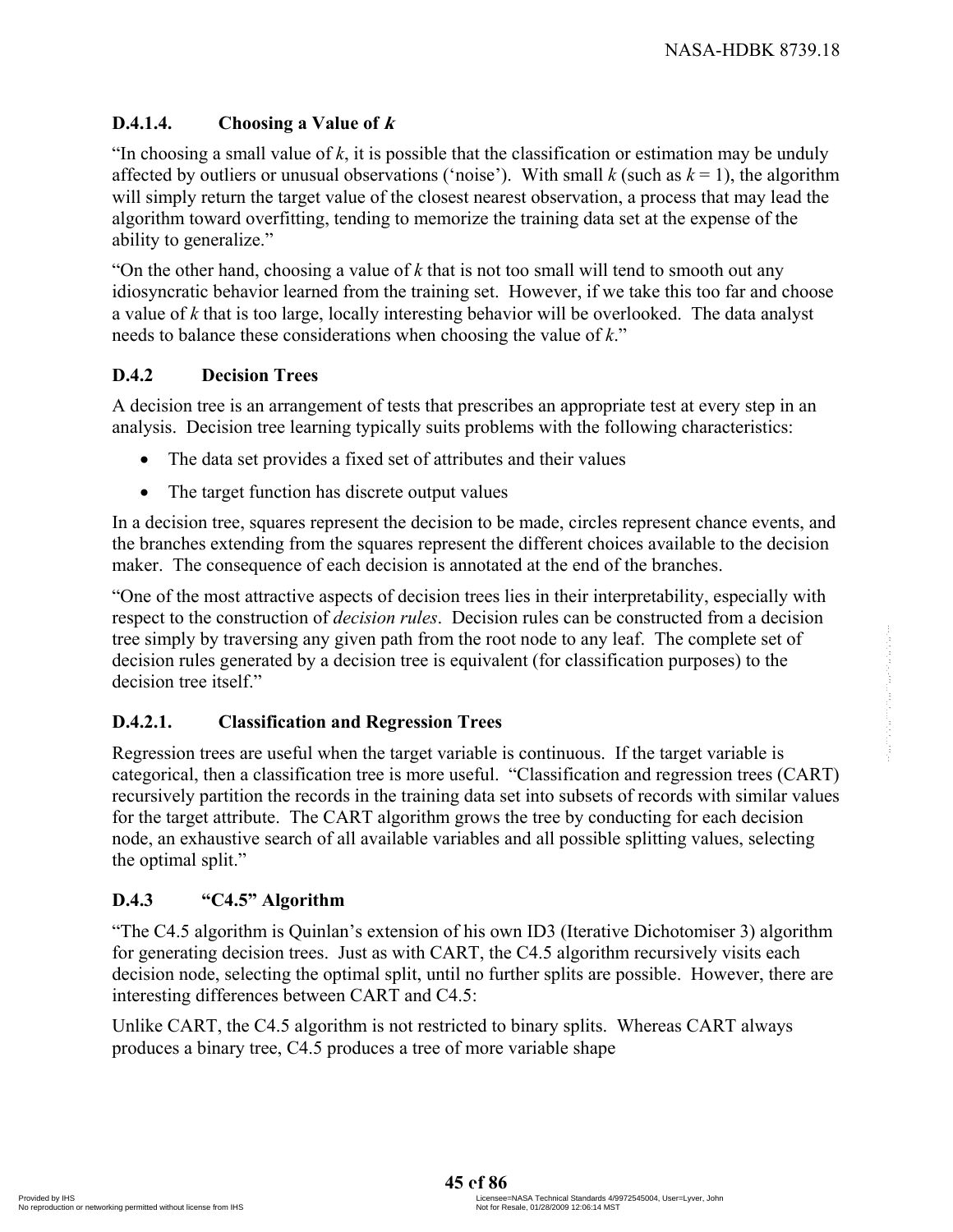For categorical attributes, C4.5 by default produces a separate branch for each value of the categorical attribute. This may result in more "bushiness" than desired, since some values may have low frequency or may naturally be associated with other values

The C4.5 method for measuring node homogeneity is quite different from the CART method; the C4.5 method uses the concept of *information gain* or *entropy reduction* to select the optimal split."

### **D.5 Clustering Techniques**

Clustering is the classification of similar objects into different groups, or clusters, so that the data in each set share some common trait. "Clustering differs from classification in that there is no target variable for clustering. The clustering task does not try to classify, estimate, or predict the value of a target variable. Clustering is often performed as a preliminary step in a data mining process, with the resulting clusters being used as further inputs into a different technique downstream, such as neural networks." Just a few of the available clustering techniques are described in the following sections.

### **D.5.1 Hierarchical Clustering Methods**

Hierarchical clustering builds the hierarchy from the individual elements by progressively merging clusters. The result is a treelike structure of clusters. Agglomerative hierarchical clustering builds, beginning at the top of the tree. Divisive hierarchical algorithms break up by beginning at the bottom.

### **D.5.1.1. <sup>k</sup>-Means Clustering**

The *k*-means algorithm is a straightforward approach that assigns each point to the cluster whose center is nearest. To use the algorithm, it is necessary to first determine *k* clusters and then determine the cluster centers. Then assign each point to the nearest cluster and recompute the center cluster. This process is repeated until some convergence criterion is met or there is no change in centers. This algorithm is good for use on large datasets due to its simplicity and speed.

#### **D.6 Neural Networks**

Artificial neural networks are non-linear, statistical math models that describe a function. They are modeled after the biological process of learning in the cognitive system and the neurological functions of the brain. Neural networks can be used to model complex relationships between inputs and outputs or to find patterns in data. These networks are capable of predicting new observations from existing observations of data through "learning."

The networks contain nodes, which are connected using assigned weights. As one node sends a signal to the next node, the output value is weighted according to the outgoing connection. The receiving node calculates the weighted sum of the values coming in from each connecting node. The networks learn by varying the weights of the connections.

"One of the advantages of using neural networks is that they are quite robust with respect to noisy data. Because the network contains many nodes (artificial neurons), with weights assigned to each connection, the network can 'learn' to work around these uninformative (or even erroneous) examples in the data set. However, unlike decision trees, which produce intuitive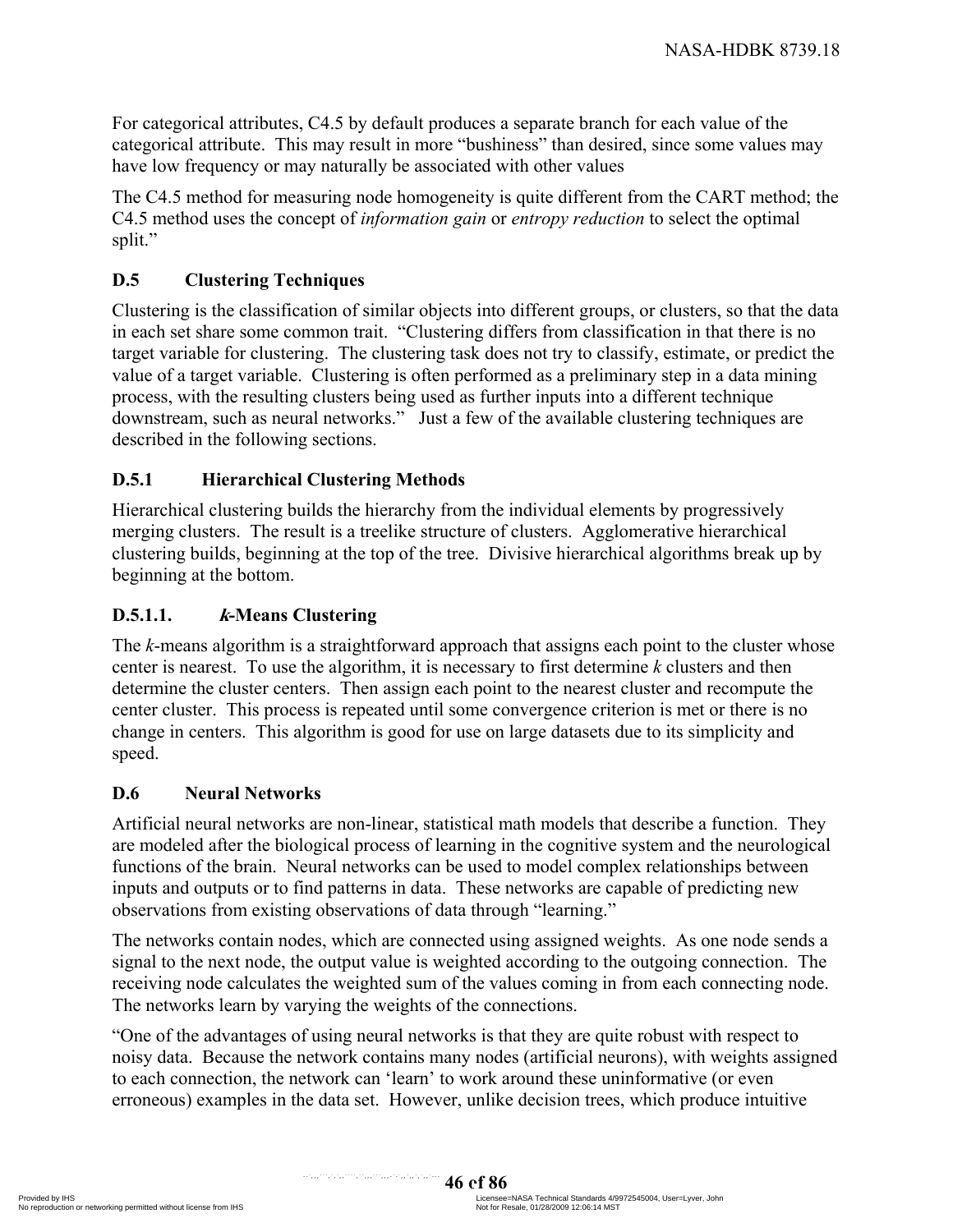rules that are understandable to non specialists, neural networks are relatively opaque to human interpretation. Also, neural networks usually require longer 'training times' than decision trees, often extending into several hours."

# **D.6.1 Input and Output Encoding**

When using neural networks, attribute values, including categorical variables, should take values between 0 and 1. To standardize the attribute values, the min-max normalization may be applied. "This works well as long as the minimum and maximum values are known and all potential new data are bounded between them. Neural networks are somewhat robust to minor violations of these boundaries. If more serious violations are expected, certain ad hoc solutions may be adopted, such as rejecting values that are outside the boundaries, or assigning such values to either the minimum or the maximum value."

"Categorical variables are more problematical, as might be expected. If the number of possible categories is not too large, one may use *indicator (flag) variables*. In general, categorical variables with *k* classes may be translated into *k* - 1 indicator variables, as long as the definition of the indicators is clearly defined. The neural network output nodes always return a continuous value between 0 and 1 as output."

# **D.6.2 Sigmoid Activation Function**

Activation functions are used to introduce nonlinearity into the network. Nonlinearity makes multilayer networks very powerful. For back propagation learning, the activation function should be differentiable. "The sigmoid function is useful because it combines nearly linear behavior, curvilinear behavior, and nearly constant behavior, depending on the value of the input. The sigmoid function is as follows:

$$
y = f(x) = 1 / (1 + e^{-x})
$$

Moderate increments in the value of x produce varying increments in the value of  $f(x)$ , depending on the location of *x*. Near the center, moderate increments in the value of *x* produce moderate increments in the value of  $f(x)$ ; however, near the extremes, moderate increments in the value of *x* produce tiny increments in the value of  $f(x)$ . The sigmoid function is sometimes called a *squashing function*, since it takes any real-valued input and returns an output bounded between zero and 1."

### **D.7 Kohonen Maps**

### **D.7.1 Self-Organizing Maps (SOM)**

SOM, sometimes referred to as Kohonen maps, were first described by Finnish researcher Tuevo Kohonen in 1982. SOM is a widely used method of clustering analysis, which is especially good at converting high-dimensional data into a low-dimensional, discrete map.

SOMs are based on a competitive network, in which each node with its weight vector closest to the vector of inputs is assigned a new weight, making it even closer to the input vector. The weights for the competing nodes, or neighbors, are also changed. The neighborhood size is called *R*. The further a node is from the winning node, the smaller the weight change. "The process is repeated for each input vector. The network winds up associating output nodes with groups or patterns in the input data set. If these patterns can be named, the names can be or the location of x. Near the centre, moderate interesting in the value of *x* product moderate interests in the value of *x* production is smeeting *increments* in the value of *x*, and increments in the value of *f(x)*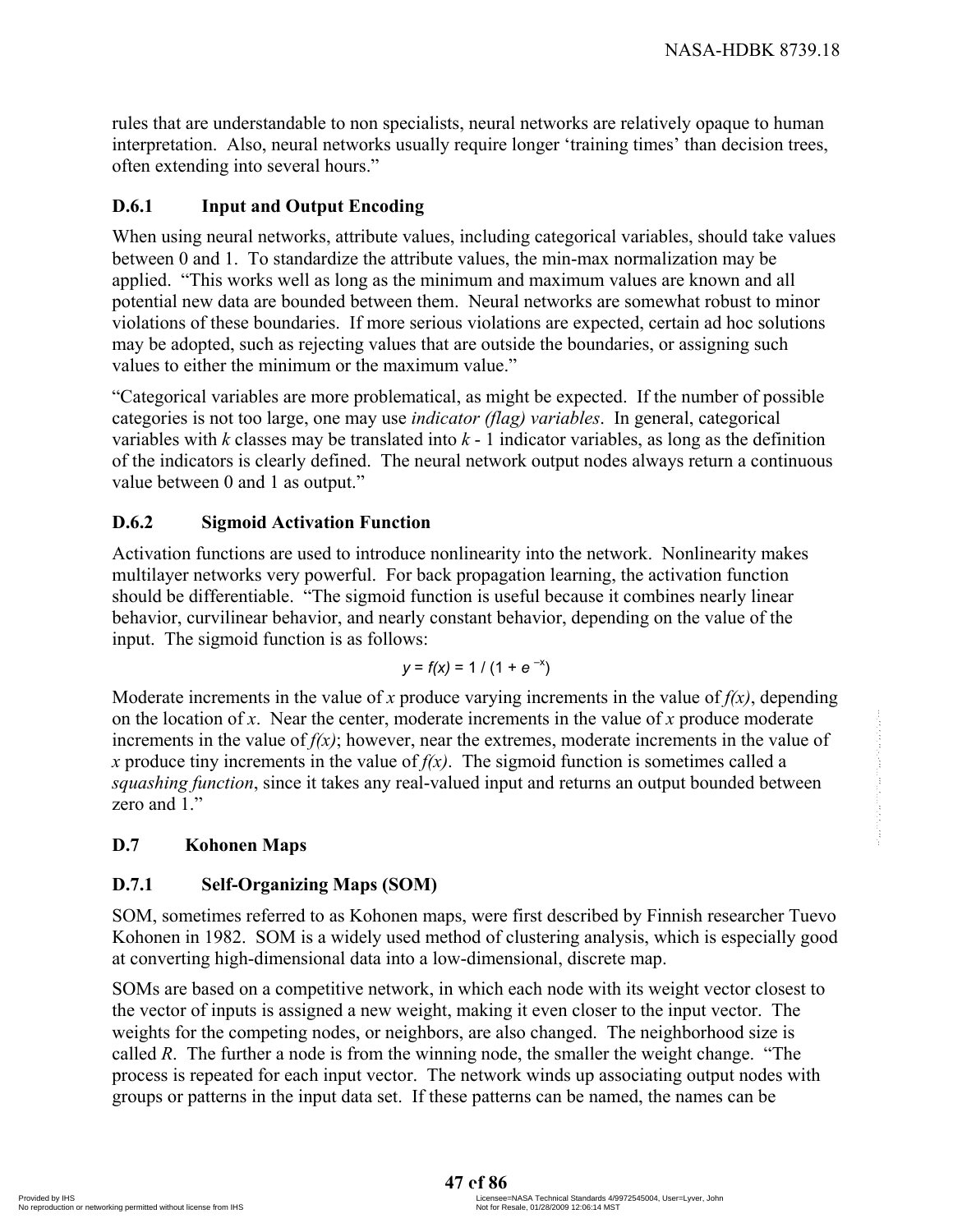attached to the associated nodes in the trained net" (http://en.wikipedia.org/wiki/self-organizing map).

The SOM has two modes of operation:

- a. Training process. A map is built, and the neural network organizes itself using a competitive process. The network is given a large number of input vectors, otherwise, all input vectors should be administered several times
- b. Mapping process. A new input vector given a location on the map is automatically classified or categorized. The neuron whose weight vector lies closest to the input vector is the winning neuron. (This can be simply determined by calculating the Euclidean distance between input vector and weight vector (http://en.wikipedia.org/wiki/self-organizing \_map))

# **KOHONEN NETWORKS ALGORITHM**

For each input vector x, do:

- *Competition.* For each output node j, calculate the value  $D(w_i, x_n)$  of the scoring function. For example, for Euclidean distance,  $D(w_i, x_n) = \sqrt{\sum_{i=1}^{n} (w_{ij} - x_{ni})^2}$ . Find the winning node J that minimizes  $D(w_i, x_n)$  over all output nodes.
- *Cooperation.* Identify all output nodes *j* within the neighborhood of *J* defined by the neighborhood size *R*. For these nodes, do the following for all input record fields:
- *Adaptation.* Adjust the weights:

 $W_{ij, new} = W_{ij, current} + (X_{ni} - W_{ij, current})$ 

- Adjust the learning rate and neighborhood size, as needed.
- Stop when the termination criteria are met.

### **Figure D.7-1: Kohonen Networks Algorithm**

### **D.7.2 Kohonen Networks Algorithm**

"Kohonen networks are self-organizing maps that exhibit *Kohonen learning*. Suppose that we consider the set of *m* field values for the *n*th record to be an input vector  $x_n = x_{n1}, x_{n2}, \ldots, x_{nm}$ , and the current set of *m* weights for a particular output node *j* to be a weight vector  $w_i = w_{1i}$ ,  $w_{2i}$ , … , w*mj*. In Kohonen learning, the nodes in the neighborhood of the winning node adjust their weights using a linear combination of the input vector and the current weight vector:

 $W_{ii,new} = W_{ii,current} + (X_{ni} - W_{ii,current})$ 

where  $\eta$ ,  $0 \le \eta \le 1$ , represents the *learning rate*, analogous to the neural networks case. Kohonen indicates the learning rate should be a decreasing function of training epochs (runs through the data set) and that linearly or geometrically decreasing η is satisfactory for most purposes."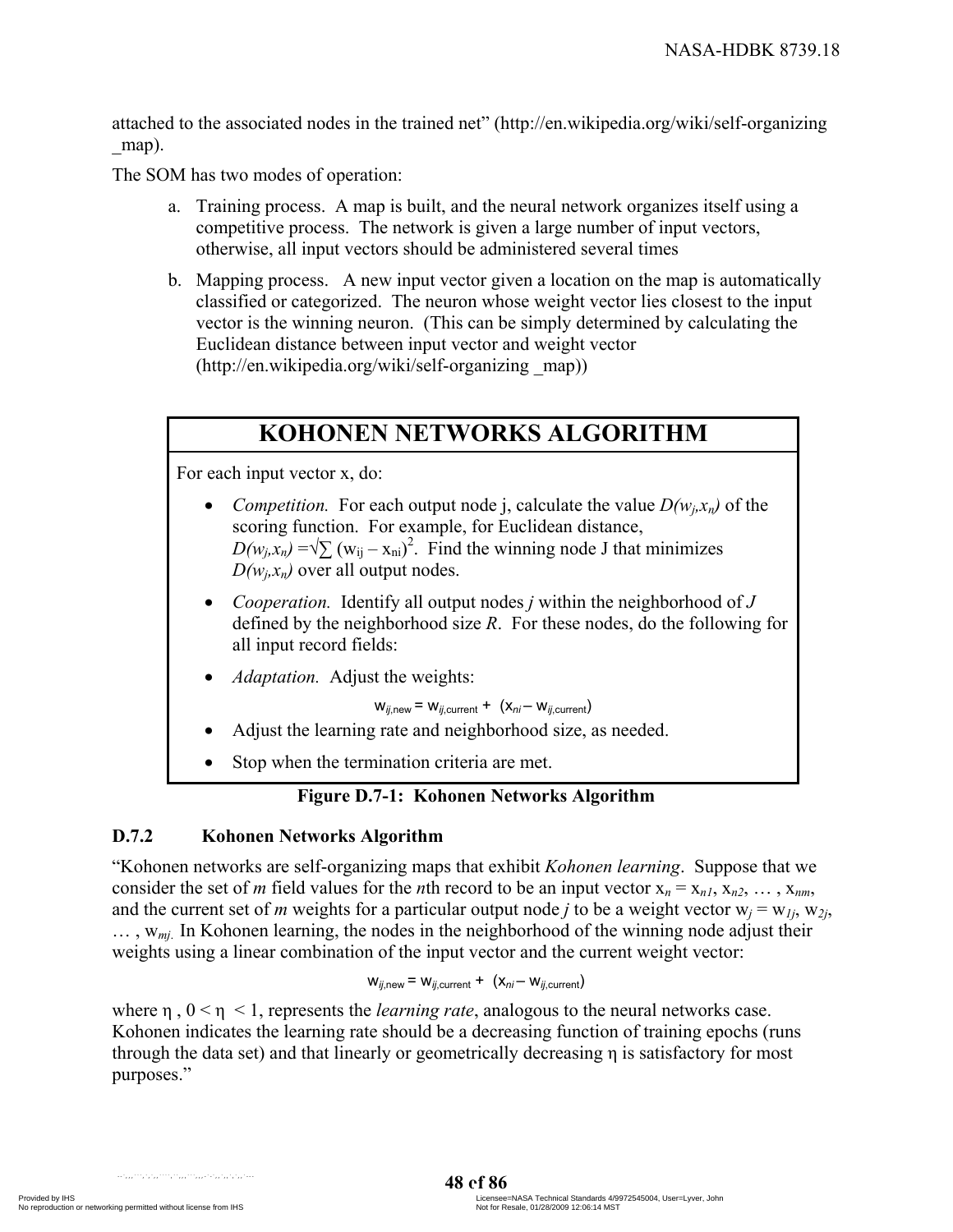"The algorithm for Kohonen networks is shown in the accompanying box. At initialization, the weights are randomly assigned, unless firm a priori knowledge exists regarding the proper value for the weight vectors. Also at initialization, the learning rate η and neighborhood size, *R,* are assigned. The value of *R* may start out moderately large but should decrease as the algorithm progresses. Note that nodes that do not attract a sufficient number of hits may be pruned, thereby improving algorithm efficiency."

### **D.8 Affinity Analysis**

"Affinity analysis is the study of attributes or characteristics that 'go together.' Methods for affinity analysis, also known as market basket analysis, seek to uncover associations among these attributes; that is, they seek to uncover rules quantifying the relationship between two or more attributes. Association rules take the form 'If antecedent, then consequent,' along with a measure of the support and confidence associated with the rule."

"The number of possible association rules grows exponentially in the number of attributes. For example, if there are *k* number of attributes, we limit ourselves just to binary attributes, and we account only for the positive cases, there are on the order of  $k \cdot 2^{k-1}$  possible association rules."

"The *a priori algorithm* for mining association rules, however, takes advantage of structure within the rules themselves to reduce the search problem to a more manageable size." There are two principal methods of representing this type of market basket data: using either the transactional data format or the tabular data format. The *transactional data format* requires only two fields, an *ID* field and a *content* field, with each record representing a single item only. In the *tabular data format*, each record represents a separate transaction, with as many 0 / 1 flag fields as there are items."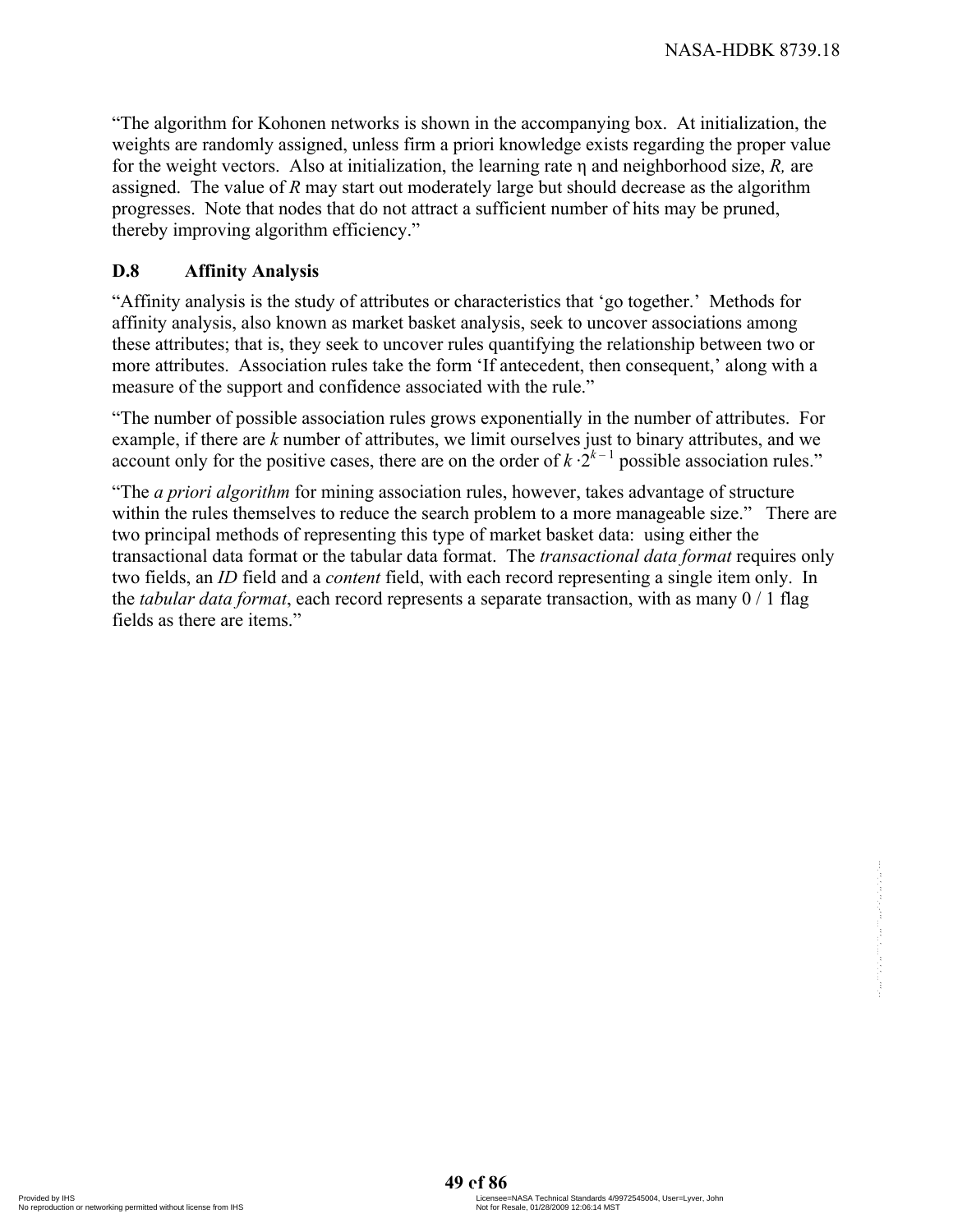# **APPENDIX E. Trending Analysis Overview**

# **E.1 Trend Analysis Procedures**

This section, "Trend Analysis Procedures" is a companion to Section 4.2.2, "Trend Analysis." This section provides uniform guidance for conducting trend analyses for NASA aeronautics and space programs. It is for the use of NASA Headquarters and NASA field installations involved in the development and operation of these programs. Development of essential information so that NASA management can base critical risk-informed decisions affecting safety and mission success is necessary for the continued credibility and success of this Nation's aeronautics and space programs. It is the responsibility of the program or project manager to ensure those tasked with trend analysis activities have the appropriate knowledge, skills, and abilities to create valuable trend analysis output.

### **E.2 Purpose**

The purpose of trend analysis is to analyze past performance to provide information that can be used to assess the current status and predict future performance. The purpose of this section is to establish a uniform, Agency-wide mechanism for providing NASA management with trend analysis data on which to base top-level decisions affecting the safety and success of developmental or operational space and aeronautical programs and projects and related payloads, and institutional support facilities.

This section provides guidance to help assure the proper use of trend analysis to support Agency operational functions. This document is not intended to restrict innovation or creativity as it applies to program and project activities; however, it is intended to capture and standardize application of trend analysis and consistency in data capture. For consistency across the Agency, the standardized process, procedures, and output formats should be followed.

This document provides guidance to help standardize trending across NASA. There are many trend analysis activities on-going at the local level. For meaningful trend analysis to be valuable, sharing of the information should exist to allow for the development of correlations.

### **E.3 Guidelines**

### **E.3.1 Overview**

The major goal of each NASA program management level is to achieve operational and research objectives while ensuring that all NASA and NASA-sponsored flight, orbital, and ground operations are conducted safely and with a full understanding of mission risks. Achievement of this goal is supported through rigorous engineering analyses and assessments. The NASA system of trend analysis addresses the institutional characteristics and performance of each program as well as progress toward improving the program and eliminating problems. analysis at an which to hase top-level decessors of a restriction of the state of exerception of the intermediction or networking and provides and product and may be the state of production of remindent and project and res

Trend analysis is an element of engineering investigation that provides continuing review of program factors. Trend analysis has two prime characteristics: investigation of actual events and comparative assessment of multiple events. Trend analysis is applied to program characteristics that vary in relation to time, sequence, or element performance. Trend analysis results are used to evaluate the operations of a program and its component systems by assessing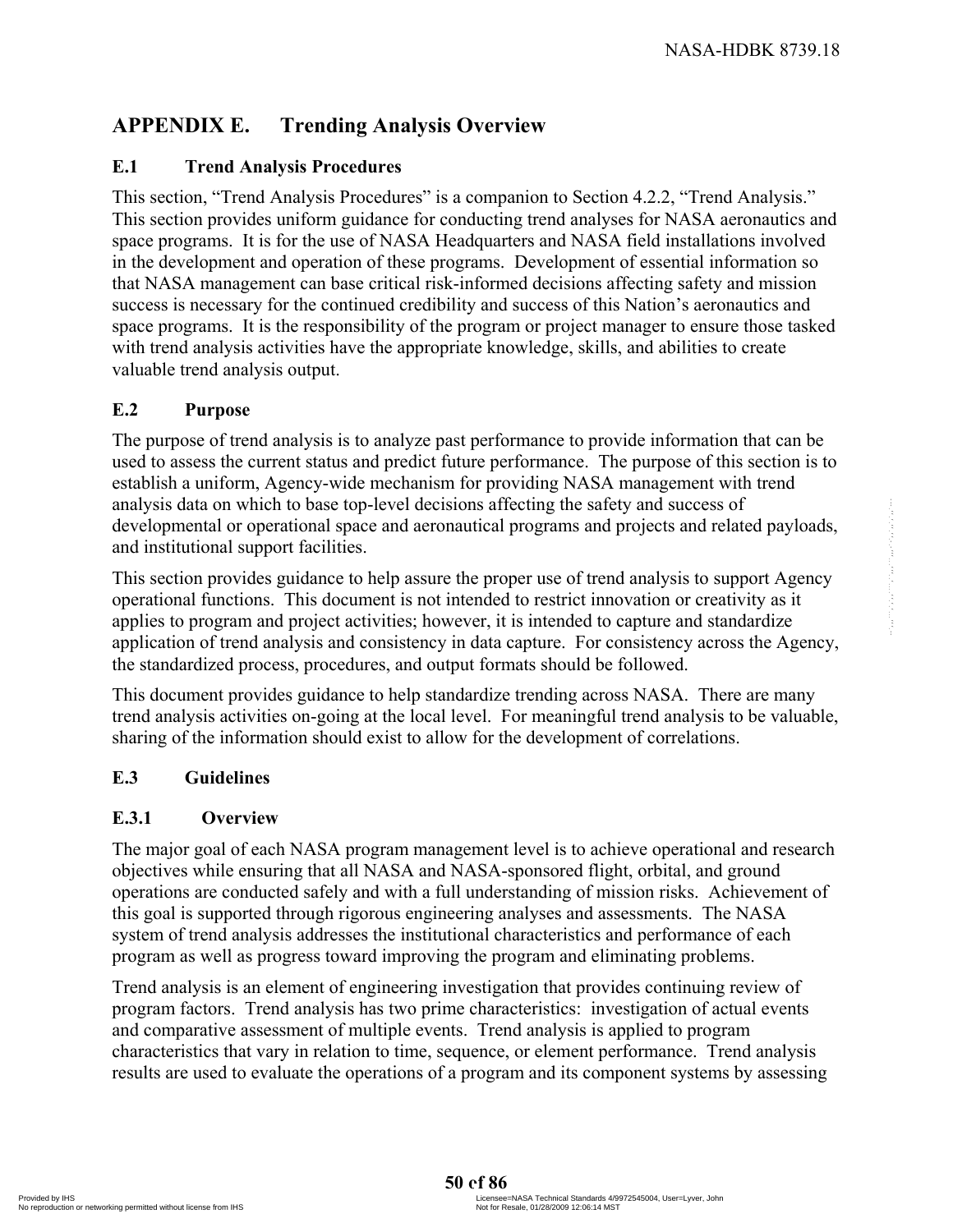past performance to establish baselines for current and future performance. When a valid trend exists, the accuracy of the analysis will increase as more time or event data are collected.

Trend analysis is a method for unearthing correlations between unique elements, parts, and procedures that are not obvious or may even be counterintuitive on the surface. Trend analysis is also used to discover and confirm correlations between diverse factors. The degree to which trend analysis approaches can be applied to the elements of NASA's programs and projects will vary and be based on many factors. However, it is important to avoid the situation where the data was available but not analyzed and, therefore, not presented for decision in a comprehensive manner.

### **E.3.2 Basic Guidelines for Trend Analysis**

Trend analysis is a formal data analysis approach. It is not sufficient to simply plot quantitative data and superimpose a trend line. Trend analyses should measure correlation and goodness-offit, use normalization techniques, and qualitatively analyze results (that is, present the results, management, and technical reasons for the trends). Significant trend analyses should include an assessment from the cognizant engineer, technician, or analyst. When appropriate, trend predictions should be included.

Trend analysis requirements should be included in all program-planning phases to ensure the capability to provide timely analyses of testing or operational events. Planning for trend analysis should include selective data collection, development of data analysis systems, and the means for disseminating results. In addition, trend analysis should incorporate data cleansing techniques. Trend analysis using 'dirty data' or improper statistical techniques will only provide misleading information.

### **E.3.3 Elements of Trend Analyses**

A trend analysis program consists of four discrete but interrelated elements. These four elements are designed to accomplish three objectives. These three objectives are as follows: to monitor the performance of hardware and software designs (to forecast anomalies or potential problems), to monitor identified problems in order to assess progress in problem resolution, and to monitor information related to problems related to the institutional factors connected with major NASA programs (when those institutional factors could impact safety or mission success).

The four discrete elements are referred to, respectively, as performance, problem, programmatic, and supportability trend analysis. Analyses of these elements can be found throughout the engineering community; however, organizing trend analysis into these specific groupings is a NASA-unique approach. A decision by a program or project manager, after consulting with the supporting staff, to employ any of the various trend analysis elements and corresponding techniques for trend analysis, should be made after a careful and deliberate consideration of the benefit and expected efficacy of the result compared with the effort made to achieve the result. The four elements of trend analyses that will be discussed in the following sections are as follows: No represent the transition or network is important to rooid the studients for the studient or networking permitted for the studient or networking permitted with the studient or networking permitted with the studient or n

a. Performance Trend Analysis. This is analysis of data based upon the measurement of specific key performance parameters, which indicate the safe and effective operation of a critical process or item of hardware or software (Section E.4)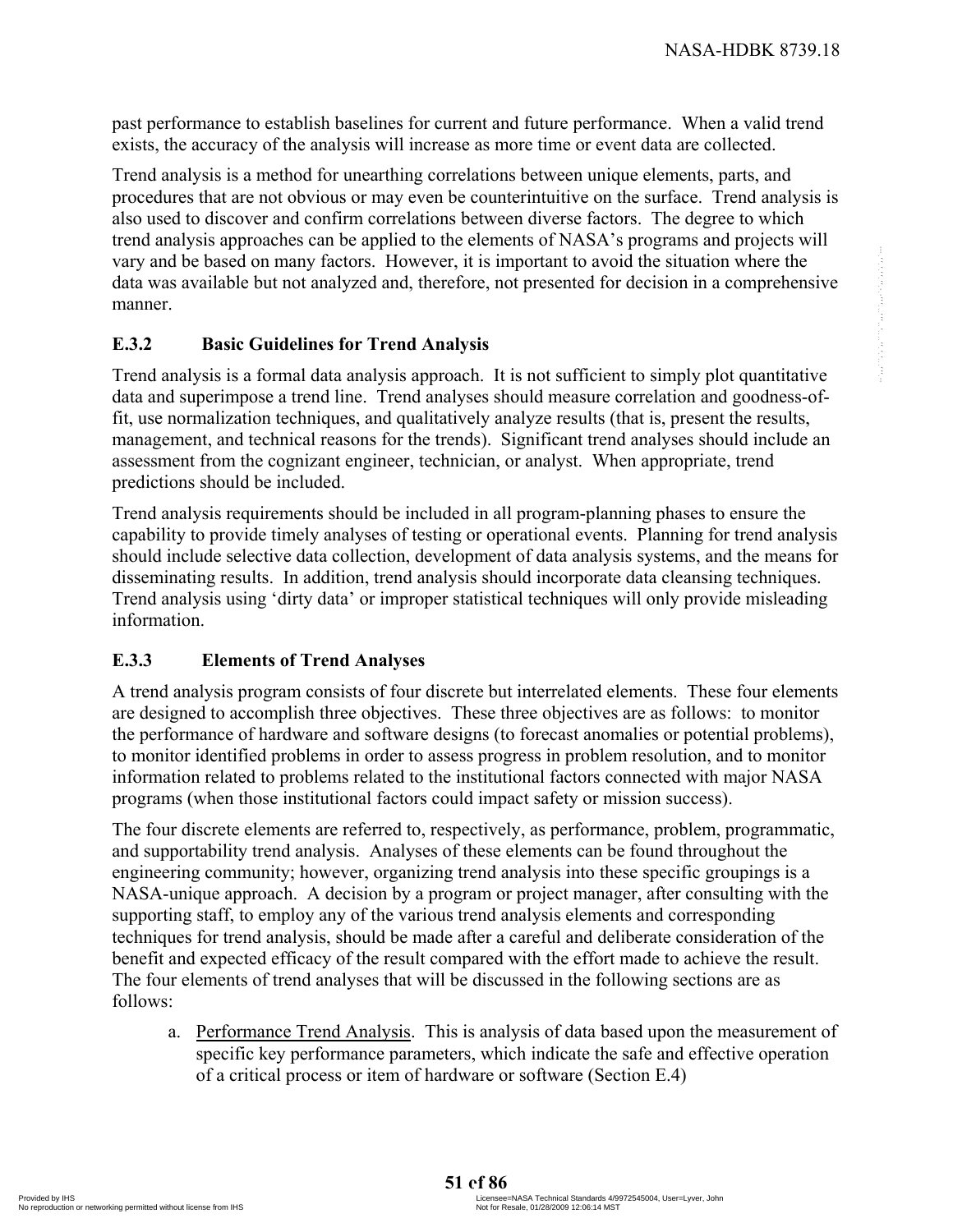- b. Problem Trend Analysis. This is analysis of the data based upon the number of problems occurring in the area under study. Its purpose is to identify the source of key problems and to track whether action taken to resolve the problems is effective (Section E.5)
- c. Supportability Trend Analysis. This is analysis of the effectiveness of logistics elements in supporting NASA programs and projects. Supportability trend analysis is concerned with the recurrence of logistics problems and the effective control of these problems (Section E.6)
- d. Programmatic Trend Analysis. This is analysis of institutional information relating to program schedule and to supporting personnel activities. These analyses are used to assess the impact of schedule pressures and major disruption in resource capability or the ability of the work force to respond in a predictably safe and reliable manner (Section E.7)

### **E.4 Performance Trend Analysis**

### **E.4.1 Overview**

The primary objective of performance trend analysis is to monitor hardware and software operations to forecast anomalies or potential problems of a specific system, subsystem, or component. This section describes performance trend analysis and reporting. A consistent approach is established for conducting performance trend analysis and reporting the results to NASA management.

Performance trend analyses provide a parametric assessment of hardware and software operations to forecast anomalies or potential problems. Trends are used to identify impending failure or performance degradation in hardware and software, particularly those that affect safety or mission success. Key characteristics or performance parameters (such as temperature, pressure, or erosion) are identified and evaluated to determine if they are good predictors of failure. In some cases, the characteristics are so critical to safety or mission success that realtime performance trend analyses should be conducted. sesses the myndred or schedule pressures and major distups<br>
(Section E.7)<br> **E.4 Performance Trend Analysis** is to monitor hyperations to forecast anomalies or potential problems of a specific component. This section desc

Performance trend analysis identifies measurable parameters that can indicate component or system degradation before failure. Sampling a parameter's values over time (either historical parameter values for the same hardware component or values recorded at discrete time intervals during a mission) can reveal significant trends in performance degradation before exceeding a redline limit or experiencing a failure.

Performance trend analysis can be used to detect certain types of progressive failure mechanisms before final failure in a system, subsystem, or component. These failure mechanisms include (but are not limited to): wear, erosion, under or over-temperature, under or overpressure, vibration, friction, leakage, material property change, calibration drive, contamination, or electrical resistance change.

### **E.4.2 Applications of Performance Trend Analysis**

Applications of performance trend analysis include: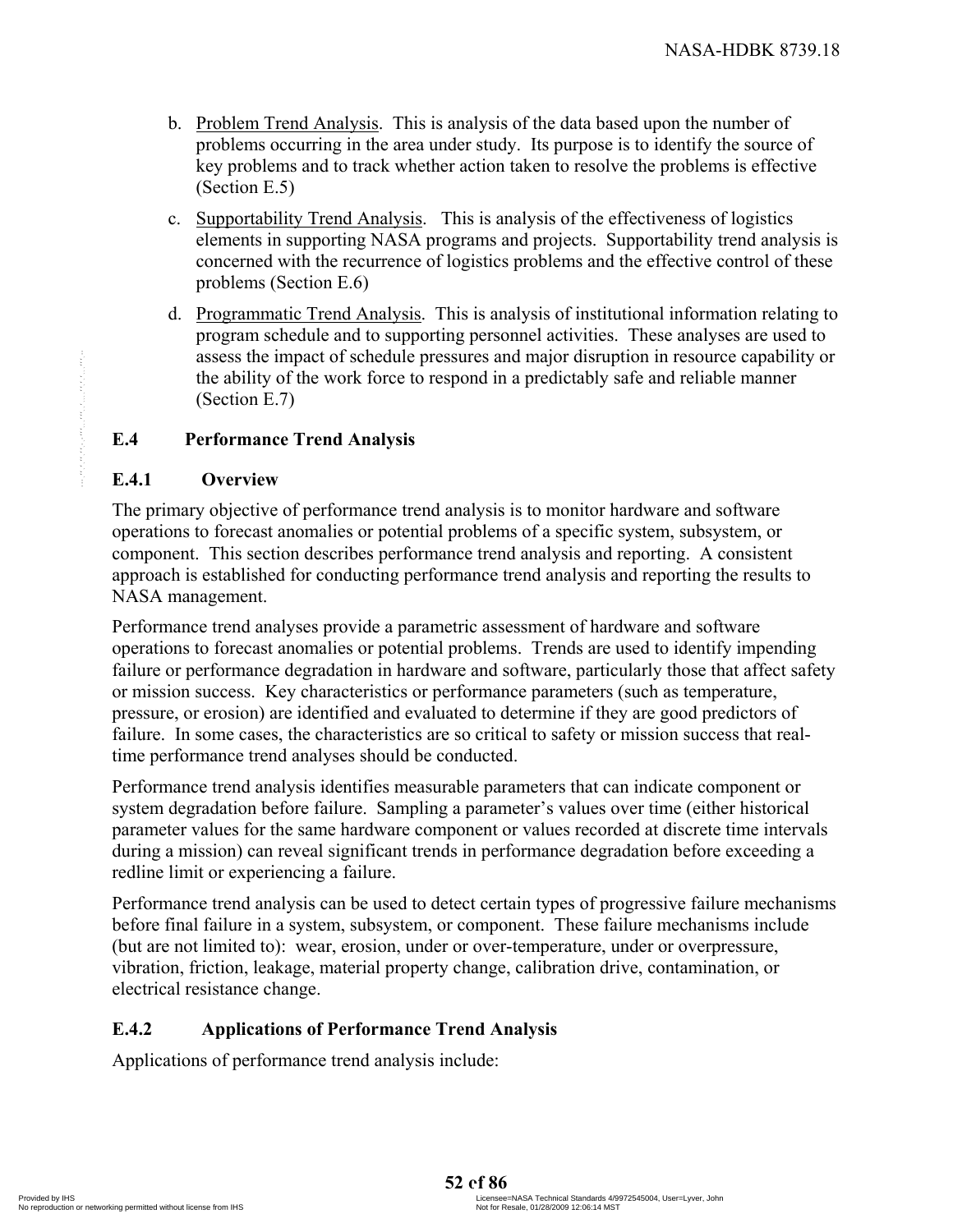- a. Performing prelaunch maintenance on systems, subsystems, and components based on early detection of degrading parameters to prevent either mission failure or launch commit criteria violation during launch countdown, resulting in launch delay or scrub
- b. Maintaining a unit in service based on trend analysis surveillance of the degradation trend line, degradation characteristics, and redundancy. (Note that this application can be used even if a measurable unit parameter exceeds the turnaround functional test limit or normal removal time limits)
- c. Providing data to support an objective mathematical risk analysis to yield a probability estimate for predicating remaining life, failure, and exceeding limits

### **E.4.3 Candidates for Performance Trend Analysis**

Candidates for performance trend analysis should be based on the following primary selection criteria:

- a. Criticality (requirement based on FMEA and critical items list (CIL) data) (E.4.3.1)
- b. Availability and trendability of data (E.4.3.2)
- c. Problem history and engineering judgment (E.4.3.4)

# **E.4.3.1. Criticality (Based on FMEA and CIL Data)**

Priorities for performance trend analysis should be established based on concern (risk, safety, and mission success with cost, availability, or schedule as trade parameters only) and expected benefits. Where risk is a primary concern, criticality 1 items should be given highest priority followed by criticality 1R and 1S items.

### **E.4.3.2. Availability and Trendability of Sensor Data**

A determination should be made on whether sensors are available from which to obtain performance data (that is instruments in place to sense measurable performance changes). When no sensors exist, the cost and benefits of developing and installing sensors should be considered. Common performance parameters that are well suited to performance trend analysis include: pressure, temperature, voltage, current, flow rate, torque and motion, given input and required output, and operating elapsed time and cycle (including on or off or open or closed cycle).

Sensor data should be analyzed to determine: a) the relationship to the condition being monitored, and b) whether these data show a trend in performance. Selected parameters should be capable of showing performance degradation (with a definable upper and lower limit) to allow scheduled corrective action before failure. Data sampling rates, transmission rates, and system, subsystem, or component degradation characteristics should be analyzed and compared to determine if the data can be trended to effectively show performance degradation. Prorities lor per incompare trend analysis should be established based on concern (risk, alety)<br>benefits. Where risk is a primary concern, errictedity 1 items should be given highest priority<br>benefits. Where risk is a pri

# **E.4.3.3. Problem History and Engineering Judgment**

Selection of candidates for trend analysis includes a search of problem reporting databases to identify systems, subsystems, or components with a high frequency of reported problems. Problem reporting records are to be reviewed for history of maintenance problems and component problems and anomalies. This review should focus on, but not be limited to, the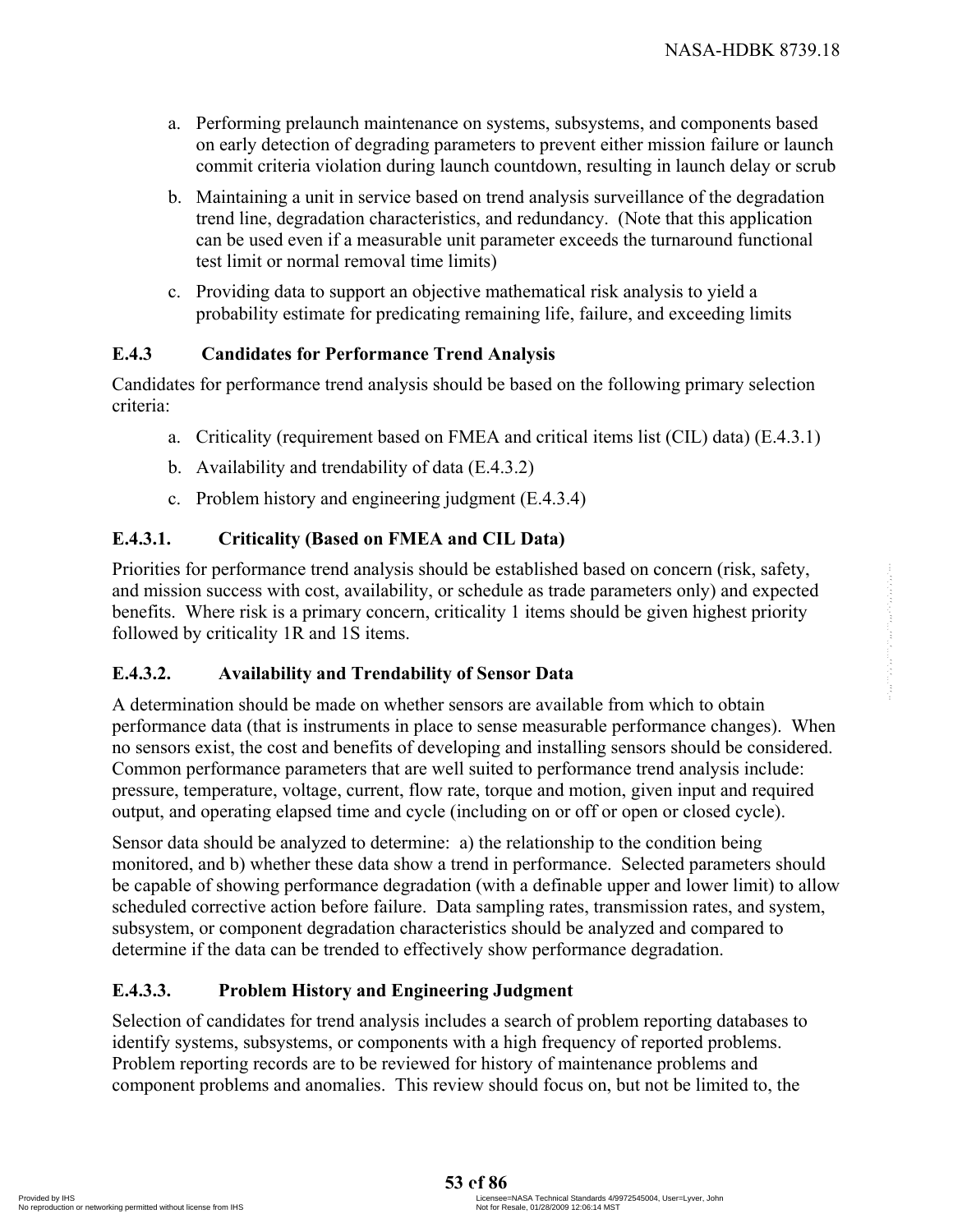following areas: launch delays, component removals, in-flight or on-orbit anomalies or failures, and ground checkout anomalies or failures.

### **E.4.4 Data Sources of Performance Trend Analysis**

The data sources for performance trend analysis include, but are not limited to, the following: flight or orbital data, prelaunch countdown data, ground test, checkout and turnaround data, teardown inspection and analysis reports, acceptance test procedure, failure analyses, and problem reports (requirement including nonconformance, in-flight anomaly, and unsatisfactory condition reports (UCRs)).



**Figure E.4-1: Performance Trend Analysis Process Flow** 

### **E.4.5 Considerations for Performance Trend Analysis**

The following subsections discuss factors that should be considered when conducting performance trend analysis.

### **E.4.5.1. Indirect Parameter Indicator**

There may be cases where a direct indicator of component performance does not exist; however, performance can be tracked through indirect indicators (for instance, pressure may be an indirect indicator of temperature). In these cases, a mathematical relationship between the parameters, including advisory limits, should be developed for trend analysis. The following subsections discuss factors that should be considered when conducting<br> **E.4.5.1.** Indicert Parameter Indicator<br>
There may be eass where a direct indiceator of component performance does not exist; however,<br>

### **E.4.5.2. Complementary Performance Data**

Many systems contain complementary or interrelated parameters. As a system (or subsystem) changes state, two or more parameters may change in a proportional or inverse proportional relationship. These complementary parameters can be used to verify the trend of a tracked parameter, thus providing redundancy and increasing confidence in the trend data.

# **E.4.5.3. Trend Limits Adjustment (Based on Operating History)**

Operating historical performance data gathered for performance trend analysis can be used to evaluate operating limits when it demonstrates that actual performance variability is less than was anticipated when limits were set originally.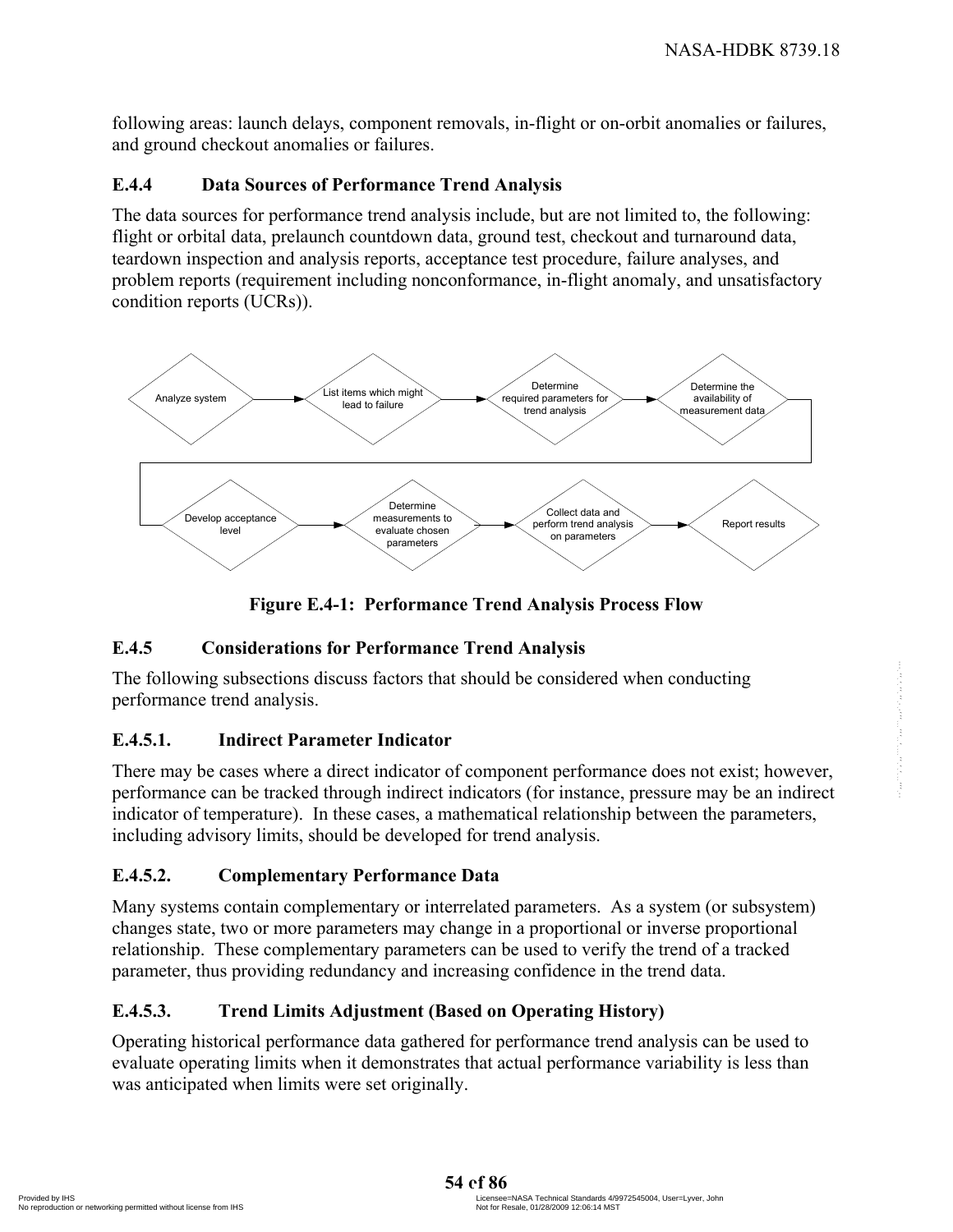### **E.4.5.4. Normalizing and Correction Factors**

The operating state, output, or load (about or through which a system, subsystem, or component fluctuates) often cannot be controlled to achieve consistent trend data. Factors such as ambient or on-orbit conditions may affect data variability from one checkout or orbit to the next. For these cases, it may be possible to determine a normalized state, output, or load. If the relationship of the actual or normalized operating states is known, the performance trend parameter can be corrected upward or downward to reflect a normalized state. Using data from the normalized state will result in consistent trend data from checkout-to-checkout or orbit-toorbit.

### **E.4.5.5. Performance Measurements**

Whenever performance data are recorded, an attempt should be made to verify the stability and slope of data approaching or departing the recorded data point. Use of a data buffer is recommended to evaluate pre-event data in verifying the slope of data approaching or departing the recorded data point. Additionally, data filtering and persistence counters should be used to verify that the data point is not a noise spike. Whenever a performance advisory limit is exceeded, complementary data should be recorded to verify sensor condition. Other considerations include but are not limited to: data sampling rates, data sampling resolution, compression effect on resolution, data or system stability and calibration.

# **E.4.6 Procedures for Performance Trend Analysis**

The basic steps (see flow process in Figure E.4-1) in performance trend analysis are as follows:

- a. Analyze hardware or software systems to identify items that could lead to a critical or costly failure
- b. Prepare a list of these items as candidates for performance trend analysis. Select the items to be analyzed from the list of possible candidates
- c. Determine the parameters to be used in judging whether an item's performance is degrading at a rate sufficient to warrant management attention. When these parameters are critical to safety or mission success, strong consideration should be given to performance trend analysis
- d. Determine if measurement data are available for the selected performance parameters. A performance parameter may be a directly measurable factor, or a relationship between two or more parameters (i.e., pressure versus time, temperature versus pressure, etc.) based on an algorithm. If measurement data are not available, determine the feasibility of establishing a system to measure the parameters. If feasible, then implement the measurement(s) C. Determine the parameters to be used in judging whether<br>degrading at a rate sufficient to warrant management atte<br>parameters are critical to safetly or mission success, stron<br>given to performance from and analysis<br>d. D
	- e. Establish the performance baseline (acceptance levels or bounds)
	- f. Determine the measurements necessary to evaluate the chosen parameters. The principal elements for performance trend analysis include: sensor data, time, age, and cycle data collected from design and project operating elements, together with problem reports in associated databases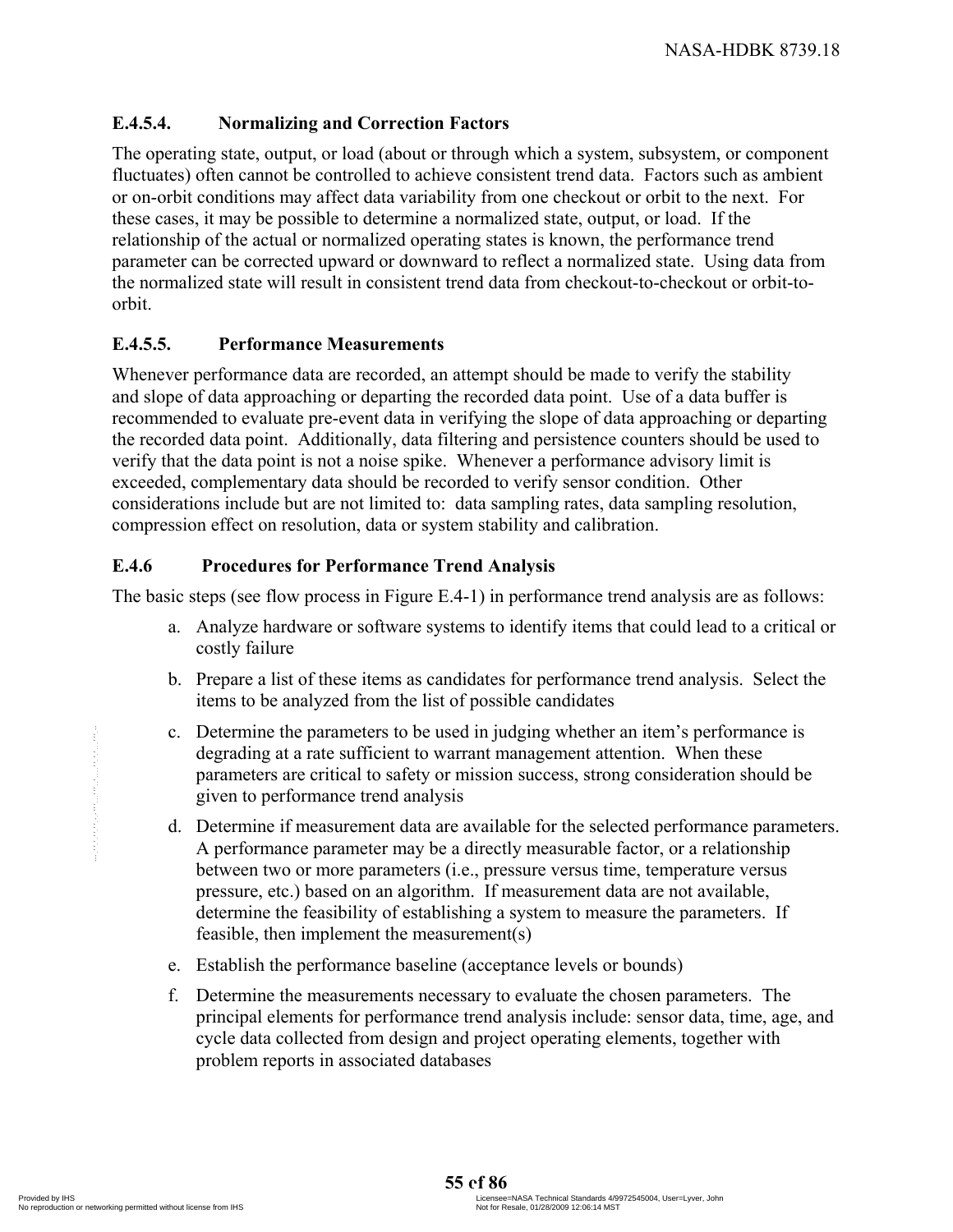- g. Collect, measure, and record the data and conduct a performance trend analysis to predict an impending failure or ascertain the aging or degradation of an item. If the parameter being trended exceeds the historical limits or is below the performance baseline, the item could experience a failure. At this point, the decision should be made to either retain or replace the item
- h. Report the results using charts, graphs, and recommendations

### **E.4.6.1. Reporting Performance Trend Analysis Results**

### **E.4.6.1.1. Format**

A trend analysis chart should display the parameters and health indicators, with appropriate analysis parameters plotted and annotated. When performance degradation of a system, subsystem, or component has been identified, the pertinent charts (or reports) should include, but not be limited to: item, part number, serial number, criticality, failure mode, failure effect, assessment, and action required.

### **E.4.6.1.2. Frequency**

The data analyses, trend charts, and report should be made available to program or project management via regular and special reports. Program or project management should establish routine reporting requirements. Once established, the trend report should be updated at regular intervals. Performance trends should be reported periodically, normally by month or mission event. However, trend reports may be required more frequently, such as when trend data indicate rapid change. NASA management should be alerted in a timely manner of any performance trend analysis results that may affect safety.

#### **E.5 Problem Trend Analysis**

### **E.5.1 Introduction to Problem Trend Analysis**

Problem Trend Analysis is intended to identify recurring problems and assess progress in problem resolution or recurrence control. This type of analysis will focus on where the key problems are occurring and their frequency. When the frequency of problems is increasing without an immediately obvious cause, the responsible party should consider initiating a SPR and commence an investigation to determine the cause of the adverse trend. Problem analyses (such as Pareto analyses) can be helpful as a starting point for focusing attention and determining where other analyses, such as performance trend analysis, can be of significant benefit.

### **E.5.2 Objective of Problem Trend Analysis**

The objective of the problem analysis approach is to provide a historical overview of problems in an easy to understand graphical format. The overview should assist in decision-making relative to design effectiveness, process, or procedural changes over time (and the initiation of corrective action to improve trends).

### **E.5.3 Candidates for Problem Trend Analysis**

Candidate items should be comprehensively screened for selection because it is not feasible, meaningful, or cost-effective to perform problem trend analysis on all NASA items and failure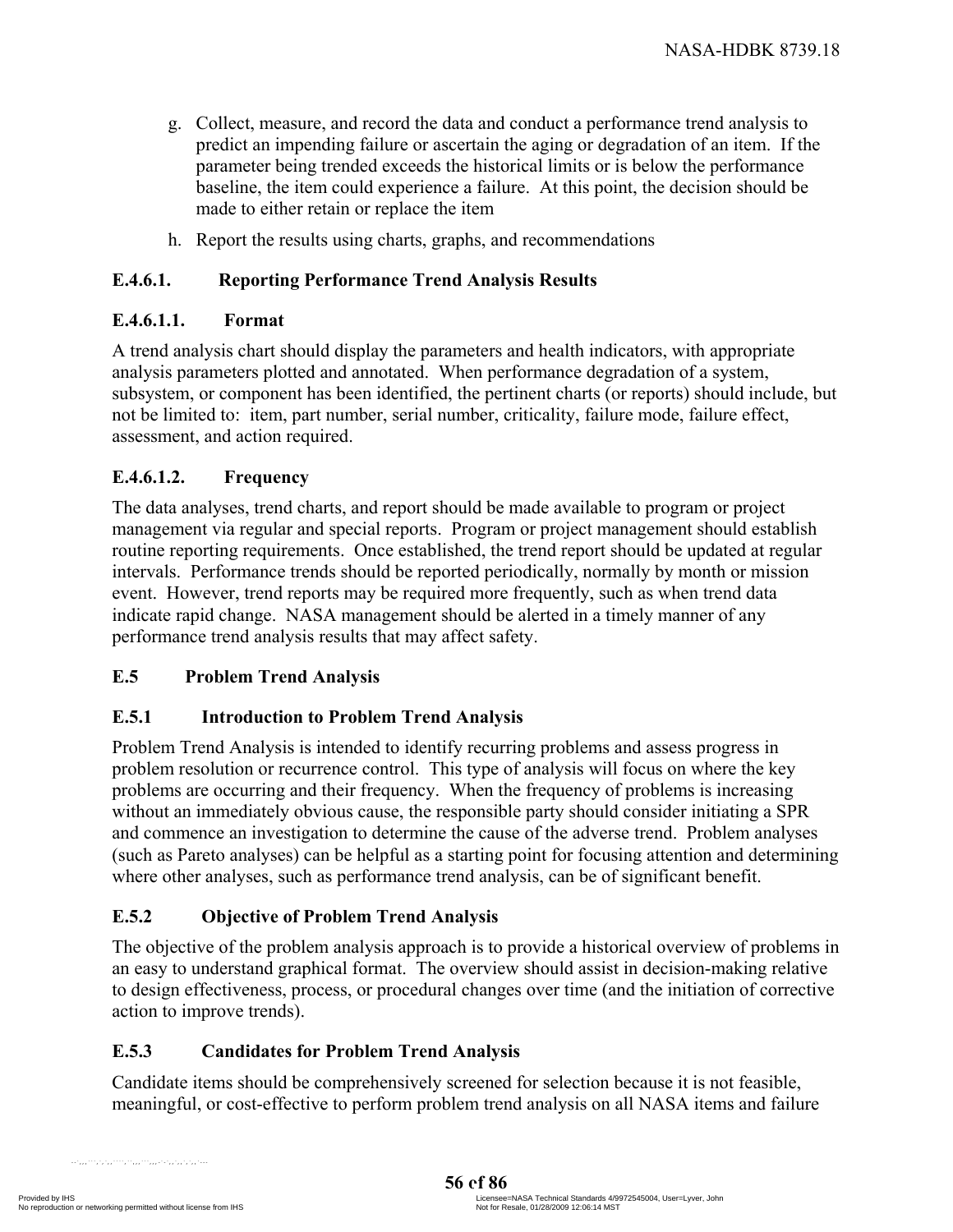modes. Basic criteria for item selection include: problem frequency, criticality, engineering judgment, and unique program or project requirements. The candidate selection process is shown in Figure E.5-1. Descriptions of the process flow elements are as follows:

- Search the center problem report database and other databases to identify failures
- Determine whether to monitor the item for possible future trend or to delete or discard the item completely
- Monitor and observe the item until there is justification to repeat the screening process
- Delete or remove item from consideration for trend analysis
- Review failures obtained from problem report database search to determine whether launch delays were encountered regardless of criticality
- Review failures and decide whether to trend, discard, or monitor based on the technical aspects of failure history of an item
- Review failure frequency over time to determine whether trend analysis is feasible.
- Determine if sufficient failures are available to depict effects based on Engineering Change Proposals (ECPs)
- Consider date of last occurrence to decide whether to trend
- Process customer request for trend analysis without the restrictions applied to other trend analysis sources
- Implement actual trend analysis of selected item
- Decide whether to monitor or discontinue item from further consideration for trend analysis with customer input
- Apply the Five Step Trend Analysis Approach, which is described and illustrated in E.5.6.1

Review documentation for trending candidates – documentation examples include: indentured parts lists, FMEA/CIL, Launch Commit Criteria, Hazard Analysis, NASA Center, prime contractor or subcontractor problem reports, program or project meetings.

#### **E.5.4 Data Sources for Problem Trend Analysis**

The primary sources for problem trend data are the failure or problem reporting and corrective action systems, such as PRACA, supported by other databases as required. Unless the trend analysis is uniquely directed toward the contractor's internal operation, it is preferred to use the problem reports written during and after component level acceptance testing.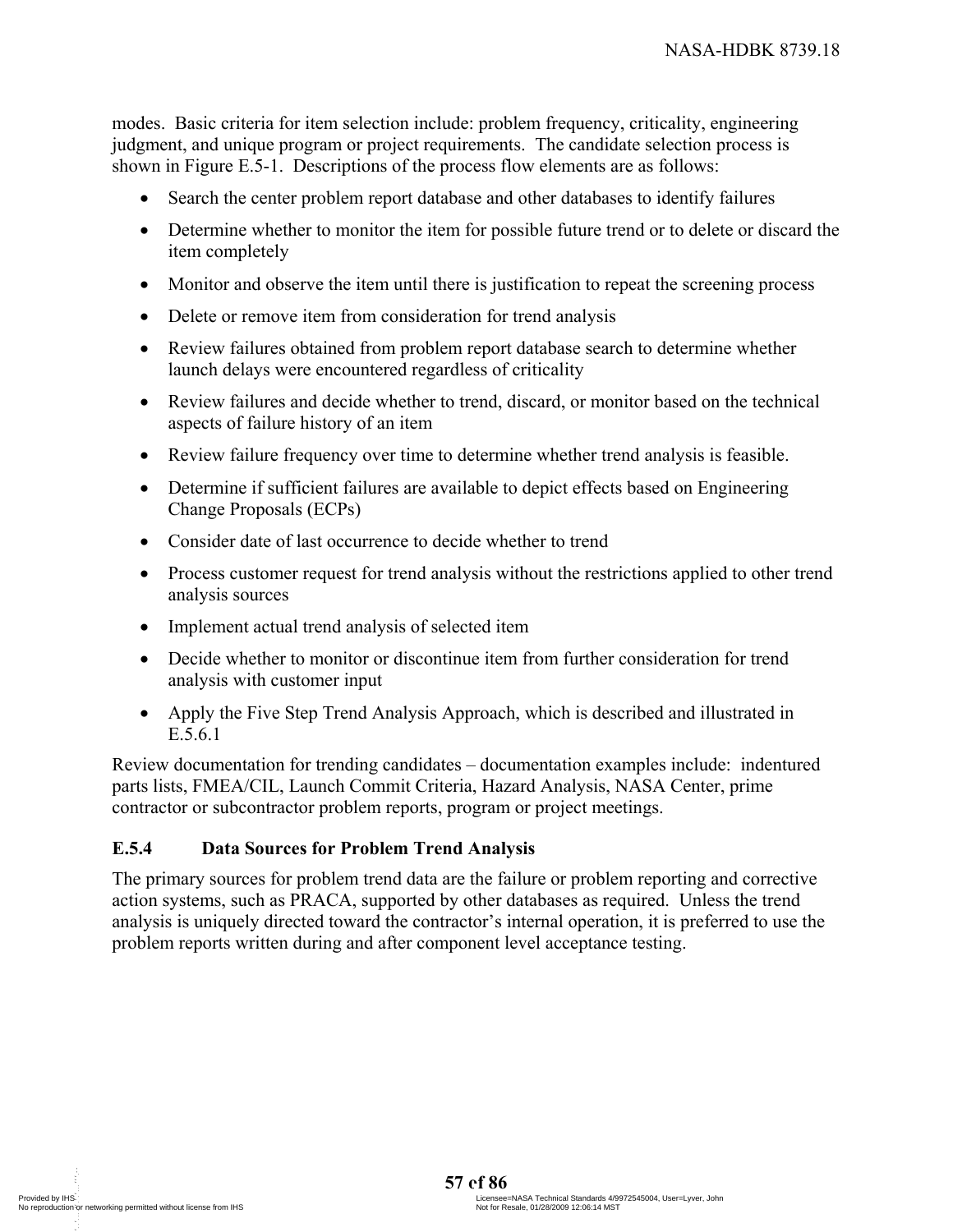

**Figure E.5-1: Problem Trend Analysis Selection Process Flow** 

### **E.5.5 Considerations for Problem Trend Analysis**

Fundamental areas of consideration that should be included in problem trend analysis are as follows: level of analysis (system, subsystem, or component), engineering judgment, statistical analysis, conflict between engineering judgment and statistical analysis, data normalization, goodness-of-fit, and trend direction. These fundamental areas are discussed in the following subsections.

# **E.5.5.1. Level of Problem Trend Analysis**

Trend analysis should consider specific failure modes (with knowledge of the failure mechanism or causes) to effectively evaluate a trend and make specific recommendations for corrective action. To evaluate the effectiveness of corrective actions such as design or process changes, problem trend analysis should be performed at the lowest system, subsystem, or component level for which problem data are available for the failure mode involved. There are two methods for evaluating a trend: engineering judgment and statistical analysis.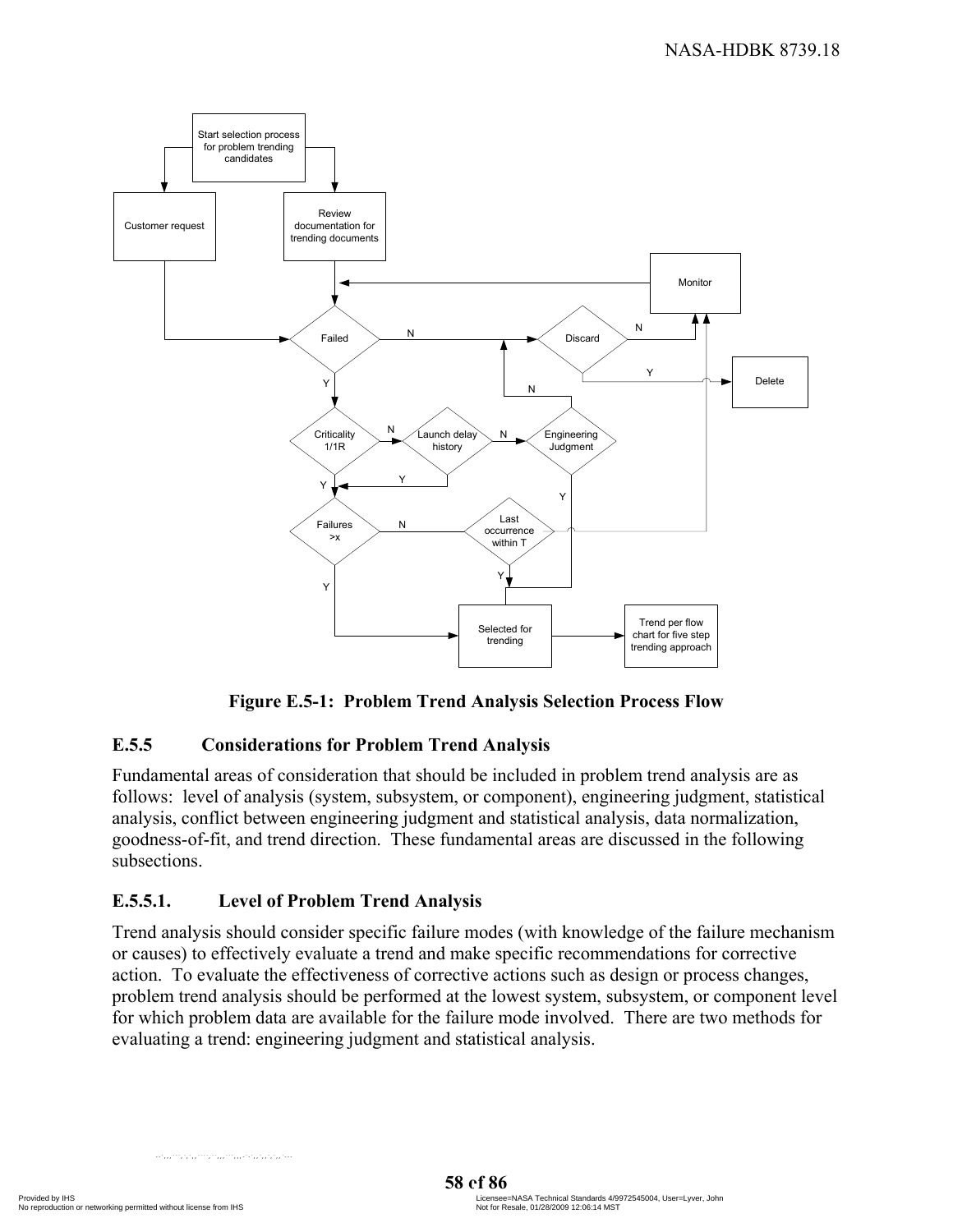# **E.5.5.2. Engineering Judgment**

Engineering judgment is the basis for identifying a trend and classifying it as adverse or favorable. It applies when:

- a. Sample size is not sufficient for statistical trend analysis
- b. Failure mode and root cause are well understood
- c. Corrective action is well understood
- d. Statistically downward-trend levels are above zero, with one or more problem reports per year in most of the recent years trended (see example in Figure E.5-2)
- e. Sufficient failure-free tests or inspections have been conducted to verify effectiveness of corrective action



Where practical, the results of engineering judgment should be verified by statistical analysis.

# **Figure E.5-2: SSME Fuel Pre-Burner Injector Concern: Erosion and Wear**

### **E.5.5.3. Statistical Analysis**

Statistical analysis of a trend should be based on a sample of at least 20 problems; however, a minimum of 5 problems (with at least 5 years of data or 5 sets of mission hardware) could suffice. If corrective action is required based on a trend analysis, the failure mode(s) that constitute(s) the greatest area(s) of concern should be identified for trend analysis.

### **E.5.5.4. Conflict between Engineering Judgment and Statistical Analysis**

Normally, engineering judgment and statistical analysis methods should yield the same trend conclusion (adverse or favorable). However, if there is a conflict in trend direction, engineering judgment usually is preferred for small sample sizes and statistical analysis for large sample sizes. There is no substitute for engineering judgment in assessing the importance of a trend. As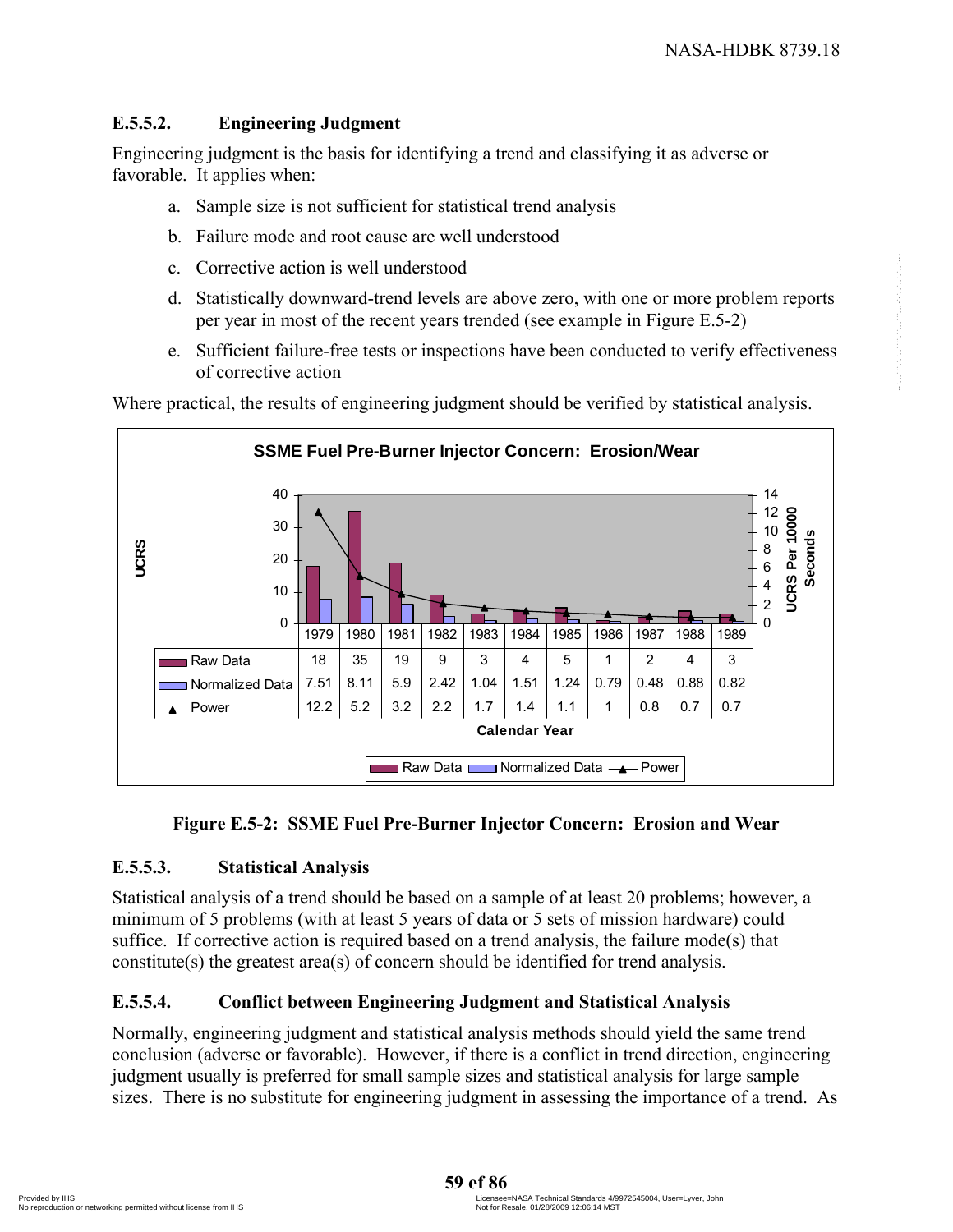an example, for extremely serious conditions, a favorable trend may only indicate that a situation is slowly improving where, in actuality, a more rapid trend of improvement is required.

### **E.5.5.5. Data Normalization**

Before problem trend analysis, the quantity of problem reports per time interval (week, month, and year) or per set of opportunity should be normalized. Examples of normalized data are: problems per 10,000 seconds of run time, problems per 100 tests or inspections, problems per mission or flow, number of firings per year or number of end items delivered per month. Data should be normalized at the lowest possible assembly level.

### **E.5.5.6. Goodness of Fit**

Goodness of fit of the trend to the data points is determined using the R-squared value. The Rsquared statistic gives a measure of how well the trend model fits the data. With regard to quantification of fit, R-squared ranges from 0 to 1, with 1 indicating a perfect fit. It is imperative to consider more than linear trend modeling. The highest R-squared value should be selected from one of the following trend models: Linear, Exponential, Power (geometric), Logarithmic, or Positive Parabolic.

### **E.5.5.7. Trend Direction**

Trend direction should be determined using the sign of the R-squared value. If R-squared is less than the value in Figure E.5-3, the trend may be declared level. If R-squared is more than the value, it would be declared upward or downward, depending on the R-squared value sign (positive or negative, respectively). "The R-squared statistic, R-squared = 1-SSE / SST, where SSE is the sum of square errors and SST is the total sum of squares. If the model fits the series badly, the model error sum of squares, SSE, may be larger than SST and the R-squared statistic will be negative" (http://en.wikipedia.org/wiki/R-squared).

"Note that it is possible to get a negative R-squared for equations that do not contain a constant term. Because R-squared is defined as the proportion of variance explained by the fit, if the fit is actually worse than just fitting a horizontal line then R-squared is negative. In this case, R-squared cannot be interpreted as the square of a correlation. Such situations indicate that a constant term should be added to the model" (http://www.mathworks.com/access/helpdesk/help/toolbox/curvefit/ch\_fitt9.html).

Figure E.5-3 is based on the number of sample points and confidence interval (100  $*(1 - \alpha)$ %, where  $\alpha$  is the significance level). It is important to note that the table is valid only for twoparameter models, that is, models with two unknown variables a and b, such as in  $y = a + bx$  or y  $=$  ae<sup>bx</sup>. To use Figure E.5-3, locate the number of observational values (N) and the desired level of significance (almost always use  $\alpha$ =.05). The corresponding table entry gives the minimum Rsquared value to conclude that the fit is significant. For example, where N=8, then R-squared should be at least .5 (here  $\alpha$ =.05) to conclude that the trend model is an adequate description of the data. will be negative" (http://en.wikipedia.org/wiki/R-squared).<br>
"Note that it is possible to get a negative R-squared for equals constant term. Because R-squared is defined as the proportion the fit, if the fit is actually w

Generally, a line is good for fitting upward trends; however, downward trends often are better fitted using one of the nonlinear models. If the R-squared value is not statistically significant, it should be inferred that the trend is level or adverse. However, engineering judgment should still be applied.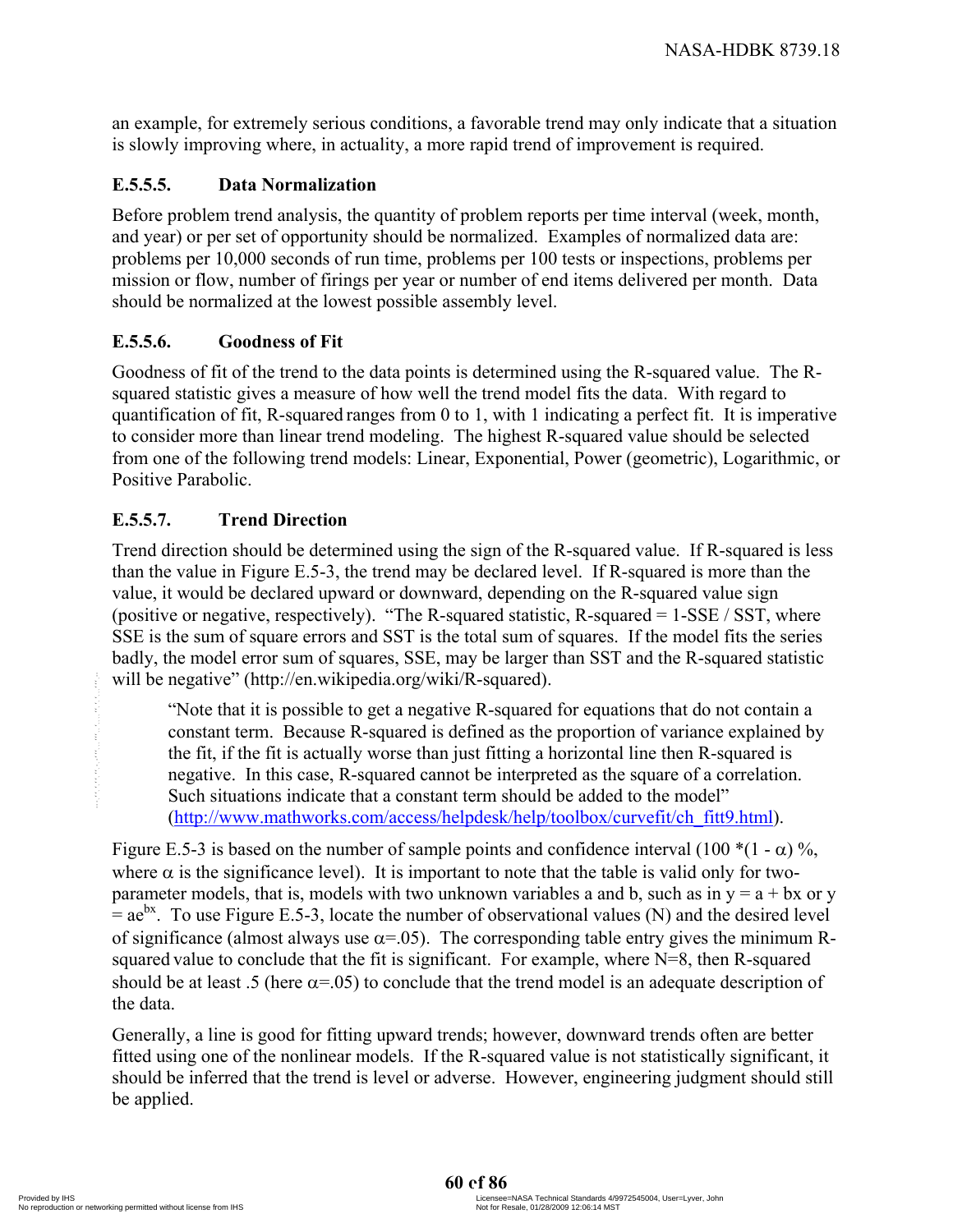| <b>Minimum R-squared Values for</b><br><b>Significant Trending Fit</b> |               |                |               |  |  |
|------------------------------------------------------------------------|---------------|----------------|---------------|--|--|
| NUMBER OF DATA<br>POINTS (N)                                           | $\alpha$ =.01 | $\alpha$ =.025 | $\alpha$ =.05 |  |  |
| 4                                                                      | .98           | .95            | .90           |  |  |
| 5                                                                      | .92           | .85            | .77           |  |  |
| 6                                                                      | .84           | .75            | .66           |  |  |
| 7                                                                      | .76           | .67            | .57           |  |  |
| 8                                                                      | .70           | .59            | .50           |  |  |
| 9                                                                      | .64           | .54            | .44           |  |  |
| 10                                                                     | .59           | .49            | .40           |  |  |
| 11                                                                     | .54           | .44            | .36           |  |  |
| 12 <sub>2</sub>                                                        | .50           | .41            | .33           |  |  |
| 13                                                                     | .47           | .38            | .31           |  |  |
| 14                                                                     | .44           | .35            | .28           |  |  |
| 15                                                                     | .41           | .33            | .26           |  |  |
| 20                                                                     | .31           | .25            | .20           |  |  |
| 25                                                                     | .26           | .20            | .16           |  |  |
| 30                                                                     | .21           | .17            | .13           |  |  |

### **Figure E.5-3: Minimum R-Squared Values for Significant Trending Fit**

The determination of the adverse or favorable nature of a trend depends on the system that is being trended. A system that is expected to sustain a certain level of random failures would have an adverse trend if the failure rate increases or is predicted to exceed the design failure rate. A critical system that is maintained and operated to avoid all failures would have an adverse trend if a failure mode reoccurs subsequent to the institution of failure recurrence control after the first failure. Only a result of "no problems reported in the failure mode" would be favorable; any upward or level trend would be considered adverse. an actors treat in the failure rate increases or is predacted to exceed the design failure indicates from IHS at fitting mode recoccurs subsequent to the institution of failure recurrence control after the first failure o

### **E.5.6 Procedures for Problem Trend Analysis**

#### **E.5.6.1. Hierarchical Approach and the Five-Step Method**

- 1. Figure E.5-4 shows an example of typical steps used to identify a component failure mode for trend analysis. Based on the highest frequency of problem reports at each hierarchical level, one might select the element (if applicable) followed by the system, subsystem, component, and finally, the failure mode.
- 2. There are many valid methods of performing problem analysis; the five-step method is the recommended approach for achieving consistency throughout NASA (Figure E.5-5). This should not preclude the use of other methods that may be more applicable in particular circumstances.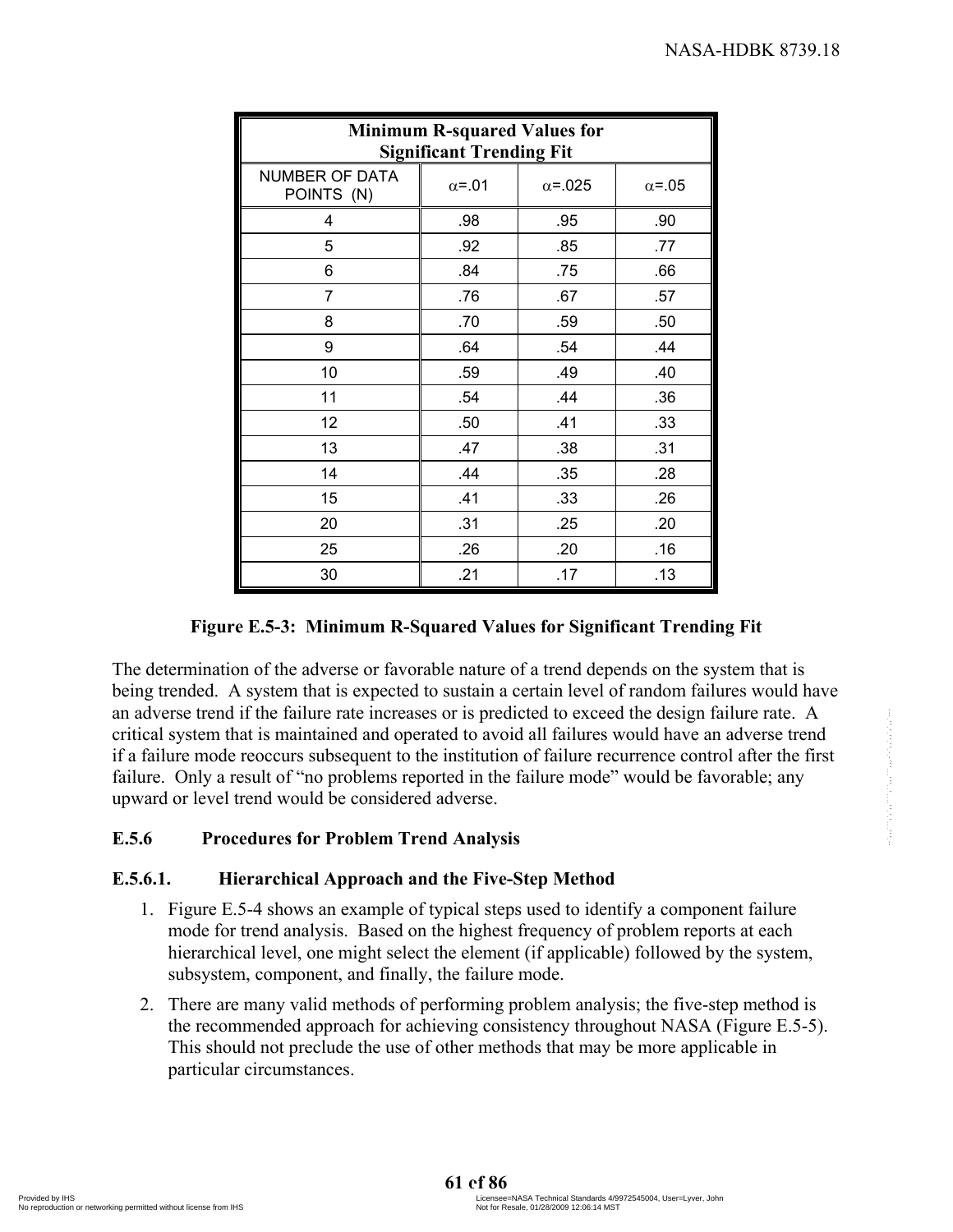

**Figure E.5-4: Problem Trending Series Flow Chart** 

- 3. The five-step method of problem trend analysis comprises the following activities:
	- a. Research appropriate database(s) and extract data  $(E.5.6.1.1)$
	- b. Construct a normalized subsystem-level or component-level trend chart (E.5.6.1.2)
- c. Construct a Pareto chart of failure modes or causes and identify area(s) of concern  $(E.5.6.1.3)$ Figure E.4: Problem Trending Series Flow Chart<br>
3. The five-step method of problem trend analysis compisses the following activities:<br>
a. Research appropriate database(s) and extract data (E.5.6.1.1)<br>
b. Construct a norma
	- d. Construct a normalized trend chart for each area of concern and failure mode (E.5.6.1.4)
	- e. Prepare a summary assessment of the problem trend, including (E.5.6.1.6):
		- o Suspected failure mode(s)
		- o Root cause(s)
		- o Recommended or actual corrective action(s)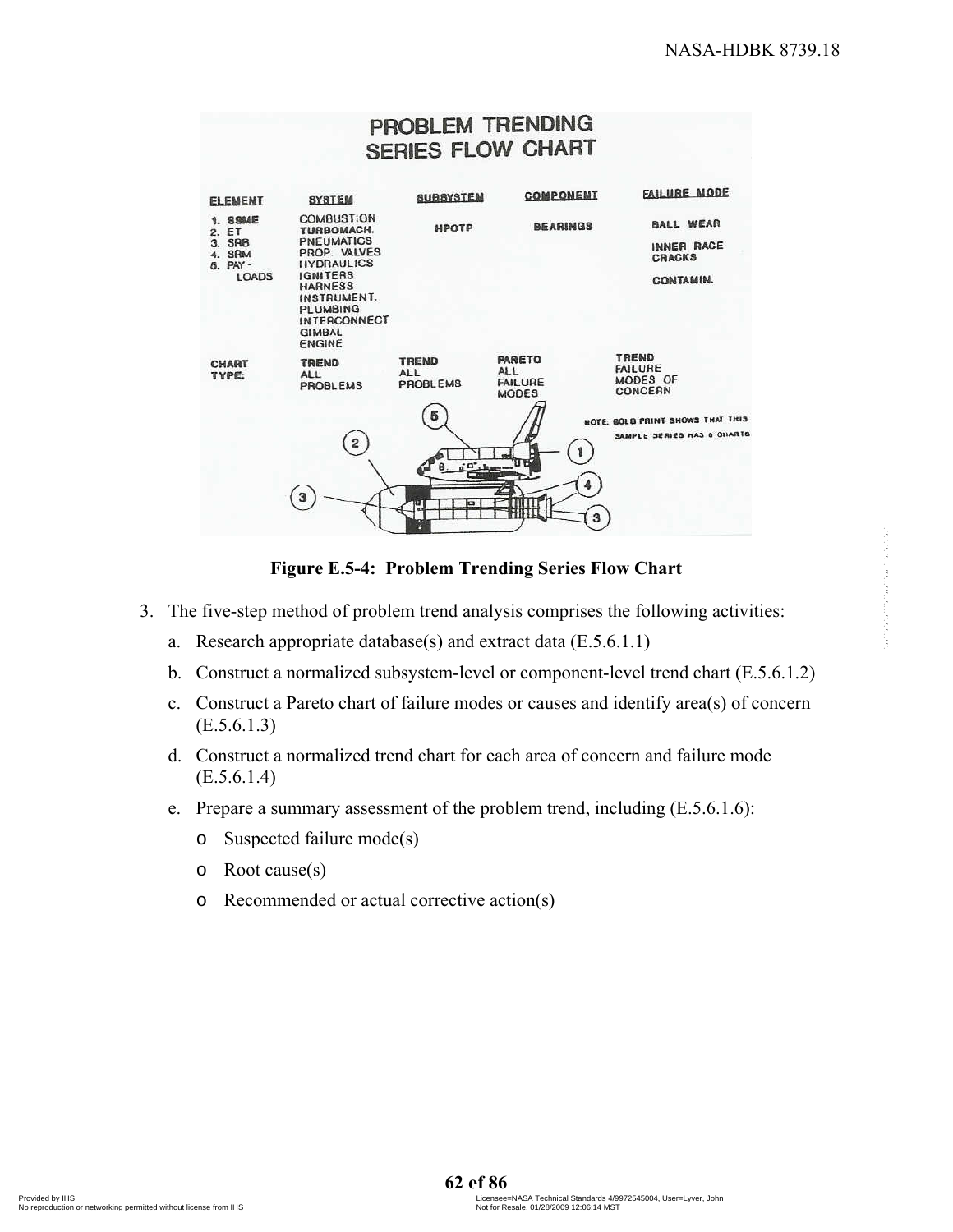

**Figure E.5-5: 5-Step Trending Method Flow Chart** 

### **E.5.6.1.1. Step 1: Research Database and Extract Data**

Automated data search and manual activities are necessary to obtain data for problem trend analysis. Primary considerations in Step 1 are as follows:

- 1. Ground Rules for Data Inclusion or Exclusion. In researching the data for trend analysis of a given component, the primary data source is usually the problem report database for the cognizant design center. A second source of data may be the launch center problem report database for flight component problem reports. In-flight or on-orbit anomalies are available from the cognizant design, launch, and operations centers. Ground rules used in excluding data should be noted, for example:
	- o Pre-acceptance test problems
	- o Facility or test equipment problems
	- o Non-flight configuration problems
- 2. Data Search. The data search should begin with the problem report databases and include other applicable problem reports (such as NASA reports, contractor data). As a minimum, the data query should include: No reproduced a reproduction or networking between the state of the state of the state of the state or networking permitted with the problem state of the state of the state of the state of the state of the state of the sta
	- o Calendar period or mission number
	- o FMEA code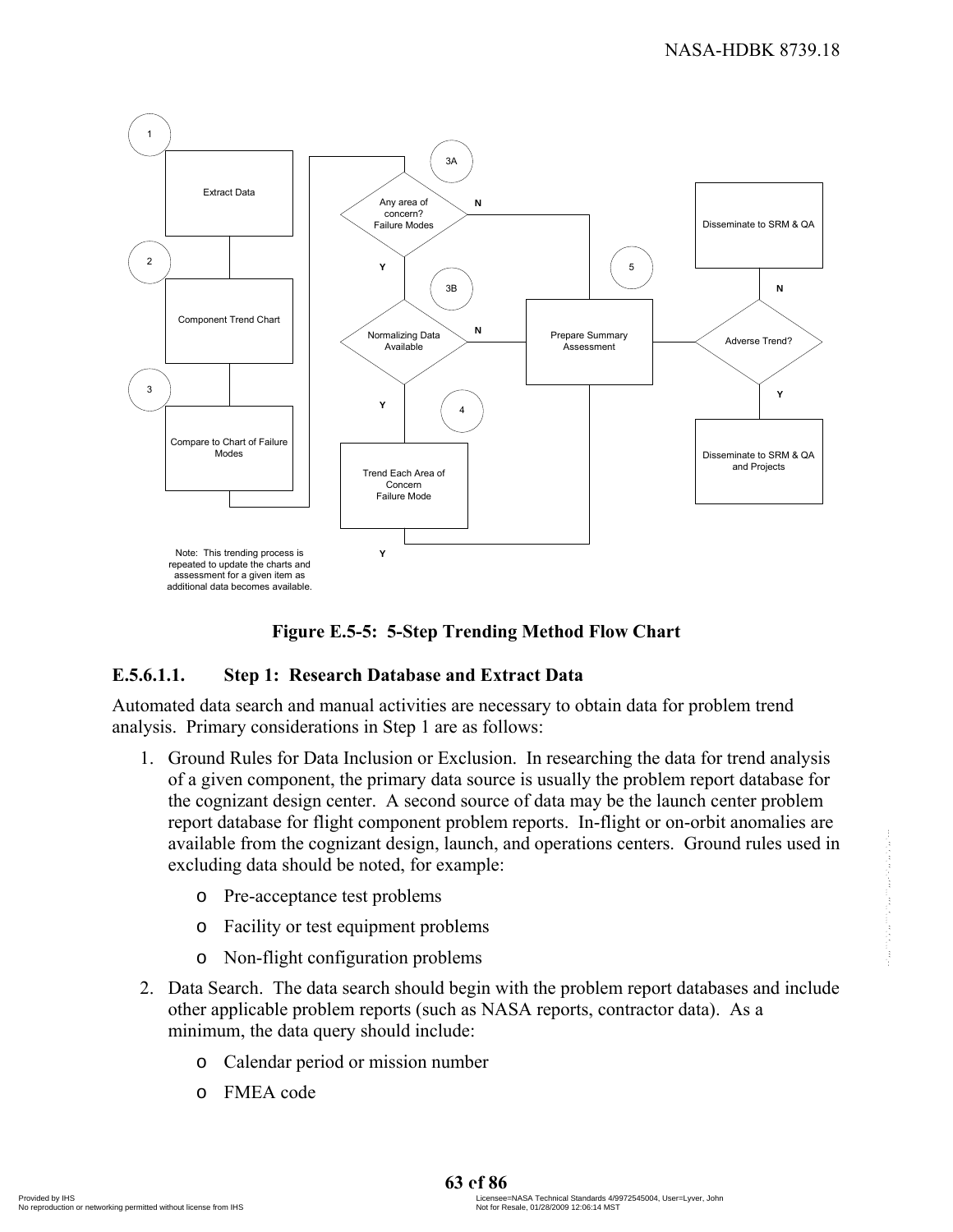- o LRU part number
- o Word search for failed component or failure mode
- 3. Manual Activities. Manual activities include, but are not limited to:
	- o Excluding nonapplicable problems
	- o Reading problem reports to verify correct failure modes
	- o Reviewing FMEA for assignment of new criticality categories
	- o Obtaining time or cycle data or number of units inspected or tested for normalization

### **E.5.6.1.2. Step 2: Construct A Subsystem or Component-Level Normalized Trend Analysis Chart**

The chart includes all problems (except those excluded by ground rules) on a selected subsystem or component, without identification of failure modes. Prior to trend analysis, the problem frequency is normalized by run time, cycles, sets of mission flight or orbital hardware, inspections, or other parameters. Both the raw data (quantity of problems) and normalized data are displayed (example, Figure E.5-6). The trend direction (normalized data) may be determined by observation, or either a linear trend line or curve may be plotted. Trend direction is established by plotting all failure modes; a single corrective action is not applicable. The trend direction is observed only for information relative to overall condition of the subsystem and component.



**Figure E.5-6: SSME HPOTP Subsystems**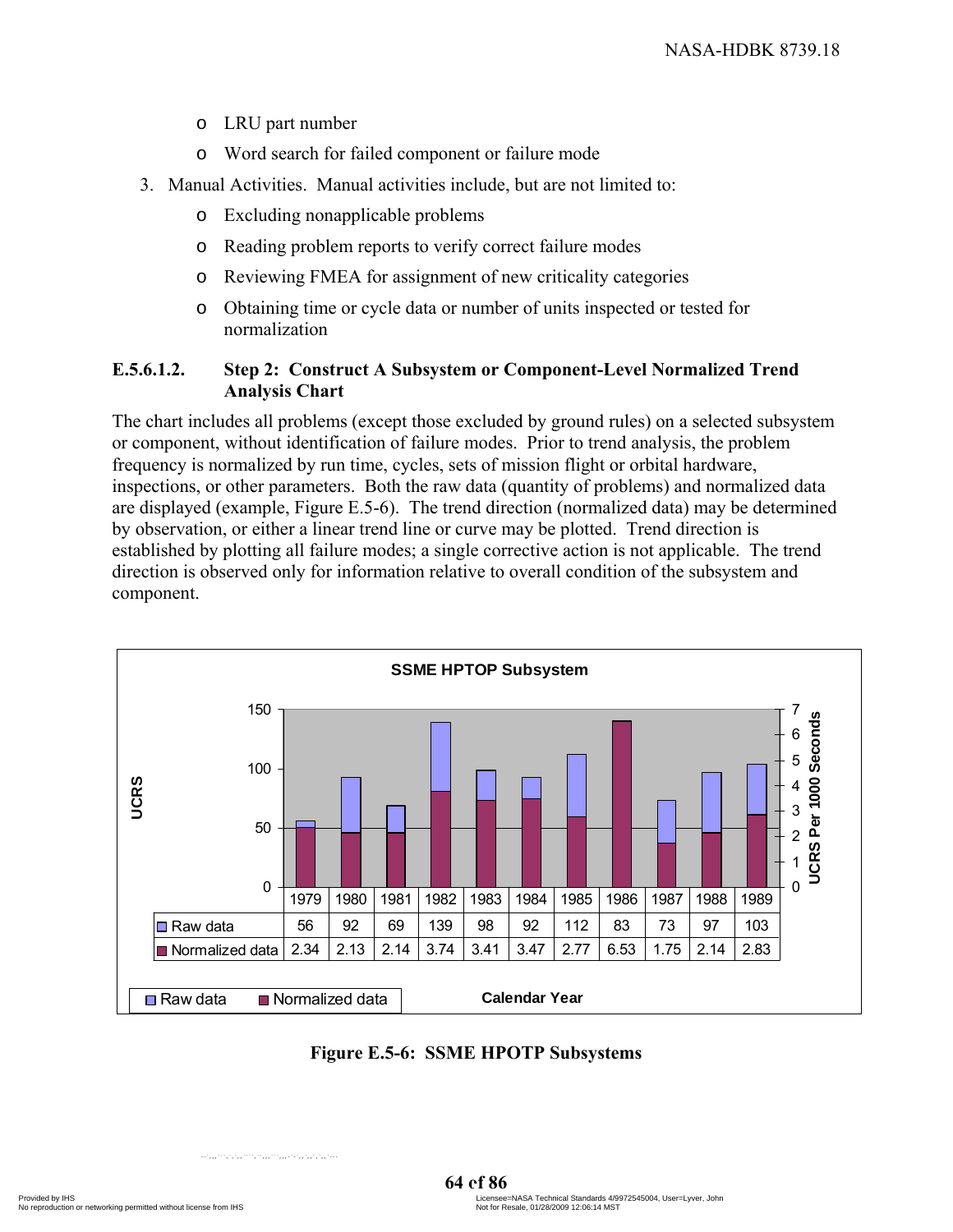### **E.5.6.1.3. Step 3: Construct a Pareto chart of Failure Modes or Causes and Identify Area(s) of Concern**

- 1. The Pareto chart (example, Figure E.5-7) shows frequency of all observed failure modes or causes and identifies each failure mode or cause that is (from an engineering viewpoint) an area of concern. If the database cannot sort data by failure mode or cause, it may be necessary to read each problem report on a failed component. Reviewing problem reports also may be necessary when cause codes are available because different engineers can assign different failure mode codes to identical failures.
- 4. As a minimum, the Pareto chart should indicate the following for each area of concern failure mode:
	- f. Quantity of criticality 1 and 1R problem reports by failure mode
	- g. Percent of all problem reports by failure mode
	- h. Quantity of problems reported by year (or mission)
	- i. Problem report closure status (quantity open and quantity closed)
	- j. Date of last failure



### **Figure E.5-7: SSME High HPOTP Bearings-Phase II Configuration by Failure Mode**

### **E.5.6.1.4. Step 4: Construct a Normalized Problem Trend Chart for Area(s) of Concentration**

A chart (example, Figure E.5-8) is prepared for each failure mode or cause identified as an area of concern. Chart preparation should consider data normalization, R-squared values, design, process, procedure changes, and engineering judgment.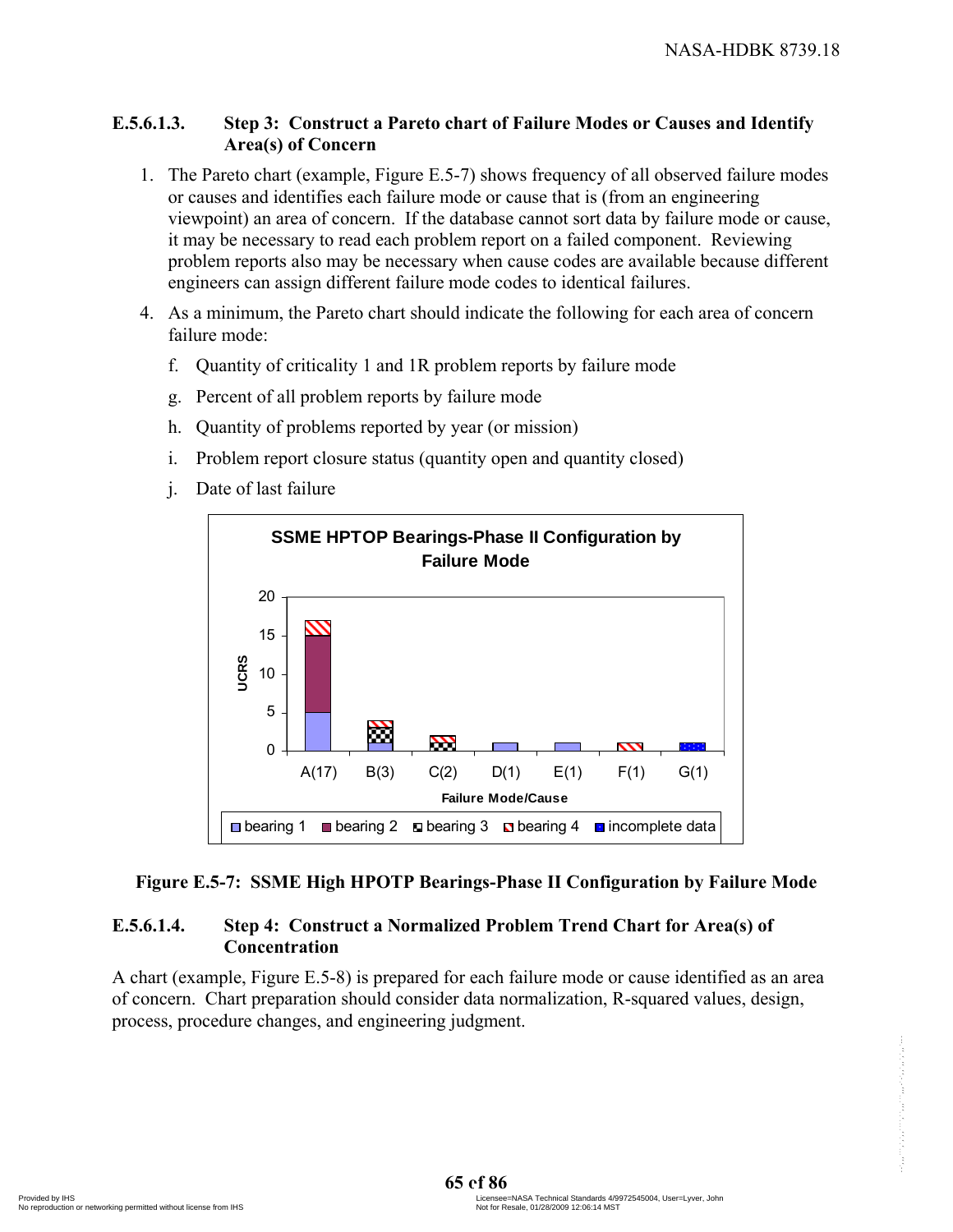

**Figure E.5-8: SSME HPOTP Bearings-Phase II Configuration Concern: Bearing Ball Wear** 

1. Data Normalization. It is important to normalize trend data whenever possible to eliminate misleading trends. Usually, low-cycle fatigue problems are normalized by exposure cycles (quantity of tests), and high-cycle fatigue problems by operating time of exposure. In the event that problem reporting in a given area is reduced or discontinues, consideration should be given to normalizing for the reduced reporting.

For example, if 20 percent of applicable problems during and after the acceptance test procedure were due to a process that is no longer reported, the subsequent trend data should be adjusted upward (multiplied) by  $1.00 / 0.80 = 1.25$ .

- 2. R-squared Values. For each trend, only the models for which the fitted points have no negative values can be candidates for selection. When R-squared values for any of the five models (linear, exponential, power, logarithmic, or positive parabolic) are approximately the same (difference  $\leq 0.020$ ), the one that best fits the extreme right data point would be selected.
- 3. Design, Process, and Procedure Changes. Design, process, or procedure changes that could eliminate the failure mode should be shown at the appropriate point on the trend chart (example, Figure E.5-9). Usually, it is desirable to show raw data and normalized data both prior to and after the design change on a failure mode trend chart. Only the normalized data are trended. It is not recommended to show a trend line or curve on the trend chart unless the trend is declared statistically increasing or decreasing. It is important to determine trend direction after the last major change point. data both prior to and after the design change on a failure mode trend chart. Only the<br>normalized data are trended. It is not recommended to show a trend line or curve on the<br>trend chart unless the trend is declared statis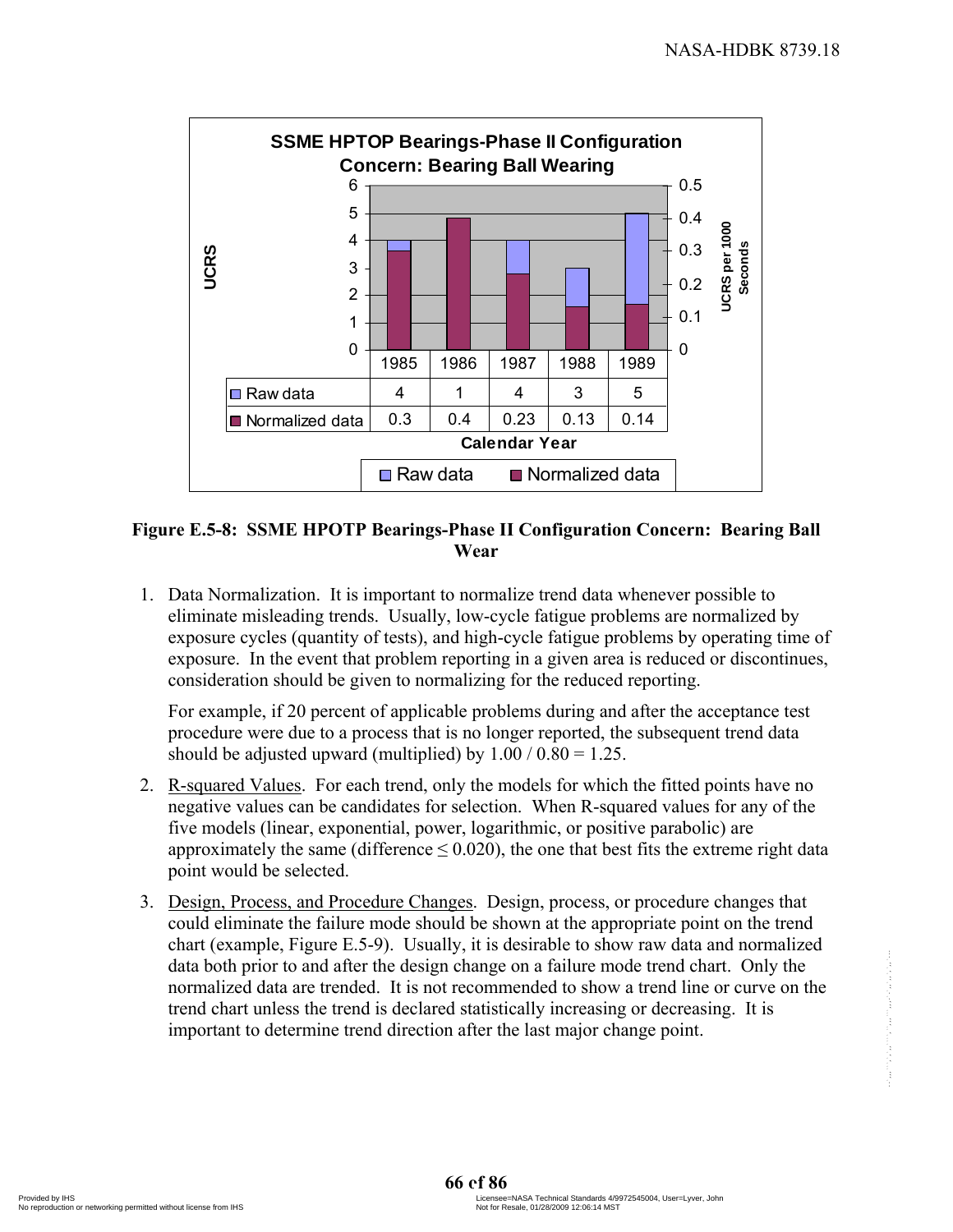

Note: Clevis end statistically significantly downward trend R-squared (power) = 0.74, Tang end statistically non-significant trend

# **Figure E.5-9: Redesigned Solid Rocket Motor Concern: RSRM Insulation to Case Debonds**

- 4. Engineering Judgment. If the failure mode, root cause, and corrective action are well understood and the number of subsequent tests (or seconds or inspections) without failure is considered sufficient, trends with few data points that have ended with zero failures may be declared as downward.
- a. The example illustrated in Figure E.5-10 involves quantities of case-to-insulation debonds on the Reuseable Solid Rocket Motor (RSRM) based on occurrences on successive sets of mission flight hardware. The plotted data indicate process change points on RSRM segments. Engineering knowledge of the changes plus six clevis end failure-free flights after the grit-blasting change indicates a statistically verified downward trend. Although initially considered downward, the tang end trend is not statistically significant and, therefore, is identified as an adverse trend successive sets of mission flight hardware. The plotted data indicate process change<br>coints on RSRM segments. Engineering knowledge of the changes plus six clevis<br>condition-from Although initially considered downward, the
	- b. Figure E.5-9 is a backup chart useful to show location of trended problems (in this case, by flight vehicle and RSRM segment)

### **E.5.6.1.5. Step 5: Prepare Summary Assessment of Problem Trend Analysis with Recommendations**

The sample summary assessment is provided in Figure E.5-11. The following are proposed inputs for a summary assessment:

- 1. Data source if other than cognizant Center PRACA database. If applicable, provide ground rules for excluded problem reports
- 2. Component and failure mode(s) trended, including quantity of problem reports
- 3. CIL Code Number
- 4. Failure mode(s) criticality and date of last failure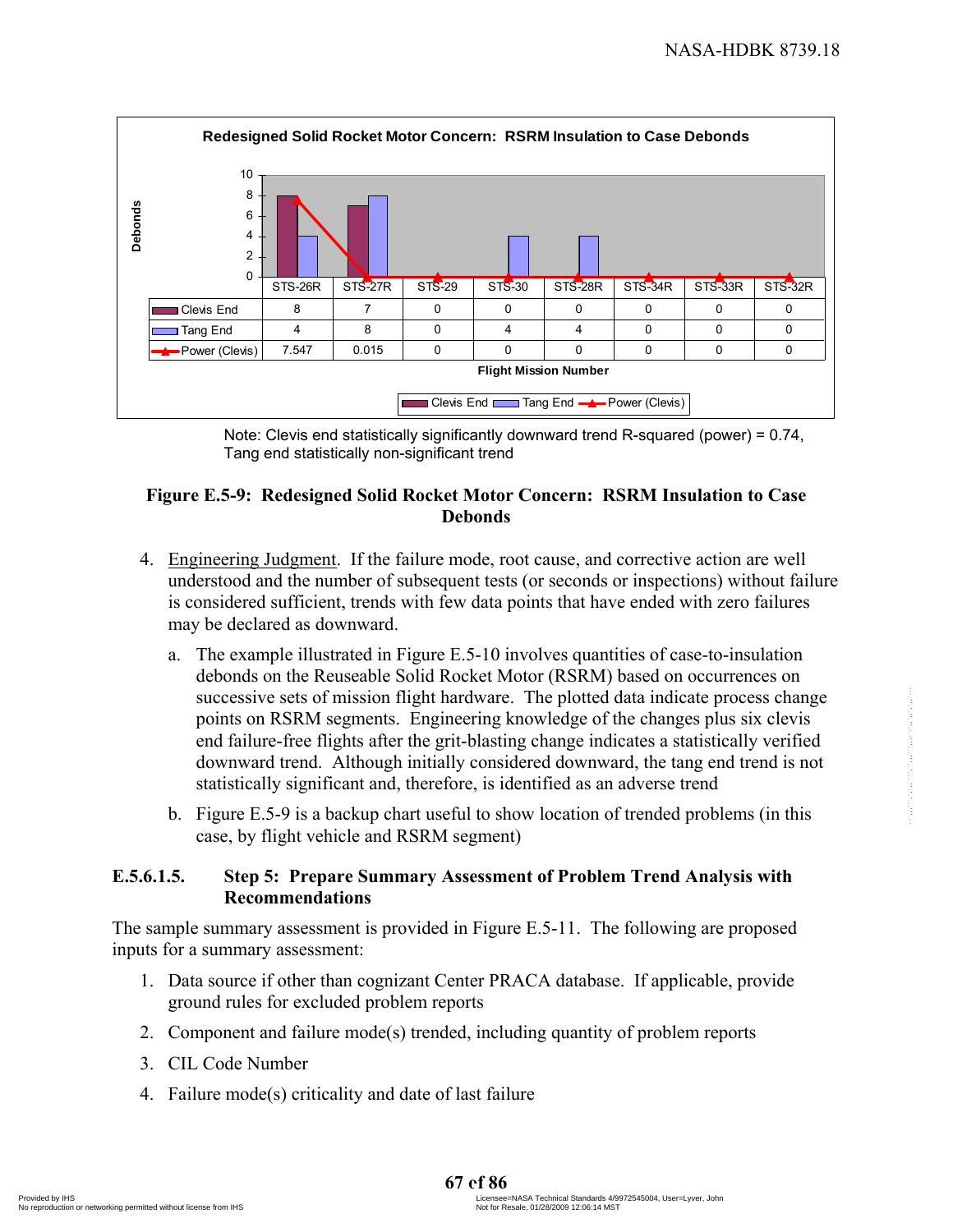

**Figure E.5-10: Quantity of RSRM Insulation-to-Case Debonds**  $\geq 0.175$ **" Depth at KSC Preflight, by Segment (Backup Data)** 

- 5. Primary failure cause or subcause
- 6. Design, process, and procedure changes, with effectivity. Indicate if any data prior to such changes are excluded
- 7. Trend direction (increasing, level, or descending)
- 8. Trend evaluation (adverse, acceptable, or favorable)
- 9. Recurrence control action

If applicable, include a statement regarding additional data (trend analysis update) needed to evaluate the trend direction.

As applicable, recommendations based on engineering analysis of the trend and a statement regarding additional resources required to correct an adverse trend should be included. When the failure mode for the area of concern can be characterized by a variable (dimension, load, voltage), recommend performance trend analysis of the variable versus run time, cycles, or inspections. An option is to correlate the variable with influence parameters (pressure, temperature, and critical dimension). S. Primary failure cause or subcause<br>
6. Design, process, and procedure changes, with effectivity. In<br>
such changes are excluded<br>
7. Trend direction (increasing, level, or descending)<br>
8. Trend direction (increasing, leve

# **E.5.7 Reporting**

The format described and illustrated in Step 5 in the process (E.5.6.1.5) should be used in reporting problem trend analysis.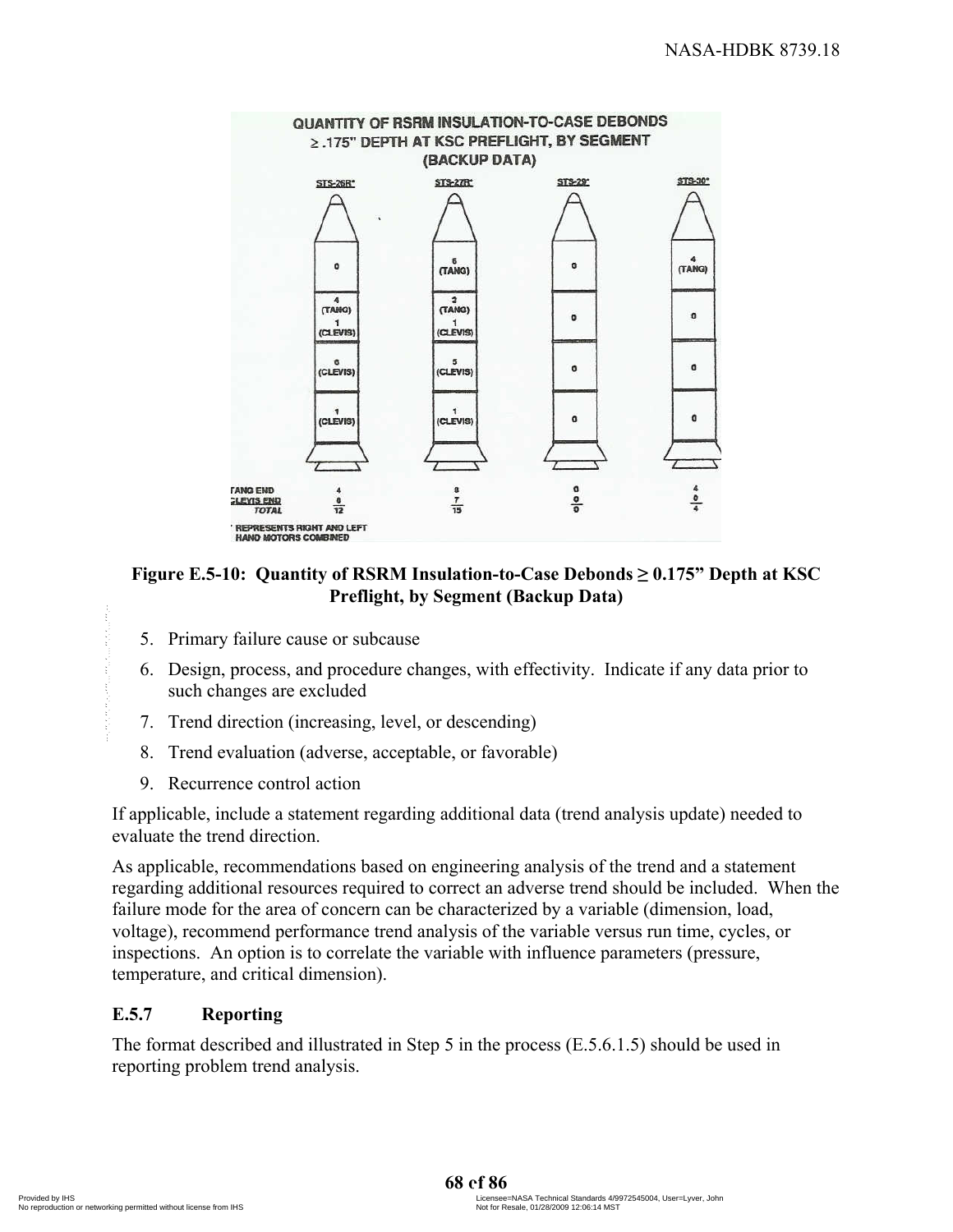#### **Summary Assessment (Sample)**

Failure Mode: HPOTP – Loss of support or position

This failure mode is FMEA Criticality 1.

CIL Item number: B400-13

Failure cause A: HPOTP phase II bearing anomalies

Failure subcause #1:

• Bearing ball wear:

17 UCRS: Most recent failure occurred in September 1989. Excessive wear caused by low to negative coolant vapor margin. At least 10 of these 17 UCRS were written on pump – end bearing #2. The latest recurrence control is to limit bearing operating life to 2568 seconds by Deviations Approval Request with replacement of the 4 HPOTP bearings prior to each flight. Trend is adverse (Level).

• Recommendation:

Rocketdyne, Pratt & Whitney, and MSFC direct bearing testing so as to identify design changes that would increase bearing life by decreasing ball wear. Performance trending of ball wear vs. run time and correlations of ball wear with influence parameters such as internal clearance and lox coolant flow should be updated.

# **Figure E.5-11: Summary Assessment (Sample)**

# **E.5.7.1. Frequency**

The frequency of problem trend analysis reporting is determined by program needs; as a minimum, an overall problem or project trend analysis should be reported monthly. Cyclic programs and projects such as Space Shuttle missions also should report problem trend analysis based on cycles. Where programs are comprised of major elements, the elements should be reported in addition to the overall project reporting requirements.

# **E.5.7.2. Reporting Results**

Each trend analysis organization should establish a method of dissemination that meets their specific requirements. When reporting problem trend analysis results in support of management decisions, include the following activities: coordinate early trend analysis products; establish a routine periodic hard copy distribution of current trend charts; as applicable, maintain a display of selected current trend charts; provide trend charts for real-time support of mission reviews; and provide immediate distribution of charts identifying adverse trends.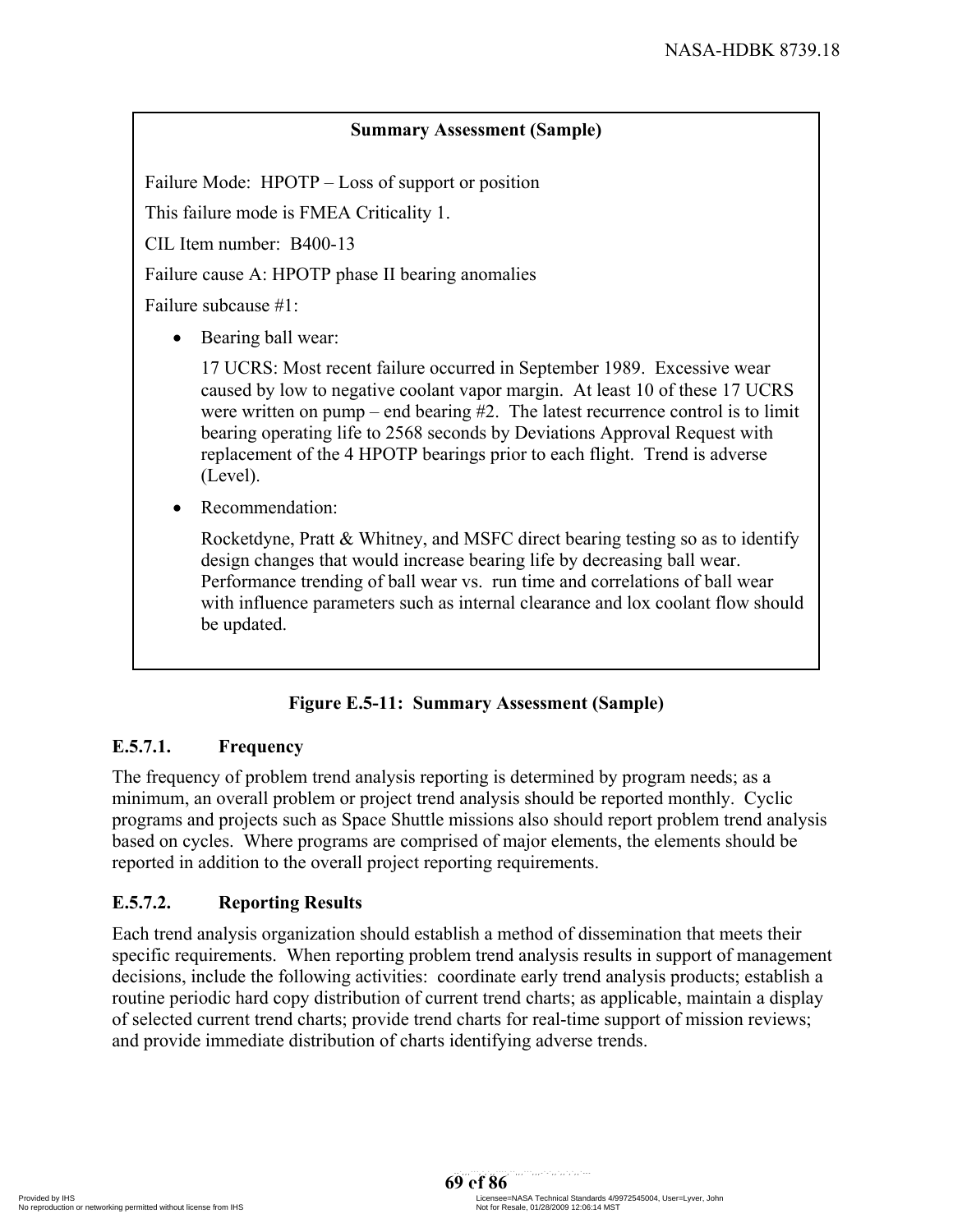### **E.5.7.3. Maintaining Problem Trend Analysis Status**

When selection of items for trend analysis is complete, it is essential to maintain a status or accounting system. A suggested format for this effort is provided (see Figure E.5-12). Descriptions of column headings are as follows:

Element. Selection criteria for items trended

Planned. Number of deficient hardware items to be trended. Some planned items may not be trended because of insufficient data points, redesign, or other uses. The quantity in this column is equal to the sum of the next three columns

Currently Trended. Number of items for which at least one trend chart exists

In-Process. Number of items for which trend analysis is underway but no trend chart exists Inactive. Number of items planned for trend analysis, but which are neither trended nor in-process. (This category may include items that were trended, but have been temporarily discontinued) Remarks. Any pertinent explanatory notes

|                    | <b>Problem Trending Program Status</b> |                         |          |             |                                        |
|--------------------|----------------------------------------|-------------------------|----------|-------------|----------------------------------------|
|                    |                                        | Currently               | In       |             |                                        |
| Element            | Planned                                | Trended                 | Process  | Inactive    | Remarks                                |
| <b>SSME</b>        |                                        |                         |          |             |                                        |
| F- Frequency       | 10                                     | 5                       | 1        | 4           |                                        |
| C - Criticality    | 2                                      | $\overline{2}$          | 0        | 0           |                                        |
| E - Engineering    | 19                                     | 18                      | 0        | 1           |                                        |
| M - MSFC           | 4                                      | $\overline{\mathbf{4}}$ | 0        | 0           |                                        |
| ET                 |                                        |                         |          |             |                                        |
| F- Frequency       | 8                                      | 5                       | 0        | 3           |                                        |
| C - Criticality    | 1                                      | 1                       | 0        | 0           |                                        |
| E - Engineering    | 1                                      | 1                       | 0        | 0           |                                        |
| M - MSFC           | $\mathbf 0$                            | 0                       | 0        | $\mathbf 0$ |                                        |
| <b>SRB</b>         |                                        |                         |          |             |                                        |
| F- Frequency       | 13                                     | $\overline{2}$          | 0        | 11          | Inactive items are                     |
| $C$ – Criticality  | 1                                      | 1                       | 0        | 0           | low criticality and<br>frequency       |
| $E$ – Engineering  | 1                                      | 0                       | $\Omega$ | 1           |                                        |
| $M - MSFC$         | 0                                      | 0                       | 0        | 0           |                                        |
| <b>RSRM</b>        |                                        |                         |          |             | Inactive items are                     |
| F- Frequency       | 16                                     | 0                       | 0        | 16          | low criticality, low<br>frequency, and |
| C - Criticality    | 2                                      | 2                       | 0        | 0           | awaiting results of                    |
| E - Engineering    | 0                                      | 0                       | 0        | 0           | substantial                            |
| M - MSFC           | 1                                      | 1                       | 0        | 0           | redesign                               |
| <b>Grand Total</b> | 79                                     | 42                      | 1        | 36          |                                        |

### **Figure E.5-12: Problem Trending Program Status**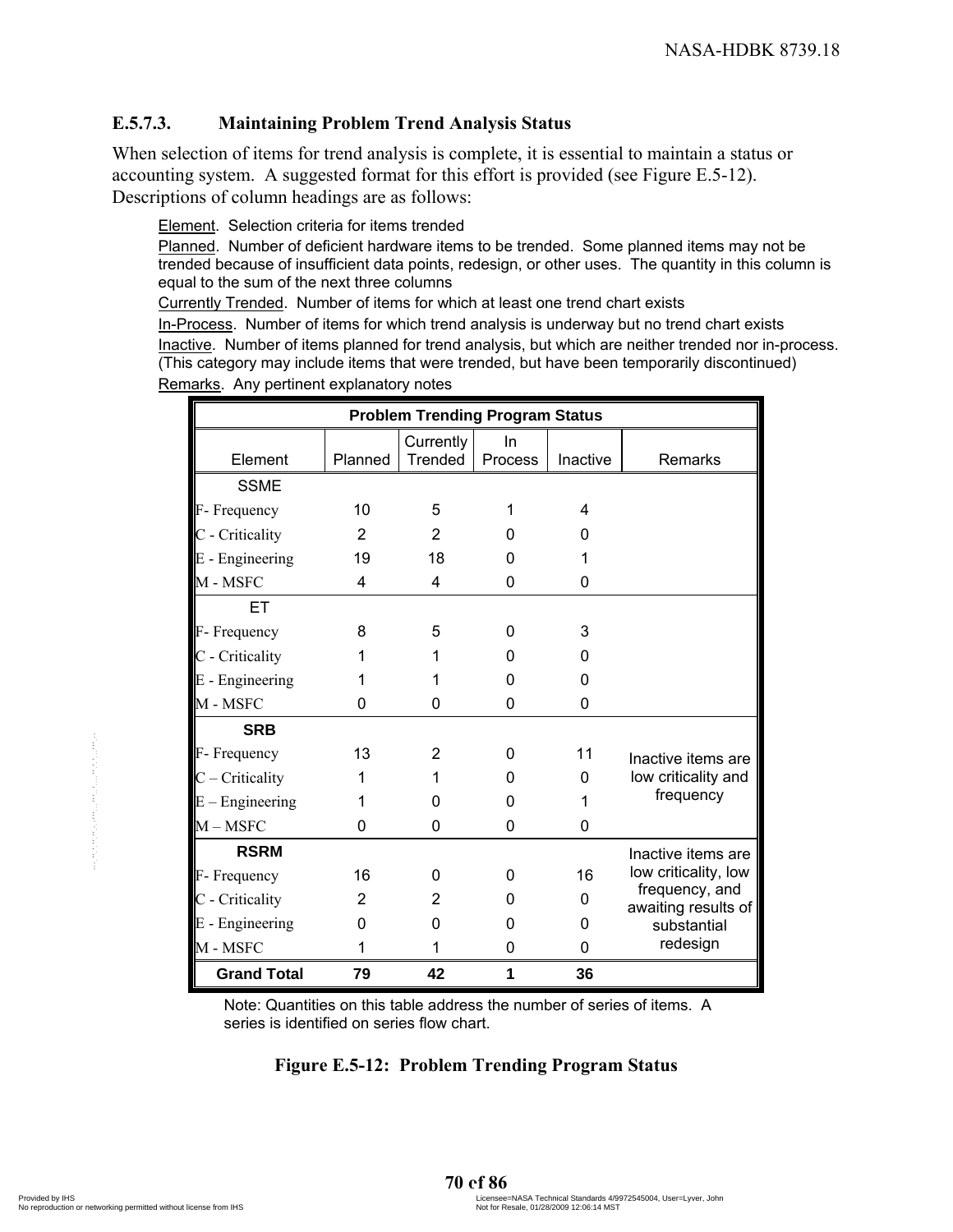### **E.6 Supportability Trend Analysis**

### **E.6.1 Introduction to Supportability Trend Analysis**

Supportability trend analysis assesses effectiveness of logistics elements in supporting NASA programs and projects. Supportability trend analysis focuses on the recurrence of logistics problems and the effective control of these problems. Common logistics elements include, but are not limited to: maintenance, supply support, support equipment, facilities management and maintenance, support personnel and training, packaging, handling, storage, and transportation, technical data support, automated data processing hardware and software support, and logistics engineering support.

### **E.6.2 Objectives of Supportability Trend Analysis**

The primary objectives of supportability trending analysis are to:

- Monitor the current health of support systems
- Forecast support problems to enable resolution with minimum adverse effect
- Determine which support elements can be improved to optimize the system availability over its operating life
- Measure effects of system reliability and maintainability on supportability and identify areas for improvement, and analyze current support systems to estimate future requirements
- Identify the relationship between support and other program or project factors

#### **E.6.3 Candidates for Supportability Trend Analysis**

Because elements of supportability trend analysis are based on the common elements of logistics support and logistics engineering, the candidates for this analysis are generally well known. Candidates for trend analysis should be selected to provide an accurate measurement of the effectiveness of the support elements and the reliability and maintainability design factors. Examples of common candidates for supportability trend analysis include: repair turnaround time, scheduled maintenance activity, unscheduled maintenance activity, modifications, zero balance inventory items, cannibalization, technical document changes, fill rate, impending loss of spare and repair capability, personnel skill adequacy, and repetitive failures. Examples of supportability trend analysis candidates used to evaluate system reliability, maintainability, and availability support characteristics include: mean time between failures (MTBF), mean time to repair (MTTR), and mean time between repairs (MTBR). Priorities should be established based on the area of concern (risk, safety, cost, availability, and schedule) and the expected benefits of the trend analysis. Where risk criticality is a primary concern, criticality 1 items should be given highest priority followed by criticality 1R and 1S items. No represent the current health of support any spectrum in the summer than the summer than the summer than the summer than the summer than the summer of the Section or any areas for improvement, and analyze current suppor

A prime concern in supportability trend analysis is the determination of the extent of analysis and identification of the appropriate parameter variation that should be measured. Selected parameters should be measurable and capable of showing sufficient variation to be useful in monitoring the factor under analysis.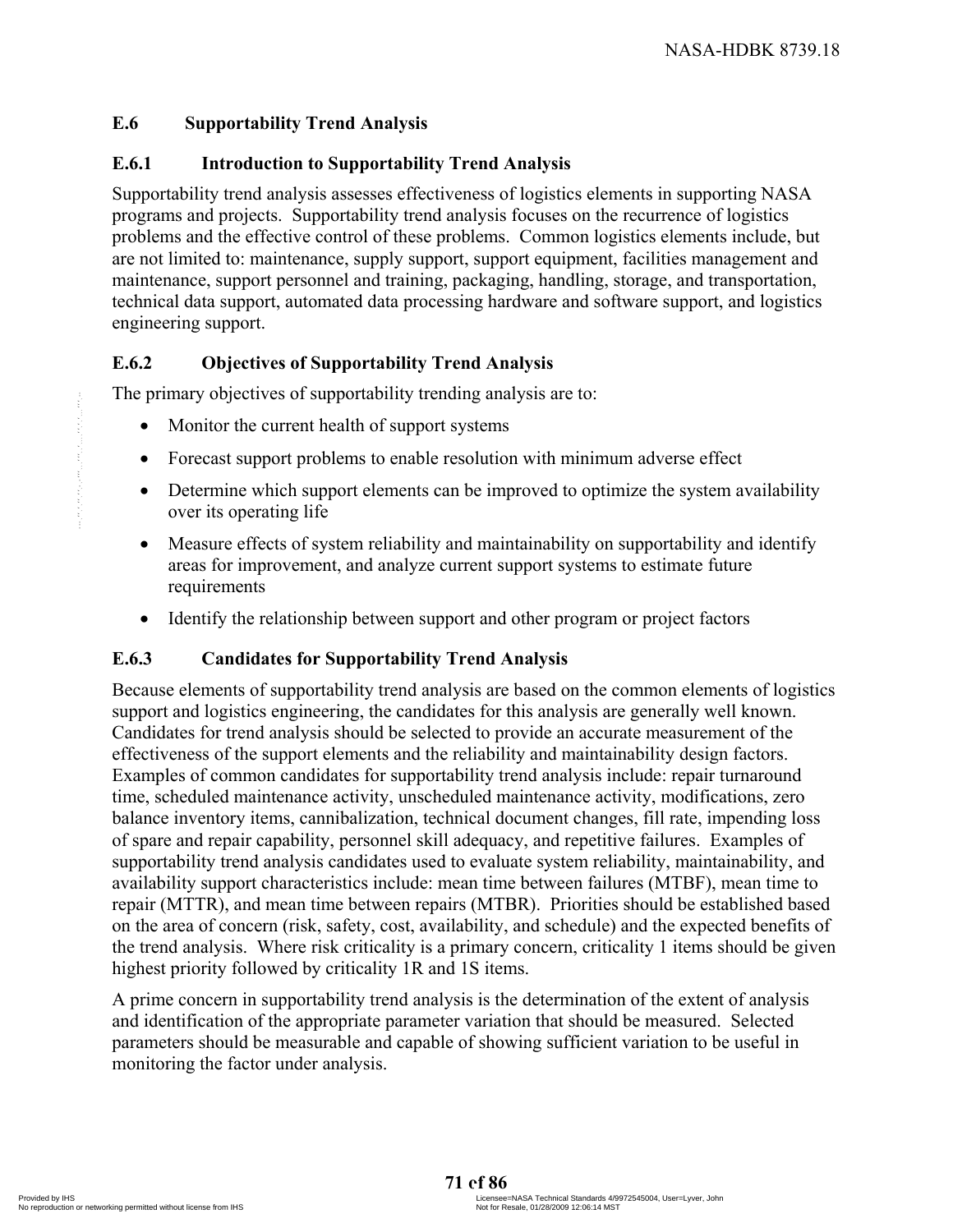### **E.6.4 Data Sources for Supportability Trend Analysis**

Data sources for supportability trend analysis may be found in: equipment problem reports, work authorization documents, contractual acceptance records, shipping and receiving reports, payment records for maintenance, transportation records, inventory and issue turn-in records, training course attendance records, technical documentation error reporting, and consumable replenishment records.

Each program or project should recognize the relationship between these data sources and the supportability factors. Recognizing the relationships should lead to an understanding that analysis of supportability data is often as important to a program or project as performance data.

#### **E.6.5 Considerations of Supportability Trend Analysis**

There are many factors to be considered for a supportability trend analysis, including: maintenance operations, selection criteria, line items and spare parts, indirect indicators, complementary data, trend limits, normalization factors, causes of delayed data, data accuracy, and corrective action.

### **E.6.6 Procedures for Supportability Trend Analysis**

The basic steps in supportability trend analysis are:

- a. Analyze the operations and support systems to identify items that could lead to a system failure, schedule delay, or cost increase if support degrades
- b. List these items as candidates for supportability trend analysis
- c. Select items from the list of possible candidates. Provide the list of items to the program or project office
- d. Determine the parameters to be used in judging whether the item's supportability is fluctuating at a rate sufficient to warrant management attention. When these parameters are critical to safety or mission success, strong consideration should be given to the feasibility of performing trend analysis
- e. Determine if measurement data are available for the selected supportability parameters. Supportability parameters may be directly measurable factors or the relationships between two or more parameters based on an algorithm. If measurement data are not available, determine the feasibility of establishing a system to measure the parameters
- f. Establish the supportability baselines and limits. Original baselines and limits should be taken directly from program and project support requirements. The following documents are examples of the type of sources that should be reviewed to determine what values represent acceptable supportability for each indicator: logistics support plans, design criteria, program requirements documents, specifications, and intermediate and depot maintenance requirement documents
- g. Determine the measurements necessary to evaluate the chosen parameters
- h. Collect, measure, and record the data and perform a supportability trend analysis to determine if the parameter being trended exceeds the historical limits or falls below the supportability baseline. If so, immediate management attention may be needed to the supportability baseline. If so, immediate managemer<br>
No reproduction or networking permitted without license from IHS<br>
Not for Resale, 01/28/2009 12:06:14 MST -----,,<br>
Not for Resale, 01/28/2009 12:06:14 MST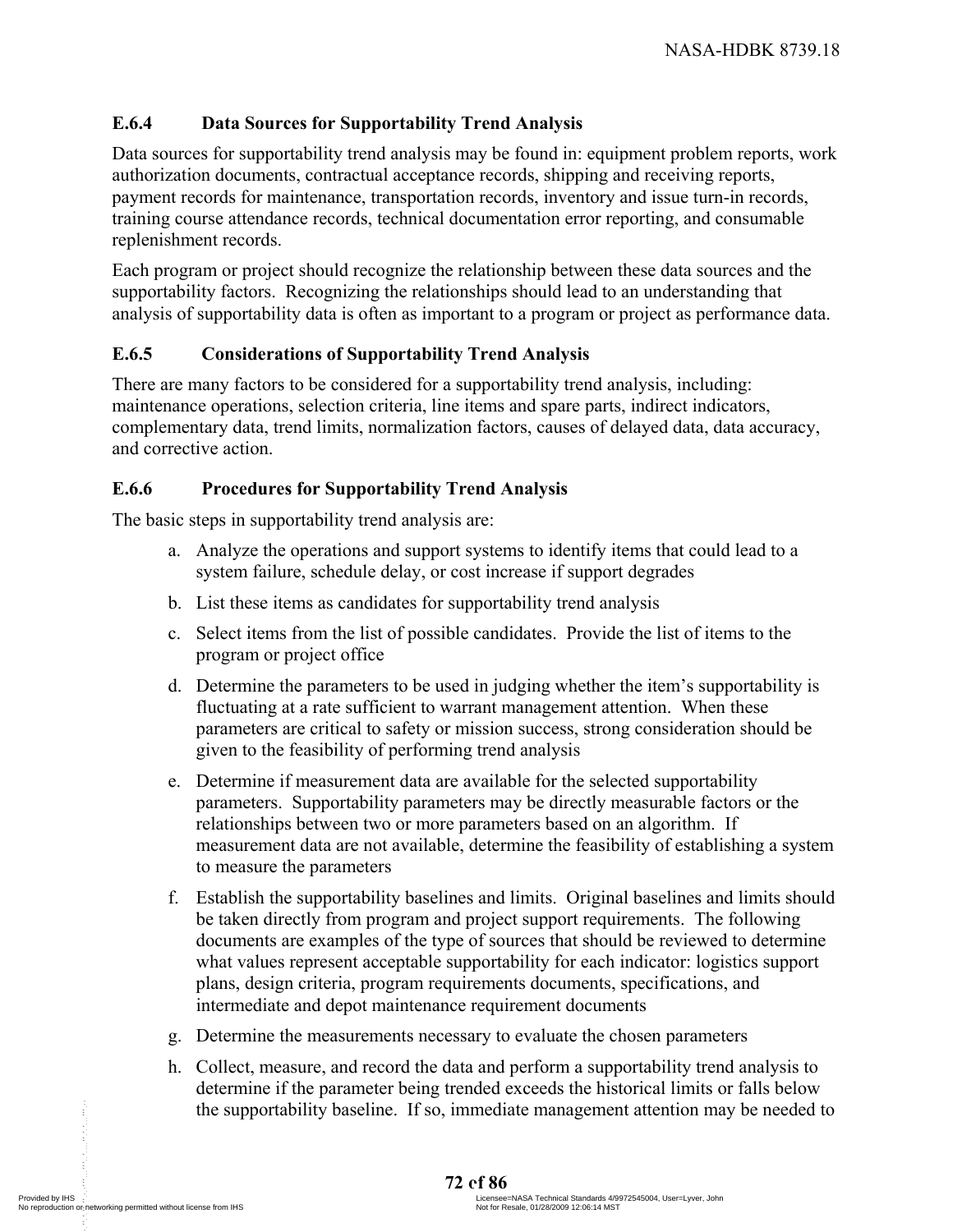correct the situation. If the values are within limits but the trend indicates that they may exceed the limits in the future, this early warning would allow management to implement preventative measures before the situation deteriorates

i. Report the results using charts, graphs, and recommendations

#### **E.6.7 Reporting for Supportability Trend Analysis**

#### **E.6.7.1. Format**

The supportability element chart should depict an historical trend of substantiated data on the characteristic being measured with realistic program or project control limits for that subsystem or repair location. When an adverse trend has been identified or exceeded, a detailed analysis should be provided, including a discussion of what corrective action, if any, is required.

#### **E.6.7.2. Basic Supportability Analyses Examples**

The following listed items provide examples of common supportability trend analysis reports that are used. These examples are not the only forms of supportability trend analysis that can be performed and reported. For simplicity, months are used to exemplify time periods and missions to exemplify events. Where reusable vehicles are involved, vehicle differences may require analyses by vehicle as well as overall analyses by vehicle type.

- a. LRU, Spares, or Line Item Demands Filled per Month, Mission, or Vehicle. This sample report analyzes the number of demands that were filled for LRUs or spares or line items, generated by planned and unplanned work requirements. Analyses of line items should clarify whether or not the numbers reflect the quantities of each line item (refer to Figure E.6-1)
- b. LRU, Spares, or Line Item Demand Fill Rate per Month or Mission. The previous report is useful for inventory management; this sample report (Figure E.6-2) is most useful as a measure of effectiveness for the supply support system. This report displays the data from the previous report on a percentage scale on the ordinate (y axis) and time or event or mission sequence on the abscissa (x axis). By measuring the percentage of the demands actually filled, this report shows the ability of the support system to meet the demand for replacement items. Normally, a supply support system cannot meet all demands; therefore, a program or project goal or limit is set, based on a trade-off of cost and availability. This analysis shows supportability of the supply system relative to the program or project goal. As a form of supportability trend analysis, this report can be used to anticipate when a supply support system may degrade below the acceptable probability of sufficiency factors specified in program or project documents Not reproduction or networking permitted without license from IHS<br>
No reproduction or networking permitted without license from IHS<br>
Not for Resale, 01/28/2009 12:06:14 MST<br>
Not for Resale, 01/28/2009 12:06:14 MST<br>
Not for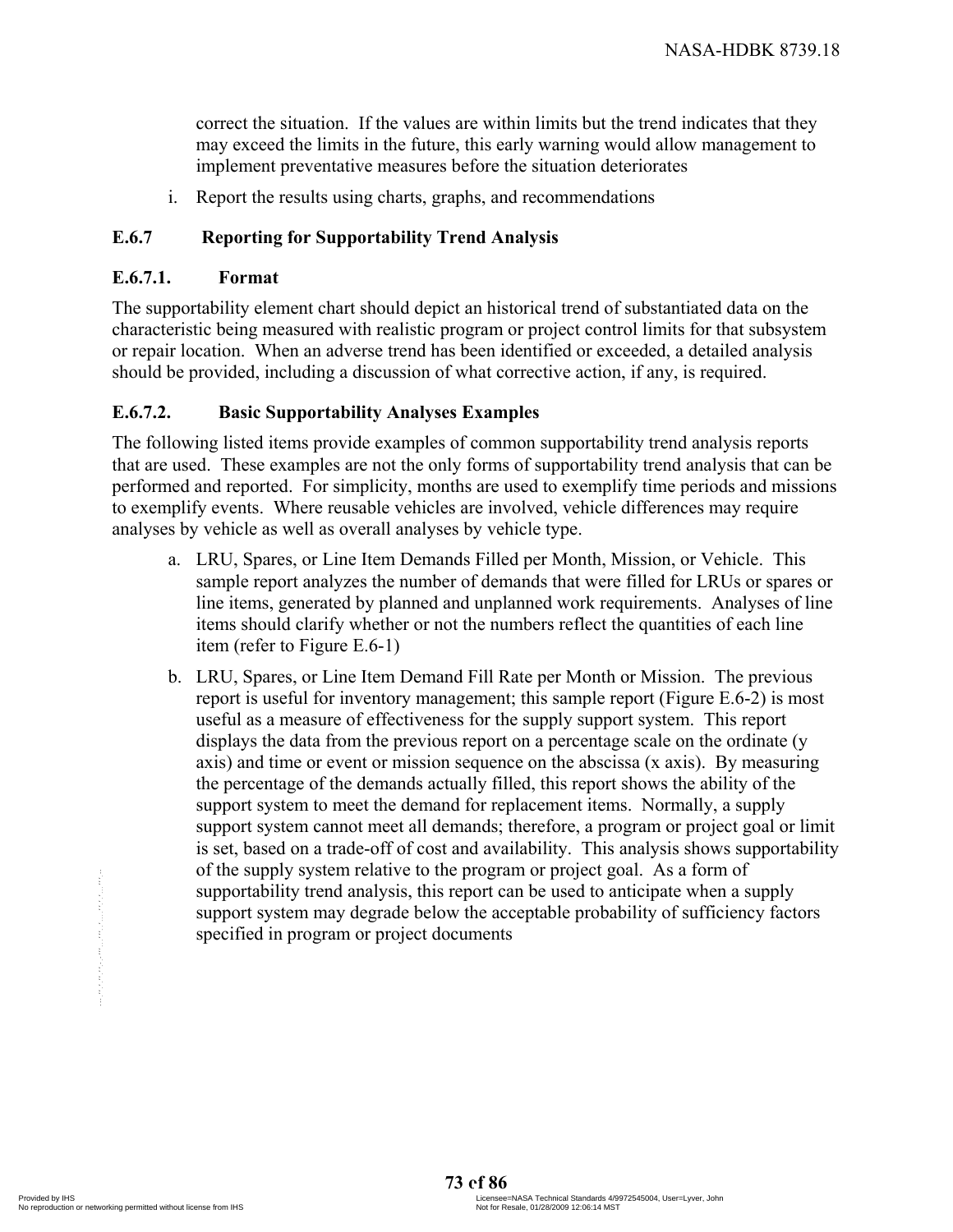

Note: Data source XYZ Corps Contact: Code WE X1905 Data as of: 01/91 Prepared 01/91 Analysis: Spares inventory continues to support on-site stock demands Recommendation: Continue to monitor fill rate, no action required

#### **Figure E.6-1: Stock Demands vs. Fills (Provisioned) Flight Spare**



Note: Data source XYZ Corps Contact: Code WE X1905 Data as of: 01/91 Prepared 01/91 Recommendation: Continue to monitor fill rate and repair turnaround time (RTAT)

## **Figure E.6-2: Flight Spares Fill Rate (Provisioned) Reparables and Nonreparables**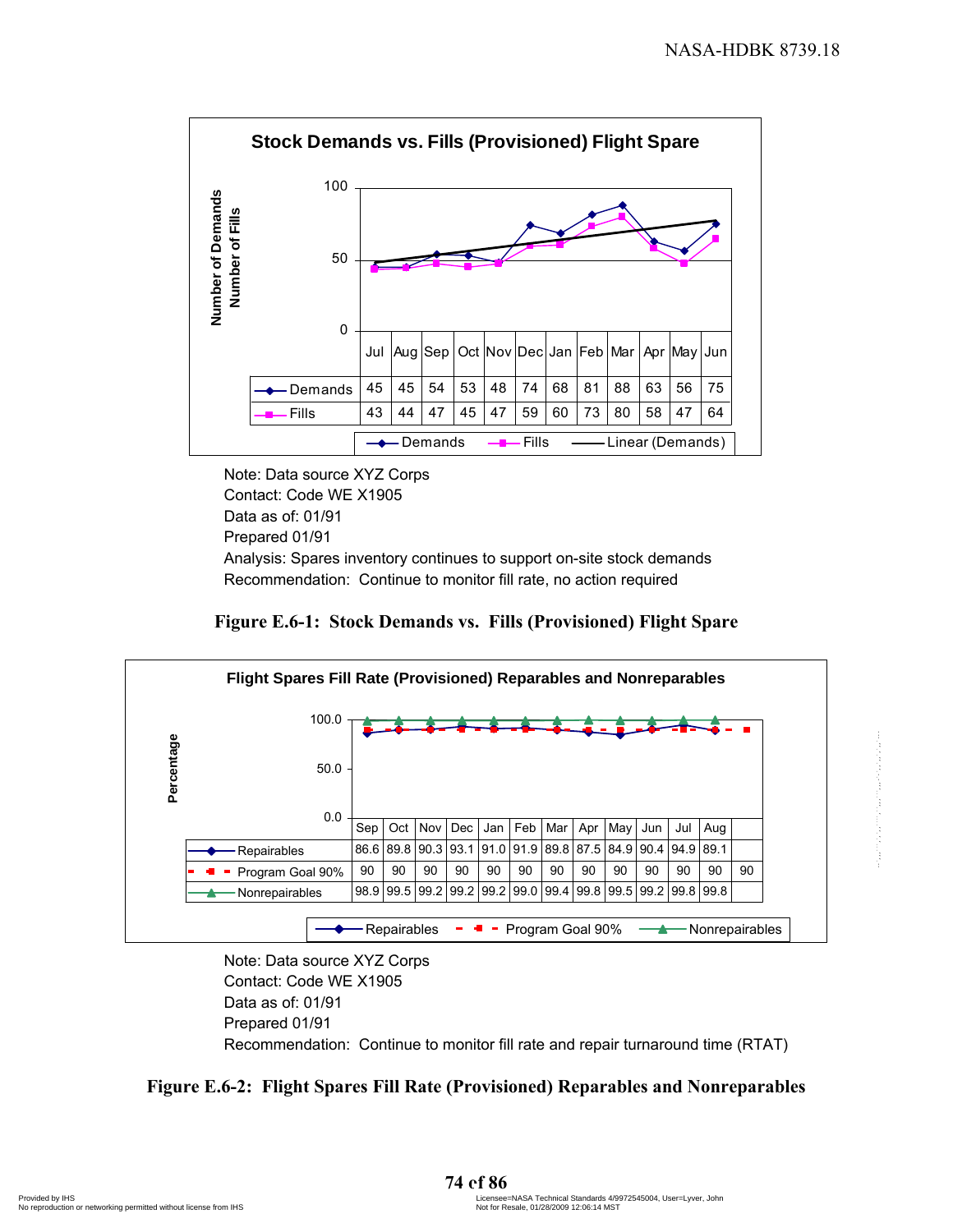c. Zero Balance. This sample report (Figure E.6-3) provides the trend of out-of-stock line items in the spares and supply inventory of provisioned items. Historical and projected trends are included. The total number and individual part numbers may be detailed by criticality codes such as 1, 1R, or 1S



Note: Data source XYZ Corps Contact: Code WE X1905 Data as of: 01/91 Prepared 01/91 Definition: Zero balance indicates no spares in stock: All spares have been consumed. Analysis: Trend is positive indicating a possible impact to supportability Recommendation: Continue to Monitor

#### **Figure E.6-3: ET Supportability Trends Zero Balance Items**

- d. Expedite Actions Per Month. An expedite request should be filled within 24 hours. This sample report (Figure E.6-4) shows the expedite supply actions by month for the past year and highlights the top 10 expedite requests (whether filled or not), including those replaced by cannibalization action or withdrawn when they were not filled. Specific items that required two or more expedite actions during the past year often are reported
- e. Number of Items Cannibalized per Month or Mission. This sample report (Figure E.6-5) provides a history of the number of cannibalized items by month and mission or event with projected trends. This information is presented in a line graph report with detailed part number listings as background data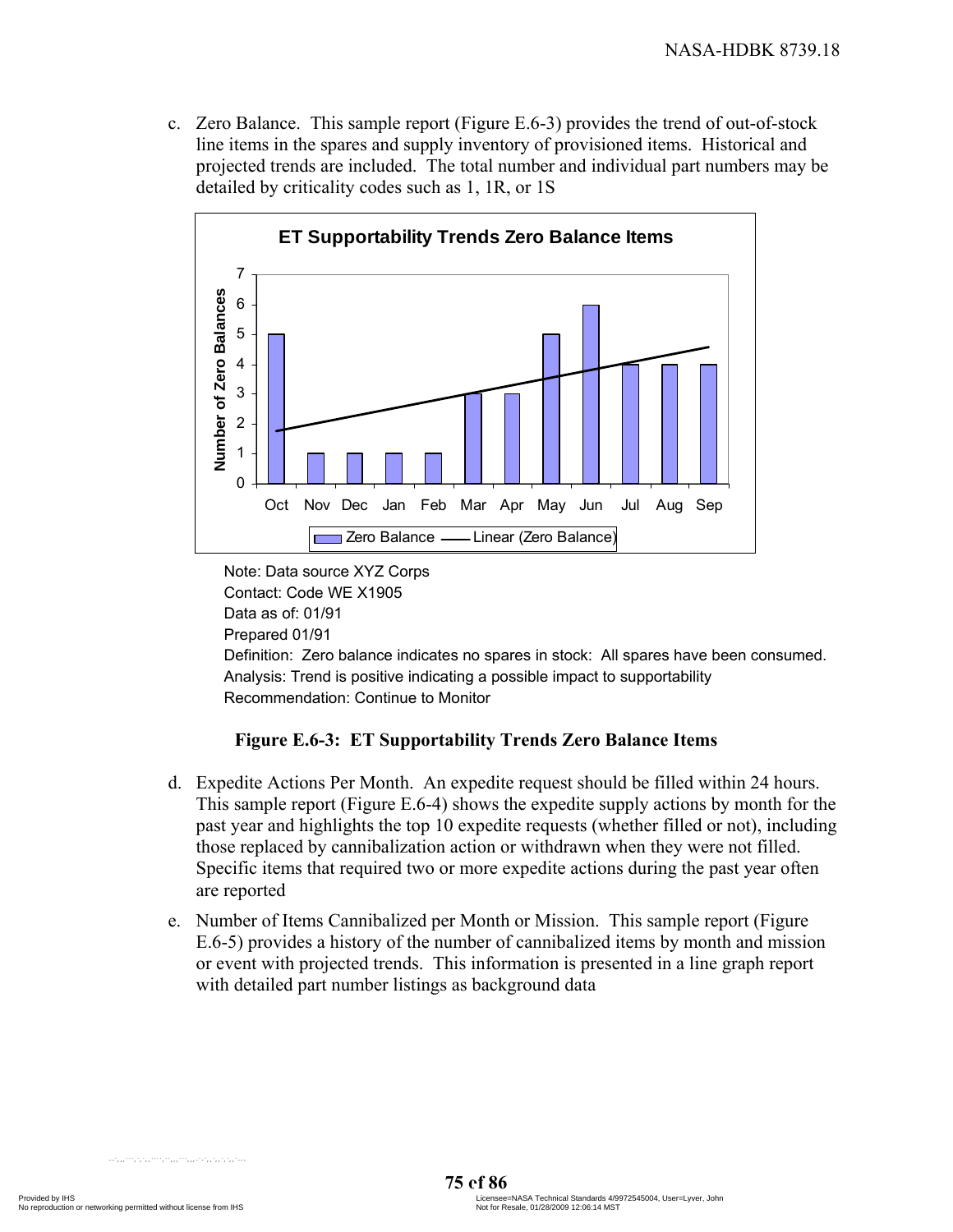

Note: Data source XYZ Corps Contact: Code WE X1905 Data as of: 01/91 Prepared 01/91 Definition: Data not tracked prior to February 1990 Analysis: Upward trend due to launch site problems: Hydrogen leak Recommendation: Continue to Monitor

# **Figure E.6-4: ET Supportability Trends Expedites per Month**

- f. Maintenance Tasks per Month or Mission. This sample report (Figure E.6-6) details the total number of scheduled or unscheduled maintenance tasks and modification tasks competed per month or mission
- g. Maintenance Tasks Completed, Deferred, or Waived. This sample report (Figure E.6-7) supplements the previous one by comparing completed tasks with the deferred and waived tasks. The breakout of tasks shows capability of the support program to maintain a repetitive operation. As an example, if the overall number of completed tasks tends to remain level while the number of deferred tasks increases, program management has an indication that the support system does not have the required capacity. The shortfall is being accommodated by the increasing number of deferrals Expedites  $\frac{\boxed{\text{model:} \text{Lengthed}}{\text{Content}}$  Contact: Code WE X72009<br>
Contact: Code WE X72009<br>
Dras as of 01/31<br>
Derivative diverse for Gebruary 1990<br>
Proporeed 01/31<br>
Derivative diverse for Gebruary 1990<br>
Analysis: Usward tend due
	- h. Requirement Changes per Month or Mission. This sample report (Figure E.6-8) shows the number of Operations and Maintenance Requirements and Specifications Document (OMRSD) requirements changes per month or mission. It delineates the number of changes submitted versus approved for each major element (such as work package, major system, power system, Orbiter, External Tank (ET), Space Shuttle Main Engine (SSME)). This report also can show the number of waivers and exceptions by month or mission, and the number of new requests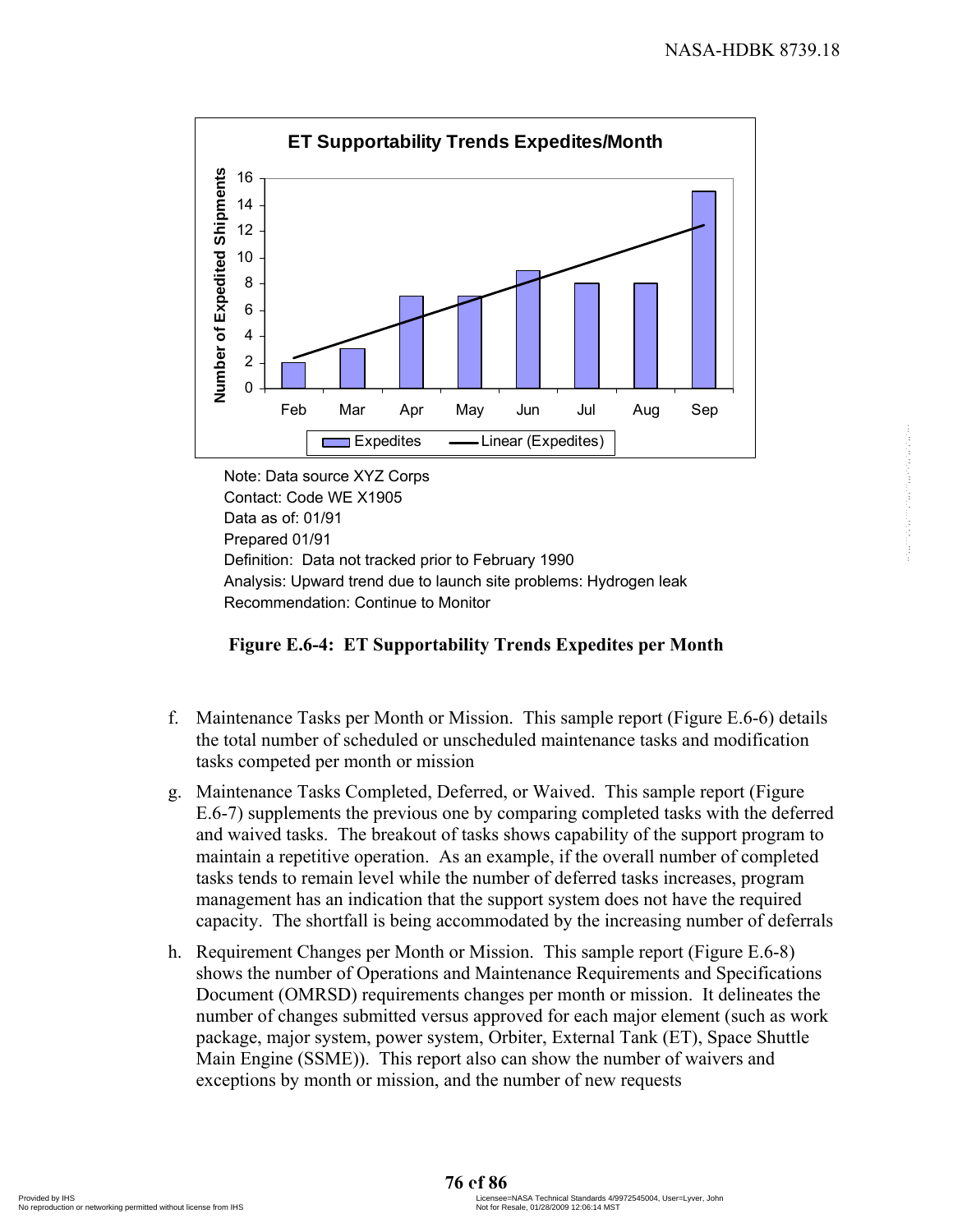

Note: Data source XYZ Corps Contact: Code WE X1905 Data as of: 01/91 Prepared 01/91 Analysis: Decrease in cannibalizations due to January 1987 provisioning policy change Recommendation: Monitor the spares system to ensure proper corrective action





**Figure E.6-6: Total Maintenance**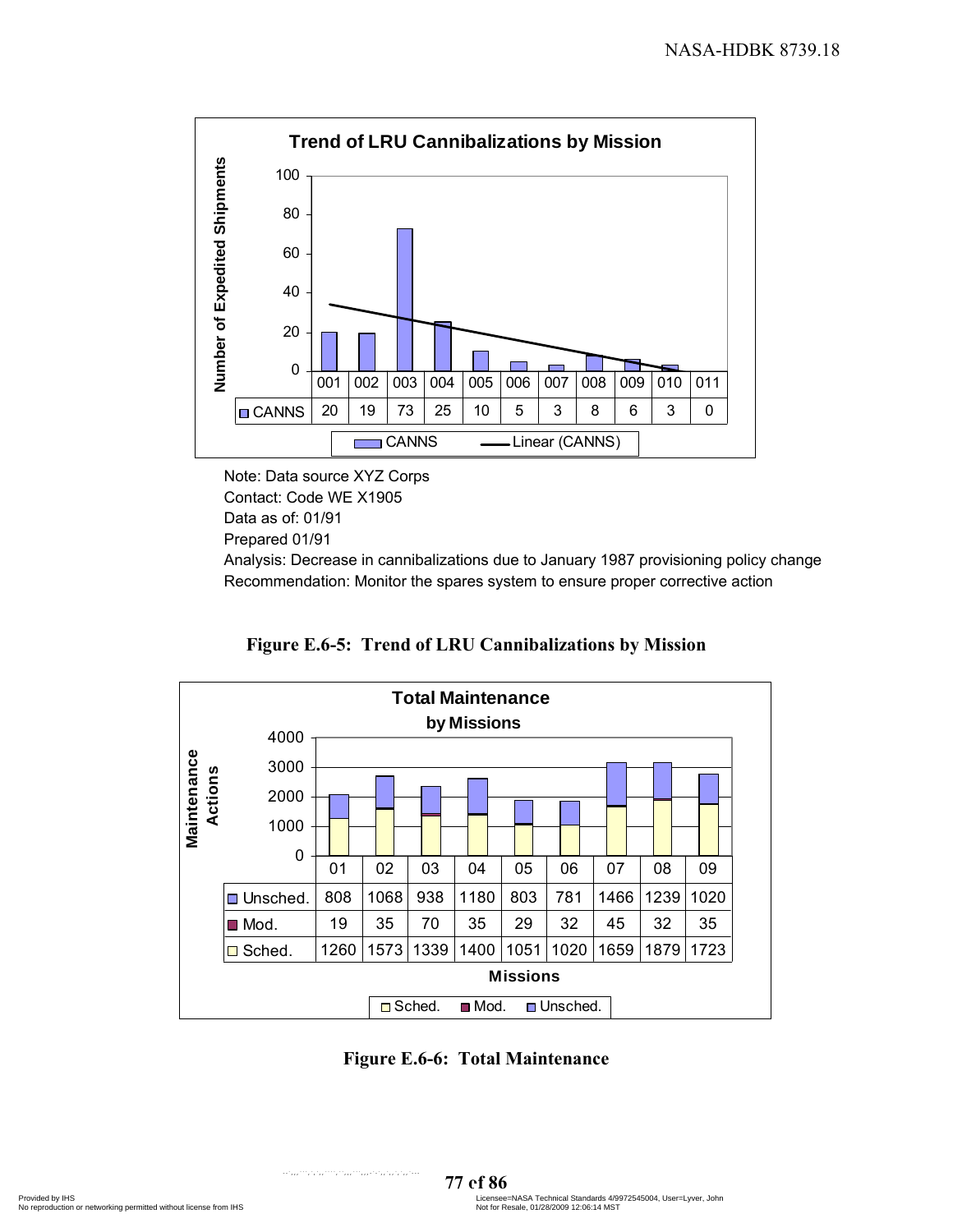

**Figure E.6-7: Maintenance Status, Completed, Waived, or Deferred** 



Note: MSSN 001 was purposely omitted from the flow average calculations.

#### **Figure E.6-8: Operations and Maintenance Requirements and Specifications Document Changes by Launch Effectivity**

i. Crew Maintenance Time per Month or Mission. This sample report (Figure E.6-9) shows the total number of workforce hours expended per month for on-orbit maintenance by the crew and the average number of hours per individual actually No reproduction or networking permitted without license from IHS<br>No reproduction or networking permitted without license from IHS<br>Not for Resale, 01/28/2009 12:06:14 MST<br>Not for Resale, 01/28/2009 12:06:14 MST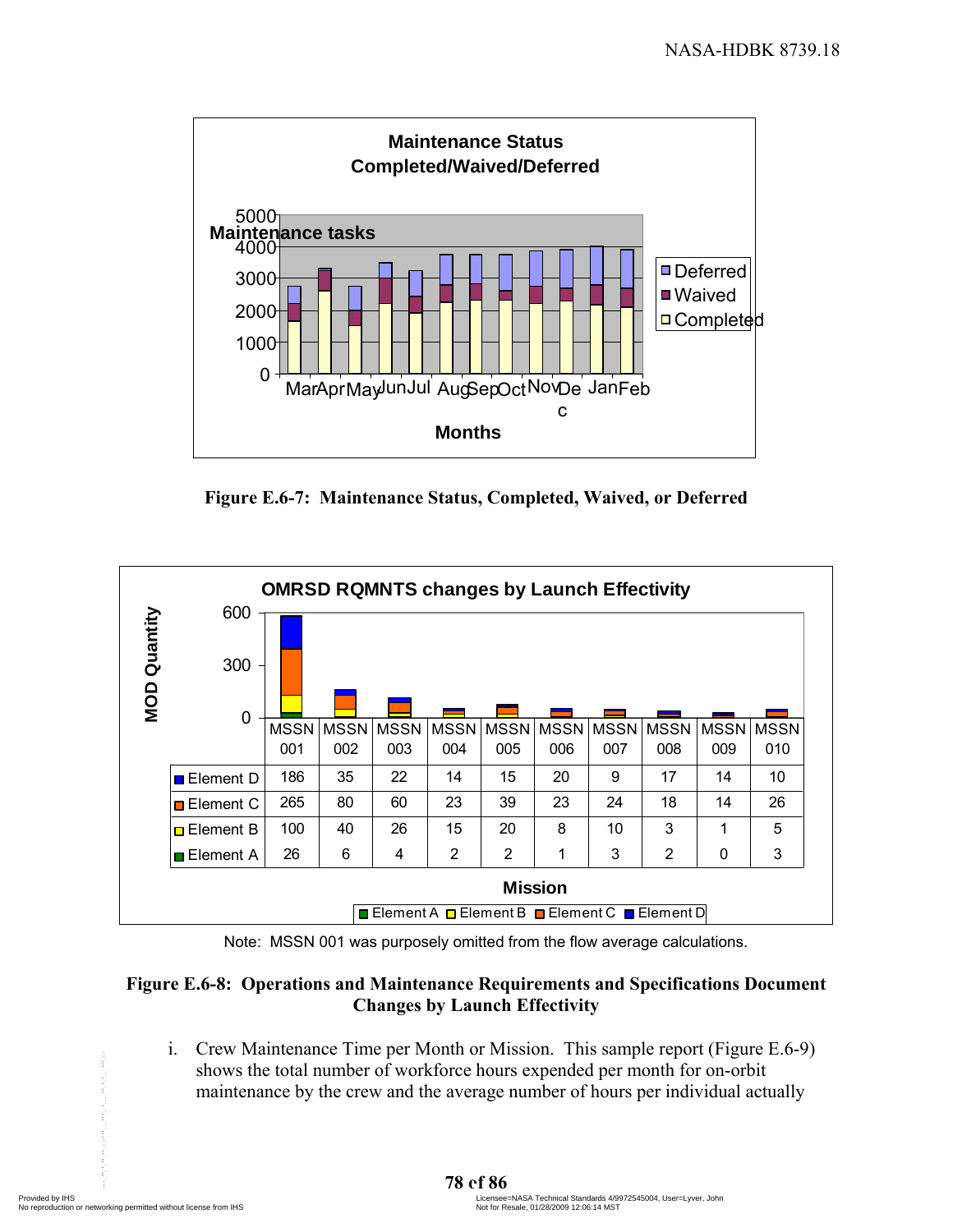performing maintenance tasks. Control limits on crew time for space flight system maintenance are specified in the program or project function and resource allocation requirements. For launch-and-return missions, the maintenance should be normalized as maintenance time per flight hour.



**Figure E.6-9: Crew Maintenance** 

j. Turn Around Time (TAT) per Repair per Month. This sample report (Figure E.6-10) shows the status and trends for the repair TAT per month



Analysis: The sharp decrease in January 1989 RTAT reflects the lack of reported Original Equipment Manufacturer (OEM) activity and not reduced repair time. Since OEM RTAT is much higher than XYZ RTAT, decreased OEM activity will cause a decrease in the program RTAT trend. Recommendations: develop new RTAT trend charts. Base trend on open and closed Preproduction Readiness Reviews (PRR's).

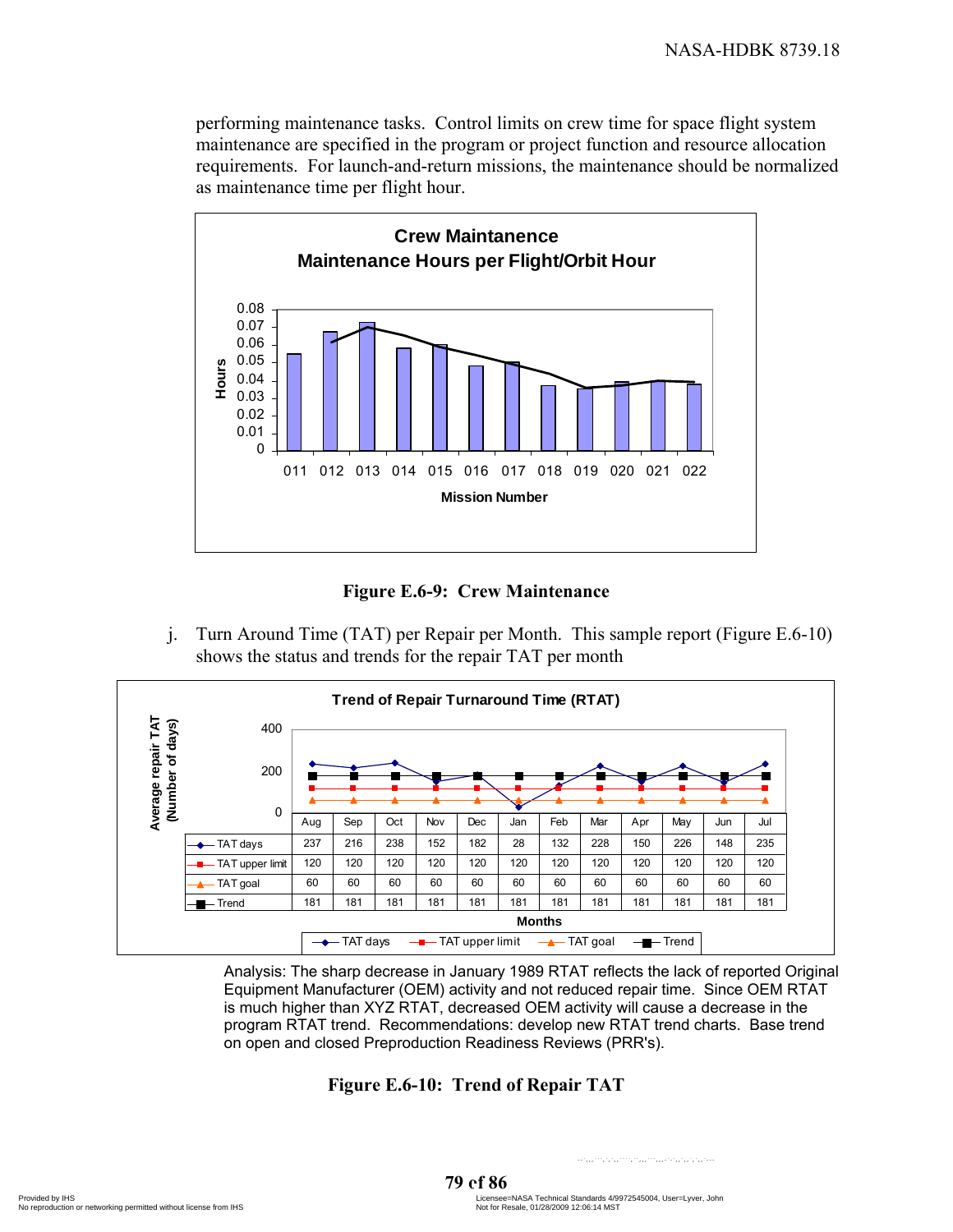k. Maintenance Action by Causes per Month or Mission. This sample report (Figure E.6-11) illustrates the breakout of support problem causes. It shows if any cause has an unfavorable trend in comparison to other causes



## **Figure E.6-11: Maintenance Cause Analysis**

## **E.6.7.2.1. Frequency**

The data analyses, trend charts, and the above sample reports should be made available to the program or project via regular and special reports as required. The program or project managers should establish routine reporting requirements. Once established, the trend reports should be updated at regular intervals, usually monthly and by mission or event. When trend data indicated rapid change or that timely availability of trend analysis is required, the trend reports may be prepared on a more frequent basis. Copies of the trend reports should be made available to the appropriate management individuals. NASA management should be alerted in a timely manner of any supportability trend analysis results that may affect safety.

## **E.7 Programmatic Trend Analysis**

#### **E.7.1 Introduction to Programmatic Trend Analysis**

Programmatic trend analysis is a tool to assess program information such as schedule elements, employee utilization and attrition rates, overtime, noncompliance with operating procedures, equipment damage, mishaps or injuries, past program performance, and any similar data to identify problems in applying resources to comply with procedural requirements and management program schedules.

## **E.7.2 Objectives of Programmatic Trend Analysis**

The principal objective of this analysis is to provide a medium that accurately and quantitatively monitors the programmatic posture and provides management visibility to determine the current and projected health of the human support element. Other important objectives include: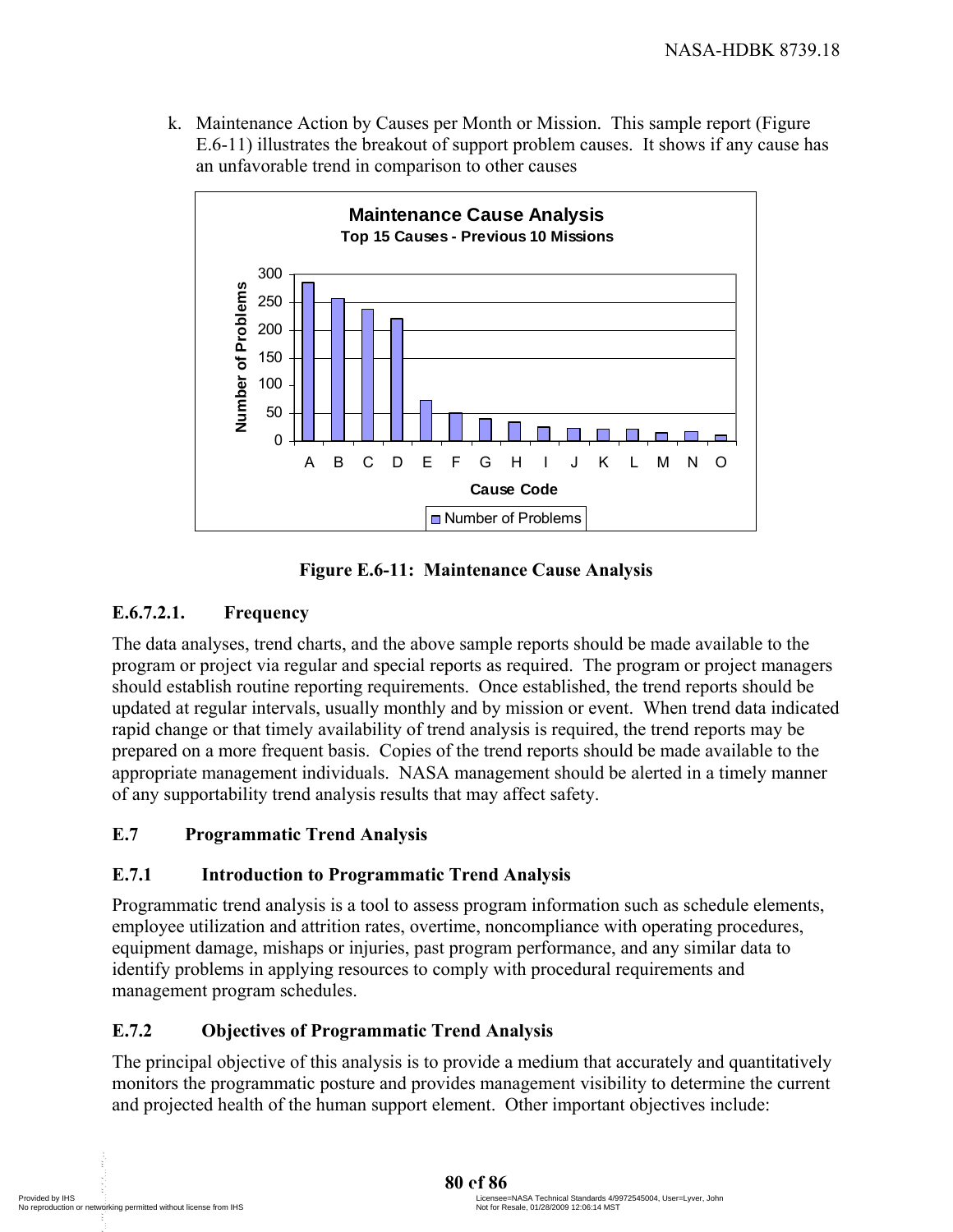- a. Increase management awareness of inappropriate demands on human resources (workload or schedules) required to support the program or project and associated hardware and software
- b. Prevent possible compromises or delays in mission schedules caused by dysfunctional responses by the human element to stress
- c. Support management in identifying schedule, human resource allocation, or experience or qualification mismatches that could have potential adverse effect on the program schedule or performance. This may require procedural, assignment, or schedule modifications to maintain or enhance performance
- d. Support management in identifying areas requiring attention such as damage, mishaps, or injury rates. Determine the correlation over time or other potential program-related indicators
- e. Support proposed program or project improvement changes
- f. Support management in identifying and monitoring program or project management performance indicators over time to assure process controls. These indicators directly point out the ability of an end product to perform safely and reliably

#### **E.7.3 Candidates for Programmatic Trend Analysis**

Programmatic data should be used to monitor and report on (but is not limited to) the following areas:

- Workforce strength by specialty, experience, qualification, certification, and grade
- Personnel attrition and turnover rates by discipline
- Schedule changes, slippage, or overages
- Overtime usage versus approved policy
- Incidents such as damage, fire, mishap, or injury
- Requirement changes, including waivers and deviations
- System nonconformance and problems caused by human error
- Rework expenditures

#### **E.7.4 Data Sources for Programmatic Trend Analysis**

The data sources for programmatic trend analyses are more varied than for other types of trend analysis. In most cases, program or project offices maintain databases that provide appropriate data or have the potential to yield management performance indicators with minimal modification.

Excellent data sources for programmatic trend analysis may be found in: budget planning and expenditure reports, program or project schedules, quality assurance records, test and development status reports, inventory records, equipment problem reports, contractual acceptance records, shipping and receiving reports, work authorization documents, workforce status reports, resource utilization records, safety reports, and management information centers. No reproduction or networking permitted without license from IHS<br>
No reproduction or networking permitted without license from IHS<br>
Not for Resale, 01/28/2009 12:06:14 MST<br>
Not for Resale, 01/28/2009 12:06:14 MST<br>
Not for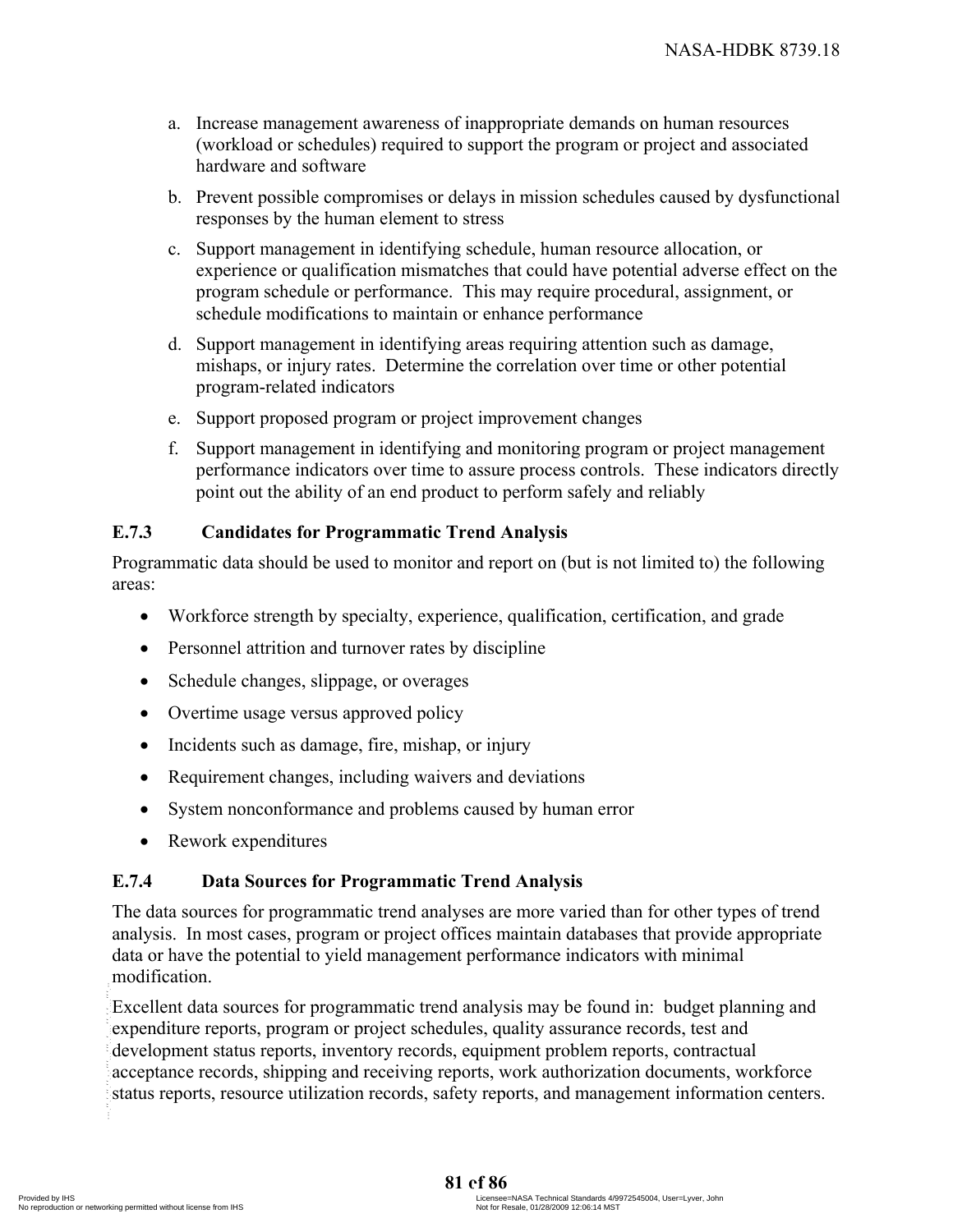# **E.7.5 Procedures for Programmatic Trend Analysis**

## **E.7.5.1. Standard Data**

Each program or project should compile data and reports as discussed in section E.7.6 and generate supporting figures and graphs. Programs and projects should maintain the list of elements for which they will supply programmatic data, ensure the validity of the data provided for programmatic trend analyses, develop required analytical techniques and controls, and determine the structure for project data collection, maintenance, and reporting.

Data should be made available to program management and displayed on a separate chart for each programmatic indicator selected either for trend analysis or in aggregate data reports. If work unit codes are defined for the program, they may be used to identify or reference subsystems in an element.

Each chart should display an historical trend of substantiated data on the programmatic indicator(s) being measured along with the realistic control limits established for that indicator by the responsible program or project. When an adverse trend has been identified (whether apparent or not from the summary trend information) or a control limit has been exceeded as a result of a trend, an analysis of that trend should be conducted. Each program or project should accumulate data on programmatic indicators through completion and closeout. Notes that the streaments in the streament of the restriction of the streament of the streament of the streament of the streament of the streament of the streament of the streament of the streament of the streament of the

## **E.7.5.2. Parameters**

Suggested programmatic trend analysis indicators (section E.7.6) include:

- Workforce strength
- Schedule changes per month
- Overtime usage per month
- Incidents per month
- Requirement changes per month

However, programs may use other indicators. The appropriate program or project should define the indicator(s) to be used. Policy, work standards, or directives may set parametric limits.

## **E.7.6 Reporting**

#### **E.7.6.1. Format**

Programmatic trend analysis should be prepared with sufficient detail to assist management in identifying problems and taking appropriate action. The minimum content and format for the reports are defined in this section. Reporting should highlight high risk and problem areas to aid in identifying needed improvements and program progress and health.

The following list of suggested programmatic trend analysis indicators may be expanded or modified as the program or project and programmatic trend analysis matures: workforce strength, schedule changes per month, overtime usage per month, incidents per month, and requirement changes per month. Other indicators may be tracked and maintained by the programs and projects at management's discretion.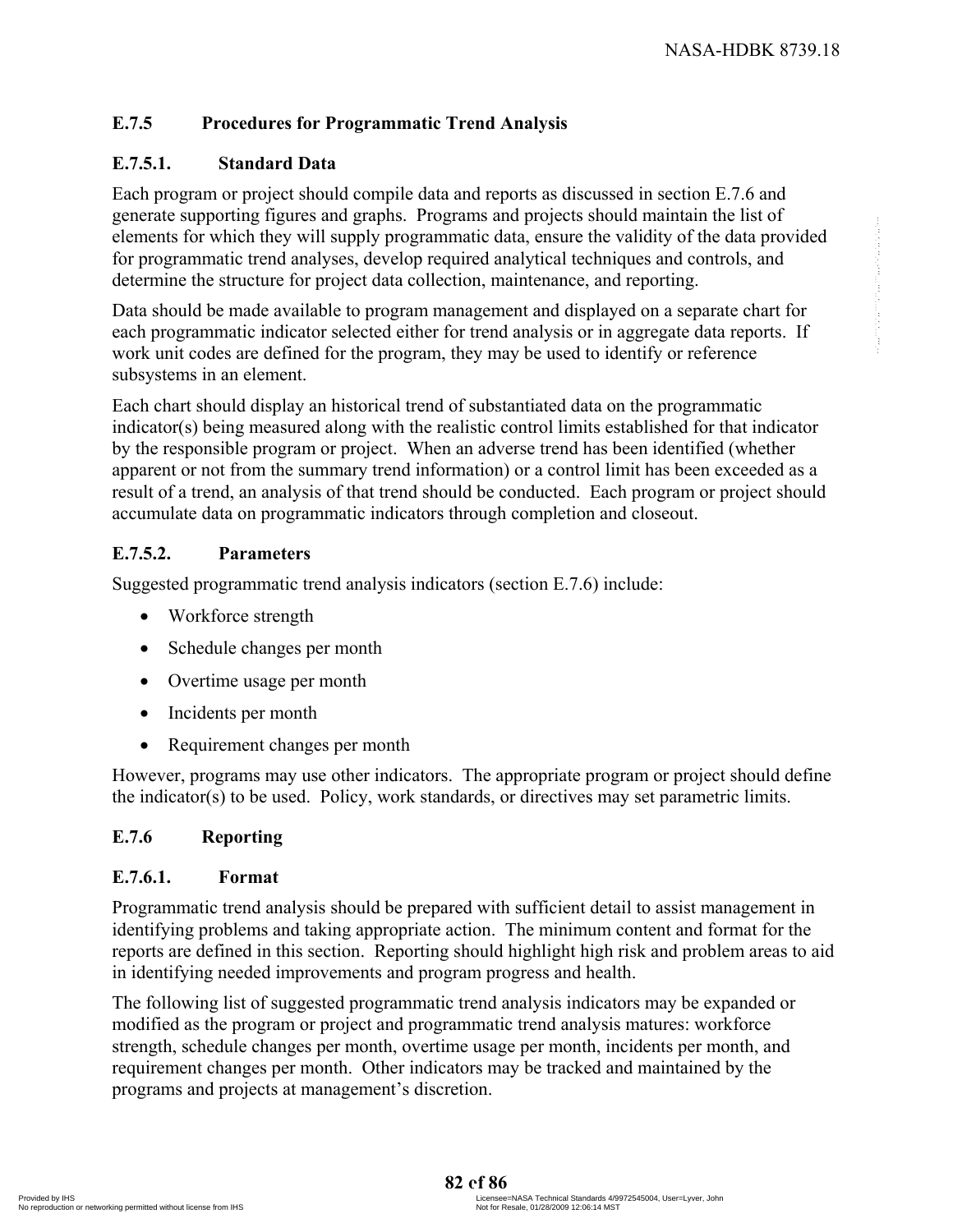a. Workforce Strength. The number of personnel assigned to the program or project should be reported each month (Figure E.7-1) through the program management information system. A history of the number of personnel assigned to each program should be included in a graphical report of overall personnel totals by month. Additional charts (Figure E.7-2) should show personnel totals by discipline and by percent change of individuals. Trends of changes in personnel assigned by total and by disciplines should be compared with an overall average change rate to determine if unusual turnover is reflected. At least 12 months should be reflected in each monthly report



**Figure E.7-1: Program Workforce**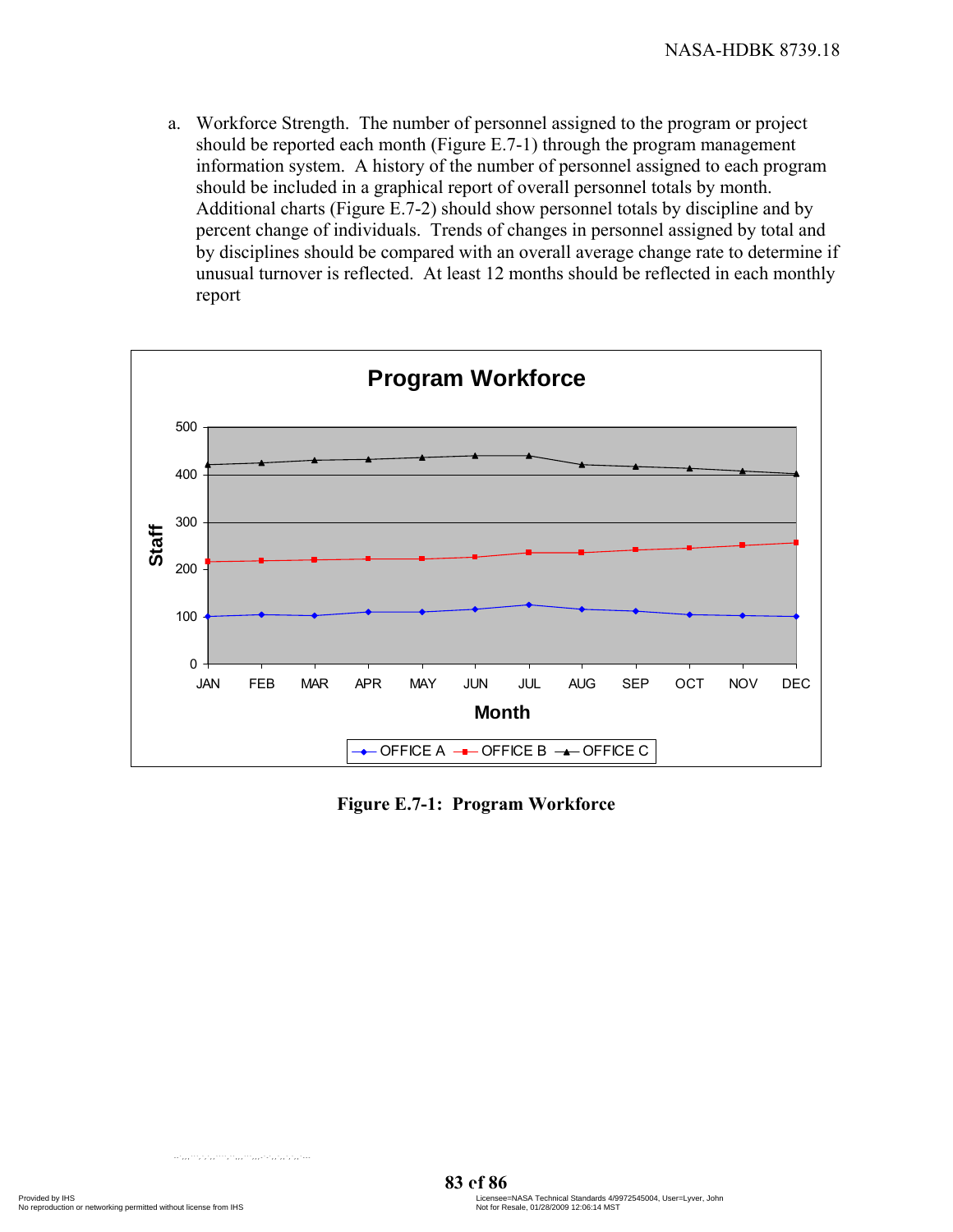

## **Figure E.7-2: Program Workforce by Disciplines**

b. Schedule Changes per Month. This report (Figure E.7-3) should detail the schedule deviations per month for the past 12 months, including total number of schedule deviations and the average amount of monthly deviation. When a schedule for a particular activity or milestone is changed two or more times, the affected activity should be highlighted and explained in the monthly report



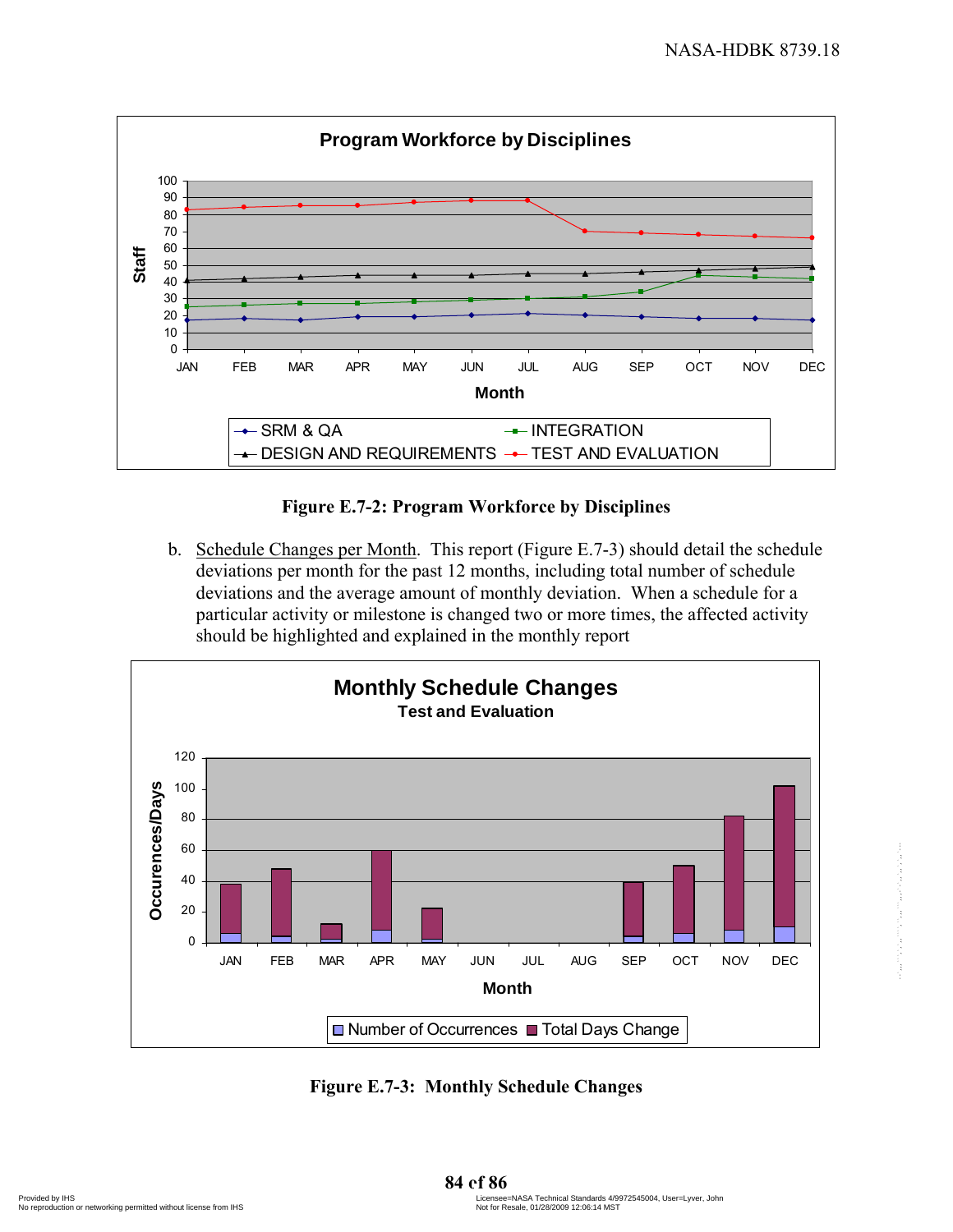c. Overtime Usage Per Month. This report (Figure E.7-4) should track the total amount of overtime beyond a 40-hour workweek





d. Incidents Per Month. This report (Figure E.7-5) should include the incidents per month for the preceding 12 months. The major elements of this report should be: damage, injuries, and major mishaps per A, B, or C category. Graphs should be presented to display the number of incidents and cost of each category, where applicable